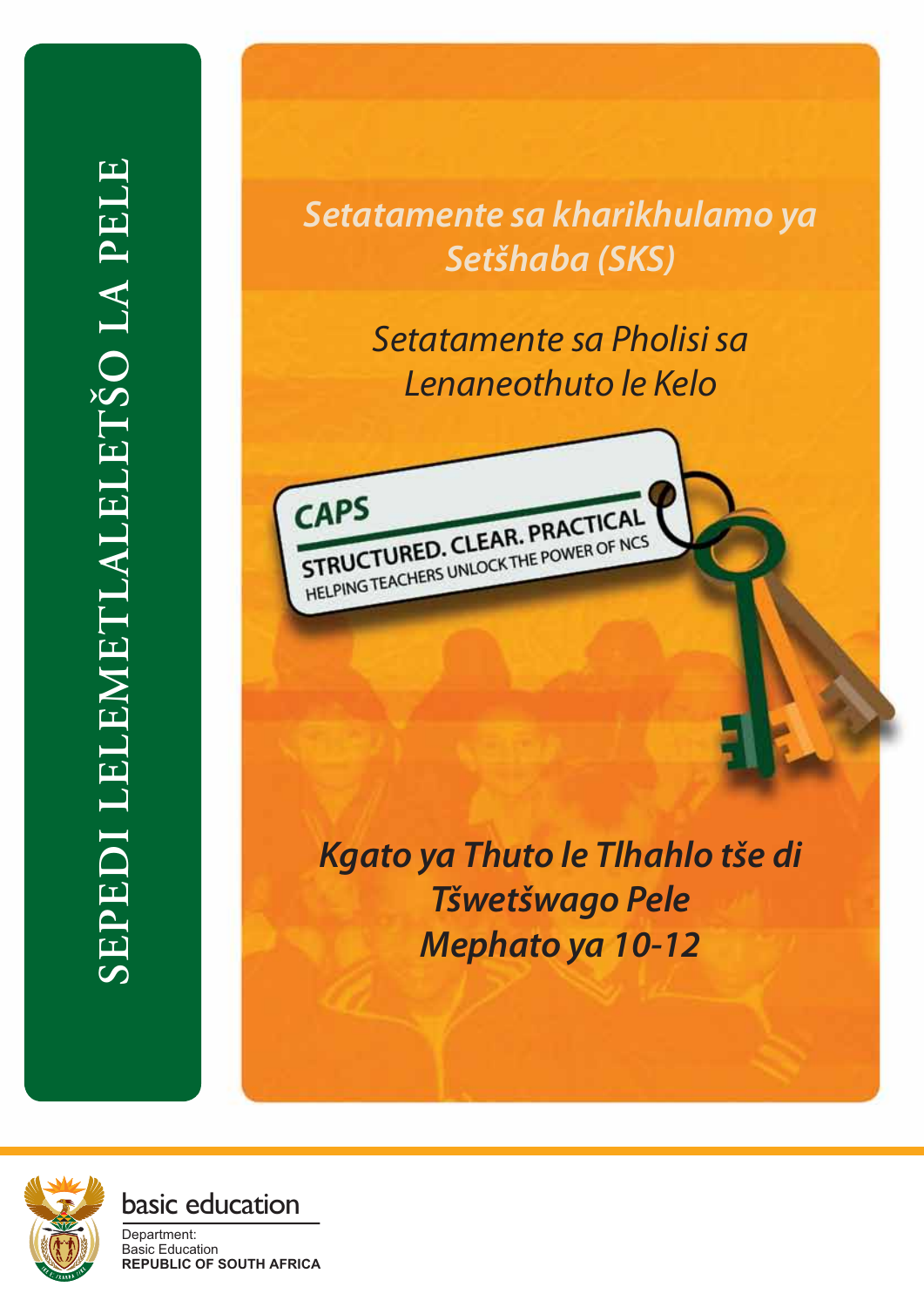

# basic education

Department: **Basic Education REPUBLIC OF SOUTH AFRICA** 

# **SETATAMENTE SA PHOLISI SA LENANEOTHUTO LE KELO MEPHATO YA 10-12**

# **SEPEDI LELEMETLALELETŠO LA PELE**

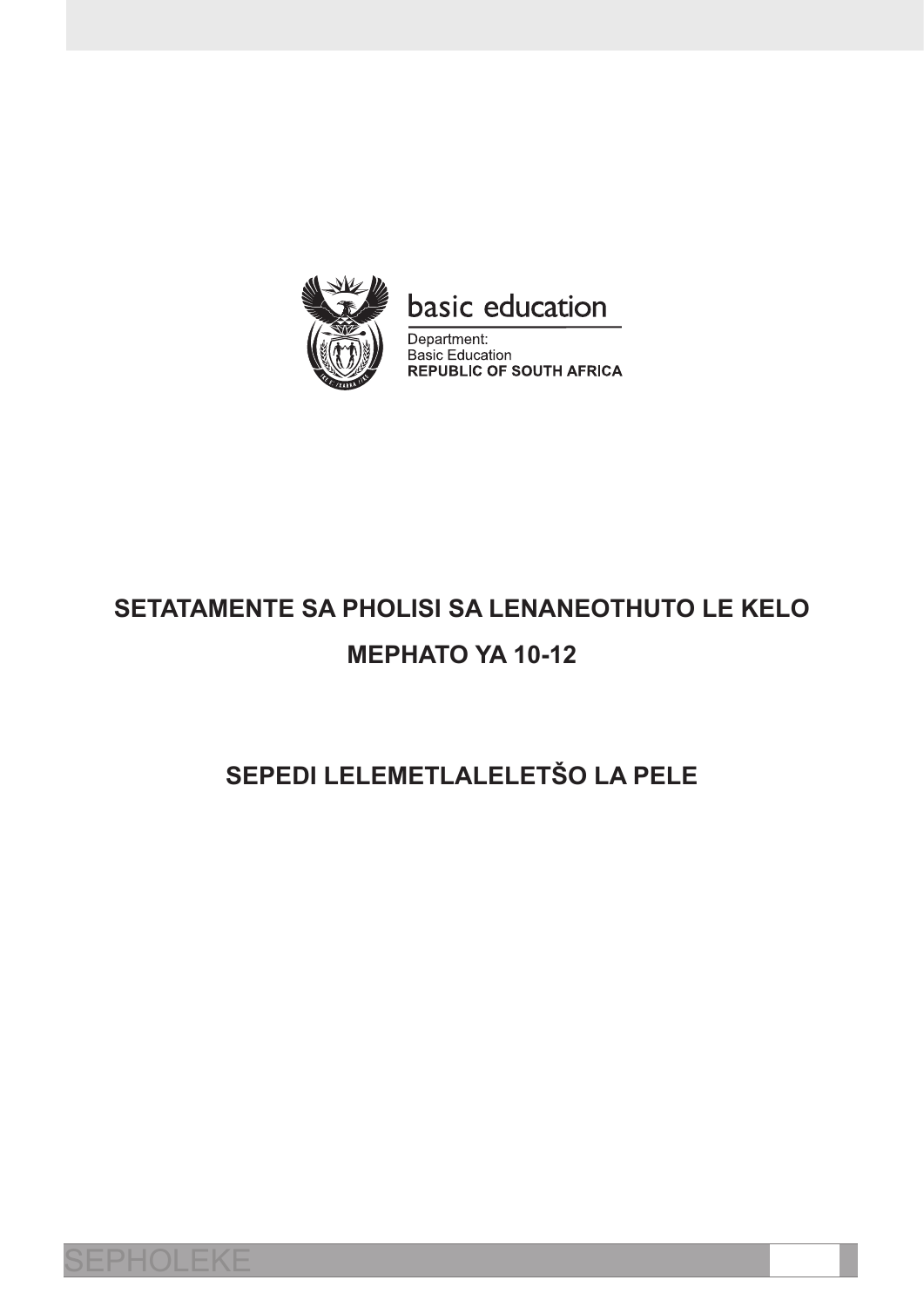#### **DISCLAIMER**

In view of the stringent time requirements encountered by the Department of Basic Education to effect the necessary editorial changes and layout to the Curriculum and Assessment Policy Statements and the supplementary policy documents, possible errors may occur in the said documents placed on the official departmental websites.

There may also be vernacular inconsistencies in the language documents at Home-, First and Second Additional Language levels which have been translated in the various African Languages. Please note that the content of the documents translated and versioned in the African Languages are correct as they are based on the English generic language documents at all three language levels to be implemented in all four school phases.

If any editorial, layout or vernacular inconsistencies are detected, the user is kindly requested to bring this to the attention of the Department of Basic Education.

E-mail: capslangcomments@dbe.gov.za or fax (012) 328 9828

#### **Department of Basic Education**

222 Struben Street Private Bag X895 Pretoria 0001 South Africa Tel: +27 12 357 3000 Fax: +27 12 323 0601

120 Plein Street Private Bag X9023 Cape Town 8000 South Africa Tel: +27 21 465 1701 Fax: +27 21 461 8110 Website: http://www.education.gov.za

#### **© 2011 Department of Basic Education**

#### **Isbn: 978-1-4315-0547-0**

Design and Layout by: Ndabase Printing Solution Printed by: Government Printing Works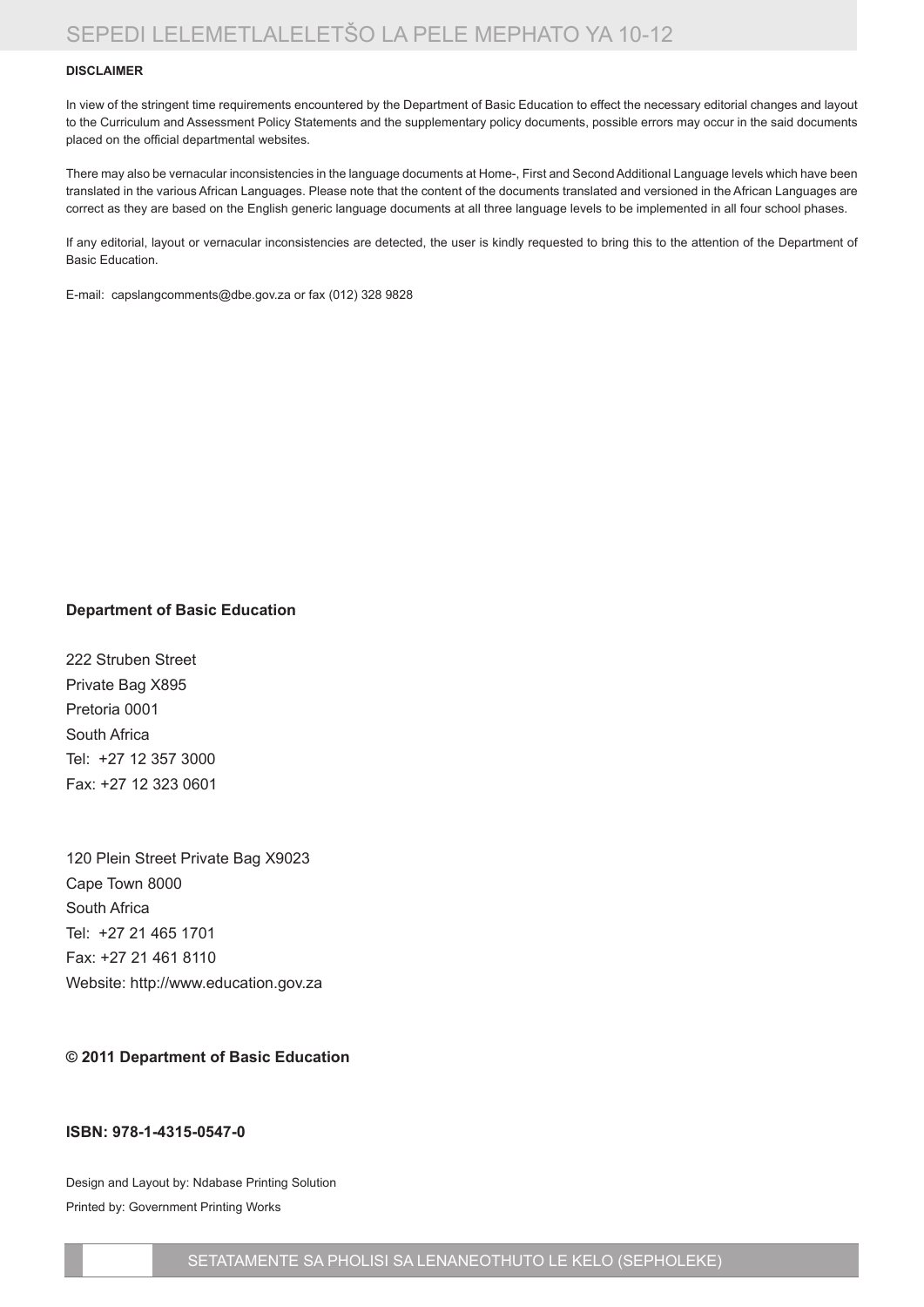## FOREWORD by the minister



Our national curriculum is the culmination of our efforts over a period of seventeen years to transform the curriculum bequeathed to us by apartheid. From the start of democracy we have built our curriculum on the values that inspired our Constitution (Act 108 of 1996). The Preamble to the Constitution states that the aims of the Constitution are to:

- heal the divisions of the past and establish a society based on democratic values, social justice and fundamental human rights;
- improve the quality of life of all citizens and free the potential of each person;
- lay the foundations for a democratic and open society in which government is based on the will of the people and every citizen is equally protected by law; and
- build a united and democratic South Africa able to take its rightful place as a sovereign state in the family of nations.

Education and the curriculum have an important role to play in realising these aims.

In 1997 we introduced outcomes-based education to overcome the curricular divisions of the past, but the experience of implementation prompted a review in 2000. This led to the first curriculum revision: the *Revised National Curriculum Statement Grades R-9* and the *National Curriculum Statement Grades 10-12* **(2002).**

Ongoing implementation challenges resulted in another review in 2009 and we revised the *Revised National Curriculum Statement* (2002) to produce this document.

From 2012 the two 2002 curricula, for *Grades R-9* and *Grades 10-12* respectively, are combined in a single document and will simply be known as the *National Curriculum Statement Grades R-12.* **The** *National Curriculum Statement for Grades R-12* builds on the previous curriculum but also updates it and aims to provide clearer specification of what is to be taught and learnt on a term-by-term basis.

The *National Curriculum Statement Grades R-12* accordingly replaces the Subject Statements, Learning Programme Guidelines and Subject Assessment Guidelines with the

- (a) Curriculum and Assessment Policy Statements (CAPS) for all approved subjects listed in this document;
- (b) *National policy pertaining to the programme and promotion requirements of the National Curriculum Statement Grades R-12*; and
- (c) *National Protocol for Assessment Grades R-12.*

exgety

**MRS ANGIE MOTSHEKGA, MP MINISTER OF BASIC EDUCATION** 

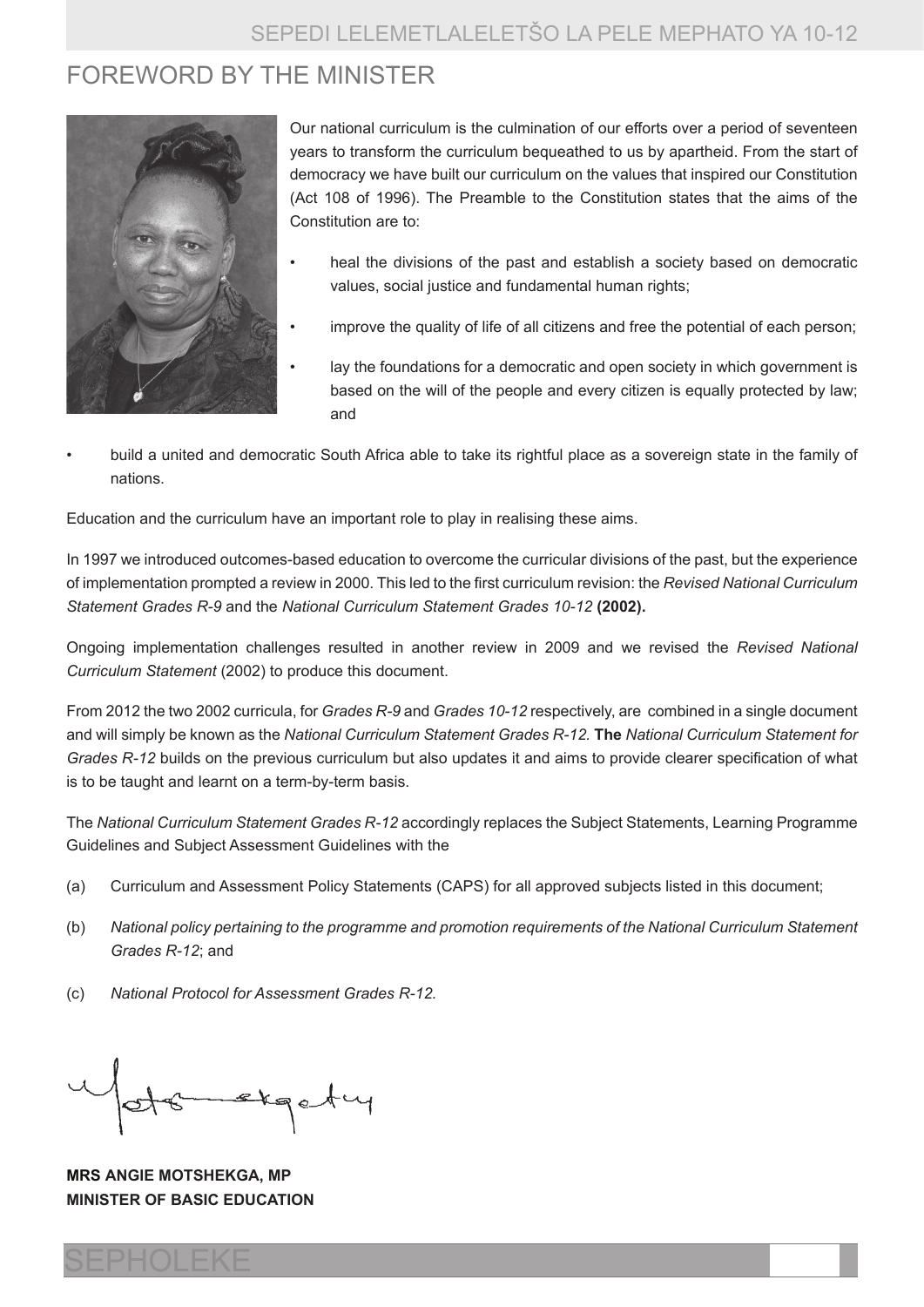SETATAMENTE SA PHOLISI SA LENANEOTHUTO LE KELO (SEPHOLEKE)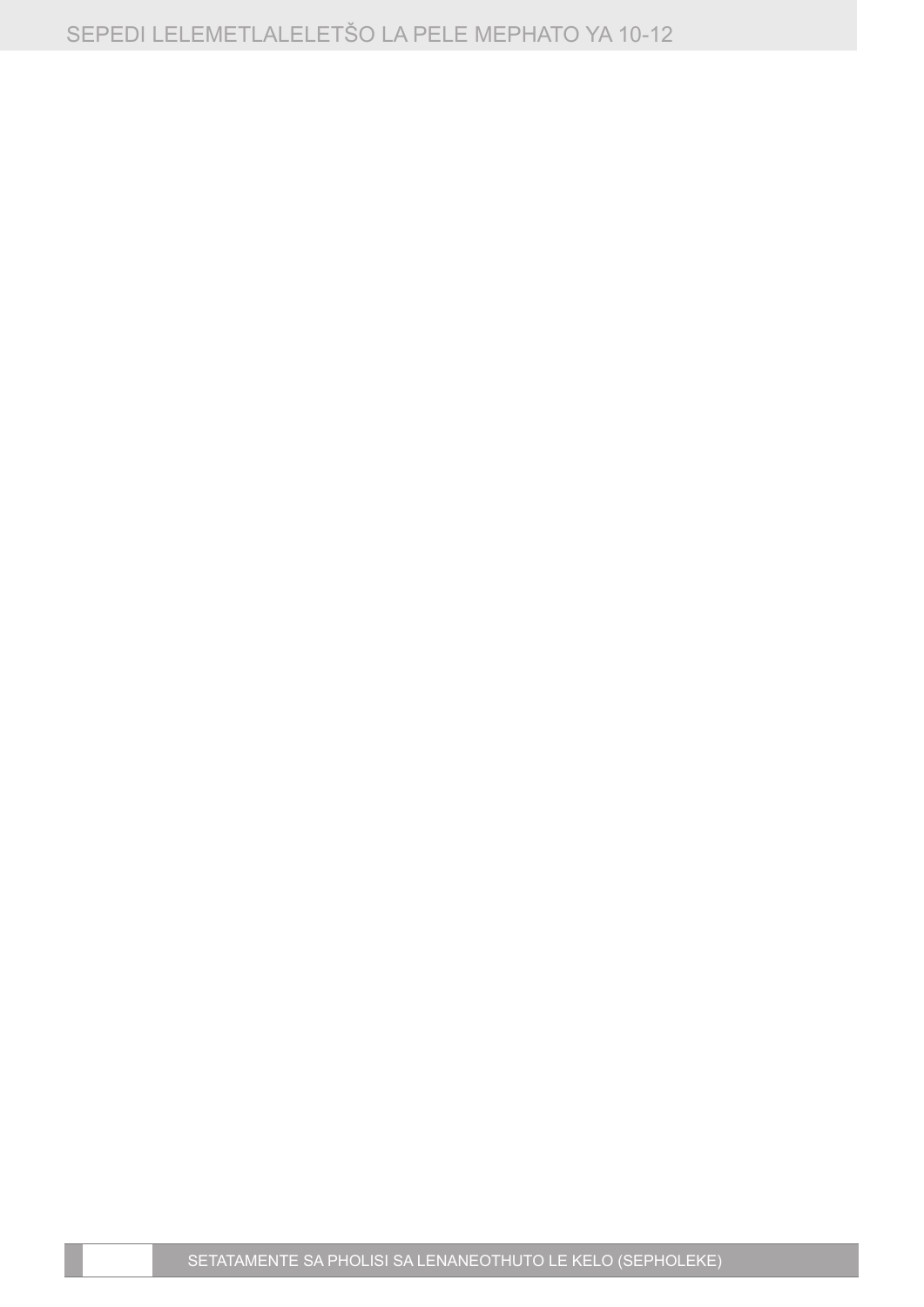## **DITENG**

|      | KAROLO YA 1: MATSENO GO SETATAMENTE SA PHOLISI SA LENANEOTHUTO LE KELO  3 |  |
|------|---------------------------------------------------------------------------|--|
| 1.1  |                                                                           |  |
| 1.2  |                                                                           |  |
| 1.3  |                                                                           |  |
| 1.4  |                                                                           |  |
|      |                                                                           |  |
|      |                                                                           |  |
|      |                                                                           |  |
|      |                                                                           |  |
|      |                                                                           |  |
| 2.1  |                                                                           |  |
| 2.2  |                                                                           |  |
| 2.3  |                                                                           |  |
| 2.4  |                                                                           |  |
| 2.5  |                                                                           |  |
| 2.6  |                                                                           |  |
| 2.7  |                                                                           |  |
|      | KAROLO YA 3: DITENG LE DIPEAKANYO TŠA GO RUTA MABOKGONI A LELEME  20      |  |
| 3.1  |                                                                           |  |
| 3.2  |                                                                           |  |
| 3.3  |                                                                           |  |
| 3.4  |                                                                           |  |
| 3.5. |                                                                           |  |
|      |                                                                           |  |
|      |                                                                           |  |
|      |                                                                           |  |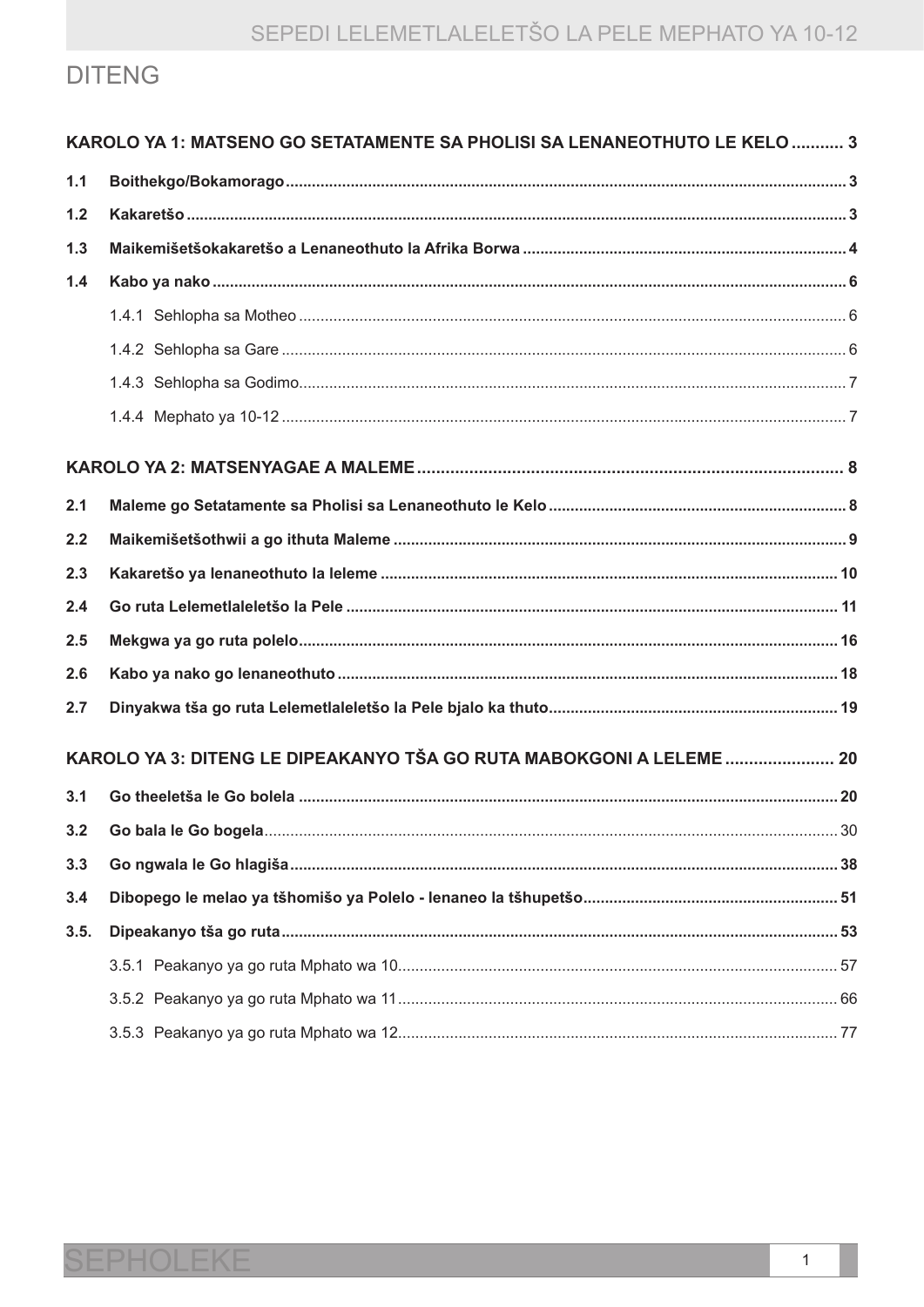| 4.1 |  |  |  |
|-----|--|--|--|
| 4.2 |  |  |  |
| 4.3 |  |  |  |
| 4.4 |  |  |  |
|     |  |  |  |
|     |  |  |  |
| 4.5 |  |  |  |
| 4.6 |  |  |  |
|     |  |  |  |
|     |  |  |  |
| 4.7 |  |  |  |
|     |  |  |  |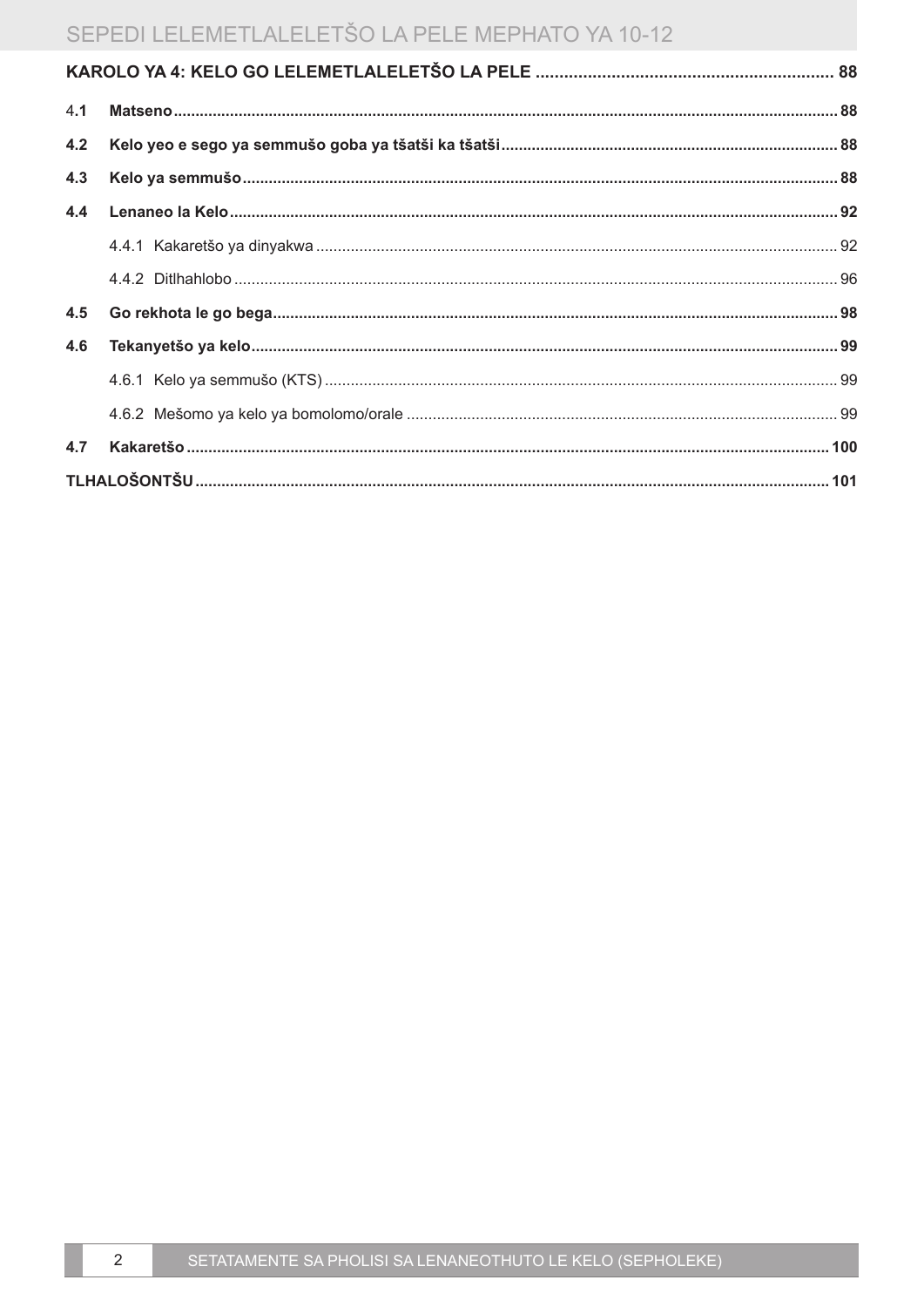## KAROLO ya 1: MATSENO GO SETATAMENTE SA PHOLISI SA LENANEOTHUTO LE KELO

### **1.1 Boithekgo**

*Setatamente sa Kharikhulamo ya Setšhaba Mephato ya* R-12 *(SKS)* se laetša pholisi ya lenaneothuto le kelo dikolong.

Go kaonafatša phethagatšo, Setatamente sa Kharikhulamo ya Setšhaba se ile sa fetošwa, gomme diphetogo tšeo di tla phethagatšwa ka Pherekgong 2012. Tokomane e tee ya botlalo ya Pholisi ya Lenaneothuto le Kelo, e hlametšwe thuto ye nngwe le ye nngwe go tšea sebaka sa Ditatamente tša Thuto, Ditšhupatsela tša Lenaneo la go ithuta le Ditšhupatsela tša Kelo ya Thuto ka go Mephato ya R-12.

#### **1.2 Kakaretšo**

- (a) Setatamente sa Kharikhulamo ya Setšhaba sa Mephato ya *R-12 (January 2012)* se emela setatamente sa pholisi ya go ithuta le go ruta dikolong tša Afrika Borwa gomme se hlamilwe ka tše di latelago:
	- (i) Ditatamente tša Pholisi ya Lenaneothuto le Kelo tša thuto ye nngwe le ye nngwe ye e dumeletšwego;
	- (ii) Tokomane ya pholisi, *National policy pertaining to the programme and promotion requirements of the National Curriculum Statement sa Mephato ya R-12* le
	- (iii) Tokomane ya pholisi, *National Protocol for Assessment Grades R-12 (January 2012).*
- (b) *Setatamente sa Kharikhulamo ya Setšhaba sa Mephato ya R-12 (January 2012) se tšea sebaka sa ditatamente tše pedi tša Kharikhulamo ya Setšhaba tšeo di šomišwago ga bjale, e lego:* 
	- (i) *Setatamente sa Kharikhulamo ya Setšhaba se se Boeleditšwego sa Mephato ya R-9, Government Gazette No. 23406 of* 31 May 2002*,* le
	- (ii) *Setatamente sa Kharikhulamo ya Setšhaba Mephato ya 10-12, Government Gazettes, No. 25545 of 6 October 2003* and *No. 27594* of 17 May 2005
- (c) Ditatamente tša lenaneothuto la setšhaba tše di akantšwego go temanatlaleletšo (b) (i) le (ii), di hlangwa ke ditokomane tša pholisi tše di latelago, tšeo di tla forohlwago ka tatelano ke Setatamente sa Kharikhulamo ya Setšhaba sa Mephato ya R-12 (January 2012) mo lebakeng la 2012-2014:
	- (i) Lekala la go ithuta/Ditatamente tša Thuto, Ditšhupatsela tša Lenaneo la go ithuta le Ditšhupatsela tša Kelo ya Thuto tša Mephato ya R-9 le Mephato ya 10-12;
	- (ii) Tokomane ya pholisi, *National Policy on assessment and qualifications for schools in the General Education and Training Band,* ye e kwalakwaditšwego ka go *Government Notice No. 124* go *Government Gazette No. 29626* of 12 February 2007;
	- (iii) Tokomane ya pholisi, the *National Senior Certificate: A qualification at Level 4 on the National Qualifications Framework (NQF)*, ye e kwalakwaditšwego ka go *Government Gazette No. 27819* of 20 July 2005;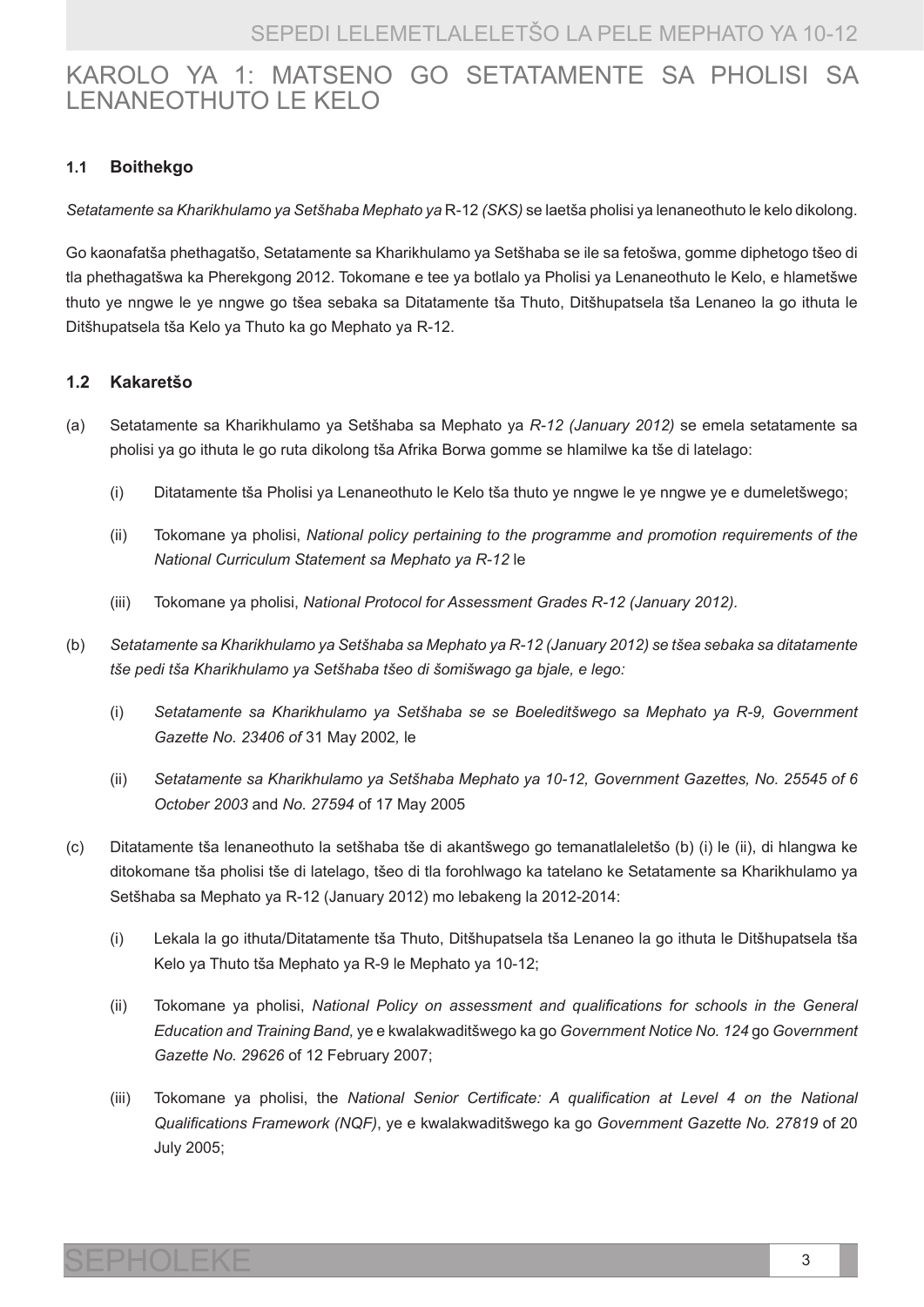- (iv) Tokomane ya Pholisi, Phetošo ya tokomane ya pholisi, *National Senior Certificate*: *A qualification at Level 4 on the National Qualifications Framework (NQF),* mabapi le barutwana ba ditlhoko tše di kgethegilego, tše di phatlaladitšwego ka go *Government Gazette, No.29466* of 11 December 2006, e akareditšwe ka gare ga tokomane ya pholisi, pholisi ya Setšhaba ye e bolelago ka lenaneo le dinyakwa tša tlhatlošo tša Setatamente sa Kharikhulamo ya Setšhaba sa Mephato ya R-12; le
- (v) Tokomane ya Pholisi, Phetošo ya tokomane ya pholisi, *National Senior Certificate*: *A qualification at Level 4 on the National Qualifications Framework (NQF),* mabapi le *the National Protocol for Assessment (Mephato ya R-12)*, ye e kwalakwaditšwego ka go *Government Notice No.1267 go Government Gazette No. 29467* of 11 December 2006.
- (d) Tokomane ya pholisi, *National policy pertaining to the programme and promotion requirements of the National Curriculum Statement Grades R -12,* le dikarolo tša Pholisi ya Lenaneothuto le Kelo bjalo ka ge di lemogwa ka Dikgaolong tša 2, 3 le 4 tša tokomane ye, di bopa ditlwaelo le maemo a godimo a *Setatamente sa Kharikhulamo ya Setšhaba ya Mephato ya R-12;* Ka fao, mabapi le *karolo ya 6A ya South African Schools Act, 1996 (Act No. 84 of 1996,)* e tla hlamela Tona ya Kgoro ya Thuto ya Motheo, motheo go laetša bonyane bja dipoelo le maemo, gammogo le ditshepetšo le ditsela tša go ela bokgoni bja morutwana tše di tla swanelago dikolo tša mmušo le tša go ikema ka botšona.

#### **1.3 Maikemišetšokakaretšo a Lenaneothuto la Afrika Borwa**

- *(a) Setatamente sa Kharikhulamo ya Setšhaba sa Mephato ya R-12* se fa tlhalošo ya tsebo, mabokgoni le meetlo yeo e swanetšego go rutwa mo dikolong tša Afrika Borwa. Lenaneothuto le, le ikemišeditše go netefatša go re barutwana ba humana le go šomiša tsebo le mabokgoni ka tsela yeo e kwešišegago mo maphelong a bona. Ka go realo, lenaneothuto le hlatloša tsebo ka dikamano tša tikologo ya selegae, mola le šeditše kamego ya ditaelo tša boditšhaba.
- (b) Setatamente sa Kharikhulamo ya Setšhaba sa Mephato ya R-12 se ikemišeditše go tšweletša merero ya:
	- ya hlama barutwana, go sa šetšwe maemo a ekonomi malapeng a gabobona, morafe, bong, go itekanela mmeleng goba bokgoni, ka tsebo, mabokgoni le meetlo ya go tšweletša boitshepo le go tšea karolo ga maleba mo setšhabeng bjalo ka badudi ba naga ye e lokologilego;
	- go bula menyako ya thuto ya maemo a godimo;
	- go kgonagatša diphetogo tša barutwana go tšwa go dihlongwa tša thuto go ya go lefase la mešomo; le
	- go fa bengmešomo profaele ye e lekanego ya bokgoni bja morutwana.
- (c) Setatamente sa Kharikhulamo ya Setšhaba sa Mephato ya R-12 se theilwe godimo ga metheo ye e latelago:
	- Phetošo ya leago: go netefatša gore go se lekalekane ga maemo a thuto ya maloba go a lokišwa, le gore makala ka moka a badudi a hwetša dibaka tša go lekana tša go ithuta;
	- Go ithuta ka mafolofolo le ka tsinkelo: go hlohleletša go ithuta ka mafolofolo le ka tsinkelo, go phala go re ba ithuta ka go swara ka hlogo le go se tsinkele dinnete tše di filwego;
	- Tsebo ya maemo a godimo le mabokgoni a maemo a godimo: tsebo le mabokgoni a bonyane bja go lekanela ao a swanetšego go fihlelelwa mphatong wo mongwe le wo mongwe, a laeditšwe le go thewa godimo, maemo a phihlelelo dithutong ka moka;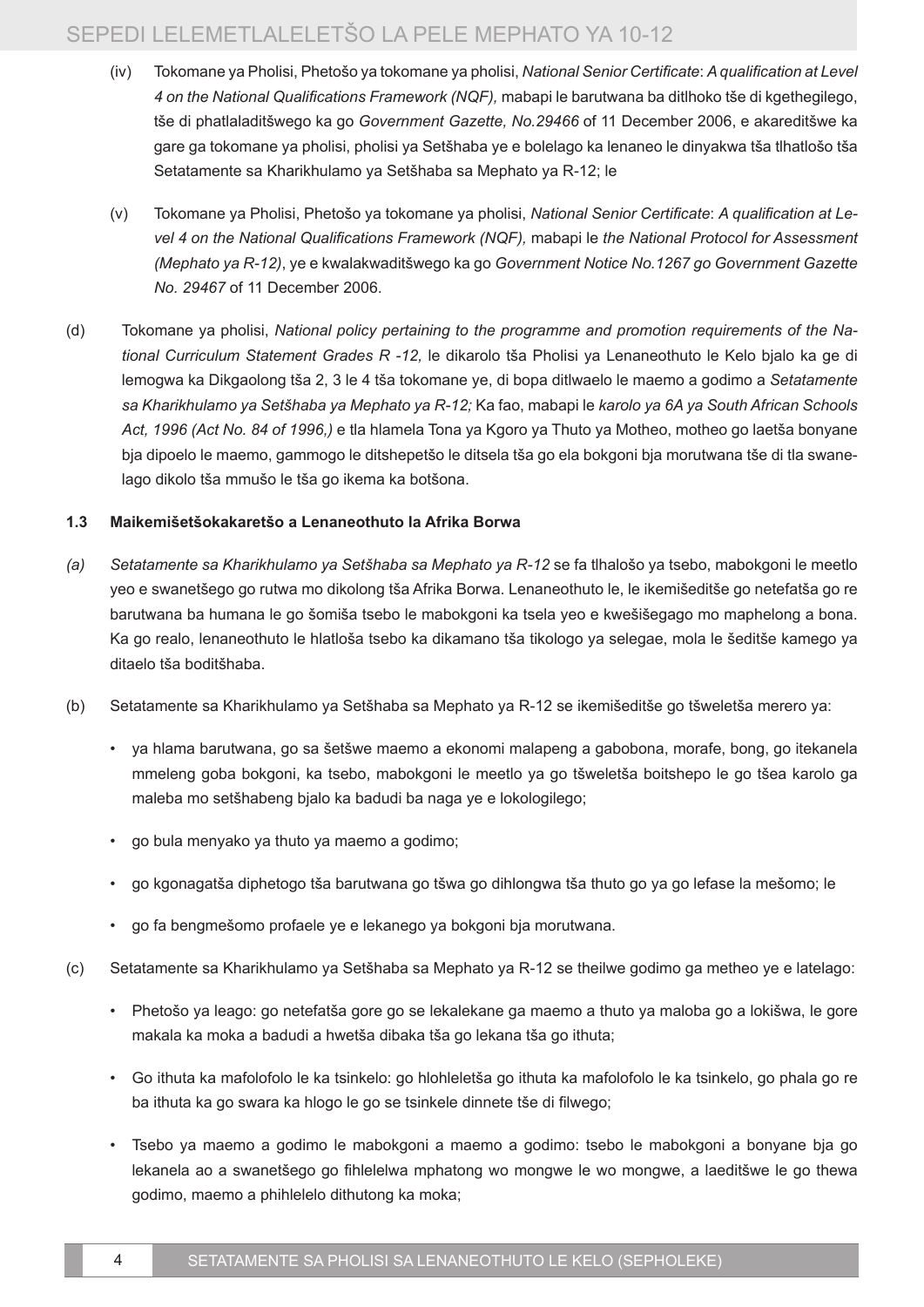- Kgatelopele: diteng le dikamano tša mphato wo mongwe le wo mongwe di laetša kgatelopele go tloga go tše bonolo go ya go tša go raragana;
- Ditokelo tša botho, boakaretši, toka ya tikologo le leago: go tsentšha metheo le ditlwaetšo tša toka ya leago le ya tikologo le ditokelo tša botho bjalo ka ge di hlalošitšwe ka go Molaotheo wa Repabliki ya Afrika Borwa. Setatamente sa Kharikhulamo ya Setšhaba sa Mephato ya R-12 se šetša ditaba tša go fapana go swana le bodiidi, go se lekalekane, morafe, bong, leleme, bogolo, go se itekanele le mabaka a mangwe;
- Go bona mohola wa dithulaganyo tša tsebo ya setšo: go amogela le go dumela gore naga ye e na le histori ye e humilego le bohwa tšeo e lego diabi tše bohlokwa kgodišong ya meetlo ye e tšwelelago go molaotheo; le
- Kamogelego, boleng le bokgoni: go aba thuto ye e bapetšegago le ya dinaga tše dingwe, go ya ka boleng, bophara le botebo.
- (d) Setatamente sa Kharikhulamo ya Setšhaba sa Mephato ya R-12 se ikemišeditše go tšweletša barutwana ba go kgona go:
	- lemoga le go rarolla mathata le go tšea diphetho ka go nagana ka tsinkelo le boitlhamelo bjo bo tseneletšego;
	- šoma ka bokgwari ba le noši gammogo le ba bangwe bjalo ka maloko a sehlopha;
	- rulaganya le go kgona go itaola mešongwaneng ya bona ka maikarabelo le ka bokgwari;
	- kgoboketša, sekaseka, rulaganya le go lekola tshedimošo ka tsinkelo;
	- kgokagana ka bokgwari le ba bangwe ka go diriša diswantšho tša go bonwa, dikai le/goba mabokgoni a polelo mo mekgweng ya go fapafapana;
	- diriša saense le theknolotši ka bokgwari le ka tsinkelo ba bontšha maikarabelo mabapi le tikologo le maphelo a ba bangwe; le
	- laetša kwešišo ya lefase bjalo ka sehlaga sa dithulaganyo tša go nyalelana ka go lemoga gore dikamano tša tharollo ya mathata ga di tšwelele di le ka botšona fela.
- (e) Boakaretši bo swanetše go ba kgwekgwe ya thulaganyo, peakanyo le go ruta ga sekolo se sengwe le se sengwe. Se se ka phethagala ge fela barutiši ba na le kwešišo ya maleba ya go lemoga le go fediša mapheko a go ithuta, le go beakanyetša go se swane.

Senotlelo go laola boakaretši ke go netefatša gore mapheko a a lemogwa le go elwa šedi ke mafapa a thekgo kamoka a maleba tikologong ya sekolo; go akaretša barutiši, Dihlopha tša Thekgo tša Selete, Dihlopha tša thekgo ya Dihlongwa; batswadi le Dikolo tše di Kgethegilego bjalo ka Disenthara tša Methopo. Go fediša mapheko a go ithuta ka phapošing, barutiši ba swanetše go šomiša mekgwanakgwana ye e fapanego ya mananeothuto bjalo ka yeo e akareditšwego ka go Department of Basic Education's Guidelines for inclusive Teaching and Learning (2010).

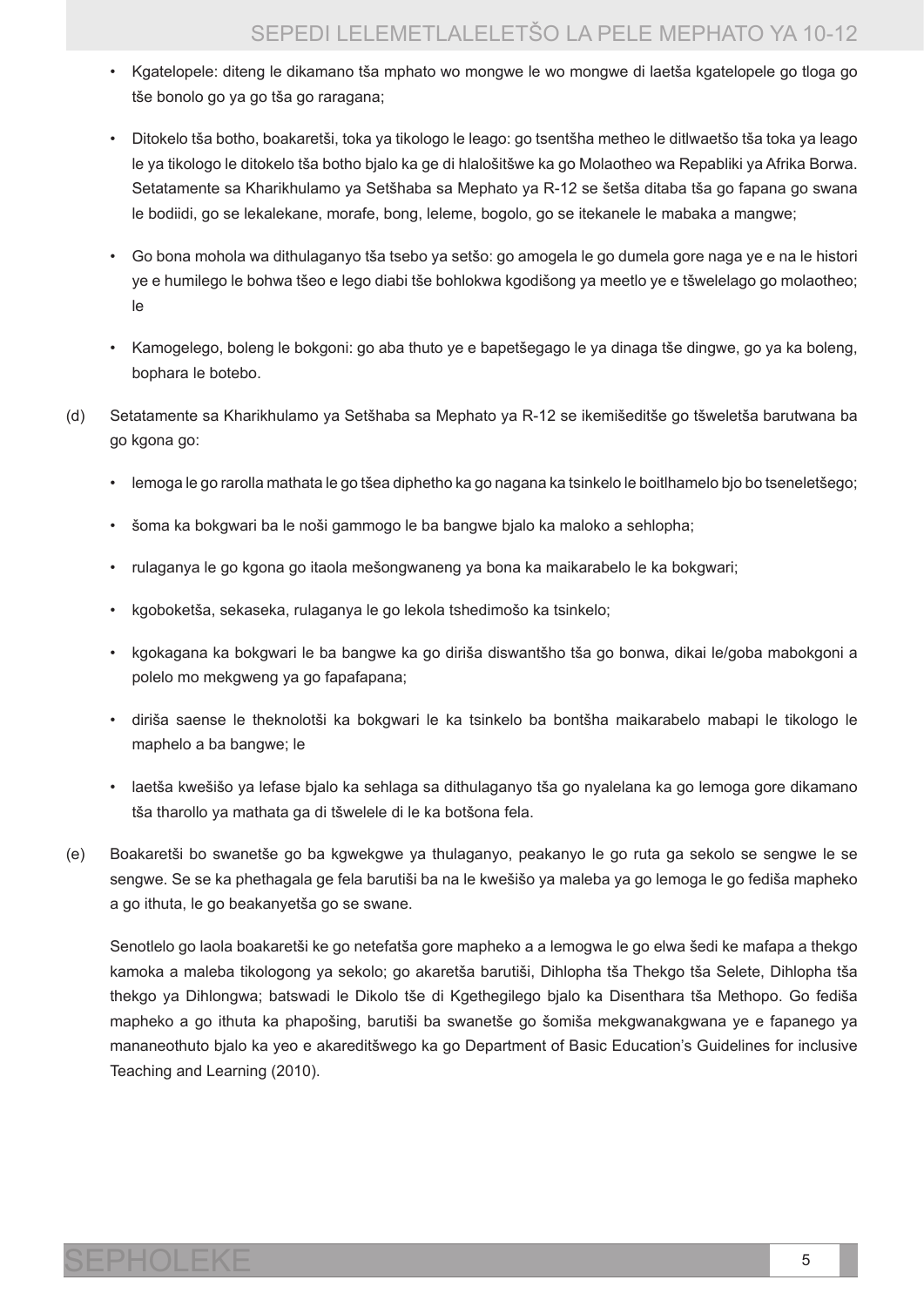### **1.4 Kabo ya Nako**

#### **1.4.1 Sehlopha sa Motheo**

|  | (a) Taetšo ya nako ya go ruta ye e abetšwego dithuto tša Sehlopha sa Motheo ke ye e latelago: |  |
|--|-----------------------------------------------------------------------------------------------|--|
|  |                                                                                               |  |

| <b>THUTO</b>              | <b>MPHATO WA R</b><br>(DIIRI) | <b>MEPHATO YA 1-2</b><br>(DIIRI) | <b>MPHATO WA3</b><br>(DIIRI) |
|---------------------------|-------------------------------|----------------------------------|------------------------------|
| Leleme la Gae             | 10                            | 7/8                              | 7/8                          |
| Lelemetlaleletšo la Pele  |                               | 2/3                              | 3/4                          |
| Mmetse                    | 7                             | 7                                |                              |
| Mabokgoni a Bophelo       | 6                             | 6                                | 7                            |
| • Tsebo ya go Thoma       | (1)                           | (1)                              | (2)                          |
| • Bokgabo bja Boitlhamelo | (2)                           | (2)                              | (2)                          |
| • Thutatšhidullammele     | (2)                           | (2)                              | (2)                          |
| • Thutaphelo              | (1)                           | (1)                              | (1)                          |
| <b>PALOMOKA</b>           | 23                            | 23                               | 25                           |

- (b) Taetšo ya nako ya go ruta ya Mephato ya R, 1 le 2 ke diiri tše 23, go Mphato wa 3 ke diiri tše 25.
- (c) Nako ye e abetšwego thuto ya Maleme go Mephato ya R-2 ke diiri tše 10 mola Mphato wa 3 o abetšwe diiri tše 11. Leleme la Gae le abetšwe bontši bja diiri tše 8 le bonyane bja diiri tše 7, mola Lelemetlaleletšo le abetšwe bonyane bja diiri tše 2 le bontši bja diiri tše 3 go Mephato ya 1-2. Go Mphato wa 3 le bontši bja diiri tše 8 le bonyane bja diiri tše 7 bo abetšwe Leleme la Gae gomme bonyane bja diiri tše 3 bontši bja diiri tše 4 bo abetšwe Lelemetlaleletšo la Pele.
- (d) Go thuto ya Mabokgoni a Bophelo, Tsebo ya go Thoma e abetšwe iri ye 1 ka go Mephato ya R 2 le diiri tše 2 go ya le ka fao go laeditšwego ka diiri ka mašakaneng go Mphato wa 3.

#### **1.4.2 Sehlopha sa Gare**

(a) Taetšo ya nako ya go ruta ye e abetšwego dithuto tša Sehlopha sa Gare ke ye e latelago:

| <b>THUTO</b>                         | <b>DIRI</b> |
|--------------------------------------|-------------|
| Leleme la Gae                        | 6           |
| Lelemetlaleletšo la Pele             | 5           |
| Mmetse                               | 6           |
| Saense le Theknolotši                | 3,5         |
| Disaense tša Leago                   | 3           |
| Mabokgoni a Bophelo                  | 4           |
| Bokgabo bja Boitlhamelo<br>$\bullet$ | (1,5)       |
| • Thutatšhidullammele                | (1)         |
| • Thutaphelo                         | (1,5)       |
| <b>PALOMOKA</b>                      | 27,5        |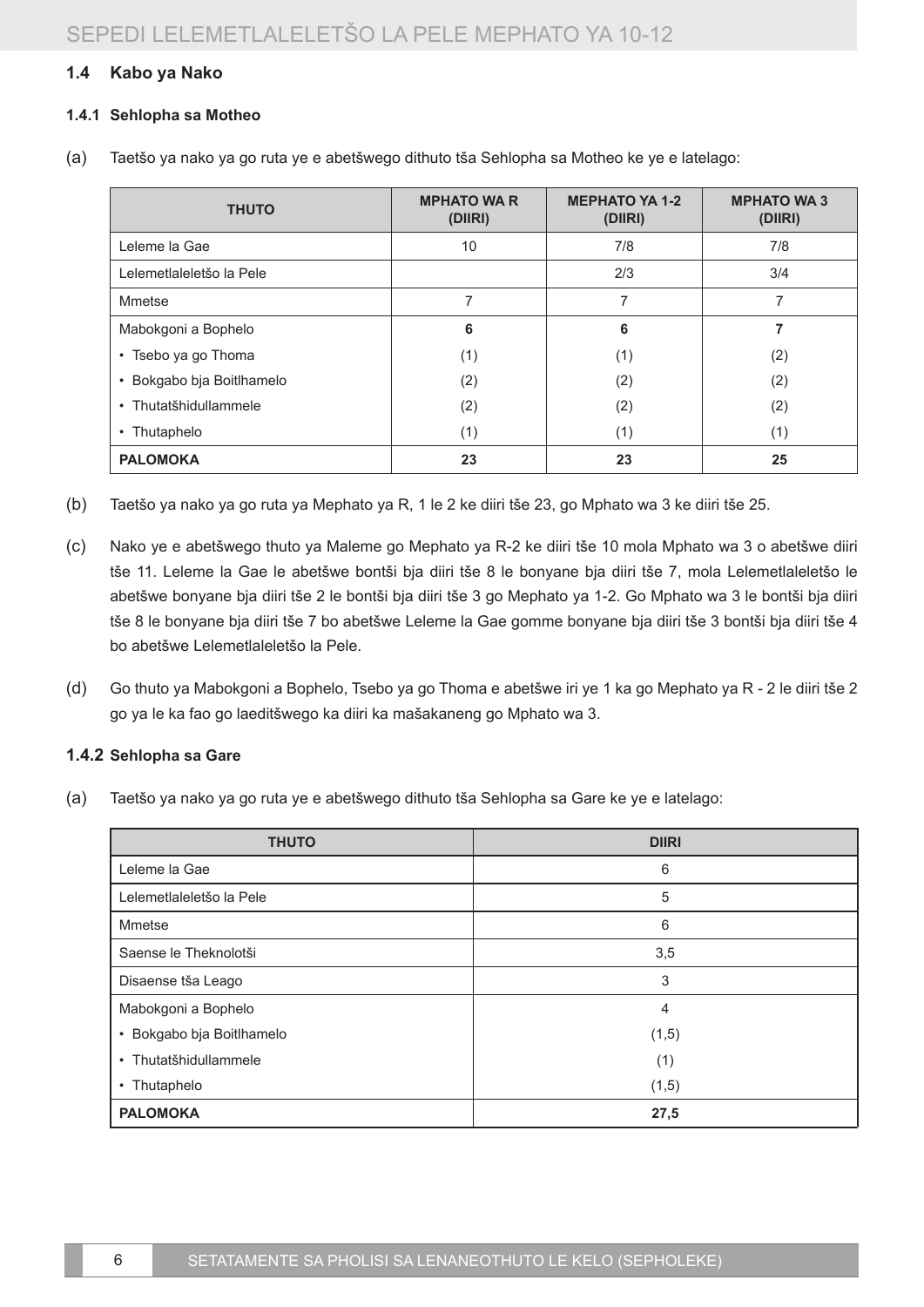#### **1.4.3 Sehlopha sa Godimo**

(a) Taetšo ya nako ya go ruta ye e abetšwego dithuto tša Sehlopha sa Godimo ke ye e latelago:

| <b>THUTO</b>                  | <b>DIRI</b>    |
|-------------------------------|----------------|
| Leleme la Gae                 | 5              |
| Lelemetlaleletšo la Pele      | 4              |
| Mmetse                        | 4,5            |
| Saense                        | 3              |
| Disaense tša Leago            | 3              |
| Theknolotši                   | 2              |
| Disaense tša Ekonomi le Taolo | $\overline{2}$ |
| Tsebišo ya Bophelo            | 2              |
| Bokgabo bja Boitlhamelo       | 2              |
| <b>PALOMOKA</b>               | 27,5           |

#### **1.4.4 Mephato ya 10-12**

(a) Taetšo ya nako ya go ruta ye e abetšwego dithuto tša Mephato ya 10-12 ke ye e latelago:

| <b>THUTO</b>                                                                                                                                                                                                                                                                                                                                                                                  | KABO YA NAKO KA BEKE (DIIRI) |
|-----------------------------------------------------------------------------------------------------------------------------------------------------------------------------------------------------------------------------------------------------------------------------------------------------------------------------------------------------------------------------------------------|------------------------------|
| Leleme la Gae                                                                                                                                                                                                                                                                                                                                                                                 | 4.5                          |
| Lelemetlaleletšo la Pele                                                                                                                                                                                                                                                                                                                                                                      | 4.5                          |
| Mmetse                                                                                                                                                                                                                                                                                                                                                                                        | 4.5                          |
| Tsebišo ya Bophelo                                                                                                                                                                                                                                                                                                                                                                            | $\overline{2}$               |
| Bonyane bia dithuto tše dingwe le tše dingwe tše tharo bio<br>bo kgethilwego go tšwa go Sehlopha sa B Semamatletšwa<br>B, Dinkatlapana B1-B8 tša tokomane ya pholisi, National<br>policy pertaining to the programme and promotion<br>requirements of the National Curriculum Statement Grades<br>R-12, go ya le ka tšweletšo ye e laeditšwego go temana ya<br>28 ya tokomane ya pholisi yeo. | 12 (diiri tše 3x4)           |
| <b>PALOMOKA</b>                                                                                                                                                                                                                                                                                                                                                                               | 27,5                         |

Nako ye e abilwego ka beke e ka dirišetšwa fela bonyane dinyakwa tša dithuto tša SKS bjalo ka ge di laeditšwe ka godimo, gomme e ka no se šomišetšwe dithuto tše dingwe le tše dingwe tša tlaleletšo tšeo di okeditšwego go lenaneo la bonyane bja dithuto. Ge morutwana a rata go ingwadišetša dithuto tše dingwe, nako ya go ruta dithuto tšeo e swanetše go oketšwa..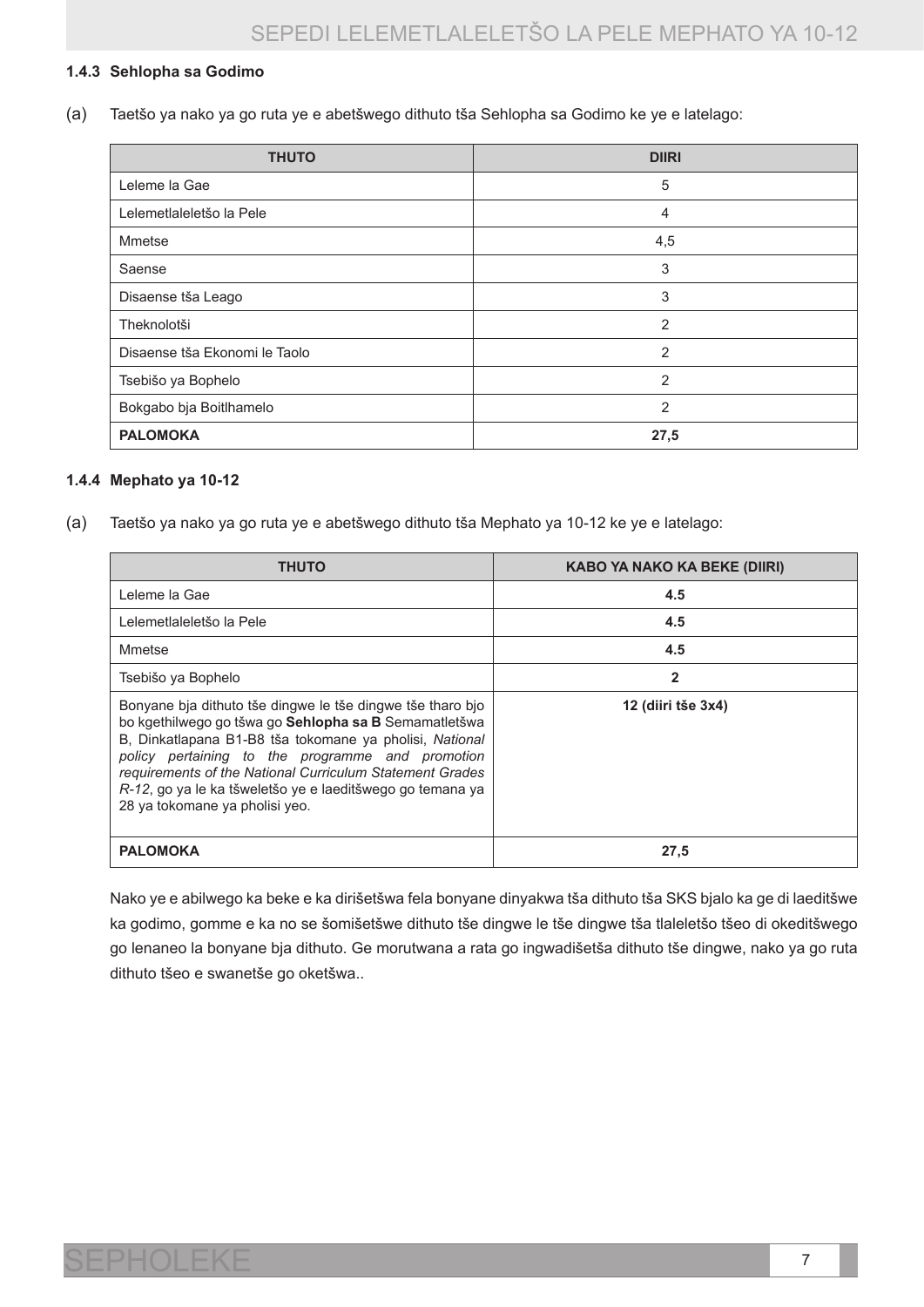#### **2.1 Maleme go Setatamente sa Pholisi sa Lenaneothuto le Kelo**

Leleme ke sedirišwa sa go hlohla monagano le kgokagano, mola Lelemetlaletšo la Pele e le leleme leo le ithutwago go tlaleletša Leleme la Gae la mong Gape ke tsela yeo ka yona batho ba abelanago setšo le botaki go kwešiša lefase le ba phelago go lona bokaone. Go ithuta go šomiša leleme ka bokgwari go kgontšha barutwana go nagana le go ikgobokeletša tsebo, go itlhaloša, go tšweletša maikutlo le dikgopolo, go dirišana le ba bangwe le go laola maphelo a bona mo lefaseng. Go fa barutwana diswantšho le dikgopolo tše di šišitšego le tša go tia tše maatla tše di ka dirago gore lefase la bona le be kaone go feta ka fao le lego ka gona. Polelo e kgona go hlama le go hlatholla phapano ya merafe le tswalano ya leago, gape ke ka polelo ge tlhamego e kgona go nolofatšwa, katološwa le go thumeletšwa.

#### **Maemo a Leleme**

Go ithuta leleme Mephatong ya 10-12 go akaretša maleme a semmušo a Afrika Borwa ka moka, e lego, Afrikaans, English, isiNdebele, isiXhosa, isiZulu, Sepedi, Sesotho, Setswana, Siswati, Tshivenda, Xitsonga - gammogo le Maleme ao a sego a semmušo . Maleme a, a ka rutwa magatong a go fapana.

Leleme la Gae ke leleme la mathomo leo barutwana ba ithutago lona pele. Le ge go le bjalo, dikolo tše dintši tša Afrika Borwa ga di rute maleme a gae a barutwana ba bangwe, di no ba le leleme le tee goba a mabedi ao a rutwago maemong a Leleme la Gae. Ka lebaka leo, maina a Leleme la Gae le Lelemetlaleletšo la Pele a hlaloša maemo a bokgoni ao leleme le rutwago ka ona, e sego leleme la letswele (Gae) goba leo le ithutilwego (go swana le malemetlaleletšo). Mo sebakeng sa merero ya pholisi ye, tšhupetšo ye nngwe le ye nngwe ya Leleme la Gae e swanetše go kwešišwa e šupa maemo e sego leleme ka bolona.

**Maemo a Leleme la Gae** a neela barutwana ka bokgoni bjo bo tseneletšego bja polelo bjo bo laetšago mabokgoni a kgokagano ya motheo, le ba bangwe ao a lego bohlokwa go tša leago le mabokgoni a thutokwešišo ao a ba thušago go ithuta go kgabaganya lenaneothuto. Mo maemong a a polelo, go gatelelwa go rutwa mabokgoni a go theeletša, go bolela, go bala le go ngwala. Maemo a a thuša barutwana ka dingwalo, bokgabo, le bokgoni bjo bo tla ba kgontšhago go hlama gape, go gopola le go matlafatša kwešišo ya bona ya lefase leo ba dulago go lona. Le ge go le bjalo, kgatelelo le kabo ya meputso ya go theeletša le go bolela go thoma Mphatong wa 7 go ya godimo e ka godimo ga ya go bala le go ngwala, ka gobane tsebotlhaka/litheresi ya barutwana e nyaka go godišwa ge ba dutše ba itokišetša dithuto tša go tšwela pele le tša godimo le lefase la mošomo.

**Maemo a Lelemetlalelešo la Pele** a gopolela gore ga se gore barutwana ba na le tsebo ya leleme leo ge ba fihla sekolong. Nepišo mo mengwageng ya mathomo ya sekolo e lebišišwe go tšwetšopele ya bokgoni bja barutwana bja go kwešiša le go bolela polelo-mabokgoni a motheo a go kgokagana le ba bangwe. Mo Mephatong ya 2 le 3, barutwana ba thoma go aga tsebotlhaka / litheresi le mabokgoni a bona a go bala le go ngwala godimo ga motheo wa bomolomo/orale. Ba kgona gape go šomiša mabokgoni a bomolomo le a go bala le go ngwala ao ba šetšego ba ithutile ona ka Leleme la Gae la bona.

Mo go Sehlopha sa Gare le sa Godimo, barutwana ba tšwela pele go matlafatša mabokgoni a bona a go theeletša, go bolela, go bala le go ngwala. Ka lebaka leo, kgatelelo ye ntši e bewa mo go šomišweng ga Lelemetlaleletšo la Pele ka nepo ya go tšwetšapele bokgoni bja go gopola le go fahlela. Ba swaragana gape kudu le ditšweletšwa tša dingwalo gomme ba thoma go ba le tlhabollo ya bokgabo le bokgoni bja go ikgopolela ka Lelemetlaleletšo la bona.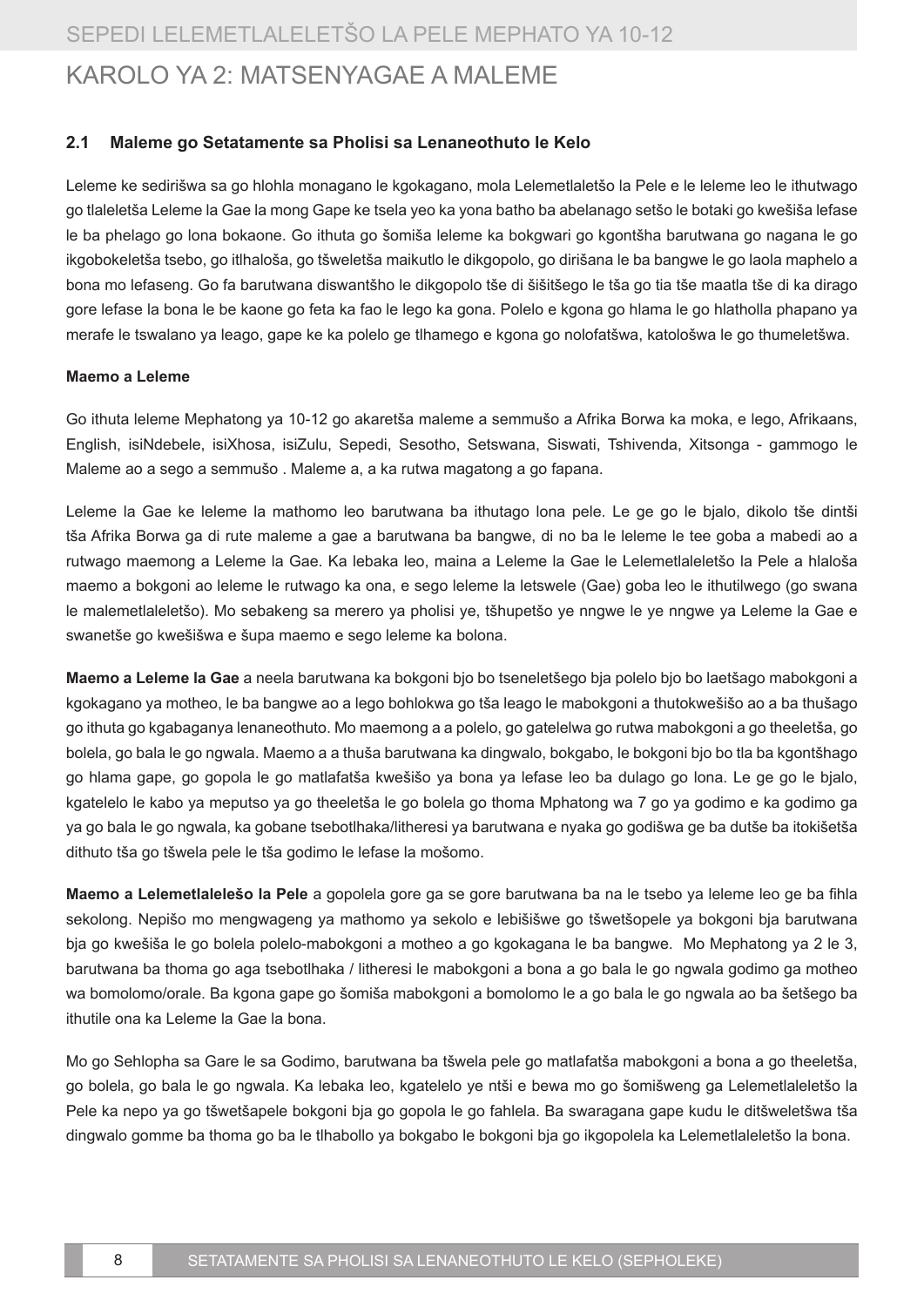Ka nako yeo barutwana ba fihla go Mphato wa 10, ba swanetše go ba le bokgoni bja go bolela Lelemetlaleletšo la Pele, go ya le ka mabokgoni a motheo a go kgokagana le ba bangwe le mabokgoni a thutokwešišo ao a ba thušago go ithuta. Le ge go le bjalo, bonnete ke go re barutwana ba bantši go fihla gabjale ga ba kgone go kgokagana gabotse ka Lelemetlaleletšo la Pele. Tlhohlo go Mephato ya 10-12, ke go fa barutwana thekgo, le go ba fa lenaneothuto leo le ba kgontšhago go fihlelela maemo a a nyakegago a Mphato wa 12. Maemo a, a swanetše go ba ka tsela yeo barutwana ba ka kgonago go šomiša Lelemetlaleletšo la Pele la bona ka bokgoni bja maemo a godimo go ba lokišetša thuto ya go tšwela pele ya ka godimo goba lefase la mešomo.

### **2.2 Maikemišetšothwii a go ithuta Maleme**

Go ithuta leleme go swanetše go kgontšha barutwana go:

- ba le mabokgoni a polelo ao a nyakegagogo kgokagana ka nepagalo le ka mokgwa wa maleba go šeditšwe baamogedi ba tshedimošo, morero le dikamano;
- šomiša lelemetlaleletšo la bona go ithuta thuto go kgabanya lenaneothuto;
- theeletša, bolela, bala/bogela le go ngwala/hlagiša polelo ka boitshepo le kgahlego. Mabokgoni le meetlo ye a bopa motheo wa go ithuta wa bophelo ka moka;
- hlatholla le go lokafatša, ka bomolomo le ka go ngwala, dikgopolo tša bona, tebelelo le maikutlo ka boitshepo gore ba tle ba kgone go ikemela le go nagana ka go fetleka;
- šomiša lelemetlaleletšo la bona le boikgopolelo bja bona go inyakolla le go fatišiša lefase le ba ikhwetšago ba le go lona. Se se tla ba thuša go hlatholla maitemogelo le tše ba di hweditšego ka ga lefase ge ba bolela le ge ba ngwala;
- šomiša lelemetlaleletšo la bona go hwetša le go laola tshedimošo ya go ithuta go kgabaganya lenaneothuto le go molokoloko wo o nabilego wa dikamano tše dingwe. Tsebotlhaka/litheresi ya tshedimošo ke bokgoni bja bohlokwa go 'bomapimpana' mme e bopa motheo wa go ithuta wa bophelo ka moka; le
- šomiša lelemetlaleletšo la bona bjalo ka setlabakelo sa go nagana ka tsinkelo le boitlhamelo; tšweletša dikakanyo tša bona le mehola mererong ya semorafe; go tsenelelano ka molokoloko wo o nabilego wa ditšweletšwe, go hlotla mahlakore, mehola le maatla a tswalano ao a tsupetšwego ka gare ga ditšweletšwa; le go bala setšweletšwa go ya ka merero ye e fapanego, bjalo ka boipshino, dinyakišišo le phetleko.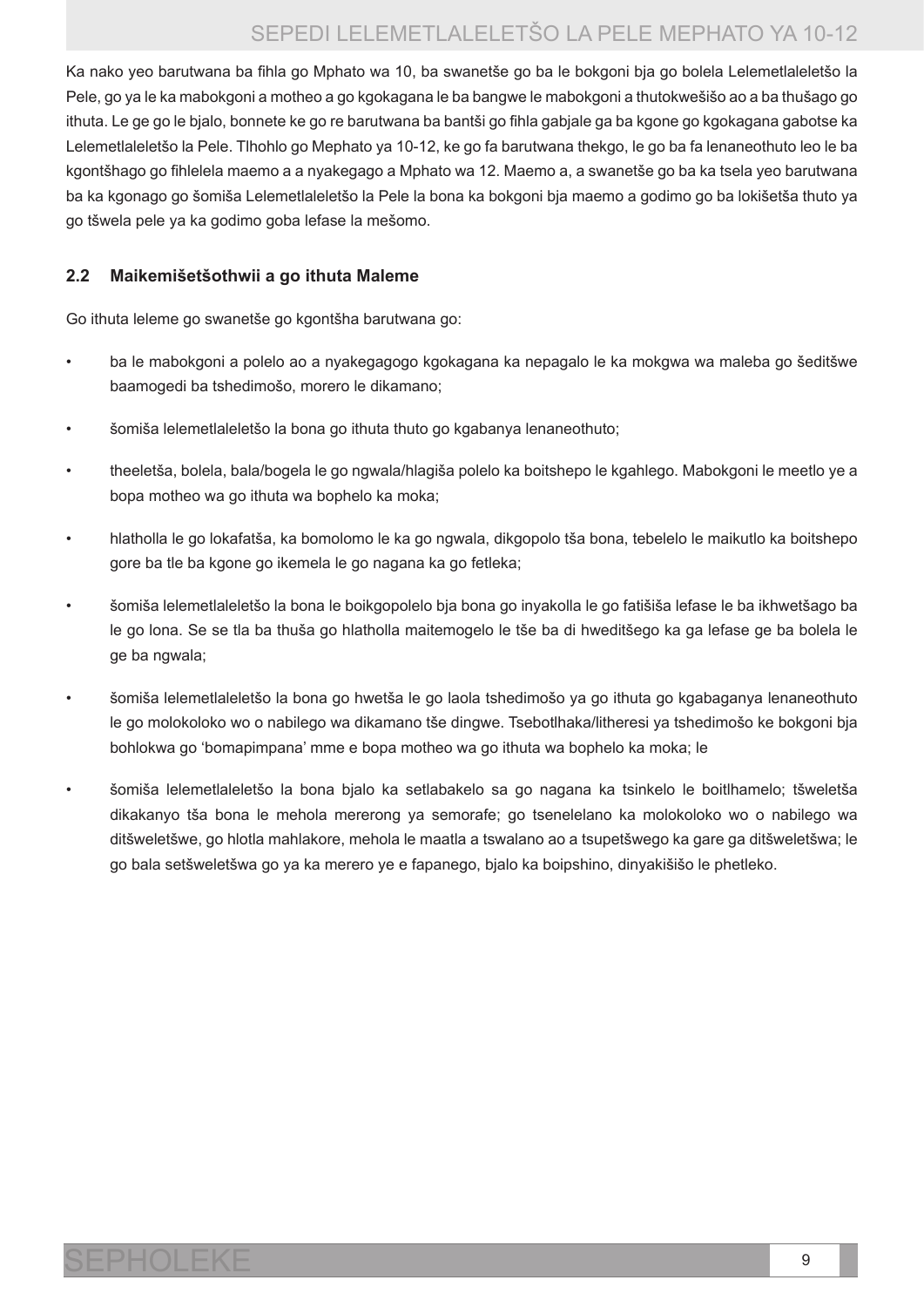### **2.3. Kakaretšo ya lenaneothuto la leleme**

Lenaneothuto le beakantšwe go ya ka mabokgoni le diteng tše di latelago:

#### **Kakaretšo ya mabokgoni a polelo le diteng**

#### **Go theeletša le go bolela**

#### **Go theeletša**

#### **Magato a go theeletša:**

- Pele ga go theeletša: mekgwanakgwana ya go lokišetša barutwana go theeletša, mohlala, go tsošološa tsebo ya morago ye ba nago le yona, go akanya, go dula ba fahlogile ba itokišitše ka sebele
- Ka nako ya go theeletša:
	- o Go theeleletša kwešišo le tshedimošo ya go ikgetha
	- o Go theeleletša go sekaseka ka tsinkelo le tekolo
	- o Go theeleletša tsenelelano/kgokagano le ba bangwe
	- o Go theeleletša kgahlego
- Ka morago ga go theeletša**:** araba dipotšišo, swayaswaya dinoutse, šomiša tshedimošo (mohlala, phara sešupo go sethalwa), akaretša, tšea sephetho le go dira dithumo go ya ka dintlha tše di filwego, lekola, araba ka tsinkelo

#### **Go bolela**

#### **• Magato a go bolela**:

- Go beakanya, go nyakišiša le go rulaganya dikgopolo le tshedimošo
- Go itlwaetša le go hlagiša: go laetša temogo ya baamogedi ba tshedimošo, morero le kamano; a šomiša dibopego le melao ya tšhomišo ya polelo ka nepagalo; hlagišo ye botse, a šomiša dithekniki tša maleba tša go bolela le tša go se bolele go swana le diswantšho/dithalwa

#### **Diponagalo le melao ya ditšweletšwa tša kgokagano ya bomolomo/orale**

- Polelo ye e sego ya semmušo le mošomo ka sehlopha: kahlaahlo, poledišano, mošomo wa sehlopha, go balela godimo ga go se itokišetšwe
- Polelo ya semmušo le go hlagiša: polelo ya go itokišetšwa, polelo ya go se itokišetšwe, go balela godimo le dipotšišotherišano
- Ngangišano le ntlhatebelelo: kahlaahlo ya phanele, ngangišano
- Go bolelela merero/dikamano ya go ikgetha: go fa ditšhupetšo, go tsebiša seboledi, go fa mantšu a ditebogo

**Mehlala ya mebolelwana ye e šomišwago poledišanong ya Sepedi**

#### **Go bala le Go bogela**

#### **Magato a go bala:**

- Pele ga go bala**:** mekgwanakgwana ya go lokišetša barutwana go bala, mohlala, go tsošološa tsebo ya morago ye ba nago le yona, go akanya, le go sekima dihlogo
- Ka nako ya go bala: go balwa ga setšweletšwa sa go thekgwa ke dipotšišo tša morutiši; kgodišo ya mekgwanakgwana, mohlala, go tšea sephetho/dithumo go ya ka dintlha tše di filwego; nepišo go kgetho ya mantšu, tšhomišo ya polelo, tshwantšhokgopolo, bj.bj.
- Ka morago ga go bala: go hlatholla setšweletšwa ka botlalo ka go šomiša mekgwanakgwana ya go swana le go tlemaganya, go akaretša, go bapetša le go fapantšha, go tšea sephetho go ya ka dintlha tše di filwego, go lekola, go dira dithumo, go tšweletša dikakanyo, bj.bj.

**Go bala ka tsenelelo ditšweletšwa tša dingwalo/dipuku le tše e sego tša dingwalo/dipuku.**

**Katološo ya go bala le go bogela ka go ikemela**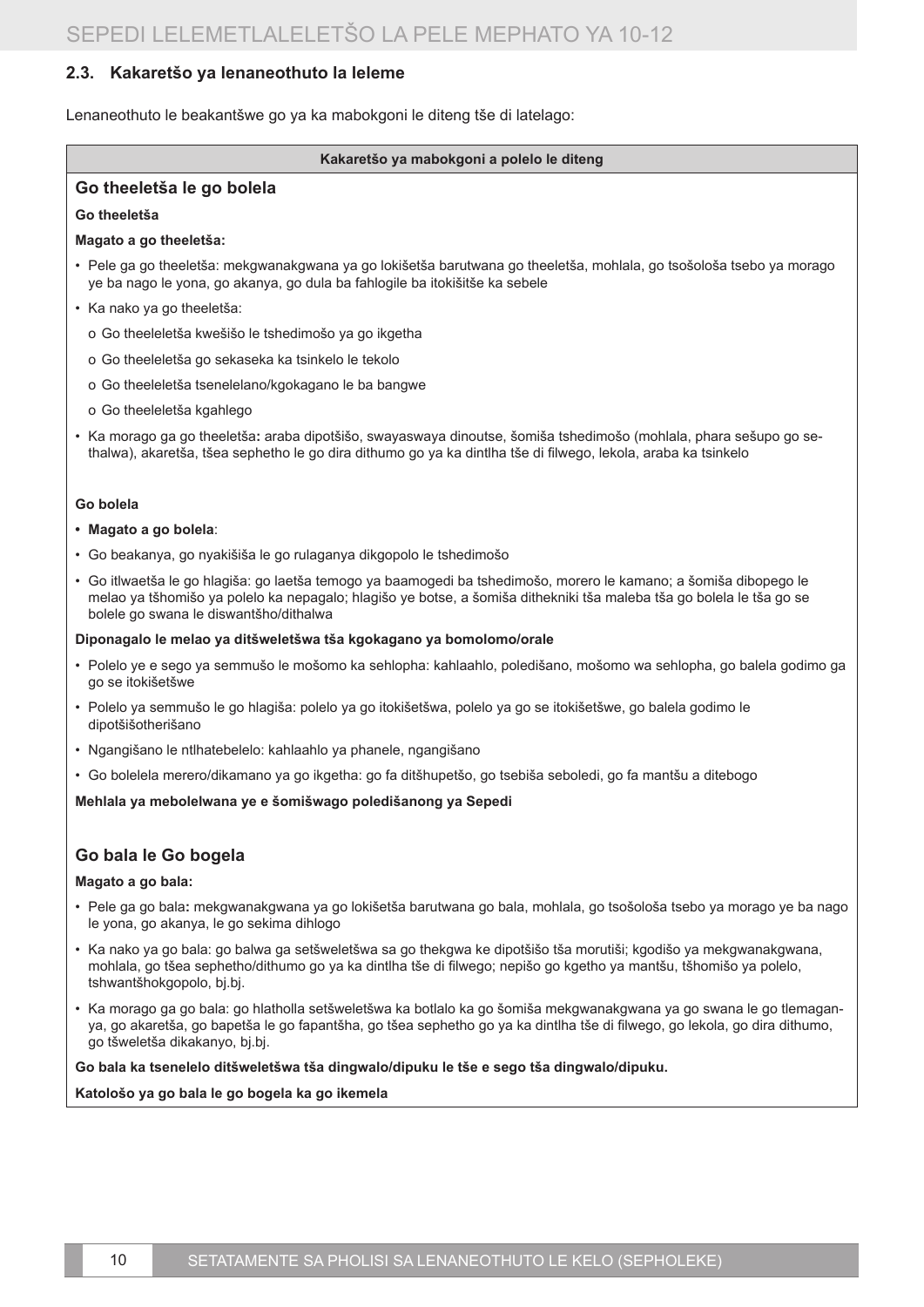### **Go ngwala le go hlagiša**

#### **Magato a go ngwala**

- Go beakanya/Pele ga go ngwala- go sekaseka sebopego le diponagalo tša polelo tša mohuta wa setšweletšwa
- Go ngwala dingwalwakakanywa, go boeletša, go hlokola, go phošolla, go hlagiša

**Dibopego le melao ya tšhomišo ya polelo ka nako ya magato a go ngwala**

#### **Mehuta ya dit**š**welet**š**wa - dibopego le diponagalo t**š**a polelo**

- Thutokwešišo: pego ya tshedimošo, ditshepedišo, tlhalošo, hlohleletšo/ngangišano, kgadimo/kahlaahlo/poledišano, tshwayotshwayo
- Boitlhamelo: kanegelo, tlhaloši
- Mong/ kgokagano le ba bangwe: pukutšatši/ jenale, lengwalo la mong, go bolela gape ga mong, taletšo, tša bophelo bja mohu
- Tša kgwebo: lengwalo la kgwebo, phamfolete, boitsebišophelo, go tlatša difomo, lenaneothero, metsotso, lephephetsebiši, papatšo

#### **Dibopego le melao ya tšhomišo ya polelo**

Dibopego tša polelo le melao ya tšhomišo ya polelo di rutwa go dikamano tša mabokgoni a ka godimo le bjalo ka seripa sa lenaneo la tšwetšo pele la peakanyo ya polelo. Se se swanetše go akaretša kgetho ya mantšu, mopeleto, tlhamego ya mafoko, maswaodikga, go ngwala ditemana, poeletšo ya dibopego tša thutapolelo tše di rutilwego mo mephatong ya pejana, le tsebišo ya dibopego tša polelo tše diswa (Lebelela lenaneo la kgakollo)

### **2.4 Go ruta Lelemetlaleletšo la Pele**

Go ithuta lelemetlaleletšo gabotse, bana ba swanetše go tlwaetšwa go le šomiša leboelela ka mo go kgonegago. Barutiši ba swanetše go netefatša gore bana ba theeletša le go bala Lelemetlaleletšo go mabaka a mantši ka go latelana. Ba hloka dibaka tša go theeletša lelemetlaleletšo ba le theeleletša tshedimošo le kwešišo (mohlala, ditaba) le boipshino (mohlala, kanegelo goba koša). Sa bohlokwa gape ke gore ba nyaka dibaka tša go bala le go bogela tshedimošo ya Lelelemetlaleletšo (mohlala, tlhalošo le sethwalwa se se tšweletšago, go hwetša tshedimošo (mohlala, tlhalošo le sethalwa), go ipshina (kgatišobaka) le lerato la dingwalo (mohlala, sereto). Dinyakišišo di laetša gore tsela ye botse ya go tšwetša tlotlontšu ye e nabilego pele ke ya go bala ka go tsenelela. Le ge go le bjalo, go bohlokwa gore ditšweletšwa tša bomolomo, tša go ngwalwa le tša go bonwa di be maemong ao a swanetšego morutwana. Ge ditšweletšwa di le bothata kudu, barutwana ba tla nolega mooko gomme ba ka se ithute selo. Karolo ye bohlokwa ya morutiši wa leleme ke go nyalantšha maemo a setšweletšwa le maemo a morutwana. Go kgabaganya Mephato ya 10-12, barutwana ba swanetše go theeletša le go bala ka tšwetšo pele ditšweletšwa tše di nago le ditlhohlo.

Barutwana ba swanetše go šomiša Lelemetlaleletšo la bona gantši go mabaka a a fapanego. Ba nyaka dibaka tša go bolela Lelemetlaleletšo go kgokagano le ba bangwe (mohlala, ka poledišano), go tšwetšapele boitlhamelo bja bona (mohlala, go diragatša sereto, go bapala karolo bj.bj.), go godiša mabokgoni a thutokwešišo (mohlala, go tšea karolo ka go dingangišano) le go beakanyetša lefelo la mošomo (mohlala, go tšea karolo go dipotšišotherišano). Se bohlokwa gape go Mephato ya 10-12, barutwana ba nyaka dibaka tša go ngwalela mabaka a kgokagano le ba bangwe (mohlala, lengwalo), go tšwetšapele bokgoni bja go ikgopolela (mohlala, kanegelo), go tšwetšapele mabokgoni a thutokwešišo (mohlala, taodišo ya ngangišano) le go beakanyetša lefase la mošomo (mohlala, go ngwala lengwalo la kgopelo le go ngwala boitsebišophelo bja maleba). Barutwana ba swanetše go kwešiša mabaka ao ba a ngwalelago le go tšwetša pele kwešišo ya baamogedi ba tshedimošo. Go kgabaganya Mephato ya 10-12, barutwana ba swanetše go ngwala ka go tšwetša pele dingwalo tša ditlhohlo tše dintši. Go bohlokwa gore barutwana ba fiwe dipoelo tša bona tša go ngwala ka nako, gore ba kgone go tseba gore ba kaonafatša kae le gona bjang. Karolo ya bohlokwa ya morutiši ke go tšweletša pego ya dipoelo tša maemo a godimo, tšeo e lego motheo wa kelo.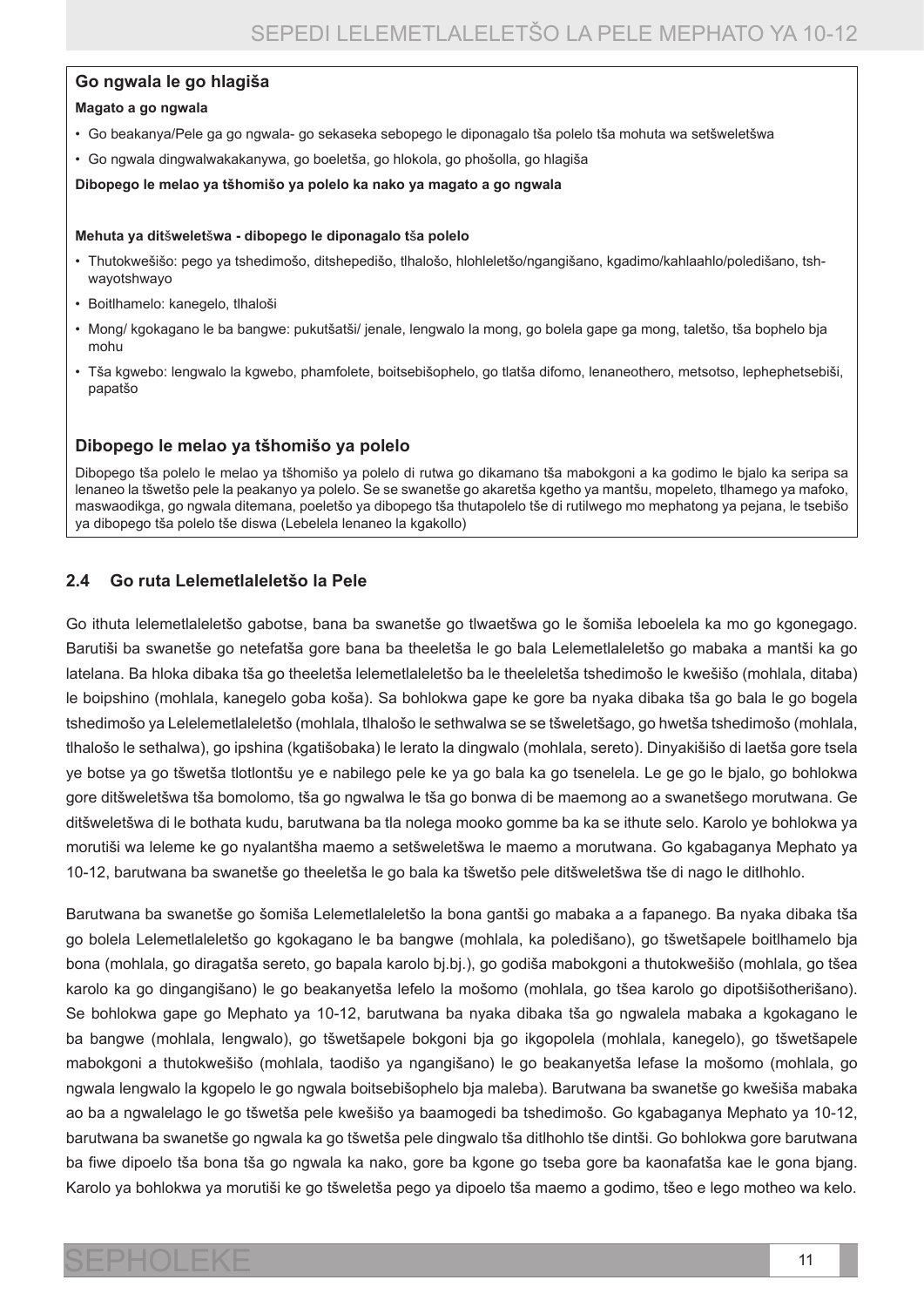Barutiši ba swanetše go godiša mekgwanakgwana ya go bala le ya go ngwala ya barutwana, gore ba kgone go ba babadi le bangwadi ba go ikemela ba bophelo ka moka. Mohlala, ba ka ruta bana go sekima le go sekena; ba ka botšiša dipotšišo tše di godiša mabokgoni a bana a go bala a peakanyo ya godimo; ba ka ruta barutwana magato a go ngwala; ba ka ruta temogo ya tšhomišo ya polelo ka tsinkelo; ba ka neelana ka dipoelo tše di thušago barutwana go ba le tsebo ya bokgoni le bofokodi bja bona le kwešišo ya gore ba gatela pele bjang.

Barutwana ba swanetše go tseba metheo ya polelo: thutapolelo, tlotlontšu, mopeleto, le maswaodikga. Ka kakaretšo, barutiši ba tla šogana le mahlakore ao a polelo ka go kamano. Mohlala, ba ka dira gore barutwana ba lemoge sebopego le diponagalo tša tlhalošo (e ngwadilwe ka lebjale; go ka šomišwa tirwa; makopanyi a go swana le 'ka go re' le 'bjale' a ka šomišwa). Le ge go le bjalo, go na le sebaka sa go ruta thwii/ka ponagalo metheo, mohlala, ge barutwana ba dira diphošo kgafetšakgafetša ka mo lehlakoreng le le itšeng la thutapolelo, go tla ba bohlokwa go ruta se thwii le go fa barutwana sebaka sa go itlwaetša se. Go bohlokwa go gopola gore karolo ya go ruta thutapolelo ke go thekga tšhomišo ye e nepagetšego ya polelo, le gore ga e na mohola ge e rutwa bjalo ka melao yeo e sa amantšhwago.

Ge barutiši ba beakanya dithutišo tša dibeke tše pedi, ba swanetše go logagantšha mabokgoni a polelo, mmogo le metheo ya polelo. Ba swanetše go kgetha mohuta wa setšweletšwa le sererwa se se kgahlago barutwana; Go ithuta go ka fihlelelwa ge bana ba ka hlohloletšwa. Mohlala, sererwa goba taodišo ya ngangišano e ka ba 'Na thuto e swanetše go ba mahala?' Barutiši ba ka tsebiša sererwa ka go theeletša le/goba go bala, ba godiša tsebo ya polelo le tlotlontšu ye e nepagetšego ya go bolela. Mohlala, barutwana ba ka bala diathikele tše di hlagišago dikgopolo tša go fapana ka ga 'thuto ya mahala',gomme ba ka kgona go ngangišana ka seo. Ge barutwana ba tlwaetše polelo ye e swanetšego sererwa se, ba ka dira mošomo wa go ngwala, go swana le taodišo ya ngangišano. Se se ka tšweletša dibaka tše di oketšegilego tša go šoma ka polelo. Barutiši ba swanetše go neelana ka dipoelo go tshepetšo ka moka le mošomo wa kelo ya maleba mafelelong.

Go Mephato ya 10-12 go bohlokwa gore:

- go be le nepišo ye kgolo ya go bala le go ngwala;
- go be le thekgo ye e tšwetšago pele kgodišo ya tlotlontšu, go hlama ditemana le mafoko le thutapolelo;
- barutwana ba šome ka mehuta ya ditšweletšwa, gomme ditšweletšwa tše di swanetše go gola/oketšega ka bothata ge di šutha go tšwa go mphato go ya go wo mongwe;
- barutwana ba itokišeditše tšhomišo ya Lelemetlaleletšo la bona bjalo ka leleme la go ithuta le go ruta
- barutwana ba itokišeditše tlhahlobo ya mafelelong a Mphato wa 12 gabotse.

#### **Go Theeletša le go bolela**

Bokgoni bja go theeletša le go bolela gabotse bo bohlokwa go ditswalano tša kgokagano le ba bangwe le go ithuta ka katlego go kgabaganya lenaneothuto. Ka mošomongwana wo o nepišitšego go theeletša, barutiši ba swanetše go thuša barutwana go godiša mekgwanakgwana ye e tla ba kgontšhago go:

- kwešiša le go šomiša tshedimošo ye e hlagišitšwego ka bomolomo, mohlala, go theeletša le go bea maina go dithalwa;
- bega tshedimošo, mohlala, ka go ngwala dinoutse;
- tšea karolo ka bomolomo go kago ya tsebo, go rarolla mathata, le go hlagiša maikutlo le dikakanyo;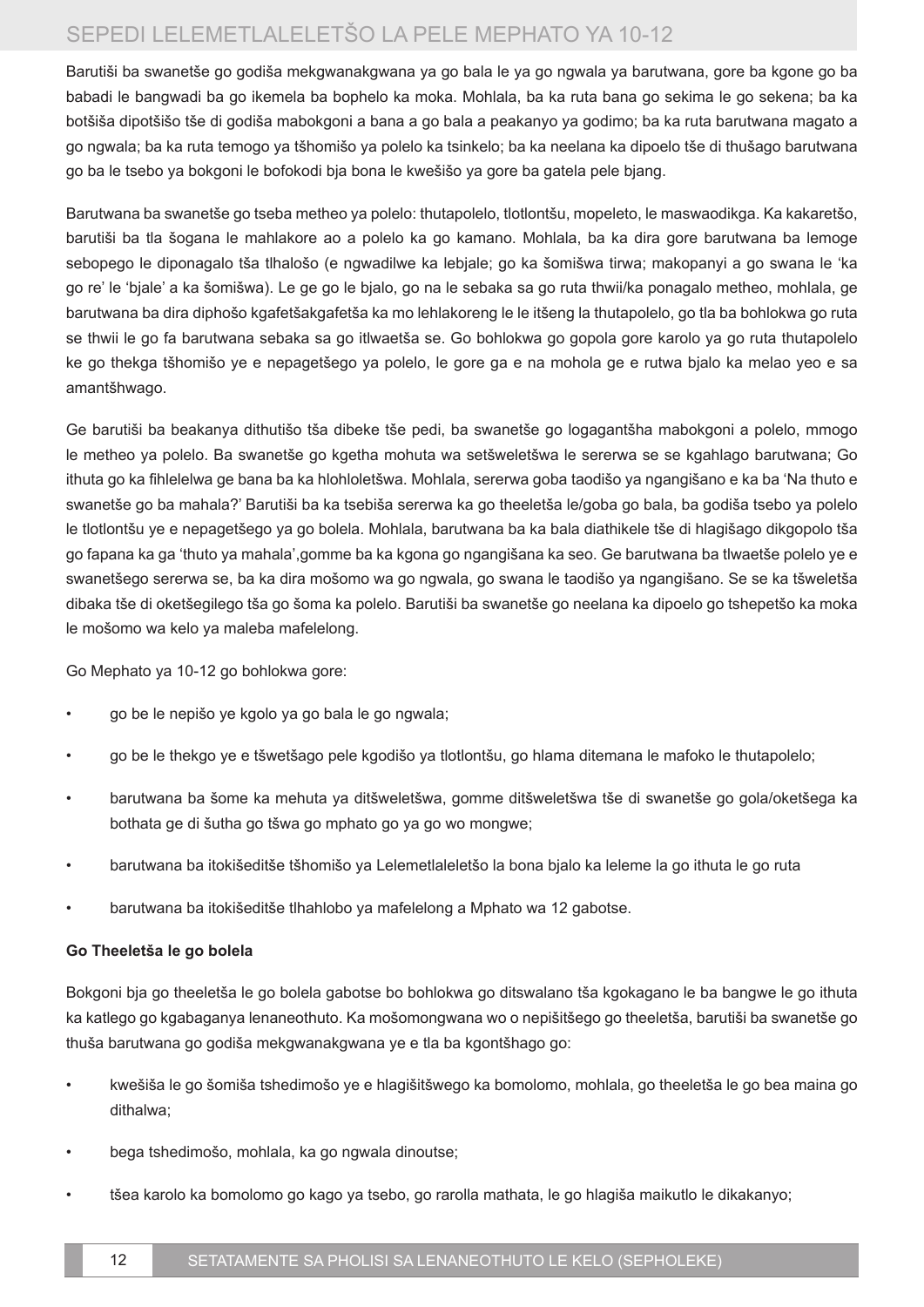- kwešiša dikgopolo, dikakanyo, dikhuduego le go tšweletša bohlamo bja ba bangwe;
- mo go lego bohlokwa, go hlohla mahlakore a ba bangwe le go nyakolla ka tsela yeo mehola le ditswalano ka maatla di hlagišwago ka gona ka bomolomo.

Barutwana go Mephato ya 10-12 ba tla hlatloša mabokgoni a bona a bomolomo ao ba a hweditšego mephatong ya ka fase, gomme ba tla ba le boitshepo le boikarabelo bjo bo tseneletšego. Kwešišo ya bona ya seo se bonwago e le sa maleba e tla oketšega. Mo barutwana ba sa kgonego go tsenelelana le baboledi ba leleme, ba swanetše go itlwaetša mekgwa ya go fapana ya polelo ya semmušo le yeo e sego ya semmušo ka phapošing. Morutiši o tla swanela ke go godiša tlotlontšu le dibopego tša polelo tše di lego bohlokwa gore barutwana ba kgone go dira se. Go bolela e ka ba mothopo wa dipelaelo go baboledi ba Lelemetlaleletšo, ka fao tikologo ya phapoši e swanetše go fa barutwana thekgo. Direrwa tša maleba tše di kgahlišago di ka thuša go fediša go hloka boitshepo goba kgakanego. Mekgwa ya go ruta yeo e hlohleletšago bana go tšea karolo ka go botšiša le go araba dipotšišo, gomme kahlaahlo e tla thuša go dira gore barutwana ba lokologe go mešongwana le mešomo ya semmušo ya go bolela.

Lenaneo la go bolela/theeletša le swanetše go logagantšhwa le mabokgoni a mangwe. Barutwana ba swanetše go tlwaetšwa tlotlontšu ye mpsha, dibopego le mehuta ya dingwalo pele ba ka di tšweletša. Ba swanetše go theeletša le go bala ditšweletšwa tše di šupetšago dibopego le tlotlontšu yeo ba swanetšego go e šomiša ge ba bolela le go ngwala, gape ba nyaka dibaka tša go itlwaetša.

Go Mephato ya 10-12, barutiši ba swanetše go ruta go theeletša bjalo ka mošongwana wa dikgato tše tharo:

- **• Pele ga go theeletša:** Go lokišetša barutwana go theeletša setšweletšwa sa bomolomo ka Lelemetlaleletšo la bona. Mohlala, morutiši a ka botšiša pele potšišo ya kakaretšo, ya go nepiša yeo barutwana ba swanetšego go e araba morago ga go theeletša setšweletšwa la mathomo.
- **• Ka nako ya go theeletša:** Ke setlwaedi se se botse gore morutiši a bale (goba a bapale) setšweletšwa sa go theeletšwa ga mmalwa, a botšiša dipotšišo tša go fapana nako ye nngwe le ye nngwe. Go bohlokwa go šutha go dipotšišo tšeo di dirago gore barutwana ba kwešiše tlhalošo ya setšweletšwa ka kakaretšo, go ya go dipotšišo tše itšego tše di nyakago kwešišo ya setšweletšwa ka botlalo. Ka go dira se, morutiši o thuša barutwana go godiša mekgwanakgwana ya go theeletša.
- **• Ka morago ga go theeletša:** Barutwana ba araba dipotšišo tše di okeditšwego, ba swayaswaya dinoutse, ba šomiša tshedimošo (mohlala, go fa sethalwa maina, go beakanya polelo), akaretša, ba tšea sephetho go ya ka dintlha tše di filwego le mafelelo, go lekola le go araba ka tsinkelo.

Go bolela go tšwelela ka tsela yeo e sego ya semmušo ka phapošing, mohlala, go mošomo wa sehlopha. Barutwana ba nyaka dibaka go itlwaetša dipoledišano tše e sego tša semmušo tšeo ba ka no se bego le tšona ka mo phapošing. Morutiši o swanetše go fa taelo go go bala le go hlagiša ga semmušo, mohlala, polelo ye e itokišeditšwego le yeo e sa itokišetšwago, go balela godimo, potšišotherišano, ngangišano, bj.bj. Gantši se se dirwa ka tshepetšo ya magato a mabedi;

- Go beakanya, go nyakišiša le go rulaganya dikgopolo le tshedimošo
- Go hlagiša: diragatša temogo ya baamogedi ba tshedimošo le dikamano; tšhomišo ya dibopego tša polelo le melao ye e nepagetšego; hlagišo ye botse; tšhomišo ya dithekniki tša polelo le tšeo e sego tša polelo ka nepagalo bj.bj.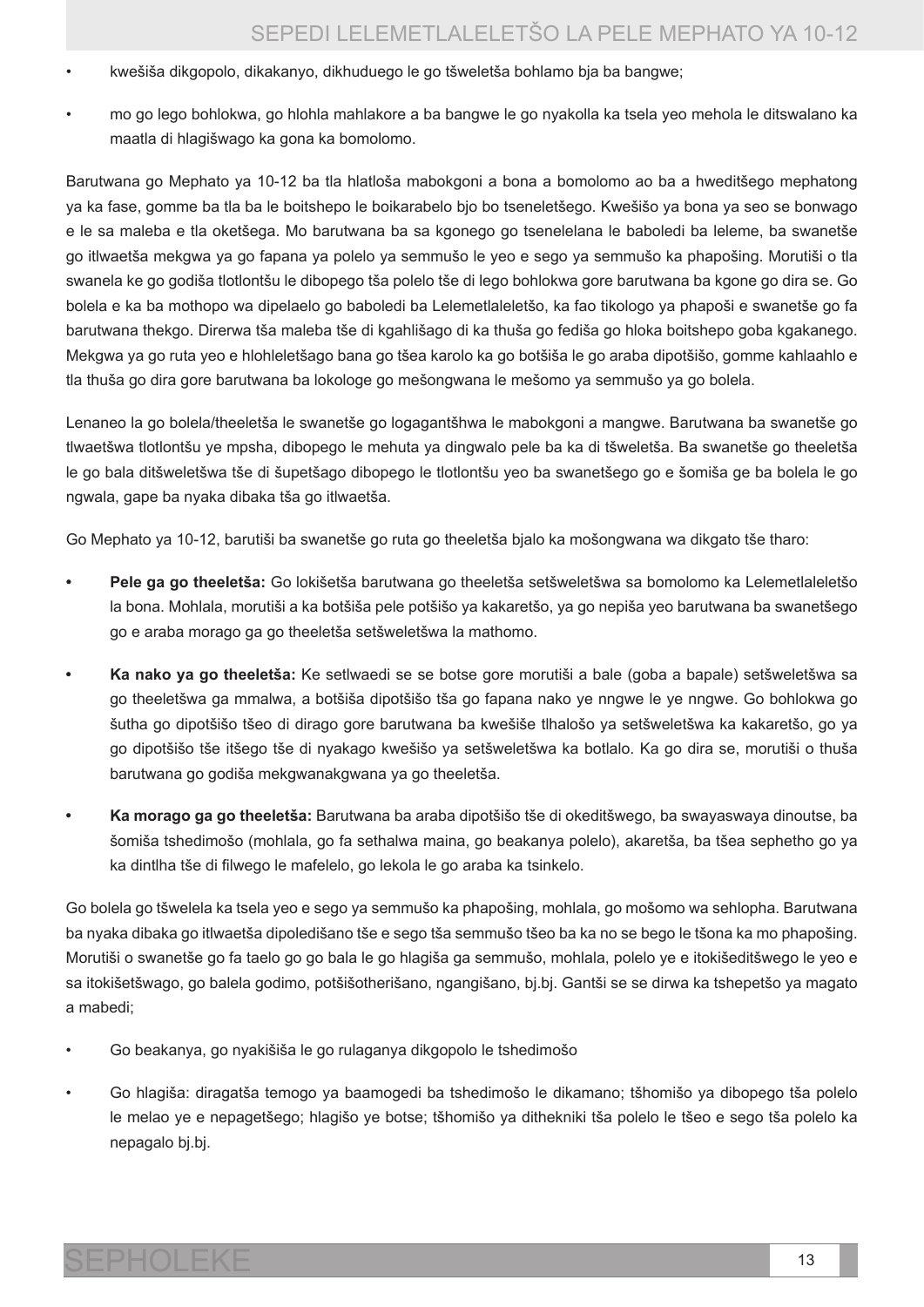#### **Go bala le Go bogela**

Barutwana go Mphato wa 10, ba swanetše go ba babadi ba ba ikemetšego ba go ba le boitshepo ka Lelemetlaleletšo la Pele la bona, ba ikgethelele dingwalo go ithabiša. Le ge go le bjalo, se se ka se be bjalo go barutwana ka moka. Ge ngwaga o thoma, go bohlokwa, go ela kwešišo ya barutwana ya go bala le go beakanya go ruta ka tshwanelo.

Go Mephato ya 10-12, barutiši ba swanetše go ruta go bala bjalo ka mošongwana wa dikgato tše tharo:

- Pele ga go bala: Go lokišetša barutwana go bala setšweletšwa ka Lelemetlaleletšo la bona. Mohlala, barutwana ba ka hlohleletšwa go dira dikakanyo ka ga setšweletšwa se se theilwego godimo ga hlogo. Se se tla matlafatša tsebo ya bona ya pele le go ba thuša go kwešiša setšweletšwa ge ba thoma go se bala.
- **• Ka nako ya o bala**: Go akaretša go bala setšweletšwa ka tsenelelo. Barutwana ba tla araba dipotšišo ka ga tlhalošo ya setšweletšwa. Ba tla laelwa go lemoga ka tsela yeo kgetho ya mantšu, tšhomišo ya polelo, tshwantšhokgopolo, bj.bj. di amago tlhalošo ya setšweletšwa. Go tla lebelelwa gore ba šomiše mekgwanakgwana ya kwešišo go swana le go tšea sephetho go ya ka dintlha tše di filwego.
- **Ka morago ga go bala:** Mo legatong le barutwana ba lebelela le go lekola setšweletšwa ka botlalo. Ba tlemaganya (goba ba goga mmogo) dikgopolo mo setšweletšweng, akaretša dikgopolo, bapetša le go fapantšha mahlakore ao a fapanego a setšweletšwa, lekola setšweletšwa, tšea sephetho le go hlagiša dikakanyo tša bona. Go ka ba le mošomo ya go latelela go swana le mošongwana wa tlotlontšu wo o theilwego godimo ga setšweletšwa.

Ditšweletšwa tše di šomišwago go bala di ka šomišwa gape bjalo ka ditšhupetšo tša go ngwala. Mohlala, barutwana ba ka bala setšweletšwa sa go ahlaahla/poledišano ka sererwa, ' Bjala bo tliša masetlapelo mo mothong' - Na bo swanetše go iletšwa?' Ba ka bala setšweletšwa ba šomiša mokgwa wa dikgato tše tharo. Mo kgatong ya go bala, ba ka sekaseka sebopego le diponagalo tša polelo tša mohuta wa setšweletšwa. Mo go thutišo ya go ngwala, ba ka ngwala setšweletšwa sa bona sa go ahlaahla/poledišano ka sererwa se se fapanego.

Go lenaneothuto le go na le ditebanyo *tše tharo tša go fapana* tša go bala:

*Sa pele,* barutwana ba tla itlwaetša go balela kwešišo le ka tsenelelo dingwalo tše kopana, go tšea dinoutse, kakaretšo le temogo ya polelo ka tsinkelo. Dingwalo tše di tšwa go mehuta ya go fapafapana ya methopo ya go bonwa le ya go ngwalwa gomme di ka akaretša tšeo di ntšhitšwego go dipadi, dikanegelo le diathikele, dipapatšo, dikerafo, dikhathuni, diswantšho goba tshwantšhetšo dikgao. Go ditšweletšwa tša go ngwalwa, barutwana ba swanetše go itlwaetša le go šomiša mabokgoni a go sekima le go sekena le go bala ka tsenelelo. Tlhokomelo ya kgethego e ka fiwa diponagalo tša polelo tša ditšweletšwa tše go tšweletša thuto ya togaganyo ya polelo. Mohlala, ge kholomo ya go fa dikeletšo e kgethelwa go bala ka tsenelelo, diaethemo tša polelo ye e logagantšwego di ka ba mathuši (mohlala nka bj.bj).

*Sa bobedi*, barutwana ba tla ithuta dipuku tše di kgethilwego, tše di nepišitšwego go kgahlego le boleng bja setšo bja dingwalo go swana le direto, dipapadi, difilimi, dikanegelo le dikanegelokopana. Go ithuta dipuku tše di kgethilwego go dira gore barutwana ba tsenelele ka bohlamo ditšweletšwa tše bohlokwa tša bokgabo le setšo le kgahlego go utolla bonnete bja bona ka tsenelelo ye. Go ithuta dipuku tše di kgethilwego go tla tsebiša barutwana polelo ya go sepelelana le tikologo mareo a sethekniki ao a šomišwago go tshekatsheko ya dingwalo, mohlala, "thulaganyo" le "moanegwa" go dikanegelo goba "go tšeela kgole ka khamera" ya filimi. Polelo ya go sepelelana le tikologo e kgontšha barutwana go utolla kwešišo ya bona ya setšweletšwa ka botebo, gomme ga a ithutelwe go re a tsebje fela. Polelo ya go sepelelana le tikologo e swanetše go tswalana kudu le setšweletšwa seo se rutwago, mohlala, motho a ka kgetha kanegelo e sego sereto, go ahlaahla "thulaganyo". Go Mephato ya 10-12 barutwana ba swanetše go ithuta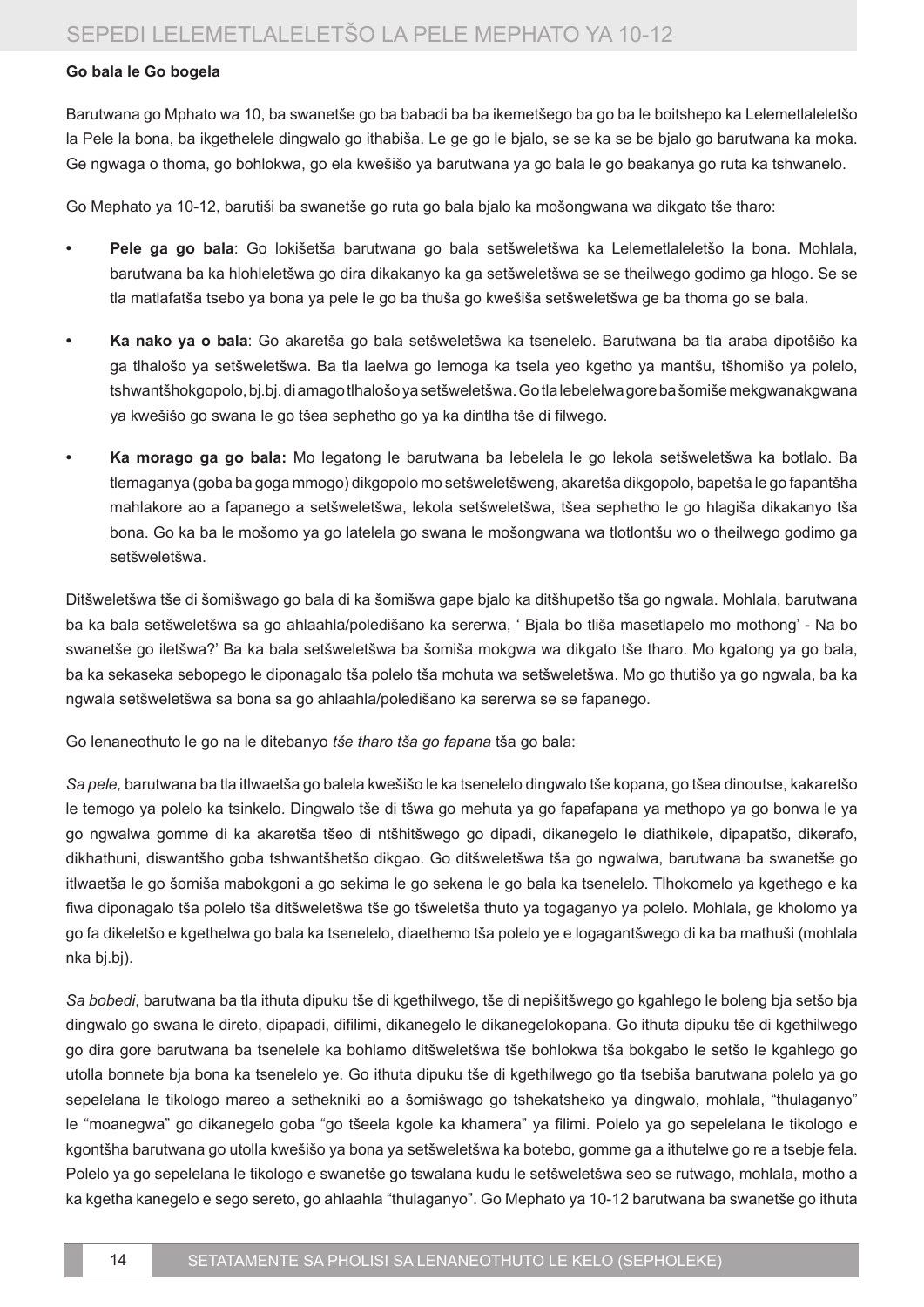mehuta ya go fapana ya ditšweletšwa tša dingwalo. Mohlala, morutiši a ka kgetha mehuta ya go fapana ya direto mo lebakeng la mengwaga ye mebedi (Mephato ya 10 le11), dikanegelokopana go tšwa dinageng tša go fapana, dikanegelo le dipapadi tša go tšwa go dinako tša go fapana goba difilimi ka barulaganyi ba go fapana. Ka go Mphato wa 12 barutwana ba tla ithuta dipuku tše di kgethilwego tša setšhaba.

Hlokomela: Mo Mephatong ya 10 le 11 thuto ya filimi e ka rutwa go oketša tsebo fela. Dikolo tšeo di tšeago kgetho ye, di swanetše go neelana ka theknolotši yeo e nyakegago go ruta filimi le setšweletšwa sa go kwewa le go bonwa.

*Sa boraro,* barutwana ba swanetše go tšea karolo go go bala ka tsenelelo ditšweletšwa tše di fapanego tša go ngwalwa le tša go bonwa. Ba swanetše go tseba gore ba ka hwetša bjang phapoši, sekolo goba makgobapuku a setšhaba le difilimi le inthanete. Barutiši ba swanetše go hlahla barutwana ka go kgetha dingwalo tša maemo a maleba tšeo di kgahlišago le go fihlelelega. Go etela bokgobapuku, dihlopha tša go bala dipuku, makgobapuku a phapoši, dikgatišobaka tšeo di neetšwego goba tšeo di ngwadišitšwego le dikuranta ka phapošing go thekga lehlakore le la lenaneo la go bala.

#### **Go ngwala le go hlagiša**

Mo mathomong a ngwaga, go bohlokwa go lekola go ngwala ga barutwana. Barutiši ba ka hwetša gore ba swanetše go swayaswaya metheo ye mengwe ya go ngwala. mohlala, sebopego sa temana, sebopego sa lefoko le maswaodikga. Go ka ba bohlokwa go tšwela pele go fa barutwana tlhahlo le go ba tlwaetša ngwaga ka moka.

Legato la pele la go ruta koketšo ya go ngwala ke go kgetha mohuta wa setšweletšwa sa maleba. Barutiši ba swanetše go kgethela mephato yeo ba e rutago mehuta ya ditšweletšwa mo maemong a maleba a ditlhohlo. Mehuta ye mengwe ya ditšweletšwa e loketše go ngwalwa ga ditšweletšwa tše kopana, mohlala, lengwalo goba emeili. Mehuta ye mengwe ya ditšweletšwa, go swana le ditaodišo tša dikgopolo le tša ngangišano, ke tša maleba kudu ge go nyakega ditšweletšwa tše telele. Barutwana ba swanetše go ngwala mehuta ya ditšweletšwa ba di ngwalela mabaka a go fapana: tša thuto, tša boitlhamelo, kgokagano le batho ba bangwe le tša go tswalana le mošomo. Barutiši ba swanetše go netefatša gore ba akaretša mehuta ya ditšweletšwa tšeo di lego bohlokwa go thuto tše dingwe, mohlala, dipego tša tshedimošo, ditlhalošo, ditaodišo tša dikgopolo le tša ngangišano.

Barutiši ba swanetše go beakanya ka tsela yeo ba ka rutago mohuta wa ditšweletšwa wo ba o kgethilego. Se se tla akaretša magato a go swana le a a latelago:

- go tsebiša sererwa, mohlala, "O se ke wa šomiša diokobatši" go taodišo ya dikgopolo; se se tla akaretša go tsebiša tlotlontšu ye mpsha yeo e swanetšego sererwa le maemo;
- go lebelela mohlala wa taodišo ya dikgopolo ka sererwa se se fapanego le go sekaseka sebopego le diponagalo tša polelo;
- go ahlaahla morero, baamogedi ba tshedimošo le dikamano tšeo di laetšago setaele le retšistara;.
- go ahlaahla mokgwa wo morutiši le barutwana ba tla o šomišago go lekola taodišo ya dikgopolo;
- go abelana dikgopolo le go dira dinyakišišo ka sererwa se ke sebaka se sengwe sa go godiša tlotlontšu
- go akanya taodišo le go hwetša dipoelo go tšwa go dithaka le/goba morutiši;
- go boeletša, go hlokola le go phošolla taodišo; go lekola le go phošolla thutapolelo, mopeleto le maswaodikga.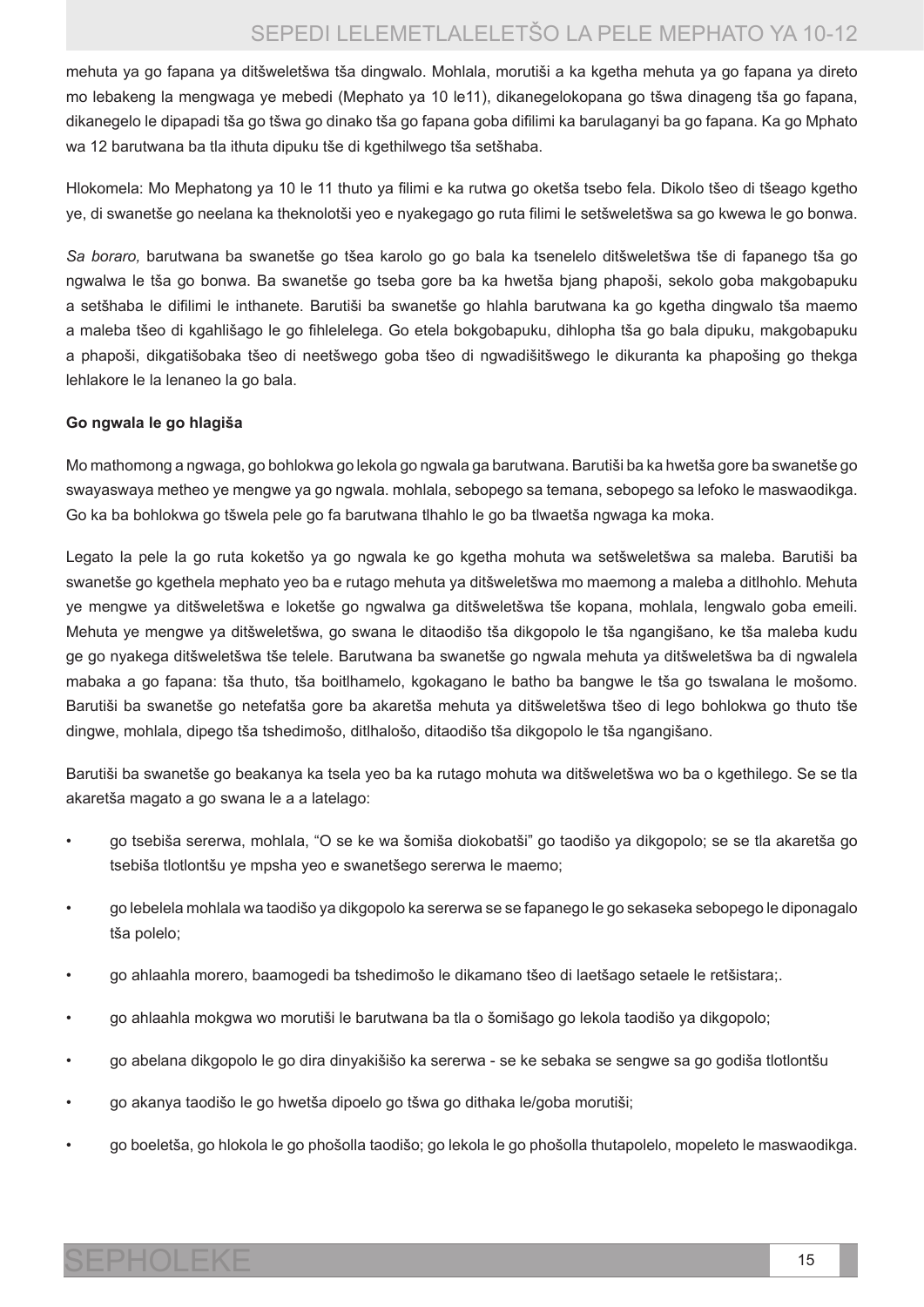Gore barutwana ba ngwale gabotse, ba nyaka tsebo ya mehuta ya go fapana ya ditšweletšwa, tlotlontšu yeo e nabilego, taolo ye botse ya thutapolelo ya Sepedi (Sesotho sa Leboa), mopeleto le maswaodikga; le kwešišo ka tsinkelo ya dipoelo tša kgonagalo tša mengwalo ya bona.

#### **Dibopego le melao ya tšhomišo ya polelo**

Mabokgoni a go theeletša, go bolela, go bala le go ngwala a ka se diragatšwe ntle le tsebo ya sebopego sa polelo le go itlwaetša go a šomiša. Barutwana ba nyaka tlotlontšu yeo e nabilego, yeo e lego ntlha ye bohlokwa ya go kgontšha motho go bolela gabotse ka lelemetlaleletšo. Tlotlontšu ye e nabilego e bohlokwa go mabokgoni ka moka a polelo, kudu go go bala le go ngwala. Tsela ye kaone ya go kaonafatša thutapolelo le go oketša tlotlontšu ya barutwana ke ya go bala kudu ka gare le ka ntle ga phapoši. Ka ge go laeditšwe ka godimo, barutiši ba swanetše go humana lefelo la go bala ka tsenelelo go lenaneo la Lelemetlaleletšo la Pele.

Thutapolelo le tlotlontšu le tšona di swanetše go rutwa, bobedi go kamano le mešongwana ka nepišo ye itšego go mahlakore a polelo. Di ka rutwa ka go kamano bjalo ka setho sa go bala dithutišo tša go bala tekatlhaologanyo, moo go nago le nepišo ye e tšeneletšego ya temana ye kopana. Tše dingwe tša dipotšišo tšeo morutiši a swanetšego go di botšiša di tla nepiša tšhomišo ya polelo go setšweletšwa. Se se fa morutiši le barutwana sebaka sa go nyakolla ka tsela yeo thutapolelo le polelo di šomišwago ka gona. Thutapolelo le tlotlontšu di ka rutwa go kamano ya go ngwala. Mohlala, ge phapoši e sekaseka mohuta wa setšweletšwa goba puku ye e balwago go itokišetša go ngwala, ba tla lebelela sebopego le diponagalo tša sona. Ge ba ahlaahla diponagalo, ba tla lebelela kgetho ya tlotlontšu le thutapolelo, ka mantšu a mangwe, retšistara yeo e šomišitšwego. Ge barutwana ba phošolla le go hlokola mongwalo wa bona, ba swanetše ba šomiše tsebo ya bona ya thutapolelo le tlotlontšu. Morutiši o swanetše go ba fa dipoelo gore a ba thuše go tshepetšo ye.

Go swanetše go be le mešongwana yeo e nepišitšego thutapolelo le tlotlontšu fela, bjalo ka karolo ya lenaneo la peakanyo gape le go araba diphošo tše di tlwaelegilego tše di lemogilwego ke morutiši. Thutapolelo e swanetše go rutwa ka maikemišetšo; tlhalošo le sebopego di swanetše go fiwa šedi. Mohlala, tirwa e šomišwa ge sedirwa se le bohlokwa kudu go feta sediri gomme o nyaka go se dira sererwa sa lefoko, goba ge mmapadi a sa tsebje, a se bohlokwa goba go se bohlokwa go mo laetša, mohlala, 'Gauta e epilwe Gauteng' goba 'lebenkele le hutšwe maabane bošego. Maswaodikga a swanetše go rutwa ka go tswlantšhwa le sebopego sa lefoko.

Barutwana ba swanetše go hlohleletšwa go šomiša bobedi pukuntšu ya leleme le le tee le ya maleme a mabedi. Ba swanetše go hlohleletšwa go ngwala mantšu a maswa ao ba gahlanago nao ka pukung ya tlotlontšu le go swara ka hlogo mopeleto le tlhalošo ya ona. Poeletšo ya tlotlontšu le mopeleto ka sebopego sa meleko, dipotšišo tša go hlohla monagano bj.bj. e swanetše go ba gona ka mehla.

#### **2.5 Mekgwa ya go ruta polelo**

Mekgwa ya go ruta polelo ditokomaneng tše, e theilwe godimo ga ditšweletšwa, kgokaganyo, togaganyo le. mokgwa wa go šomiša magato.

**Mokgwa wa go ruta wo o theilwego godimo ga setšweletšwa** le **mokgwakgokagano wa go ruta polelo ka go e šomiša,** bobedi e laolwa ke tšhomišo le tšweletšo ya ka mehla ya ditšweletšwa.

**Mokgwa wa go ruta wo o theilwego godimo ga setšweletšwa** o ruta barutwana go ba le bokgoni, boitshepo le go bala ka tsinkelo, go ba bangwadi, babogedi le bahlami ba ditšweletšwa. Mokgwa wo o akaretša go theeletša, go bala, go bogela le go sekaseka ditšweletšwa gore ba kwešiše ka fao di tšweleditšwego ka gona le gore na mohola wa tšona ke ofe. Ka go tsenelela ditšweletšwa ka tsinkelo, barutwana ba godiša bokgoni bja bona bja go lekola ditšweletšwa. Ditšweletšwa tša makgonthe ke mothopo wa diteng le dikamano go mokgwa wa go ithuta polelo ka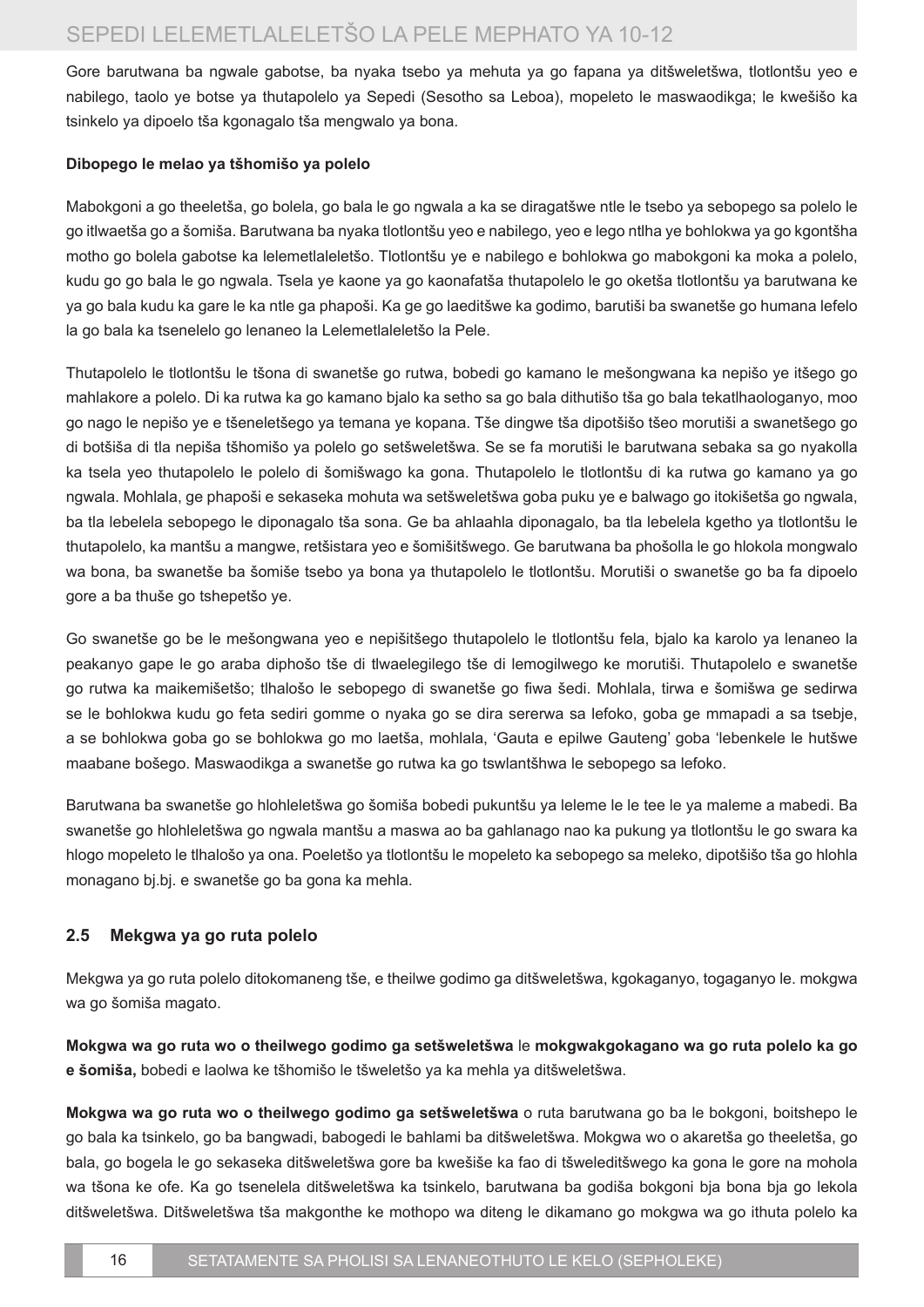mokgwa wa kgokagano, togaganyo ya thuto le go ruta maleme. **Mokgwa wa go ruta wo o theilwego godimo ga setšweletšwa** o akaretša le go tšweletša mehutahuta ya ditšweletšwa go merero ye itšego le baamogedi ba tshedimošo. Mokgwa wo o laolwa ke kwešišo ya gore na ditšweletšwa di hlamilwe bjang.

**Mokgwa wa kgokagono wa go ruta polelo ka go e** šomiša o šišinya gore ge morutwana a ithuta polelo, a tsebišwe le go utollelwa leleme leo a ithutago lona, a be le dibaka tše ntši tša go diriša goba go tšweletša leleme leo. Barutwana ba ithuta go bala ka go bala kudu le ka go ngwala kudu.

**Mokgwa wa go** š**omiša magato o** šomišwa ge barutwana ba bala le ge ba tšweletša ditšweletšwa tša bomolomo/ orale le tša go ngwalwa. Barutwana ba kgatha tema go magato a go fapana a go theeletša, go bolela, go bala le go ngwala. Ba swanetše go nagana ka baamogedi ba tshedimošo le morero ka nako ya magato a. Se se tla ba kgontšha go kgokagana le go tšweletša dikgopolo tša bona ka mokgwa wa tlwaelo. Mohlala, go ruta go ngwala ga se go lebane le se se tlogo tšweletšwa fela, empa go lebane gape le magato a go ngwala. Ka nako ya magato a go ngwala barutwana ba rutwa go tšweletša dikgopolo, go nagana ka morero le baamogedi ba tshedimošo, go ngwala dingwalwakakanywa, go boeletša, go hlokola, go phošolla mošomo wa bona le go hlagiša setšweletšwa sa mafelelo seo se bolelago dikgopolo tša bona.

#### **Mekgwa ya go ruta dingwalo**

Lebaka le legolo la go bala dingwalo ka phapošing ke go godiša temogo go barutwana ya tšhomišo ye e kgethegilego ya polelo ye e hlapilego, ya dingwalo, ya dika, dikai le mohola wa go teba go feta tše dingwe tše ba ka di balago. Mola ditšweletšwa tša dingwalo tše dintši e le tša boithabišo, kgahlego goba kutullo, bangwadi ba maikemišetšo ba hlama dipadi, dipapadi le direto ka gore ba na le dikgopolo, menagano le ditaba; metheo, ditumelo tšeo ba ratago go di abelana le babadi goba go ba utollela tšona. Tšhomišo ya bona ya polelo ka boikgopolelo ke mokgwa wo o tlaleleditšwego wa go utolla go tiišetša le go bonagatša dikgopolo tša bona.

Go ruta dingwalo ga go bonolo, fela ga go kgonagale go di ruta ntle le ditlhathollo tša nnete tšeo di gopodišitšwego ka botlalo, le ditshwayotshwayo tša barutwana ka bobona. Ge barutwana ba ka se fiwe sebaka sa go ithuta go kwešiša ditšweletšwa tša dingwalo ka bobona, gona ba tlo ba ba se ba ithute ka botlalo Barutiši ba swanetše go fela ba fokotša ditlhathollo tša bona tša ditšweletšwa tša dingwalo, gomme ba dumelele barutwana go tšea karolo kudu ka mo go kgonegago. Tlhathollo ga e na nnete goba maaka. E nepišitše go nyakišišo ya seo se ka bago le mohola go mmadi.

Ditsela tše kaone tša go ruta dingwalo di ka akaretša dintlha tše dingwe goba ka moka tša tše di latelago:

- Leka ka gohle go bala bontši bja ditšweletšwa ka phapošing ntle le go kgaotša gore o dire mošongwana wo mongwe. Se se seke sa feta dibeke tše pedi. Go bohlokwa gore barutwana ba tsebe gore go direga eng go maemo a motheo a puku. Go tšea nako ye telele o bala setšweletšwa, go ka hlola mathata a go kwešiša mothalokanego le thulaganyo. Diphapoši tše dingwe di ka bala ditšweletšwa ntle le thušo ya mohuta woo. Seo se swanetše go hlohleletšwa. *Theto* e swanetše go rutwa, e sego *direto*. Bala tše ntši ka mo go ka kgonagalago ka phapošing, gomme o netefatše gore barutwana le bona ba ngwala direto.
- Tlhathollo ya dingwalo gabotse ke mošomo wo o lebanego le diYunibesithi, gomme barutwana mephatong ye, ga se ba swanele go ithuta tlhathollo ye e tseneletšego. Le ge go le bjalo, morero wa go ruta dingwalo ke go bontšha barutwana ka fao leleme la bona la gae le ka šomišwago ka bokgoni le boleng, bohlale, kgopolo le talente. Se se ra gore go lebeledišiša ka moo setšweletšwa se hlamilwego, se jabeditšwego, e bile se beakantšwego go hlatholla le go gatelela seo se bolelwago. Mošomo wo bjalo o ka ama go hlahloba go ba gona goba go se be gona ga tshwantšhokgopolo; mohuta wa tshwantšhokgopolo wo mongwadi a o kgethilego le gore ke ka lebaka la eng a o kgethile; dibopego tša mafoko le ditemana, kalo ya direto, kgetho ya mantšu,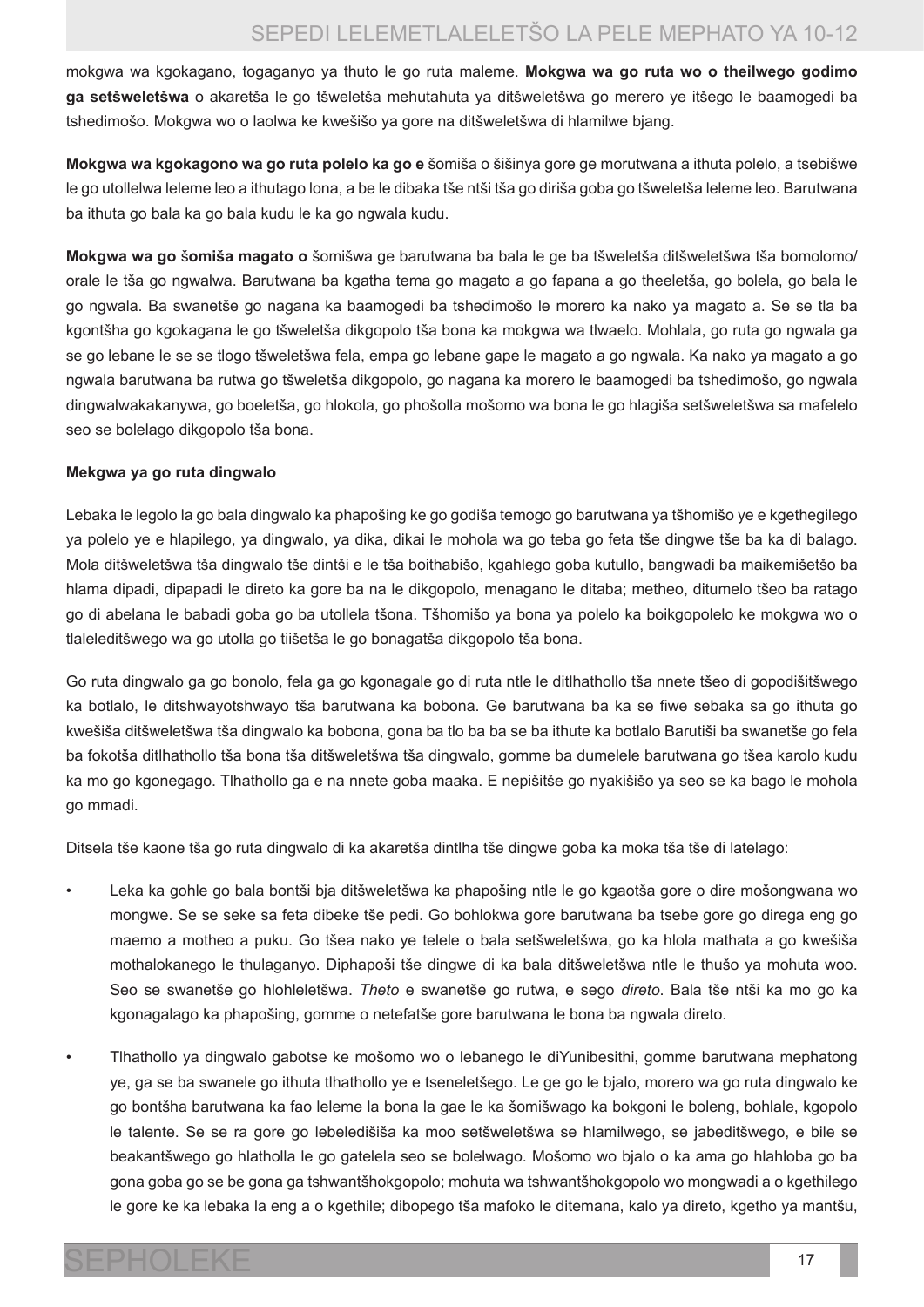mereo ya go tšwela pele ya setšweletšwa, tšhomišo ya sekai, modumo le mmala fao go nyakegago. Bontši bja mošomo wo bo swanetše go thewa godimo ga tšhomišo ya setšweletšwa, fela tshekatsheko ya mothalo ka mothalo wa setšweletšwa sefe goba sefe e senya boleng bja bokgoni.

- Go ngwala ga boitlhamelo go swanetše go kgomantšhwa le serutwa se sengwe le se sengwe sa setšweletšwa sa dingwalo. Mešongwana ya go ngwalwa ye e nyakago kwešišo ye e tseneletšego ya setšweletšwa se se badilwego, e tla thuša go fihlelela maemo a go itlhamela kgahlego go barutwana. Dikahlaahlo tša ka phapošing di ka ba le mohola ge barutwana ka moka ba kgatha tema. Fela dikahlaahlo tša ka phapošing tše di lebišitšwego go mešongwana ya go ngwalwa, di šoma bjalo ka morero wo o kwešišegago gomme e hola bobedi bomolomo le go ngwala.
- Sa mafelelo, go bohlokwa go laetša gore dingwalo ga se di lebane fela le dikarabo tša nnete:. Setšweletšwa ka moka se bolela se sengwe, e sego diriparipana tša sona fela; go bala setšweletšwa gabotse go akaretša setšweletšwa ka moka go tlhathollo, boitlhamelo, bowena le ditlwaetšo tša dinyakišišo.

#### **2.6 Kabo ya nako go lenaneothuto**

Lenaneothuto la lelemetlaleletšo la pele le theilwe godimo ga ngwaga wa thuto wa dibeke tše 40 ka kabo ya diiri tše 4.5 ka beke. Leleme le rutwa ka leboo la dibeke tše pedi la diiri tše senyane (9). Tšhupadipaka e swanetše go fa sebaka sa dipakana tše pedi ka tatelano ka beke, gore ba kgone go fetša mešomo yeo e okeditšwego go swana le go ngwala.

| <b>Mabokgoni</b>                                   | Kabo ya Nako go ya ka<br>Leboo la Dibeke tše Pedi<br>(Diiri) | $\frac{0}{0}$ |
|----------------------------------------------------|--------------------------------------------------------------|---------------|
| Go theeletša le Go bolela                          |                                                              | 10            |
| Go bala le Go bogela: Tekatlhaologanyo le Dingwalo |                                                              | 45            |
| Go ngwala le go Hlagiša                            | 3                                                            | 35            |
| Dibopego le melao ya tšhomišo ya polelo            |                                                              | 10            |
| (di logaganywa le mabokgoni a mangwe a mane 4)     |                                                              |               |

Go leboo la dibeke tše pedi kabo ya nako ye e šišinywago go mabokgoni a a fapanego a polelo ke ye e latelago:

Nako ye e abetšwego go ruta/go ithuta ga tlwaelo go Mephato ya 10 le 11 ke dibeke tše 36. Dibeke tše 4 di beetšwe go ngwadiša tlhahlobo. Go Mphato wa 12 go na le dibeke tše 30 tša go ruta/go ithuta ga tlwaelo le dibeke tše 10 tša go ngwala tlhahlobo.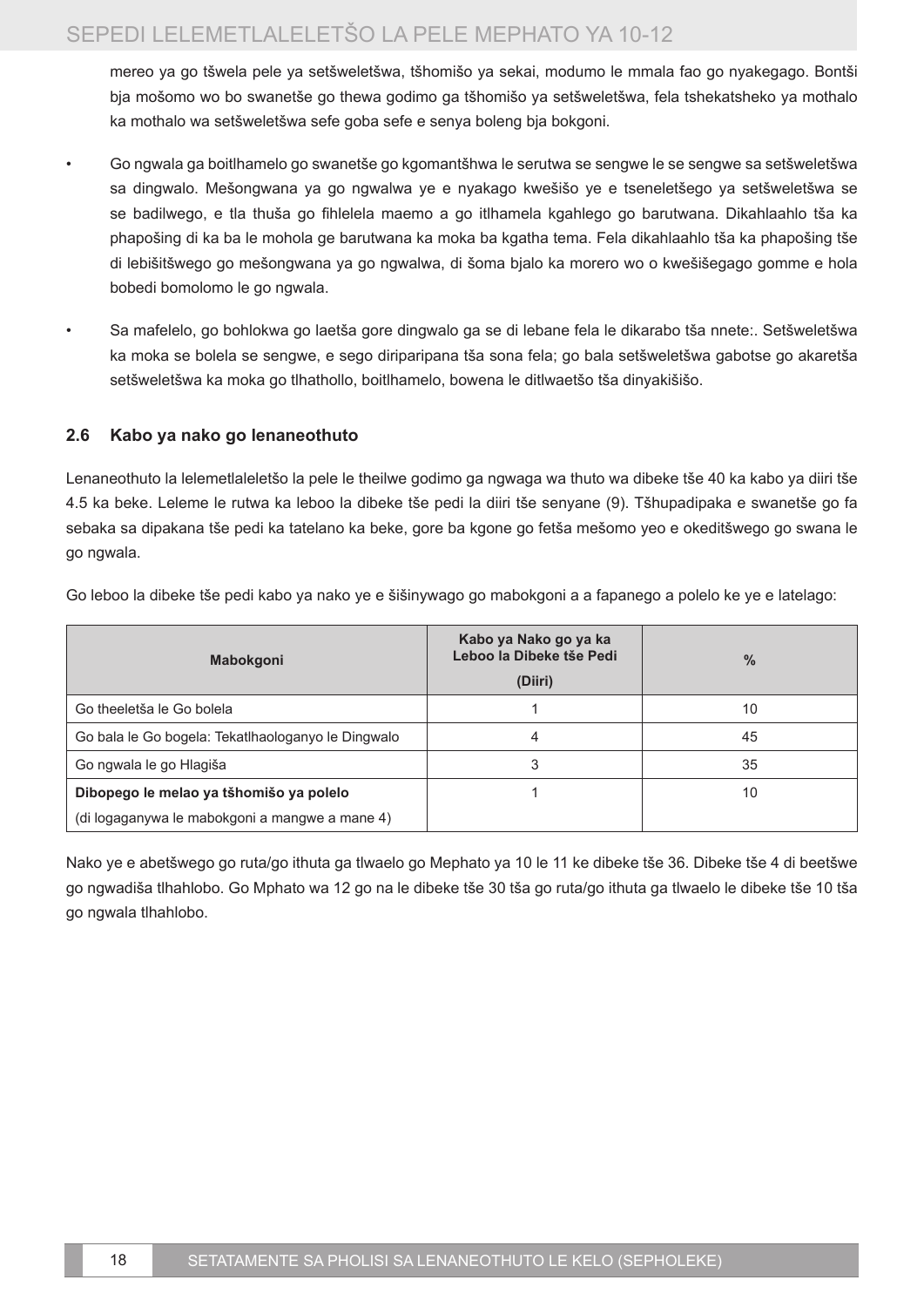### **2.7 Dinyakwa tša go ruta Lelemetlaleletšo la Pele bjalo ka thuto**

- Morutwana yo mongwe le yo mongwe o swanetše go ba le:
	- (a) Pukukgakollo ya polelo ye e kgethilwego
	- (b) Tše pedi (2) tše di latelago tša mehuta ya dingwalo/dipuku tše di kgethilwego:

| Mohuta wa dingwalo/dipuku | Mephato ya 10-12 |
|---------------------------|------------------|
| Padi                      |                  |
| Dikanegelokopana          |                  |
| Papadi/terama/tiragatšo   |                  |
| Theto                     |                  |

- (c) Pukuntšu ye e neelanago gape ka tshedimošo le tlhahlo ya tšhomišo ya polelo; ge go kgonagala, barutwana ba swanetše go ba le pukuntšu ya maleme a mabedi (mohlala, Sepedi/English).
- (d) Methopo ya mediya: kgoboketšo ya dikuranta le dikgatišobaka.
- (e) Go fihlelela dipuku tša go bala ka phapošing, sekolong le/goba bokgobapuku bja setšhaba bja go bala ka tsenelelo.
- Morutiši o swanetše go ba le:
	- (a) Pholisi ya Setatamente sa Lenaneothuto le Kelo
	- (b) Language in Education Policy (LiEP)
	- (c) Pukukgakollo ya polelo ya go šomišwa ke barutwana le dipukukgakollo tše dingwe tša go šoma bjalo ka methopo go tlaleletša setšweletšwa se se dumeletšwego.
	- (d) Tše pedi (2) tša mehuta ya dingwalo/dipuku tše di kgethilwego tše di latelago:

| Mohuta wa dingwalo/dipuku | Mephato ya 10-12 |
|---------------------------|------------------|
| Padi                      |                  |
| Dikanegelokopana          |                  |
| Papadi/terama/tiragatšo   |                  |
| Theto                     |                  |

- (e) Dipukuntšu, bobedi tša go šomiša leleme le tee le maleme a mabedi, le pukuntšu ya thesorase
- (f) Pukukgakollo ya polelo ya go tlaleletša
- (g) Methopo ya mediya: Mehuta ya dikuranta tša go fapana, dikgatišobaka, le maphephetsebiši
- (h) Go fihlelela dipuku tša go bala ka phapošing, sekolong le/goba bokgobapuku bja setšhaba bja go bala ka tsenelelo.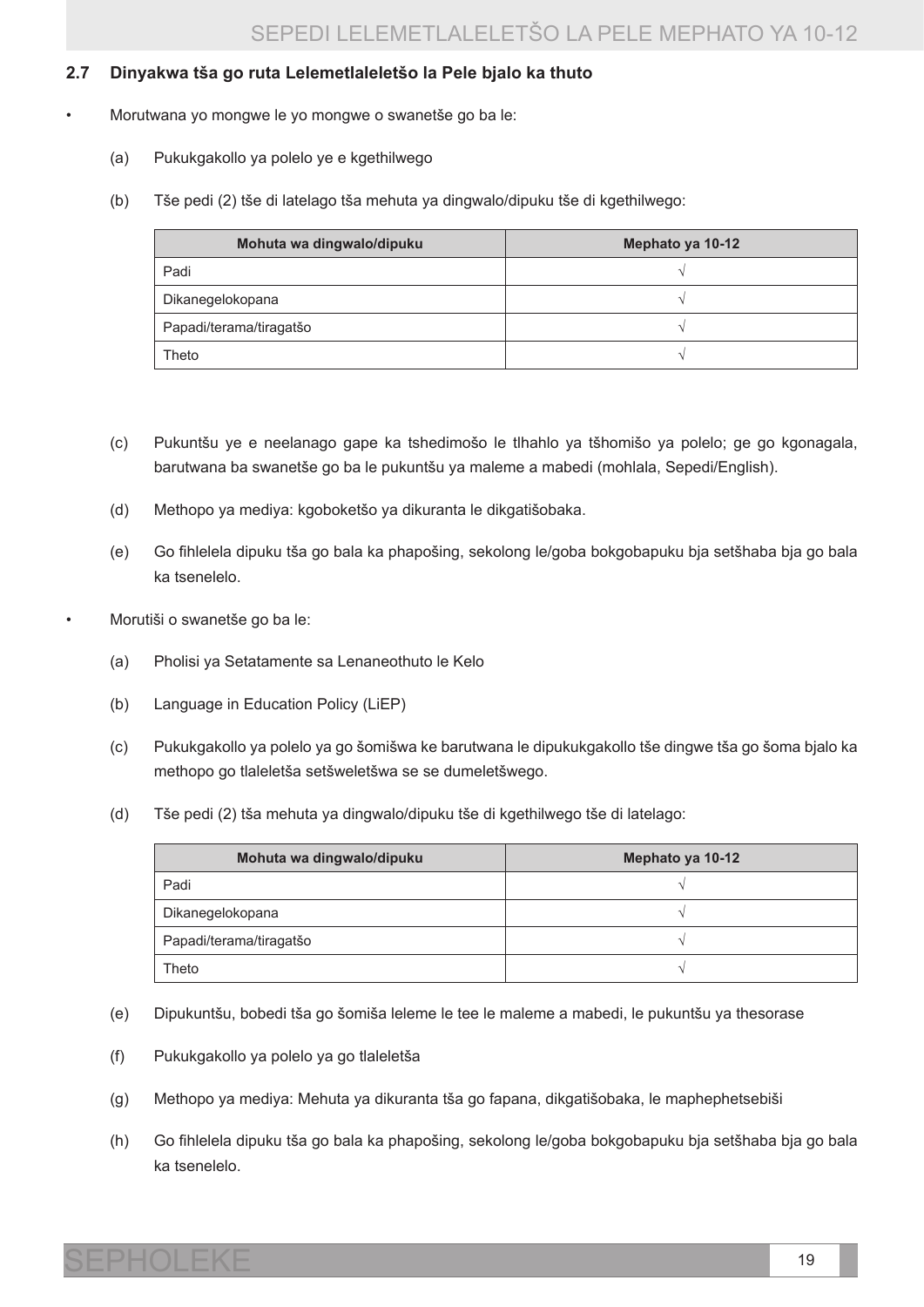## KAROLO YA 3: DITENG LE DIPEAKANYO TŠA GO RUTA MABOKGONI A LELEME

Karolo ye e arotšwe ka diripa tše PEDI, Kakaretšo ya Mabokgoni, Diteng le Mekgwanakgwana ka go lenaneothuto la Maleme le Dipeakanyo tša go Ruta.

### **3.1 GO THEELETŠA LE GO BOLELA**

Mabokgoni a Go theeletša le Go bolela a a fapana fela a šomišana mmogo. Mabokgoni a, bobedi bja ona a šomišwa ka phapošing ka go se kgaotšwe ka tsela yeo e sego ya semmušo, ka ge barutwana ba amogela le go ahlaahla tshedimošo. Mehuta ye e kgethegilego ya Go theeletša le Go bolela ga semmušo, mohlala, ngangišano, e nyaka ditaelo tše di nepišitšwego**.** Go theeletša le Go bolela ga semmušo le go go sego ga semmušo go logagantšwe le go bala, go ngwala le go itlwaetša polelo, gomme go bolela go ka fa setšweletšwa sa go ngwalwa sebopego sa bomolomo/orale (mohlala, Go bala ka go hlaboša lentšu).

### **GO THEELETŠA**

Go ruta go theeletša gantši go tla akaretša go šoma ka dielemente tša magato a go theeletša. Wo ke mošongwana wa magato a mararo ao a bontšhago mekgwanakgwana ya go ikemela ya go theeletša le go hlatholla polelo le mehuta ye mengwe ya dibopego tša go theeletšwa. Ga se magato ka moka a tshepetšo ya go theeletšwa ao a tla šomišwago mo tiragalong ye nngwe le ye nngwe. Mohlala, ge barutwana ba theeleditše tlhalošo ye e rekhotilwego, ba tla swanelwa ke go dira mošongwana wa pele ga go theeletša woo o ba phafošago gore go na le tlhokego ya go bala ka maikemišetšo a go nepiša go theeletša gomme se se tla ba thuša go dira nyalantšho le maitemogelo a bona. Mešongwana ya nako ya go theeletša e tla ba thuša go gopola dintlha ka botlalo le go lekola molaetša. Legato la ka morago *ga go theeletša* le dira gore barutwana ba fe dikarabo mabapi le se ba se kwelego dikahlaahlong.

Mešongwana ya go itlwaetša ya tekatlhaologanyo ya go theeletšwa le kelo e fa dibaka tša go ruta barutwana go theeletša.

#### **Magato a go theeletša**

*Pele ga go theeletša* ke matsenyagae a barutwana go maemo a go theeletša. Legato le le tsošološa tsebo yeo barutwana ba nago nayo ka ga sererwa, gomme la ba lokišetša go theeletša.

- Tsošološa tsebo ye ba nago le yona pele ga go theeletša
- Akanya go re e ka ba setšweletšwa se bolela ka eng go tšwa go hlogo
- Swaragana le tlotlontšu ye nngwe le ye nngwe ye bohlokwa yeo barutwana ba sego ba e tlwaela.
- Morutiši a ka hlama potšišo ya go amana le pele ga go bala a nepiša šedi goba tlhokomelo ya barutwana
- Barutwana ba dule ba fahlogile ba itokišitše ka sebele, mohlala, ba be le phensele le puku yeo ba tla ngwalelago dinoutse go yona.

#### *Ka nako ya go theeletša* barutwana ba theeleletša merero ye e fapanego:

(Hlokomela gore ke tlwaetšo ye botse gore barutwana ba theeletše setšweletšwa makga a mmalwa, ba nepiša lehlakore le le fapanego nako le nako.)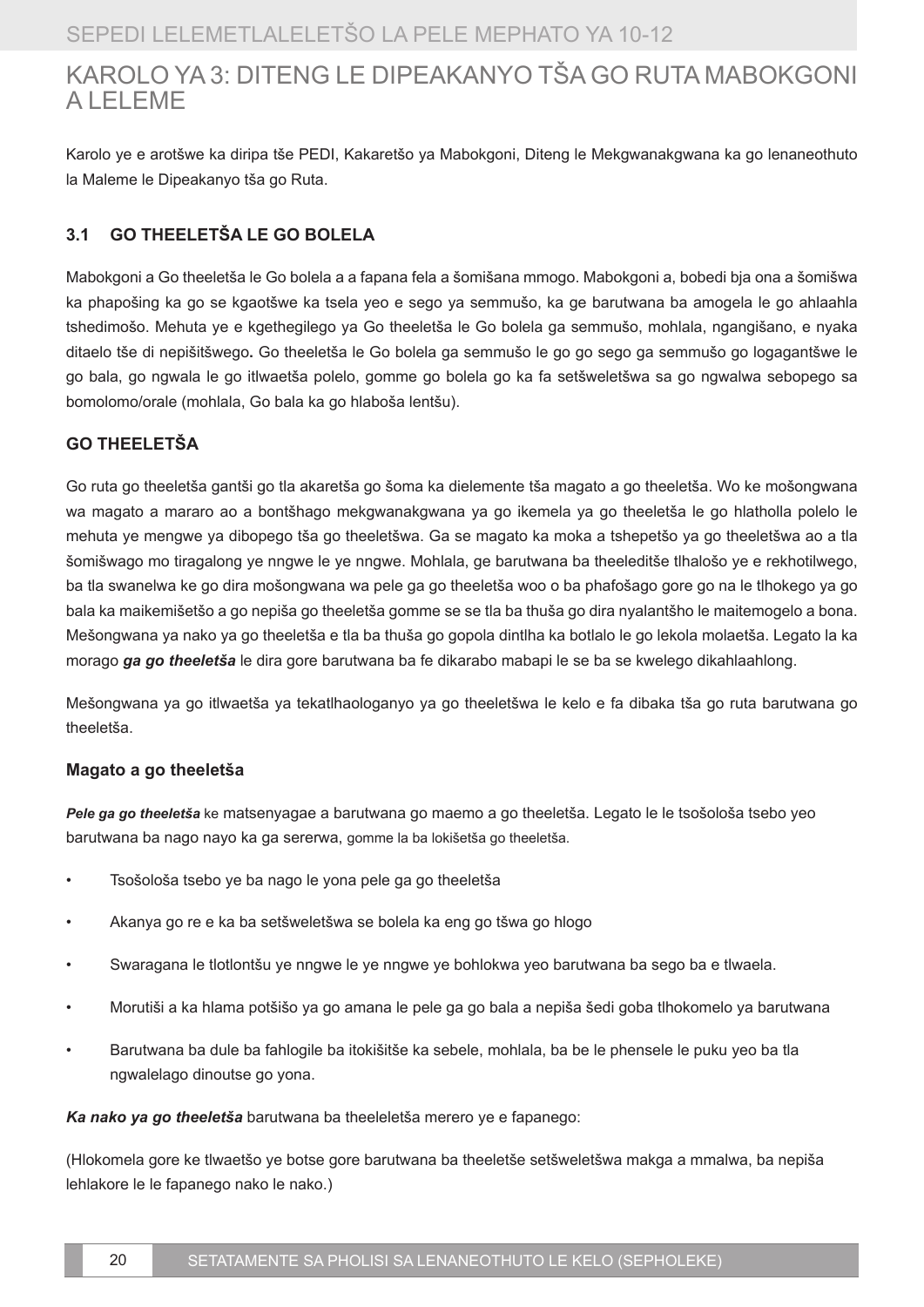#### *Go theeleletša tshedimošo ya go ikgetha*

- Nyakišiša tlhalošo lemoga dikgopolokgolo le dikgopolotlaleletšo
- Lekola leboelela kwešišo ya molaetša ka go dira dikgokagano, go dira le go kgonthišiša dikakanyo, go dira dithumo ka dintlha tše di filwego, go lekola, le go gopodišiša
- Dira dinoutse tša go kwešišega; ka go ngwala kakaretšo, mmepe, hlopha, notla, anega gape, o hlaloše seo se boletšwego
- Lemoga hlagišo ya seboledi ya tšhomišo ya polelo ya mmele, le dithuši tše dingwe tša go bonwa

#### *Go theeleletša go sekaseka ka tsinkelo le tekolo*

- Laetša phapano gare ga dintlha le dikakanyo
- Hlatholla le go lekola segalo sa molaetša
- Lemoga le go hlatholla polelo ye e šomišitšwego ya go tsoša maikutlo le ya go jabetša
- Araba setšweletšwa ka tsinkelo

#### *Go theeleletša tsenelelano/kgokagano le ba bangwe*

- Šomiša melao ya go šielana mo poledišanong goba mo mošomong wa sehlopha
- Botšiša dipotšišo go swarelela kgokagano
- Iphetolele go polelo, polelo ya dika, kopantšhomahlo le polelo ya mmele
- Laetša kgahlego le šedi ka mokgwa wa maleba ka go šomiša sefahlego, leemo le tirišo ya ditho tša mmele, bj.bj
- Diriša melao ye e nepagetšego ya go laetša botho le go hlompha ba bangwe

#### *Go theeleletša kgahlego*

- Araba mo maemong a kgokagano
- Šomiša melao ya go šielana mo poledišanong
- Botšiša dipotšišo go swarelela poledišano
- Iphetolela go polelo, polelo ya dika tša mmele, kopantšhomahlo le polelo ya mmele
- Laetša kwešišo ya tswalano gare ga polelo le setšo ka go bontšha tlhompho ya setšo le melao ye e swanelegilego
- Iphetolela go boleng bja bokgabo bja setšweletšwa sa bomolomo, mohlala, mošito, lebelo, mohola wa modumo, tshwantšhokgopolo, polelo ya dika tše di nyalanago le setšweletšwa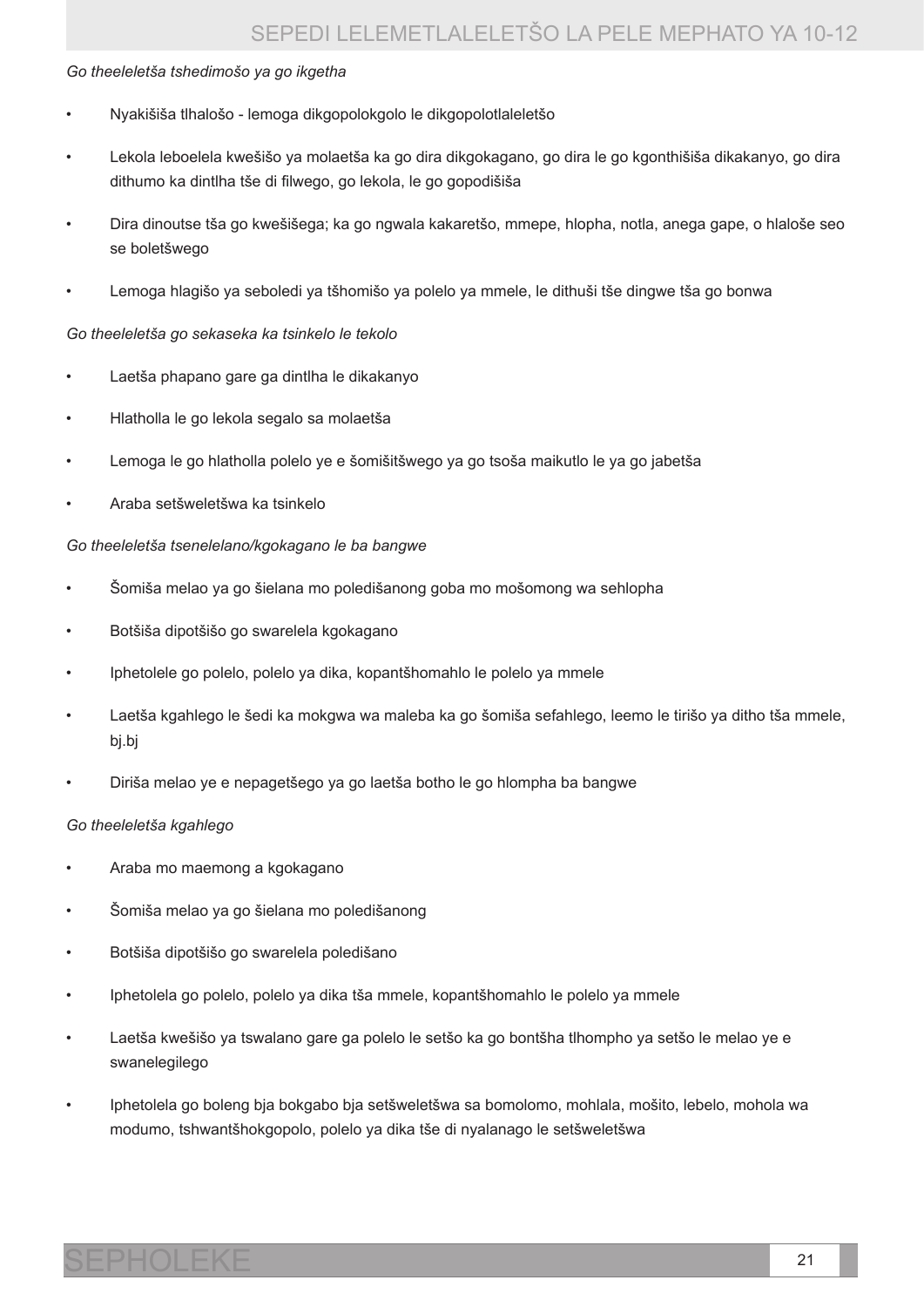#### *Ka morago ga go theeletša,* latišiša maitemogelo a go theeletša. Barutwana ba

- araba dipotšišo;
- swayaswaya dinoutse;
- akaretša;
- fetišetša tshedimošo go tšwa go bomolomo go ya go mokgwa wa go ngwalwa, mohlala, ba šomiša tshedimošo go šupetša sethalwa;
- tlemaganya tshedimošo ye mpsha le yeo ba šetšego ba e tseba;
- dira dithumo; lekola; fa kakanyo ya gagwe; araba ka tsinkelo.

#### **GO BOLELA**

Go ruta go bolela go swanetše go hlokomela mehutahuta ye e nabilego ya maemo a go bolela a semmušo le ao a sego a semmušo, go tšwa go poledišano ya ka mehla go ya go ngangišano le tlhagišo ya semmušo ya tše di nyakišitšwego. Go bolela gabotse, ka thelelo, ka kgohlagano, ka boitshepo le ka nepagalo go swanetše go ba maikemišetšo a go ruta go bolela.

#### **Magato a go bolela**

Tshepetšo ya go bolela a bopilwe ka magato a a latelago:

- Go beakanya, go nyakišiša le go rulaganya
- Go itlwaetša le go hlagiša

#### **Polelo ye e sego ya semmušo le mošomo wa sehlopha**

lebelela "Diponagalo le melao ya kgokagano ya bomolomo/orale" ka fase

#### **Polelo ya semmušo le go hlagiša**

Magato a tshepetšo ya polelo ya semmušo gantši a akaretša 1) Go beakanya, go nyakišiša le go rulaganya le 2) go itlwaetša le go hlagiša. Mekgwa ya go itlwaetša le go hlagiša ga semmušo go akaretša go fetolelwa ga ditšweletšwa go tša go ngwalwa.

#### *Go beakanya, go nyakišiša le go rulaganya*

Barutwana ba swanetše go laetša mabokgoni a go beakanya, go nyakišiša le go rulaganya go kgona go tlhagiša ka bomolomo. Ba

- šomiša methopo le dipukukgakollo go hwetša tshedimošo le go kgetha tshedimošo;
- dira dinoutse le dikakaretšo go tšwa methopong ya maleba ye e fapanego;
- akaretša dintlha tša mehutahuta le mehlala go ya ka dinyakwa tša mošomo;
- šomiša matseno le mafelelo ka bokgwari, mohlala, ka go diriša ditsopolwa tša dingwalo, methopokgakollo ya semolao, dianektote;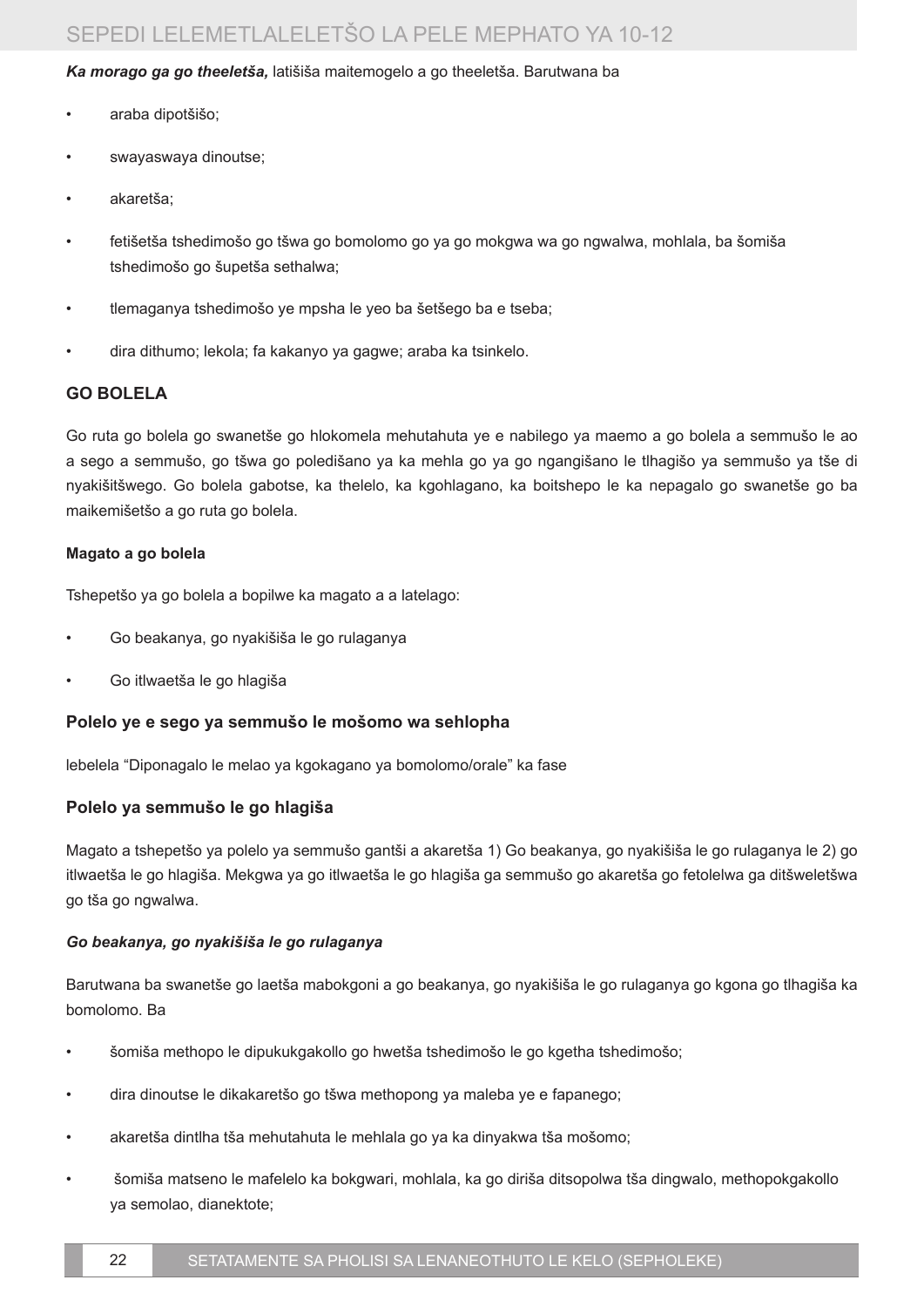- godiša dikgopolo le ngangišano: beakanya dintlha, mehlala, bj.bj. ka tatelano;
- efa mehuta ya bohlatse bjo bo nepagetšego, mohlala, dipalopalo, bopaki, mabaka a go ikgetha;
- šomiša didirišwa, dithuši tša go theeletšwa le/goba tša go bonwa go hlatloša nepagalo ya tlhagišo ya maleba.

#### *Go itlwaetša le Go hlagiša*

Barutwana ba laetša mabokgoni a go itlwaetša le a go hlagiša ka bomolomo. Ba

- Šomiša mekgwa ya maleba ya go bolela le batho (hlokomela ka tsela yeo ba bitšwago ka gona go ya ka maemo a bona)
- Laetša temogo ya baamogedi ba tshedimošo: makgethepolelo, poeletšo, go khutša
- Laetša temogo ya maemo: polelo ya semmušo le ye e sego ya semmušo goba polelo ya sethaka Tšweletša le go thekga kakanyo ya mong go dikahlaahlo le ditherišano
- Šomiša dibopego tša polelo le melao ya maleba
- Šomiša dithekniki tše di nepagetšego tša bomolomo le tše e sego tša bomolomo go swana le diswantšho le dithalwa go gatelela tlhalošo, mohlala, segalo, tšweletšo ya lentšu / phetošontšu, bolumo/kwagatšo, lebelo, pharafreisa/go bega taba ka mantšu a gago, kopantšhomahlo, polelo ya go šomiša sefahlego, polelo ya dika tša mmele le polelommele
- Bolela ka segalo le pitšo ya mantšu ya maleba, ya go kwagala, ye e bopetšwego go laetša tlhalošo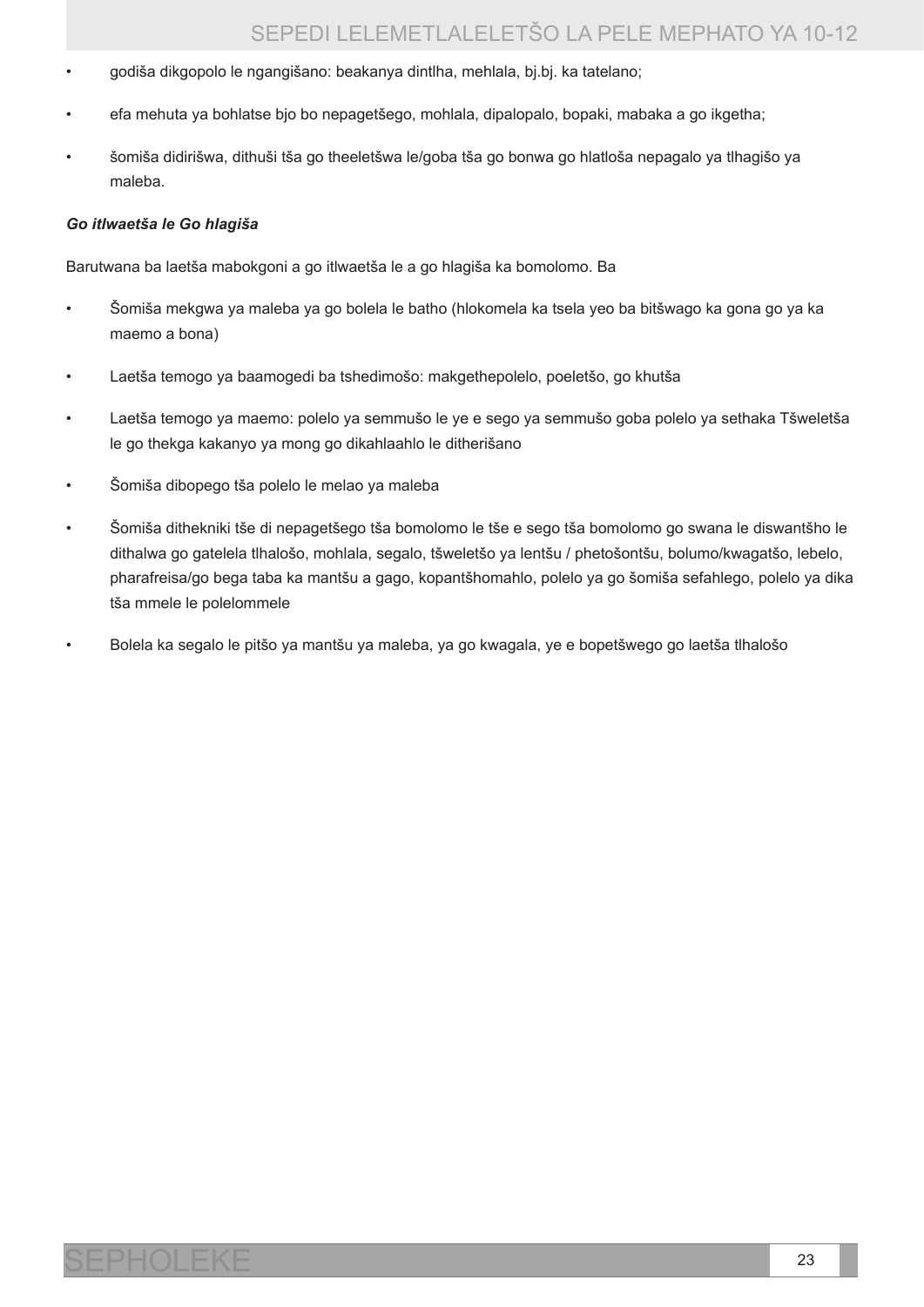### **Diponagalo le melao ya ditšweletšwa tša kgokagano ya bomolomo**

#### **Polelo ye e sego ya semmušo le mošomo ka sehlopha**

| Go bolela/ mohuta wa setšweletšwa<br>sa bomolomo                    | <b>Mohola</b>                                                   | <b>Diponagalo</b>                                                                                                                 |
|---------------------------------------------------------------------|-----------------------------------------------------------------|-----------------------------------------------------------------------------------------------------------------------------------|
| Dikahlaahlo tše e sego tša semmušo /                                | Go abelana dikgopolo, dikakanyo le                              | · Thoma le go swarelela poledišanong                                                                                              |
| poledišano<br>poledišano /mošomo wa sehlopha                        | dintlhatebelelo le dihlopha ka noši                             | · Šomiša melao ya go šielana ka<br>polelo                                                                                         |
| Lebelela: Mebolelwana ye e<br>šomišitšwego go poledišano ya Sepedi- |                                                                 | · Tlatša dikgoba le go hlohleletša<br>seboledi                                                                                    |
| Lenaneo la methopo ka fase                                          |                                                                 | · Efa tlhathollo mo go hlokegago                                                                                                  |
|                                                                     |                                                                 | · Efa, le go šireletša kakanyo; rerišana<br>ka boemo                                                                              |
|                                                                     |                                                                 | · Abelana ka dikgopolo le maitemogelo                                                                                             |
|                                                                     |                                                                 | · Botšiša le go araba dipotšišo go<br>swarelela kgokagano                                                                         |
|                                                                     |                                                                 | · Hlatloša maikemišetšo a go šoma ka<br>sehlopha ka go tšea karolo ya boe-<br>tapele le dikarolo tše dingwe                       |
|                                                                     |                                                                 | · Iphetolela go polelo, polelo ya dika<br>tša mmele, kopantšhomahlo le polelo<br>ya mmele                                         |
|                                                                     |                                                                 | · Laetša kgahlego le šedi ka nepagalo<br>ka go šomiša sefahlego, leemo le<br>polelo ya dika tša mmele                             |
| Go balela godimo ga go se itokišetšwe                               | Go abelana setšweletšwa sa go<br>ngwalwa le mong goba yo mongwe | · Bala ka thelelo go ya ka tlhalošo le<br>morero                                                                                  |
|                                                                     |                                                                 | · Bitša/hlaboša mantšu ntle le go<br>fetoša tlhalošo ya ona                                                                       |
|                                                                     |                                                                 | · Godiša tlhaloša ka go šomiša<br>segalo, tšweletšontšu, lebelo,<br>kopantšhomahlo, leemo la mmele le<br>polelo ya dika tša mmele |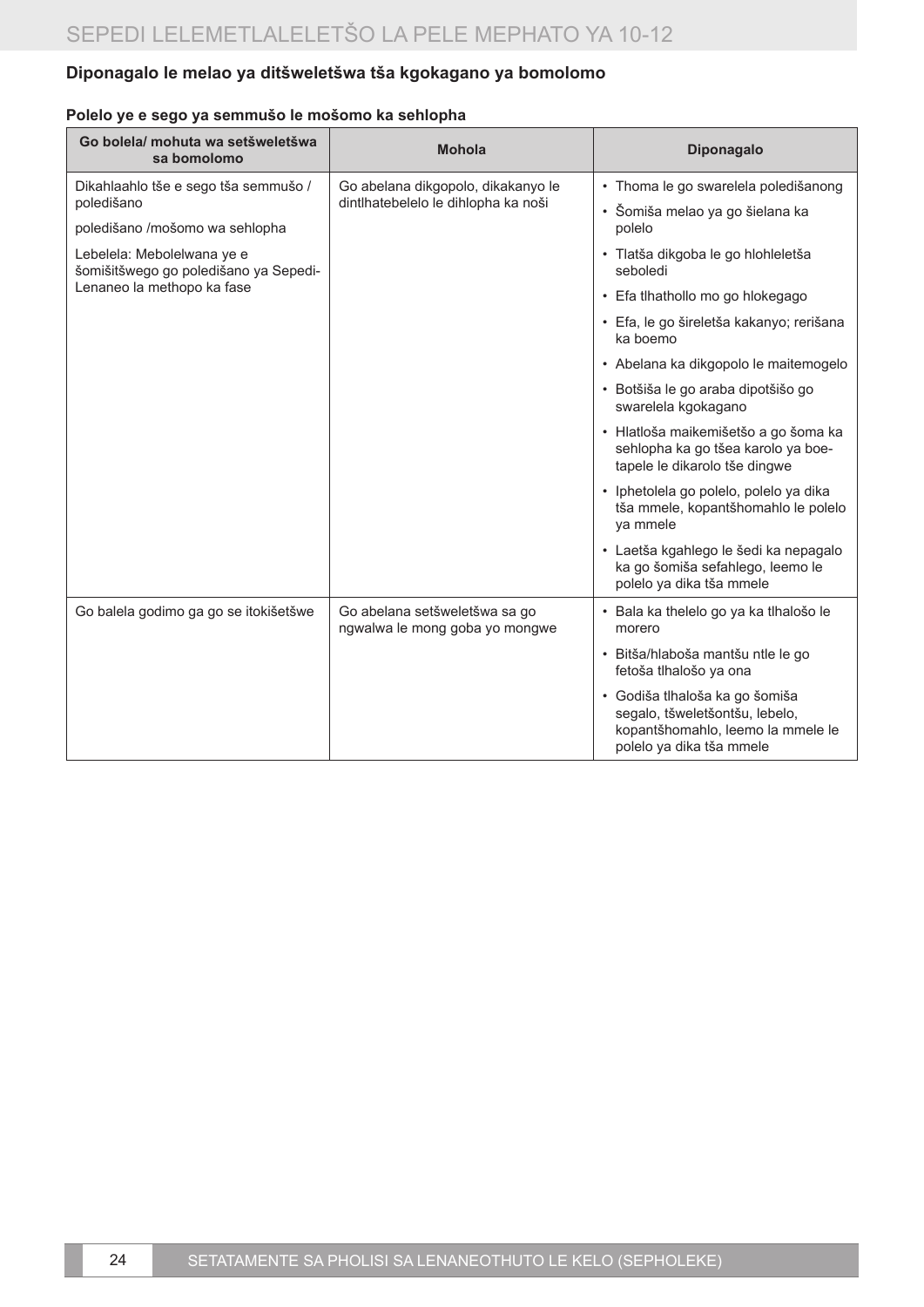#### **Polelo ya semmušo le go hlagiša**

| Go bolela/ mohuta wa setšweletšwa<br>sa bomolomo                                                              | <b>Mohola</b>                                                                                                                                                                                                   | <b>Diponagalo</b>                                                                                                                                                                                                                                                                                                                                                                                                                                                                                                                                                                                                                                                                                      |
|---------------------------------------------------------------------------------------------------------------|-----------------------------------------------------------------------------------------------------------------------------------------------------------------------------------------------------------------|--------------------------------------------------------------------------------------------------------------------------------------------------------------------------------------------------------------------------------------------------------------------------------------------------------------------------------------------------------------------------------------------------------------------------------------------------------------------------------------------------------------------------------------------------------------------------------------------------------------------------------------------------------------------------------------------------------|
| Polelo ya go itokišetšwa<br>Mohuta wo o tla laetša bohlatse bja<br>nyakišišo le thulaganyo goba peak-<br>anyo | Mehuta: go tsebiša / hlohleletša / abe-<br>lana le go šireletša ntlhatebelelo goba<br>kakanyo<br>Pego ya bomolomo; tshwayotshwayo                                                                               | · Dira dinyakišišo<br>· Beakanya metheriele ka kgohlagano.<br>Kgetha le go hlabolla dikgopolokgolo<br>gomme a thekge ka mehlala<br>· Šomiša tlhamego ya maleba,<br>tlotlontšu, polelo le melao<br>· Šomiša makgethepolelo, go khutša le<br>poeletšo<br>· Šomiša segalo, tšweletšontšu, lebelo,<br>kopantšhomahlo, leemo le polelo ya<br>dika tša mmele<br>· Šomiša matseno le mafelelo ka<br>bokgwari<br>· Šomiša setaele le retšistara tša<br>maleba<br>· Akaretša ditšweletšwa tša male-<br>ba tša go bonwa le tša go kwewa<br>ebile di bonwa; mohlala, diphoustara,<br>ditšhate, dithuši, diswantšho, bj.bj.                                                                                        |
| Polelo ya go se itokišetšwe                                                                                   | Mehuta: go hlagiša polelo ntle le go<br>itokiša pele ga nako / go beakanya<br>tatelano ntle le bjako / go šomiša<br>dithekniki tša polelo ka tsebišo ya nako<br>e kopana                                        | · Šomiša segalo, tšweletšontšu, lebelo,<br>kopantšhomahlo, leemo le polelo ya<br>dika tša mmele<br>· Laetša tswalano le baamogedi ba<br>tshedimošo gomme o bolele thwii le<br>batheeletši<br>· Šomiša tlotlontšu le dibopego tša<br>polelo tša maleba<br>· Šomiša matseno le mafelelo ka<br>bokgwari                                                                                                                                                                                                                                                                                                                                                                                                   |
| Go balela godimo ga go itokišetšwa                                                                            | Go abelana setšweletšwa sa go ng-<br>walwa ke mong goba yo mongwe; go<br>thabiša                                                                                                                                | · Bala ka thelelo le šedi go ya ka<br>morero le mošongwana<br>· Bitša/ hlaboša mantšu ntle le go<br>fetoša tlhalošo<br>· Laetša tlhalošo ya mantšu ka go<br>šomiša segalo, tšweletšontšu, lebelo,<br>kopantšhomahlo, leemo la mmele le<br>polelo ya dika tša mmele                                                                                                                                                                                                                                                                                                                                                                                                                                     |
| Potšišotherišano                                                                                              | Go hwetša tshedimošo goba<br>ntlhatebelelelo go tšwa go motho o tee<br>goba phanele.<br>Go Mphato wa 12 barutwana ba tla<br>diragatša papadi ka go tšea dikarolo<br>tša potšišotherišano ya go nyaka<br>mošomo. | · Beakanya o lokišetše<br>potšišotherišano, mohlala: tseba<br>maikemišetšo, tsebo mabapi le<br>potšišotherišano, le go itokišetša<br>dipotšišo<br>· Aga tswalano le moya wa tshepano le<br>batšeakarolo<br>· Theeletša gabotse, lekola dikarabo, o<br>be o arabe ka tshwanelo<br>· Tsebiša batšeakarolo<br>· Botšiša dipotsišo go hwetša<br>tshedimošo.<br>· Dipotšišo e be tša maleba gomme di<br>botšišwe ka tlhokomelo le ka tlhom-<br>pho.<br>· Akaretša goba o rekhote dikarabo,<br>mohlala, ka go ngwala dinoutse<br>akaretša; latelantšha o be o beakan-<br>ye dikarabo le ditaba tše dingwe tša<br>bohlokwa ka tatelano ya maleba<br>· Tswalela potšišotherišano, mohlala,<br>leboga mmotšišwa |

**Lebelela ditshwayotshwayo tša kakaretšo tše di dirilwego go peakanyo le mo go go hlagiša ka godimo.**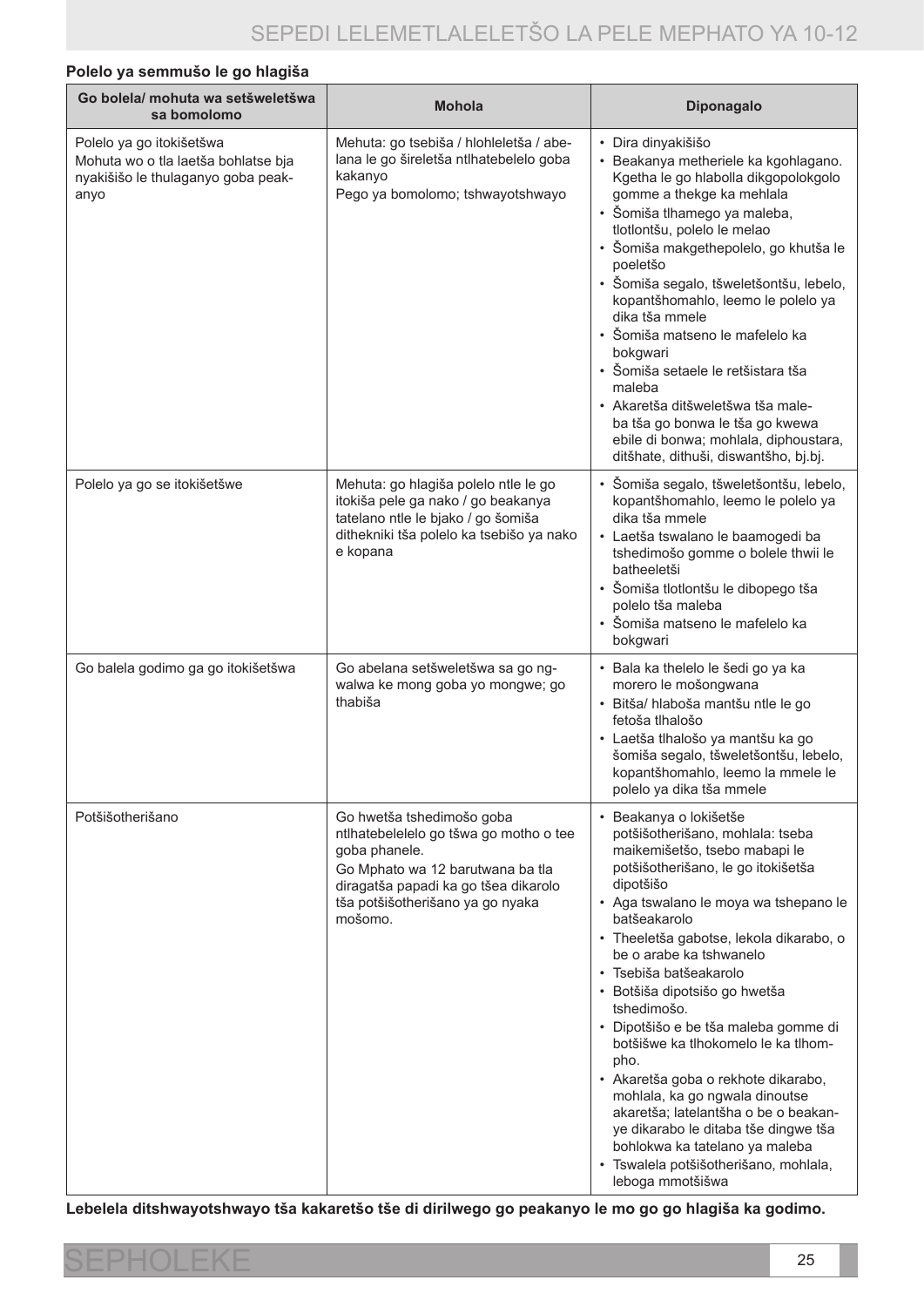### **Ngangišano le Ntlhatebelelo**

| Go bolela/mohuta wa setšweletšwa<br>sa bomolomo/orale | <b>Mohola</b>                                                                                                                 | <b>Diponagalo</b>                                                                                                                                                                                                                                                                                                     |
|-------------------------------------------------------|-------------------------------------------------------------------------------------------------------------------------------|-----------------------------------------------------------------------------------------------------------------------------------------------------------------------------------------------------------------------------------------------------------------------------------------------------------------------|
| Dikahlaahlo tša phanele                               | Go abelana dikgopolo tša go fapana<br>goba tshedimošo go tšwa methopong<br>ya go fapana.                                      | · Seboledi se sengwe le se sengwe<br>se bolela ka karolo ye e itšego ka<br>sererwa                                                                                                                                                                                                                                    |
|                                                       |                                                                                                                               | · Hlokomela mošomo le tema ye e<br>kgathwago ke modulasetulo                                                                                                                                                                                                                                                          |
|                                                       |                                                                                                                               | o Go be le taolo                                                                                                                                                                                                                                                                                                      |
|                                                       |                                                                                                                               | o Go laola nako                                                                                                                                                                                                                                                                                                       |
|                                                       |                                                                                                                               | o Go swarelela go lenaneothero                                                                                                                                                                                                                                                                                        |
|                                                       |                                                                                                                               | o Go hlohleletša go tšea karolo                                                                                                                                                                                                                                                                                       |
|                                                       |                                                                                                                               | o Go se tšee lehlakore                                                                                                                                                                                                                                                                                                |
|                                                       |                                                                                                                               | o Go dira boipiletšo bja ditlhohlomišo<br>le/goba diboutu                                                                                                                                                                                                                                                             |
| Ngangišano                                            | Go ngangišana ka dintlhatebelelo tše di                                                                                       | Tshepetšo ya dingangišano:                                                                                                                                                                                                                                                                                            |
|                                                       | fapanago ka sererwa se se kgethilwego<br>Se ke sebopego sa semmušo seo<br>batho bohle ba ka se bogelago le go<br>tšea karolo. | · Dihlopha tše pedi tša diboledi,<br>gantši batho ba bararo ka sehlopha<br>ba ngangišana go thekga goba<br>go ganetšana/ba kgahlanong le<br>tšhišinyo. Ditšhišinyo di tšweletša<br>pego goba nepo, mohlala, 'Sebjana<br>sa Lefase se bile le mohola go<br>ekonomi ya rena', go phala go no re'<br>Sebjana sa Lefase'. |
|                                                       |                                                                                                                               | · Ditshepetšo tša ngangišano di laolwa<br>ke modulasetulo yo a:                                                                                                                                                                                                                                                       |
|                                                       |                                                                                                                               | o tsebišago sererwa a ba a fa<br>ditiragalo tša bokamorago bja sona;                                                                                                                                                                                                                                                  |
|                                                       |                                                                                                                               | o tsebišago seboledi se sengwe le se<br>sengwe;                                                                                                                                                                                                                                                                       |
|                                                       |                                                                                                                               | o tlišago taolo;                                                                                                                                                                                                                                                                                                      |
|                                                       |                                                                                                                               | o swarago nako- diboledi di fiwa nako<br>ye e itšego;                                                                                                                                                                                                                                                                 |
|                                                       |                                                                                                                               | o laolago ngangišano ge sererwa se<br>tsebišitšwe (lebelela ka fase);                                                                                                                                                                                                                                                 |
|                                                       |                                                                                                                               | o nago le taolo ya diboutu (lebelela<br>ka fase).                                                                                                                                                                                                                                                                     |
|                                                       |                                                                                                                               | · Modulasetulo o tsebiša sererwa<br>gomme a kgopela seboledi sa<br>mathomo go dira tšhišinyo (sehlopha<br>se se dumelelanago le sererwa) go<br>bolela                                                                                                                                                                 |
|                                                       |                                                                                                                               | · Seboledi sa mathomo sa go dumela<br>se hlagiša ngangišano ya sona go<br>thekga sererwa.                                                                                                                                                                                                                             |
|                                                       |                                                                                                                               | · Seboledi sa mathomo sa go ganetša<br>(bao ba lego gahlanong le sererwa).<br>se hlagiša ngangišano kgahlanong le<br>sererwa gomme se ka no ganetšana<br>le ngangišano ya seboledi sa<br>mathomo.                                                                                                                     |
|                                                       |                                                                                                                               | · Seboledi sa bobedi sa ka lehlakoreng<br>la tumelo, se aga godimo ga<br>dintlhangangišano tša sehlopha sa<br>sona, sa hlagiša dintlha tša go fahlela<br>tše diswa, le go ganetša tša seboledi<br>sa go feta.                                                                                                         |
|                                                       |                                                                                                                               | · Seboledi sa bobedi lehlakoreng la<br>tumelo le sona se dira bjalo.                                                                                                                                                                                                                                                  |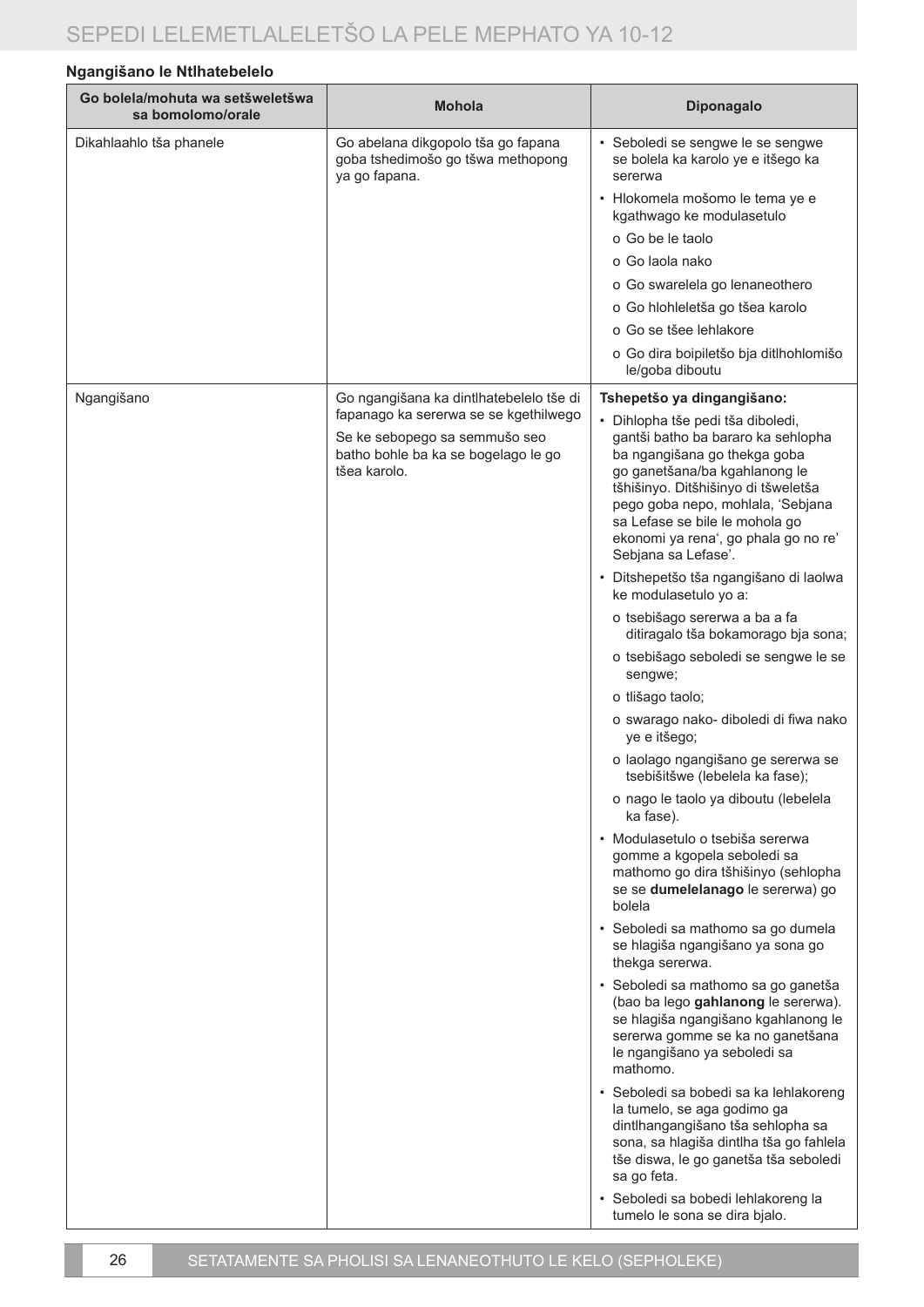|  | • Sererwa se bulelwa batho (baamoge-<br>di ba tshedimošo) go botšiša le go<br>ahlaahla.                                                                                                                                                                                                                                                                    |
|--|------------------------------------------------------------------------------------------------------------------------------------------------------------------------------------------------------------------------------------------------------------------------------------------------------------------------------------------------------------|
|  | • Ka morago ga dikahlaahlo tša<br>kakaretšo sehlophakganetšo se<br>ruma pele. Seboledi sa boraro se<br>boeletša dintlhakgolo tša ngangišano<br>tša sehlopha gomme sa leka go<br>hlohleletša baamogedi ba tshedimošo<br>go bouta kgahlanong le sererwa,<br>ka go fahlela maemo a sona. Se-<br>boledi se ka no ba kgahlanong le<br>ngangišano ye e fetilego. |
|  | • Seboledi sa boraro sa go dumela le<br>sona se dira bjalo.                                                                                                                                                                                                                                                                                                |
|  | · Ngangišano e ka rungwa gomme<br>dipoelo tša fiwa ka ditsela tša go<br>fapana, mohlala, moahlodi a ka<br>ela dipoledišano (meputso ye e<br>hweditšwego), goba a dumelela gore<br>tšhišinyo e boutelwe.                                                                                                                                                    |

### **Go bolelela merero/dikamano tše itšego**

| Go bolela/ mohuta wa setšweletšwa<br>sa bomolomo | <b>Mohola</b>                                                                                                         | <b>Diponagalo</b>                                                                                                                                                                             |
|--------------------------------------------------|-----------------------------------------------------------------------------------------------------------------------|-----------------------------------------------------------------------------------------------------------------------------------------------------------------------------------------------|
| Go fa ditšhupetšo                                | Go botša motho gore a ka fihla bjang<br>lefelong le lengwe                                                            | · Gantši šomiša modirišotaelo                                                                                                                                                                 |
|                                                  |                                                                                                                       | · Šomiša mafoko a makopana a go<br>kwešišega                                                                                                                                                  |
|                                                  |                                                                                                                       | · Šomiša tateleno ka tshwanelo                                                                                                                                                                |
|                                                  |                                                                                                                       | · Bolela ka tšhupetšo ye e itšego                                                                                                                                                             |
|                                                  |                                                                                                                       | · Laetša monabo/bokgole bjo bo<br>akantšwego bja maleba                                                                                                                                       |
|                                                  |                                                                                                                       | · Efa tshedimošo ka maswao ao a lego<br>tseleng                                                                                                                                               |
| Go fa Ditaelo<br>gilego, bj bj                   | Go hlatholla ka fao sedirišwa goba<br>setlabakelo se ka šomišwago ka gona,<br>go apea dijo, go lokiša tše di senyege- | · Hlatholla ka fao sedirišwa goba setla-<br>bakelo se šomišwago ka gona, goba<br>ka tsela yeo o ka dirago se sengwe                                                                           |
|                                                  |                                                                                                                       | · Hlaloša ditlabakelo tše di nyakegago                                                                                                                                                        |
|                                                  |                                                                                                                       | · Efa ditaelo tša go kwešišega, tša<br>nnete gape tša tatelano ya maleba                                                                                                                      |
|                                                  |                                                                                                                       | · Šomiša tlotlontšu, mebolelwana<br>goba polelo ya sethekniki ye e<br>nepagetšego                                                                                                             |
| Go tsebiša seboledi                              | Go fa tshedimošo ka ga seboledi/<br>moeng wa letšatši                                                                 | · Hwetša tshedimošo ya maleba go<br>tšwa go seboledi                                                                                                                                          |
|                                                  |                                                                                                                       | · Šomiša setaele goba retšistara ya<br>semmušo                                                                                                                                                |
|                                                  |                                                                                                                       | · Tšweletša kgahlego le ditetelo tše<br>di lebeletšwego go baamogedi ba<br>tshedimošo, mohlala, ka go ba<br>botša tshedimošo ya bokamorago<br>le diphihlelelo tša maleba tše ba di<br>tsebago |
|                                                  |                                                                                                                       | · Aga ditetelo ka go khutša ge o bolela<br>le go šomiša dihlomesetšo.                                                                                                                         |
|                                                  |                                                                                                                       | · Fetša ditsebišo ka mošito le ka boit-<br>shepo.                                                                                                                                             |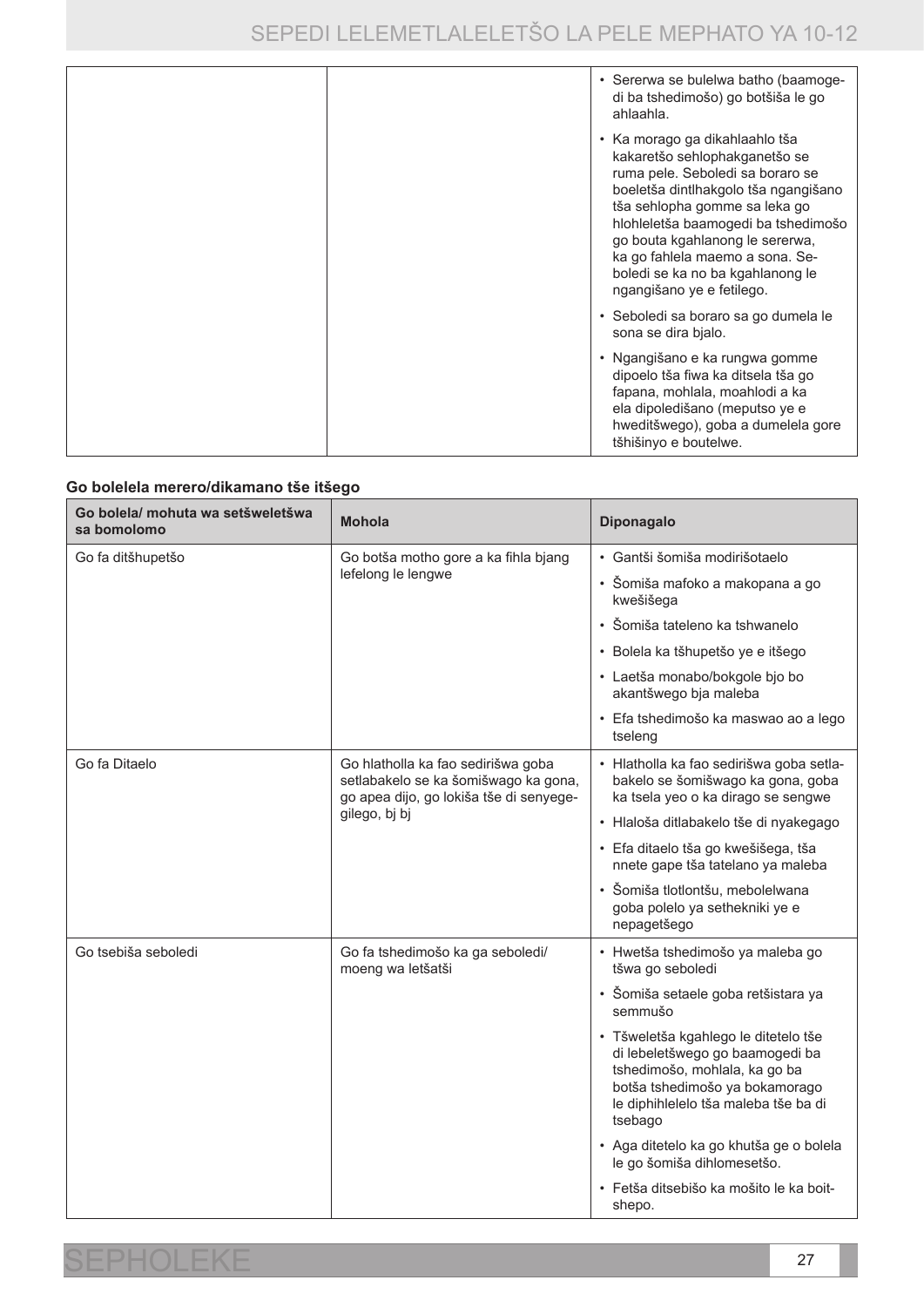| Go fa mantšu a tebogo<br>Go leboga seboledi ka morago ga<br>ge se file baamogedi ba tshedimošo<br>polelo. | · Šomiša retšistara ya semmušo                                  |
|-----------------------------------------------------------------------------------------------------------|-----------------------------------------------------------------|
|                                                                                                           | Theeletša seboledi ka hloko, go<br>laetša dintlhakgolo polelong |
|                                                                                                           | · Laetša dintlhakgolo mo polelong                               |
|                                                                                                           | • Fetša ditebogo ka mošito le ka boit-<br>shepo                 |

### **Mebolelwana ye e šomišwago poledišanong ya Sepedi - Lenaneokgakollo**

| <b>GO KGOPELA TUMELELO/ GO DIRA KGOPELO</b>         | <b>GO TSENA GANONG</b>                               |
|-----------------------------------------------------|------------------------------------------------------|
| • Nka ?                                             | • Ntshwarele, nka?                                   |
| · Go ka kgonega ge nka?                             | · Tshwarelo, na o nagana gore nka?                   |
| • Go lokile ge ?                                    | • Ntshwarele, o tseba?                               |
| · Go tla loka ge?                                   | · Ga ke go kwe, na o ka nthuša? (semmušo)            |
| • Na o a belaela ge ke ?                            |                                                      |
| • Hie ntumelele ke                                  |                                                      |
| • Na o ka dumela go ?                               |                                                      |
| <b>GO THUŠA</b>                                     | <b>GO KGOPELA THUŠO</b>                              |
| · Na nka go thuša?                                  | $\cdot$ Na o ka nthuša ka?                           |
| • Na o nyaka se sengwe?                             | · Na o be o ka nthuša go?                            |
| · Na o hloka thušo?                                 | • Ke hloka thušo ka                                  |
| • Nka go thuša ka eng lehono?                       | · Hle nthuše  (semmušo)                              |
|                                                     | • Hie nkadime diatla ka                              |
| <b>GO KGOPELA TSHWARELO</b>                         | <b>GO BELAELA/NGONGOREGA</b>                         |
| • Nxanxae                                           | • Ke maswabi go bolela se, fela                      |
| • Ke maswabi ka                                     | · Ke maswabi ka go go tshwenya, fela                 |
| $\cdot$ Ke a itshola                                | · Mohlomongwe o lebetše go                           |
| • Hie ntshwarele ge                                 | · Ke nagana gore o ka ba o lebetše go                |
| • Ke kgopela tshwarelo ka                           | · Ntshwarele ge e le gore ke tšwile tseleng fela     |
| • Ntshwarele.                                       | · Go swanetše go bile le phošo ka O se ke wa nkatela |
|                                                     | mantšu ka ganong, fela                               |
| <b>GO FA KELETŠO</b>                                | <b>GO KGETHA SE SE KAONE</b>                         |
| · Ga ke bone o swanetše go                          | $\cdot$ Na o ka rata go                              |
| • O swanetše go                                     | · Nka upša                                           |
| · Ga se wa swanela go                               | • Nkane re sa ?                                      |
| • Ge nkabe ke le wena, ke be ke tla                 | · Ee, nka upša  o e bona bjang?                      |
| • Ge nkabe ke le maemong a gago, ke be ke tla       |                                                      |
| $\cdot$ Go kaone o                                  | · O bona nke re swanetše go dira eng?                |
|                                                     | · Ge nkabe e le nna ke tšeago sephetho, ke be ke tla |
| O se ke wa                                          | · Ke nagana gore re swanetše go                      |
| • Se sengwe le se sengwe se o ka se dirago, o se ke |                                                      |
| <b>GO AKANYA</b>                                    | GO FA TSHEDIMOŠO YA GO AKANYWA                       |
| · Nka re o loketše go                               | $\cdot$ E ka no ba ba                                |
| $\cdot$ E ka nyaka                                  | • Ke ba bantšintši                                   |
| $\bullet$ A ka ba a                                 | • Ke naganela gore ke ba ba                          |
| • Go bonagala nke                                   | · E nyakile go swana le                              |
| · Mohlomongwe o nyaka                               | • Ke mohuta wa                                       |
| • Mohlomongwe ba nyaka go                           | • Ba nyakile go                                      |
| · Gabotsebotse ga ke tsebe, fela ke nagana gore     | · Gabotsebotse ga ke tsebe, fela ke nagana gore      |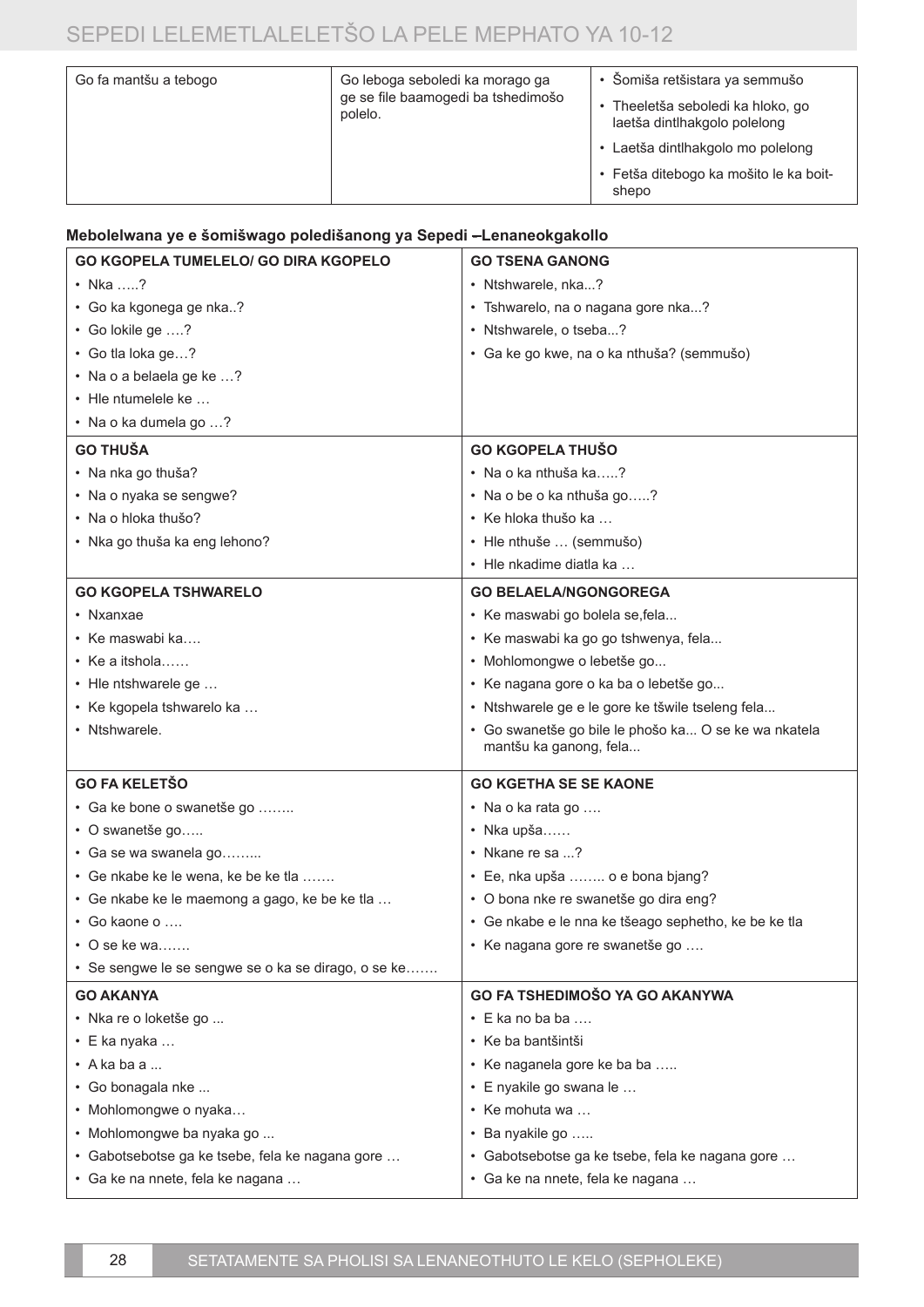| <b>GO LAELANA</b>                                                        | <b>GO ITEKOLA</b>                                    |
|--------------------------------------------------------------------------|------------------------------------------------------|
| Maeto a matelele, maikhutšo, go bethwa ke phefo                          | • Ye e šomile gabotse / e bile le botswerere ka gore |
| $\cdot$ E ba le leeto le lebotse.                                        | $\cdot$ Ke dirile se gabotse ka gore                 |
| • Ipshine ka maikhutšo.                                                  | • Nkabe ke šomile gabotse ge nkabe ke ile ka         |
| • O sepele gabotse.                                                      | · Se se ka kaonafatšwa ka go                         |
| • Ipshine!                                                               | · Tšwelopele e a bonala/ ga e bonale ka gore         |
| • E ba le nako ye botse kua (lefelo la go swana le lebenkele<br>la jela) | · Se se a tšwelela ka gore                           |
| • E ba le nako ye botse ka (leina la toropo)                             |                                                      |
| DITUMEDIŠO KA MORAGO GA LEETO                                            |                                                      |
| · Na maikhutšo a gago a be a le bjang kua?                               |                                                      |
| • Na o ipshinne kua (lefelo)?                                            |                                                      |
| • Leeto la gago le bile bjang?                                           |                                                      |
|                                                                          |                                                      |

#### **Botelele bjo bo šišintšwego bja ditšweletšwa tše di tlogo šomišetšwa tekatlhaologanyo ya go theeletšwa**

| <b>Ditšweletšwa</b>                                                                                                                                                                                                                                      | <b>Mphato</b>                | Botelele bja setšweletšwa                    |
|----------------------------------------------------------------------------------------------------------------------------------------------------------------------------------------------------------------------------------------------------------|------------------------------|----------------------------------------------|
| · Ditšweletšwa tša bomolomo, tša go bonwa, tša go theeletšwa<br>di bonwa le tša mekgwantši tša go tšwa go mediya wa bohle/<br>setšhaba                                                                                                                   | 10                           | Mantšu a150 / metsotso ye e ka<br>bago ye 2  |
| • Ditšweletšwa tša go theeletšwa (Mephato ya 10 le 11 setsopo-<br>Iwa sa tekatlhaologanyo ya go theeletšwa botelele bja met-                                                                                                                             |                              |                                              |
| sotso ye mebedi mola ka go Mphato wa 12 se tla theeletšwa<br>botelele bja metsotso ye meraro)                                                                                                                                                            | 11<br>bago ye $2\frac{1}{2}$ | Mantšu a 250 / metsotso ye e ka              |
| • Ditšweletšwa tša botlhami                                                                                                                                                                                                                              |                              |                                              |
| • Ditšweletšwa tša kgakollo le tša tshedimošo                                                                                                                                                                                                            |                              |                                              |
| • Ditšweletšwa tša koketšatsebo                                                                                                                                                                                                                          | 12                           | Mantšu a 350 / metsotso ye e ka<br>bago ye 3 |
| · Ditšweletšwa tša go theeletšwa ebile di bonwa (difilimi,<br>mananeo a thelebišene, mananeo le ditokumenthari/taetšo ya<br>ditiragalo tša nnete, dipontšho tša diselaete, tša go gatišwa,<br>mananeo a seyalemoya/radio, dinepe, le divideo tša mmino). |                              |                                              |
|                                                                                                                                                                                                                                                          |                              |                                              |

**GOBA** molekwana wa metsotso ye 30 go akaretšwa le setsopolwa sa metsotso ye mebedi sa go theeletšwa (Mephato ya 10 & 11) le setsopolwa sa metsotso ye meraro (Mphato wa 12) le dipotšišo tše di swanetšego go arabja

#### **Nako ye e šišintšwego ya kgokagano ya bomolomo**

| <b>Ditšweletšwa</b>                                                                                   | <b>Nako</b><br>Mephato ya 10-12                                               |
|-------------------------------------------------------------------------------------------------------|-------------------------------------------------------------------------------|
| Dipoledišano, dingangišano, dikahlaahlo tša foramo/dihlo-<br>pha/phanele, dikahlaahlo tša sehlopha    | Metsotso ye 20 - 30 ya sehlopha/mphato                                        |
| Dipoledišano                                                                                          | Metsotso ye 3-4 ya bobedi bja batho/phere / Metsotso ye 5-6<br>ya<br>sehlopha |
| Ditšhupetšo le ditaelo                                                                                | Metsotso ye 1-2                                                               |
| Dipotšišotherišano                                                                                    | Metsotso ye 8 - 10 ya sehlopha                                                |
| Go tsebiša seboledi, go fa ditebogo                                                                   | Metsotso ye 1-2                                                               |
| Go bala ga go itokišetšwa                                                                             | Metsotso ye 2 - 3                                                             |
| Dipolelo tša go itokišetšwa, pego, tshwayotshwayo                                                     | Metsotso ye 2 - 3                                                             |
| Kanegelo, go anega ditiragalo                                                                         | Go fihla go metsotso ye 5                                                     |
| Kopano le tshepedišo ya yona                                                                          | Metsotso ye e ka bago 8 - 10 ya sehlopha                                      |
| Kgokagano ya tšatši ka tšatši ya bomolomo, mohlala, go<br>kgopela thušo, go kgopela tshwarelo, bj.bj. | Metsotso ye 1-2                                                               |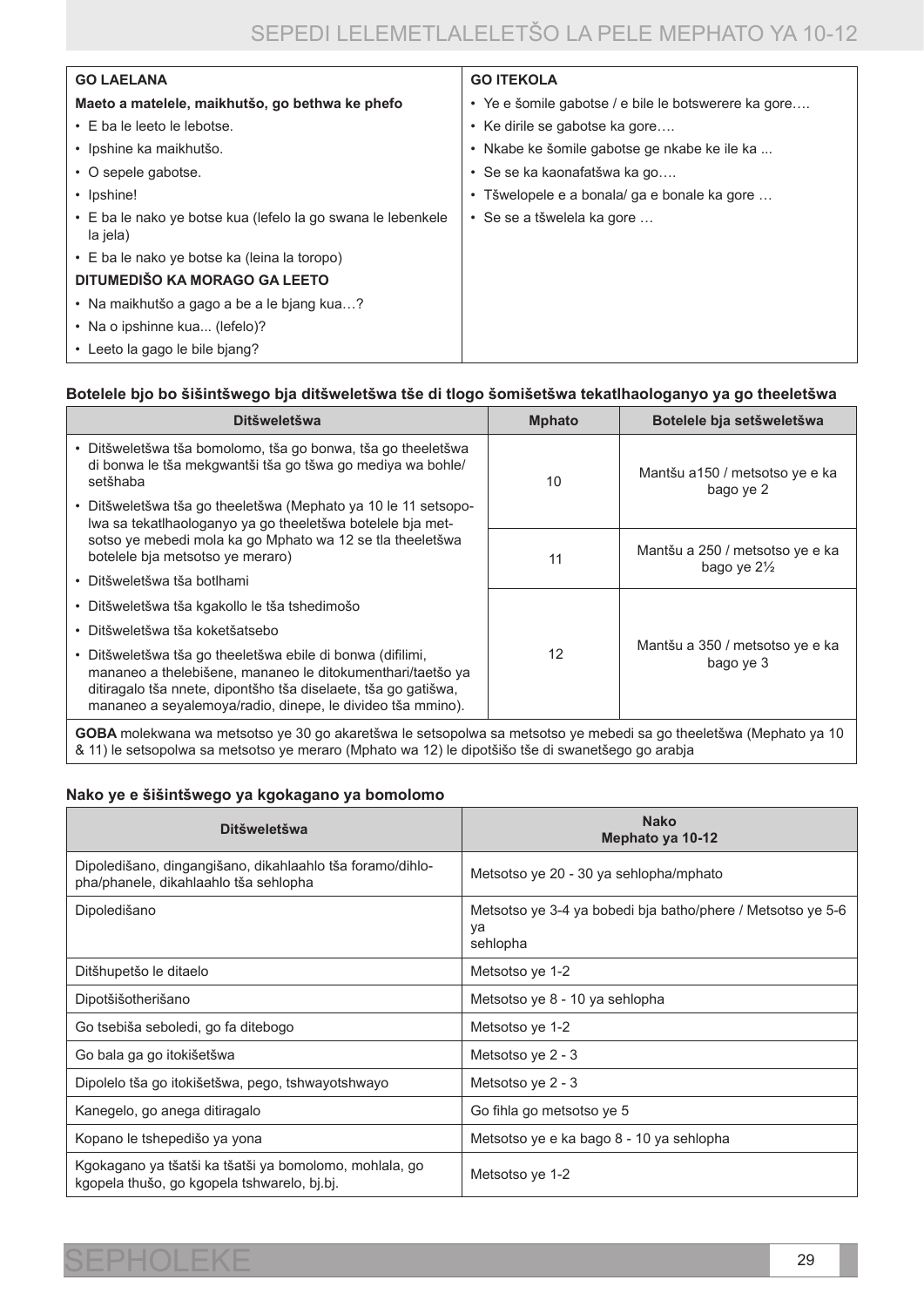#### $3.2$ **3.2 GO BALA LE GO BOGELA**

Go bala le Go bogela go kopanya dielemente tše pedi: 1) go ithuta le go diriša mekgwanakgwana ya go hwetša tlhalošo le go kwešiša setšweletšwa 2) go ithuta le go diriša tsebo ya diponagalo tša setšweletšwa. Dikarolo tše pedi tše di swanetše go ba gona ditaelong tša go bala/ bogela ditšweletšwa tša dingwalo le tše e sego tša dingwalo.

Diteng tša go bala le Go bogela di beakantšwe ka: 1) go balela kwešišo 2) go bala dipuku tša ka sekolong (dingwalo) le 3) go bala ga go ikemela go go katološitšwego.

#### **Magato a go bala**

Go ruta go bala go šoma ka dielemente tša magato a go bala. Ye ke tiragalo ya magato a mararo a a bontšhago mekgwanakgwana ya go ikemela ya go bala gore o kwešiše le tlhalošo ya polelo go setšweletšwa. Ga se magato ka moka ao a tla šomišwago mo mabakeng ka moka. Mohlala, ge barutwana ba bala setšweletšwa goba puku ye ba sa e tsebego, ba tla swanela ke go dira mošongwana wa **pele ga go bala** wo o ba thušago go bona diponagalo tša mohuta woo wa setšweletšwa, ya ba thuša gape le go e tswalanya le maitemogelo a bona. Mešongwana ya **go bala** e tla ba thuša go sekaseka sebopego sa yona le diponagalo tša polelo ka botlalo. Barutwana ba ka fiwa mošomo wa go ngwala setšweletšwa sa bona ka **morago ga go bala.**

*Pele ga go bala go tsebiša barutwana go setšweletšwa. Go tsoša dikamano le tsebo ye e fetilego/morago.*

- Go sekima le go sekena diponagalo tša setšweletšwa: leina la puku, dihlogo, dihlogwana, mantšu a go ngwalwa ka godimo goba ka fase go hlaloša seswantšho setšweletšweng, diswantšho, dikerafo, dipapetla, dithalwa, mongwalo wo mokoto, mongwalo wa moseka/italiki, go nomora, mebepe, seka goba seswantšhwana sa go emela kgopolo ye bohlokwa, ditlhahli/ditšhupetšo tša khomphuthara, go nyaka mantšu a bohlokwa.
- Go sekima le go sekena diripa tša puku; mohlala, leina la puku, diteng, dikgaolo, tlhalošontšu, mametletšo, bj.bj
- Go akanya o šomiša tshedimošo ye e hweditšwego go tšwa go go sekima le go go sekena
- Šoma ka le tlotlontšu ye nngwe ye nngwe ye bohlokwa ye barutwana ba ka no se e tsebego

#### *Ka nako ya go bala go akaretša go kwešiša setšweletšwa le go hlokomela diponagalo tša polelo.*

- Go tšweletša kwešišo ya setšweletšwa ka maikemišetšo le mafolofolo
- Go hwetša tlhalošo ya mantšu le diswantšho tša go se tlwaelege ka go šomiša mantšu ao a lego lefokong leo le ditšhupo tše di lego dikamanong.
- Go šomiša mekgwanakgwana ya kwešišo: go dira dikgokagano, go hlokomela kwešišo, go lekanyetša lebelo la go bala le boima bja setšweletšwa, go bala gape mo go hlokegago, go lebelela pele ka setšweletšweng go nyaka tshedimošo ye e ka thušago, go botšiša le go araba dipotšišo (go tloga go tša maemo a fase go ya go a godimo), šomiša tshwantšhokakanyo, go tšea sephetho go ya ka dintlha tšeo di filwego, go balela dikgopolokgolo, go hlokomela kgetho ya mantšu le dibopego tša polelo, go lemoga mohuta wa setšweletšwa ka sebopego le diponagalo tša polelo ya sona.
- Go dira dinoutse goba go akaretša dikgopolokgolo le dikgopolotlaleletšo.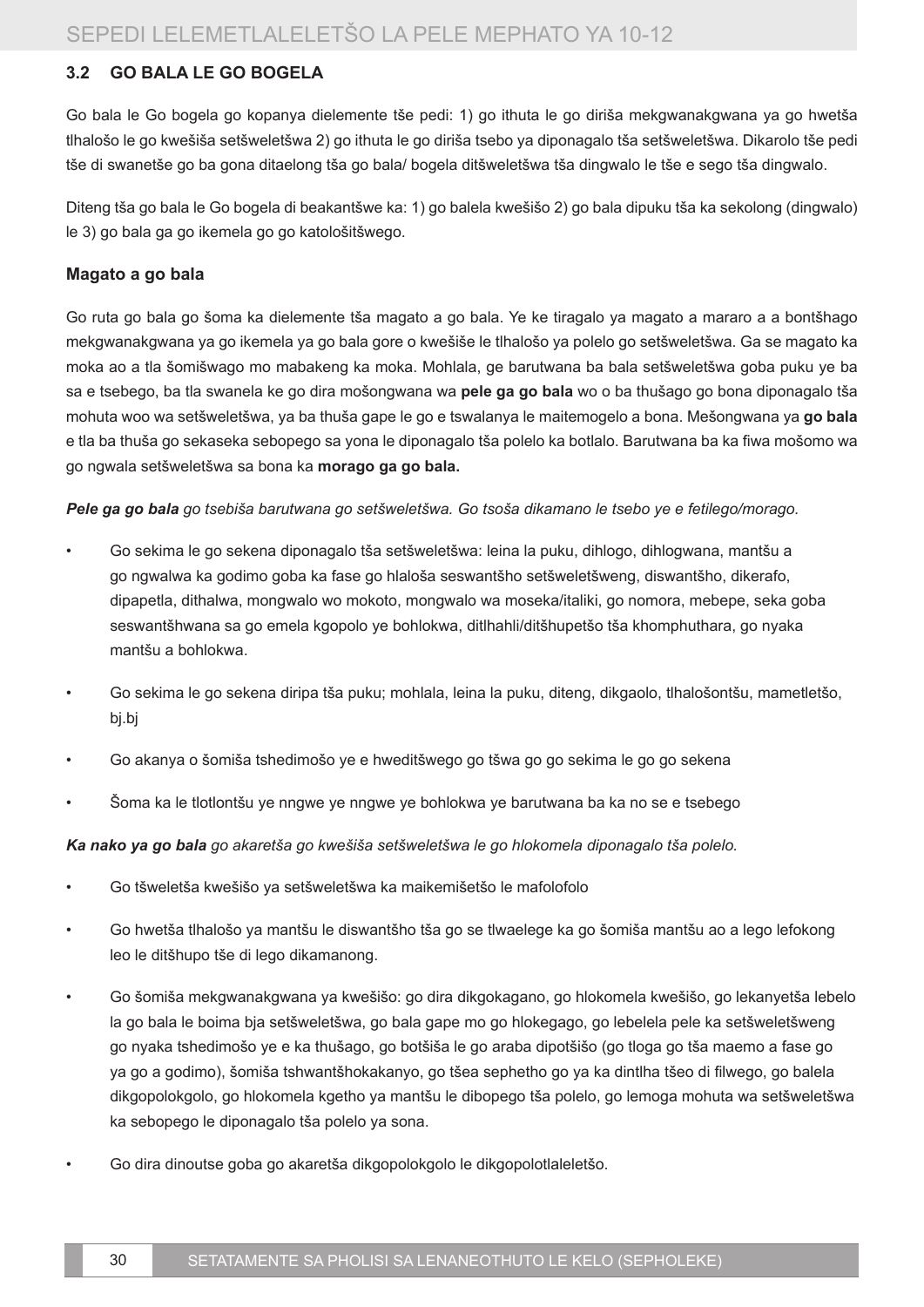#### *Ka morago ga go bala go kgontšha barutwana go lebelela le go araba setšweletšwa ka moka:*

- Go araba dipotšišo tša setšweletšwa go tloga go dipotšišo tša maemo a fase go ya go tša maemo a godimo
- Go bapetša le go fapantšha; go tlemaganya
- Go lekola, go tšea sephetho le go hlagiša kgopolo ya gago
- Go ngwalolla pukwana ka go šomiša mantšu a mongwalo a bona (mo go hlokegago)

#### **Go bala ka tsenelelo ditšweletšwa tša dingwalo le tše e sego tša dingwalo**

Ka nako ya go bala mekgwanakgwana ye e latelago e swanetše go šomišwa

#### *Go bala ka tsenelelo o balela KWEŠIŠO ditšweletšwa tše kopana mo maemong a lentšu*

Barutwana ba šomiša mekgwanakgwana ya go fapana go kwešiša tlhalošo ya ditšweletšwa. Ba oketša tlotlontšu ka go šomiša mabokgoni a bona a go hlatholla mantšu go ya ka mo a dirišitšwego le go tšweletšwa ka gona.

- Šomiša dipukuntšu, dithesorase le dipukukgakollo tše dingwe go hwetša tlhalošo, mopeleto, tlhabošo ya mantšu, dinoko le diripa tša polelo tša mantšu a go se tlwaelege
- Lemoga tlhalošo ya dihlogo tša mantšu tša go tlwaelega (mohlala, *mo-, me-, le-, ma-, se-, di-*) le meselana ya go tlwaelega (mohlala, *-ile*).
- Hwetša tlhalošo ya mantšu le tswalano ya ona le mantšu a go nyalelana a go šomiša medu, meselana le dihlogo tša go swana
- Šomiša dikamano tša setšweletšwa (mohlala, go-ditlhalošo tša mafoko), ditlhahli/maswao a polelo (mohlala, fegelwana, ditsebjana) le maswao a dithalwa (go ngwala ka bokoto) go lemoga tlhalošo ya mantšu a go se tlwaelege
- Lemoga kwešišo ya dikafoko tša go tlwaelega, diema le dika, mohlala*, go swa nko*
- Lemoga phapano gare ga tlhalošo ya ntšu ka ntšu le ya seka
- Lekola ka fao mantšu a go tšwa go ditšo tše dingwe a huetšago setšweletšwa (mohlala, mantšu a Seafrikanse le a English, polelo ya mmileng, dimmotwana, mareo a semorafe).
- Lemoga phapano gare ga mantšu a go hlakahlakana: ditumatshwano, mahlalošagotee (mohlala, kganya = matepe/go phadima, nkwe= ntheeletše/phoofolo*)*
- Lemoga mohlwaela wo o nabilego wa dikhutsofatšo le diakronimi tša mehutahuta
- Šomiša tsebo ya thutapolelo go kwešiša tlhalošo. Lebelela dibopego le melao ya tšhomišo ya polelo Lenaneo la tšhupetšo ka fase (3.4)

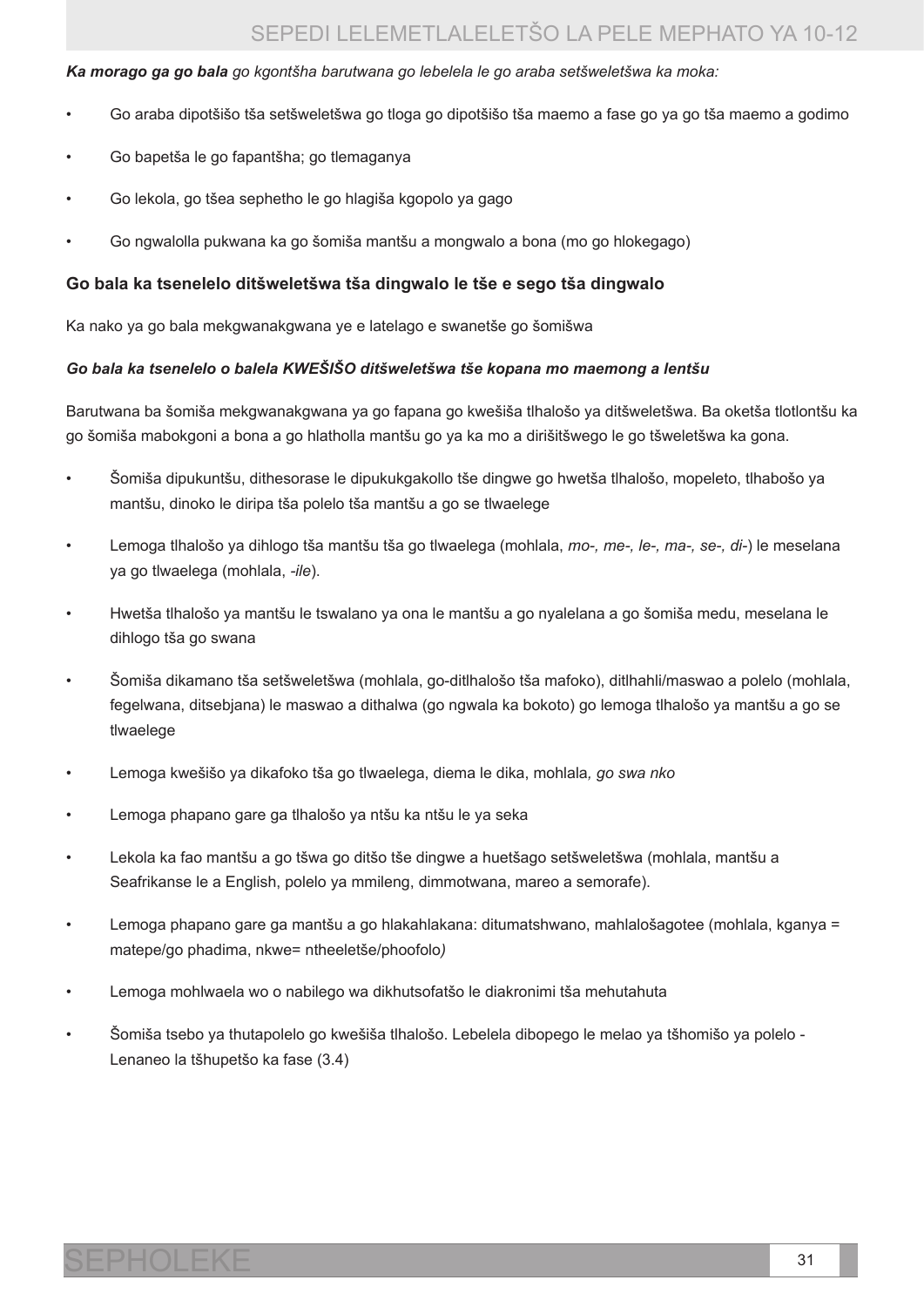#### *Go bala ka tsenelelo o balela KWEŠIŠO ditšweletšwa tše kopana mo maemong a lefoko le a temana.*

Barutwana ba šomiša tsebo ya bona ya thutapolelo go kwešiša tlhamo ya mafoko le thulaganyo ya ditšweletšwa. Go ithuta setšweletšwa maemong a go tšweletša sebaka sa togaganyo ya go ruta dibopego tša polelo

- Lemoga, hlatholla le go sekaseka tlhalošo le mešomo ya dibopego tša polelo le melao ya tšhomišo go ditšweletšwa. Lebelela dibopego tša polelo le melao ya tšhomišo - Lenaneo la tšhupetšo ka fase.(3.4)
- Sekaseka sebopego sa ditšweletšwa seo se šomišeditšwego merero ye e fapanego (mohlala, tlhathollo, tlhalošo, lebaka le phetho) go kgabaganya lenaneothuto le tswalano ya tšona le mantšu a phetolelo/a dika/a go šupetša/ makopanyi, (mohlala, ka lehlakoreng le lengwe, sa pele, ka lebaka la gore). Lebelela Go ngwala le Go hlagiša ga mehuta ya maleba ya mehuta ya ditšweletšwa.

#### *Go bala ka tsenelelo o balela KWEŠIŠO ditšweletšwa tša go ngwalwa tše kopana mo maemong a setšweletšwa ka moka*

Barutwana ba šomiša tsebo ya bona ya dipuku le ditšweletšwa tša semmušo go kwešiša tlhalošo, maikemišetšo le kamego ya setšweletšwa ka moka.

- Nyalantšha setšweletšwa le boitemogelo bja bona
- Lemoga setšwelešwa le morero wa sona, mohlala, phenkgišano ye e nyakago go goketša
- Lemoga le go hlatholla maikutlo le maikemišetšo a mongwadi
- Sekaseka dikarolo tša dingwalo goba dingwalo ka moka gore go fihlelelwe sephetho
- Dira dithumo, go bopa kgopolo ya gago le go e netefatša
- Lekola mohola wa setšweletšwa go ya ka morero wa sona.
- Go bapetša le go fapantšha ditšweletšwa

#### *Go bala ka tsenelelo ditšweletšwa tše kopana GO AKARETŠA LE GO NGWALA DINOUTSE*

Barutwana ba šomiša kwešišo ya bona ya diponagalo tša ditšweletšwa go akaretša setšweletšwa. Lebelela mekgwanakgwana ya go bala ka godimo.

- Go sekimela le go sekenela go ntšha dikgopolokgolo le morero
- Go aroganya dikgopolokgolo go dikgopolotlaleletšo
- Go akaretša dikgopolokgolo (di ngwale ka mantšu a gago)
- Laetša tatelano ya mafoko le tšhomišo ya makopanyi le dikgokaganyi go di nyalalantšha ka go setšweletšwa

#### *Go bala ka tsenelelo ditšweletšwa tše kopana o balela TEMOGO YA TŠHOMIŠO YA POLELO KA TSINKELO*

Barutwana ba šomiša kwešišo ya bona ya ka fao polelo e ka hlolago le go swarelela maatla a ditswalano gare ga mohlagiši wa setšweletšwa le mmadi. Ba sekaseka ntlhatebelelo yeo setšweletšwa se ngwadilwego go tšwa go yona.

• Laetša, sekaseka le go lekola polelo ya go tsoša maikutlo le ya go jabetša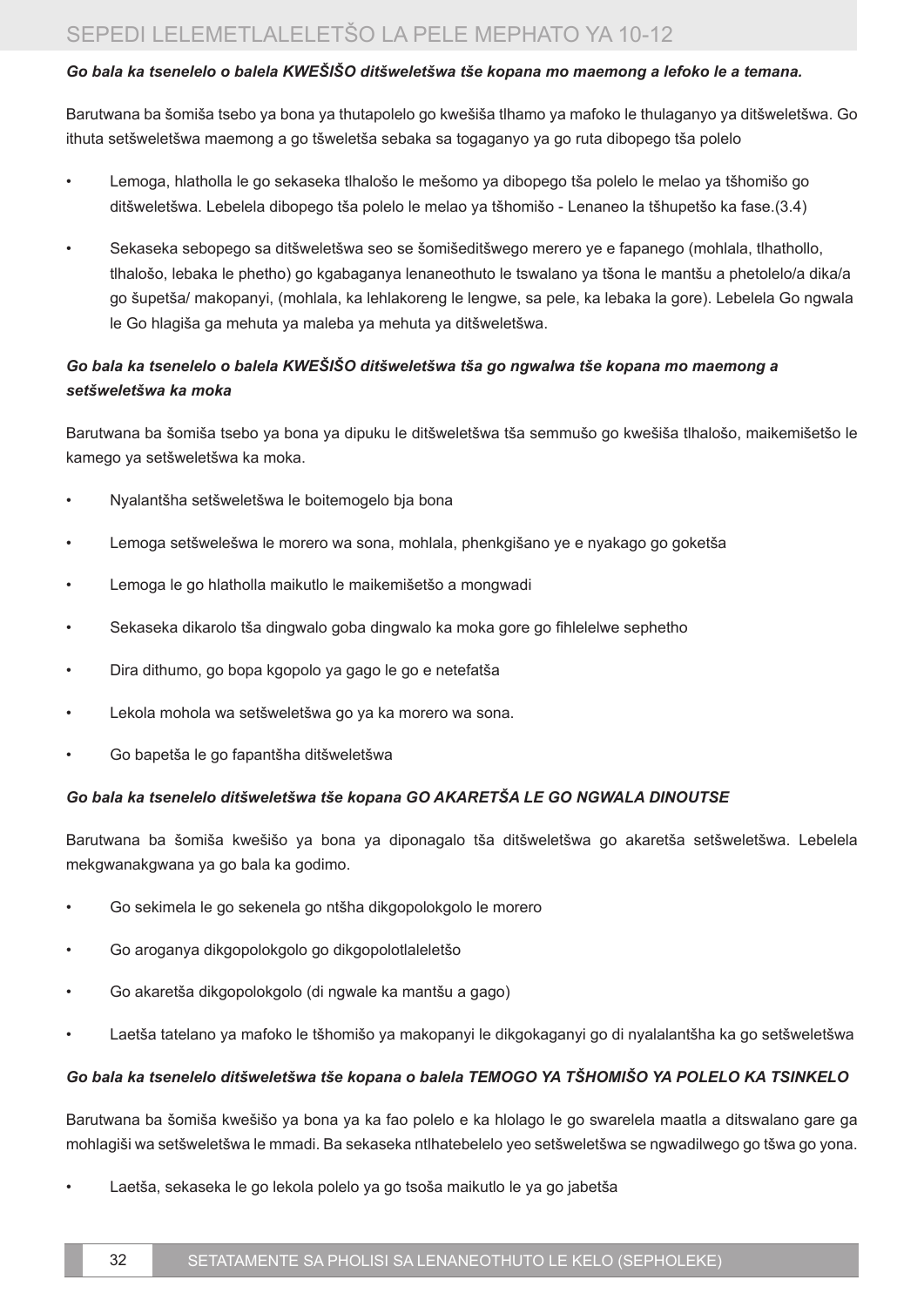- Laetša, sekaseka le go lekola polelo ya go sekamela ka lehlakoreng le tee le ya kgethologanyo, le ya go bona dilo ka leihlo le tee
- Laetša, sekaseka le go lekola dikakanyo le go hlaloša khuetšo ya tšona
- Šupa, sekaseka le go lekola tlhalošo ya pepeneneng le ya go iphihla
- Laetša, sekaseka le go lekola tlhalošo ya ntšu ka ntšu le ya seka
- Šišinya mohola wa go tlogela goba go akaretša tshedimošo
- Lemoga ntlhatebelelo ya mongwadi/mohlagiši

#### *Go bala ka tsenelelo DITŠWELETŠWA O ŠOMIŠA DITSELA TŠE DI FAPANEGO TŠA KGOKAGANO LE TŠA GO BONWA*

(Ditšweletšwa tša mekgwantši di šomiša ditšweletšwa tša go bonwa le go ngwalwa setšweletšweng se tee mohlala, dipapatšo, dikhathune. Ba ka kopanya se le polelo ye e bolelwago le tirišo ya polelo ya dika tša mmele)

Barutwana ba šomiša tsebo ya bona ya diswantšho le dielemente tša go bonwa go kwešiša gore di thekga bjang mekgwantši ka go ngwala. Barutwana ba diriša tlotlontšu ya go sekaseka ya thuto ya filimi go ithuta le go kwešiša le go kgahlwa ke dielemente tša ditšweletšwa tša go bonwa le mohola wa tšona.

- Laetša, sekaseka le go lekola mokgwa wo dielemente tša go bonwa di logagantšhwago le ditšweletšwa tša go ngwalwa go dingwalo tša mekgwantši ya phetošo, mohlala, tlhamego, dithalwa, tshedimošo ya kerafo.
- Laetša, sekaseka le go lekola mohola le molaetša wa ditšweletšwa tša go bonwa go hwetša tshedimošo, mohlala, dikerafo, ditokumenthari/mananeo a tshedimošo a go rekhotwa, ditšhate le mebepe.
- Laetša, sekaseka le go lekola molaetša le mohola wa dielemente tša go bonwa tša dipapatšo le tswalano gare ga dielemente tša go ngwalwa le tša go bonwa.
- Laetša, sekaseka le go lekola mohola le molaetša go ditšweletšwa tša go bonwa tše di bontšhago ditswalano, mohlala, mmepe wa monagano, dithalwa, mebepe, dipeakanyo.
- Laetša, sekaseka le go lekola mohola, boleng bja bobotse le tlhamo ya ditšweletšwa tša go bonwa tše di hloletšwego mabaka a go kgahliša, mohlala, dinepe, filimi, tlhamo ya dielemente.
- Laetša, sekaseka le go lekola molaetša wa ditšweletšwa tša go bonwa tše di diretšwego go ipshina le go ithabiša, mohlala, filimi, dikhathuni, divideo tša mmino, dithalwa tša metlae.
- Laetša, sekaseka le go lekola molaetša le mohola wa ditšweletšwa tša go bonwa tša go thekga go bolela, mohlala, dithalwa, diphoustara, projektara ya data.
- Somisa thutofilimi go laetša**,** kwešiša, sekaseka le go lekola tswalano gare ga medumo, polelo, ditiro, le dielemente tša go bonwa go filimi le mehuta ye mengwe ya go kwewa le go bonwa.

# SEPHOLEKE 33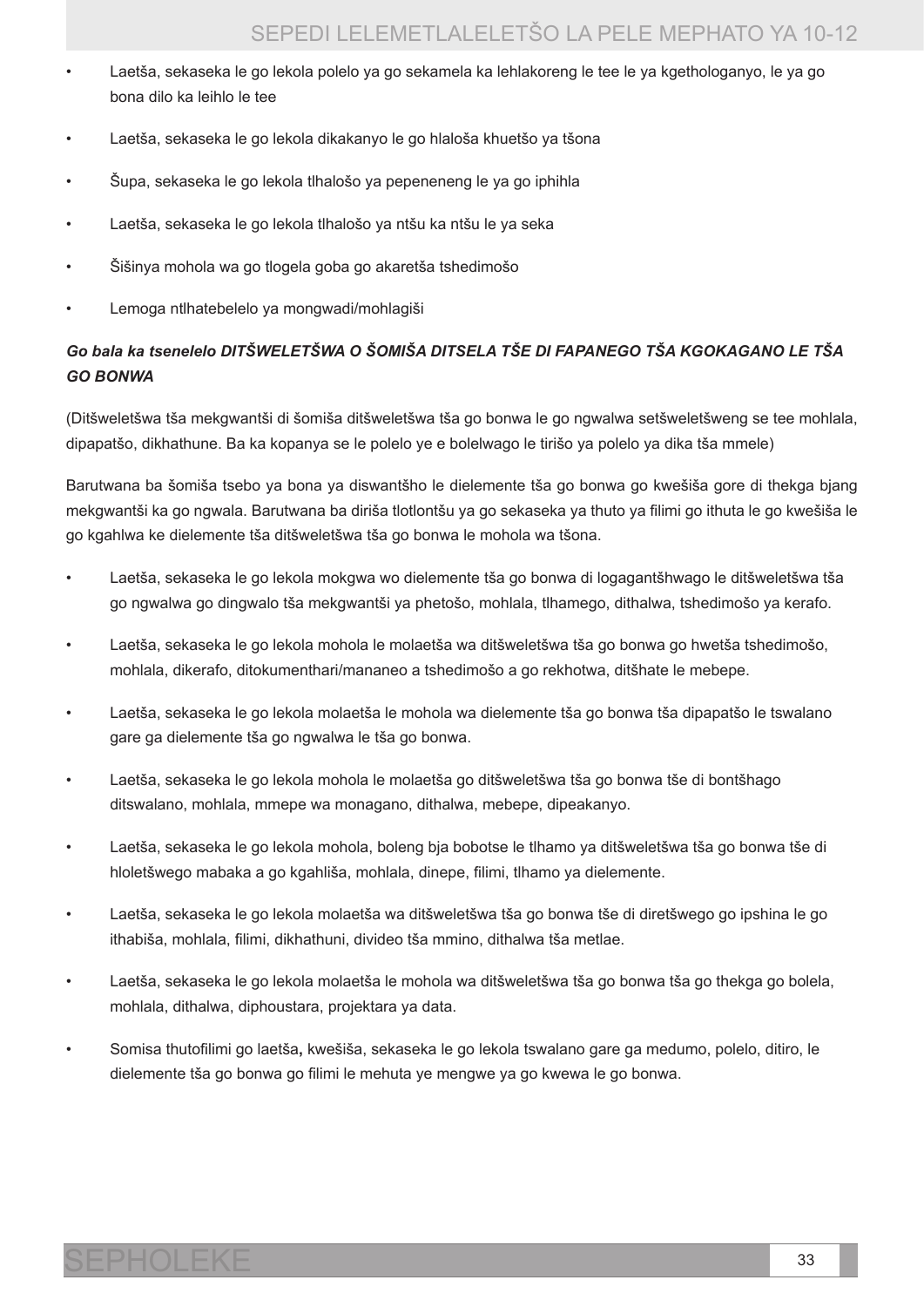#### *Go bala ka tsenelelo o tsepeletše GO ITHUTA DINGWALO KA MOKGWA WA SEMMUšO*

Barutwana ba a bala, ba lekola, ba ba ba araba boleng bja bo botse bja dingwalo. Ba šomiša polelo ye ba e šomišago ge ba ithuta dingwalo go kwešiša le go kgahlwa ke dielemente tša tšona. Ngwaga wo mongwe le wo mongwe go kgethwa ditšweletšwa tše pedi go tšwa go dipuku tše di kgethilwego tša go fapana tše PEDI tše di tlo balwago le go šomišetšwa go lekola. Go mephato ya 10-12, go ithutwa dipuku tšeo di kgethilwego go tšwa go *National Literature Catalogue*: theto le/goba dikanegelokopana le /goba padi le /goba papadi le /goba ditšweletšwa tše dingwe tša go godiša tsebo. Lebelela 'Dingwalo tša go ithuta togaganyo ya mabokgoni a dipolelo' bofelong bja karolo ye.

#### **HLOKOMELA: Kgatelelo ya dipuku tše di kgethilwego e tla fetošwa go ya ka go kgethwa ga tšona**

- Kwešiša diponagalo tša go ikgetha tša dingwalo tše di fapanego, mohlala, dikokwana tša theto di fapana le tša padi.
- Kwešiša le go hlatholla polelo ya dika le dinatefiši tša polelo go re setšweletšwa se be le mohola bjalo ka ge di bonala ditšweletšweng tša go fapana, mohlala, tshwantšhišo, tshwantšhanyo, mothofatšo, poeletšomodumo, phetolaina, mainahlangwa ka medumo, pheteletšo, phapantšho, kgegeo, tshotlo, kodutlo, kgakantšho, sekai, papadišantšu, polelo ya go fihla taba, phefolo, polelo ya go fokotša bonnete bja se se bolelwago, mohlala, ba mmitša rabaki etšwe a ntšhitše magadi.
- Laetša le go hlaloša maikemišetšo a mongwadi/ mohlagiši
- Laetša le go hlatholla gore na kgetho le mohlodi wa **theto** di thekga bjang molaetša/ morero. Dielemente tšeo di ka akaretša dikapolelo, tshwantšhokgopolo, sebopego sa ka ntle le sa ka gare le ponagalo ya modumo, mohlala, morumokwano, poeletšo, mošito, poeletšomodumo.
- Hlatholla gore na kgetho le mohlodi wa **papadi/tiragatšo e** thekga bjang molaetša/ morero. Go tlaleletša dikapolelo le tshwantšhokgopolo, dielemente di ka akaretša dikapolelo, tšhwantšhokgopolo, dielemente tša sebopego, go swana le thulaganyo, sehloa, dimelo tša baanegwa, ditšhupasefala, kgegeotiragatšo, tikologo.
- Hlatholla gore na kgetho le mohlodi wa **dikanegelokopana/ padi / thutofilimi di** thekga bjang molaetša/ kgwekgwe. Go tlaleletša dikapolelo le tshwantšhokgopolo, dielemente di ka akaretša tema ya go kgathwa ke moanegi, dielemente tša sebopego, mohlala, thulaganyo, phekgogo, kgodišo ya bothata, thulano, sehloa, tlemollo ya lehuto, thumo, tikologo.
- **• Go tlaleletša go thutofilimi,** mošomo wa khamera le go phošolla, mohlala, kgauswi, bokgole bja go tšea diswantšho, mmino le modumo, mmala**,** go tšweletša molaetša/morero,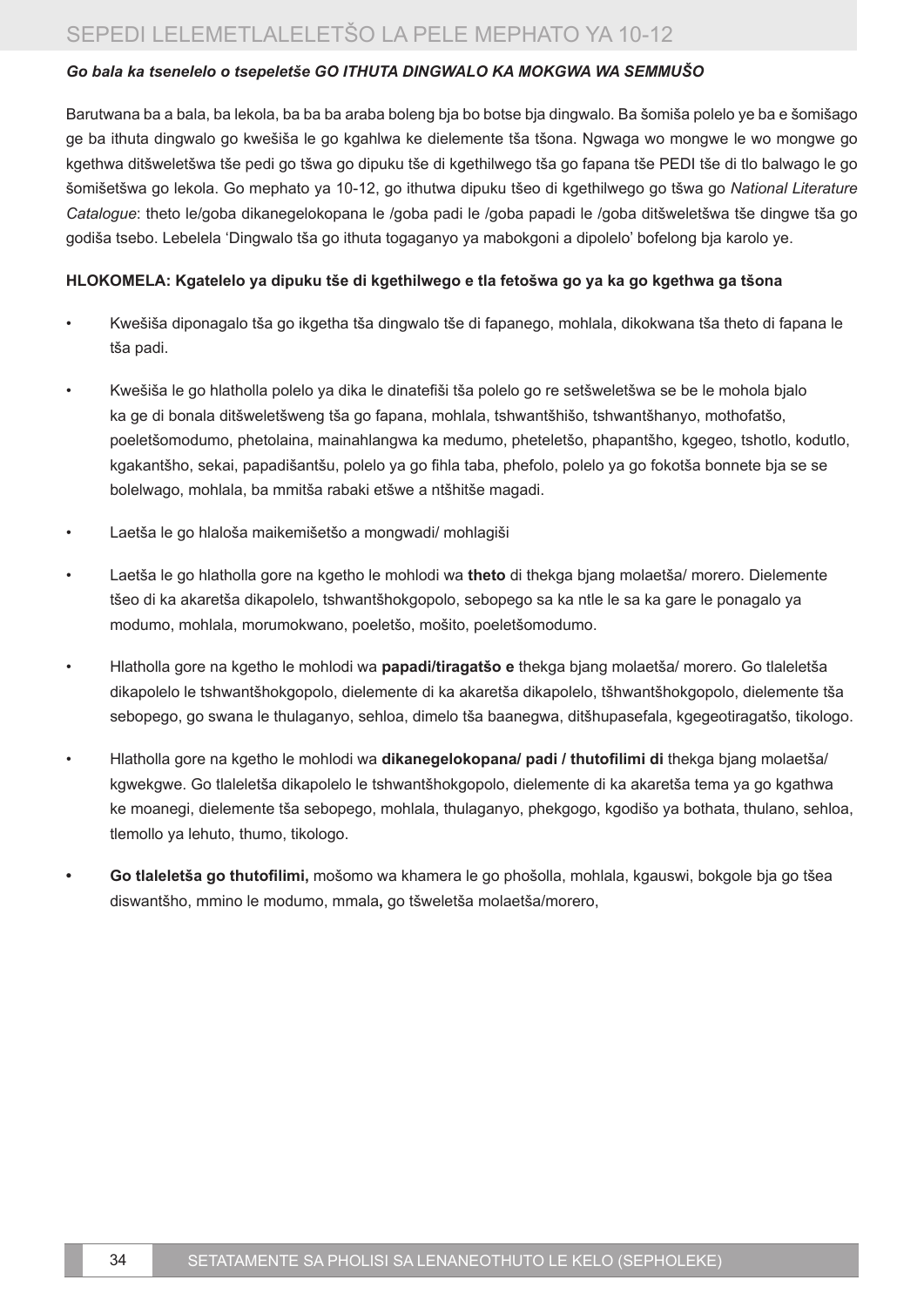#### **Katološo ya go bala le go bogela ka go ikemela**

Barutwana ba itlwaetša ka mekgwanakgwana yeo e swantšhwago ka gare ga go bala ka tsenelelo le go ithutela go balela go ithabiša le go nyakišiša ka bobona go sa latelwe lenaneothuto. Tlhahlo ya morutiši e bohlokwa lenaneong la go bala.

- Go fihlelela bokgobapuku le go tseba melao ya go boloka dipuku
- Go fa bohlatse bja katološo ya go bala le go bogela ka mokgwa wa go fa polelo, poledišano le puku/filimi/ mananeotshwayatshwayo
- Go bala/go bogela mehutahuta ya dingwalo, mohlala, dipuku, dikgatišobaka, dikuranta, diwebsaete, difilimi, mananeo a tshedimošo a go rekhotwa, tiragalotatelano ya thelebišene, ka phapošing le ka morago ga sekolo.

#### **Mehlala ya mehuta ya dipotšišo tša go lekola go bala**

| Dipotšišo tša go nyaka tsebo   | Go diregile eng ka morago ga ? Efa leina la  Hlaloša se<br>se diregilego kua  Ke mang yo a boletšego le ? Tihalošo<br>yake eng?                           |
|--------------------------------|-----------------------------------------------------------------------------------------------------------------------------------------------------------|
| Dipotšišo tša go nyaka kwešišo | Moanegwathwadi e be e le mang ? Na o ka fa mohlala wa<br>? Na o ka hlaloša ka mantšu a gago?                                                              |
| Dipotšišo tša go diragatša     | Na o ka nagana ka tiragalo ye nngwe moo ? Na o a gopo-<br>la gore re be re lebeletše tshwantšhišo - O ka hlaloša bjang<br>tshwantšhišo mothalothetong wo? |
| Dipotšišo tša go sekaseka      | Na se se be se swana le  bjang? Na se se be se fapana le<br>bjang? Na kgwekgwe yae be e le eng? Ke ka lebaka la<br>eng o nagana gore ?                    |
| Dipotšišo tša go tlemaganya    | Re ithutile dilo tše dintši tša go fapana ka ga Leilane - Na<br>o ka di kgoboketša gotee gomme wa hlaloša semelo sa<br>gagwe? Na ke motho wa mohuta mang? |
| Dipotšišo tša go lekola        | Na e huetša bjang ? O ka nagana tsela ye kaone ya<br>? O rata sefe sa direto tše pedi tše? Ka lebaka la eng?                                              |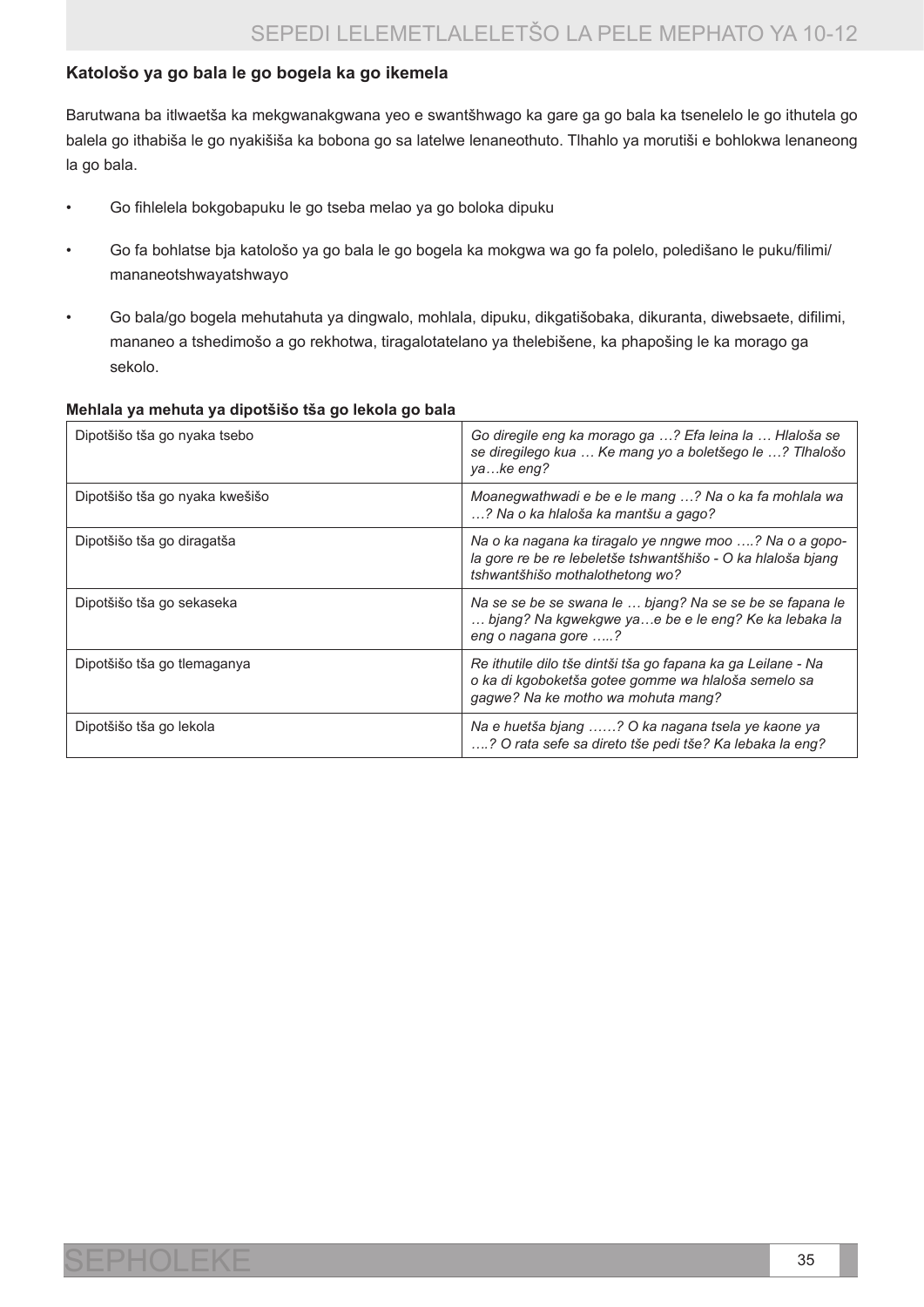#### **DITŠWELETŠWA TŠE DI ŠOMIŠWAGO GE GO RUTWA KA TOGAGANYO YA MABOKGONI A**

#### **POLELO MEPHATO YA 10-12**

Γ

Go tlaleletša ditšweletšwa tša dingwalo tša dithuto tša semmušo, ditšweletšwa tšeo di swanetšego go rutwa Mephatong ya 10- 12, di akaretša ditšweletšwa tša go bonwa le tša mediya wa mahlakorentši tša merero ya go fapana. Ditšweletšwa tše dingwe di tla balelwa boleng bja bokgabo bja tšona, gomme tše dingwe tša balwa bjalo ka mehlala le dibopego tša go ngwala. Barutiši ba swanetše go netefatša gore barutwana ba bala dingwalo tša go fapana le dipuku mo gare ga ngwaga. Go swanetše go ba le tekatekano gare ga ditšweletšwa tše kopana le tše telele le gare ga go balela merero ya go fapafapana, mohlala, go balela merero ya kgahlego (go ithuta ka ga setšweletšwa sa semmušo ka pukung) ditšweletšwa tša go gašetšwa mašabašaba go mediya, ditšweletšwa tša go bonwa tša go ithabiša.

| Dingwalo tše di kgethetšwego go<br>ithuta ga semmušo.                          | Ditšweletšwa tša go ngwalwa tša<br>tshedimošo                         | Ditšweletšwa tša mediya tša<br>mahlakorentši/ tša go bonwa tša          |
|--------------------------------------------------------------------------------|-----------------------------------------------------------------------|-------------------------------------------------------------------------|
| Mehutahuta ye swanetšego go rutwa                                              | Dipukuntšu                                                            | tshedimošo                                                              |
| go Mephato ya 10-12.                                                           | Ensaetlophedia                                                        | Ditšhate, mebepe                                                        |
| Mehuta ya dipuku tše di kgethilwego                                            | <b>Dišetule</b>                                                       | Dikerafo, dipapetla, ditšhate tša phae                                  |
| Tše PEDI tša dipuku tše di latelago di<br>kgethilwe gomme di tla hwetšwa ka go | Pukutaetšo ya dinomoro tša megala                                     | Mebepe ya monagano, diswantšho                                          |
| National Literature Catalogue:                                                 | Dipukukgakollo                                                        | Diphoustara                                                             |
| Padi                                                                           | Thesorase                                                             | Maphephetsebiši, diphamfolete                                           |
| Dikanegelokopana                                                               | Tšhupadipaka                                                          | Maswao le dika                                                          |
| (Mphato wa10 - dikanegelokopana tše                                            | Pukutaetšo ya thelebišene                                             | Ditokumenthari tša thelebišene                                          |
| 6)<br>(Mphato wa 11 - dikanegelokopana tše                                     | Ditšweletšwa tša go ngwalwa ka go<br>mediya                           | Matlakala a kgokagano (web), saete ya<br>inthanete                      |
| 6)                                                                             | Diathikele tša dikgatišobaka                                          | Pukutaetšasefahlego (facebook) le<br>dikgokagano tše dingwe tša seleago |
| (Mphato wa 12 - dikanegelokopana tše<br>8)                                     | Diathikele tša kuranta                                                | Data protšektaraka                                                      |
| Papadi/Terama/Tiragatšo                                                        | Tša morulaganyi                                                       | Ditransperensi                                                          |
| <b>Theto</b>                                                                   | Ditsebišo                                                             | Ditšweletšwa tša mediya tša                                             |
| (Mphato wa 10 - direto tše 6)                                                  | Tša bophelo bja mohu                                                  | mahlakorentši /ditšweletšwa tša go<br>bonwa tša merero ya bokgabo       |
| (Mphato wa 11 - direto tše 8)                                                  | Ditshwayotshwayo                                                      | Difilimi                                                                |
| (Mphato wa 12 - direto tše 10)                                                 | Dipapatšo (tša kgwebo le tše di<br>beakantšwego ka dikaroganyo)       | Diswantšho                                                              |
| Koketšatsebo                                                                   | Mehuta ya ditšweletšwa tša go ng-                                     | Ditaetšo                                                                |
| Thuto ya difilimi                                                              | walwa tša go kwewa                                                    | Ditšweletšwa tša mediya tša                                             |
| Tiragatšotatelano ya Thelebišene ye e<br>kgethilwego/ditokumenthari            | Dipoledišano                                                          | mahlakorentši /ditšweletšwa tša go<br>bonwa tša boithabišo              |
|                                                                                | Go fa polelo                                                          | Difilimi                                                                |
| Diterama tša seyalemoya                                                        | Dikoša                                                                |                                                                         |
| Ditaodišo                                                                      | Metlae                                                                | Mananeo a thelebišene                                                   |
| Ditaodišophelo                                                                 | Ditšweletšwa tša tirišano tša go                                      | Divideo tša mmino                                                       |
| Boitaodišophelo                                                                | ngwalwa le tsenelelano ya botho                                       | Dikhathuni                                                              |
| Dinonwane tša kakanyotlhalošo, tsholo<br>le tša pheteletšannete                | Mangwalo                                                              | Meseto ya dikhomikhi                                                    |
|                                                                                | Dipukutšatši                                                          | Metlae (ye e laetšwago)                                                 |
|                                                                                | Ditaletšo                                                             | Kerafiti                                                                |
|                                                                                | Diemeili                                                              | Ditšweletšwa tša go kwewa                                               |
|                                                                                | Melaetša ye mekopana                                                  | Mananeo a seyalemoya/radio                                              |
|                                                                                | <b>Dinoutse</b>                                                       | Go bala diterama                                                        |
|                                                                                | Dipego                                                                | Go bala dipadi goba dikanegelokopana                                    |
|                                                                                | Ditšweletšwa tša go ngwalwa tša<br>tsenelelano ya botho go tša kgwebo | Dipapatšo tša seyalemoya/radio,<br>Thelebišene, dikuranta le dimakasi-  |
|                                                                                | Mangwalo a semmušo                                                    | ne                                                                      |
|                                                                                | Metsotso le mananeothero                                              |                                                                         |

**Botelele bja ditšweletšwa tša go ngwalwa tše di tlogo balwa ka tsenelelo / tekatlhaologanyo le kakaretšo**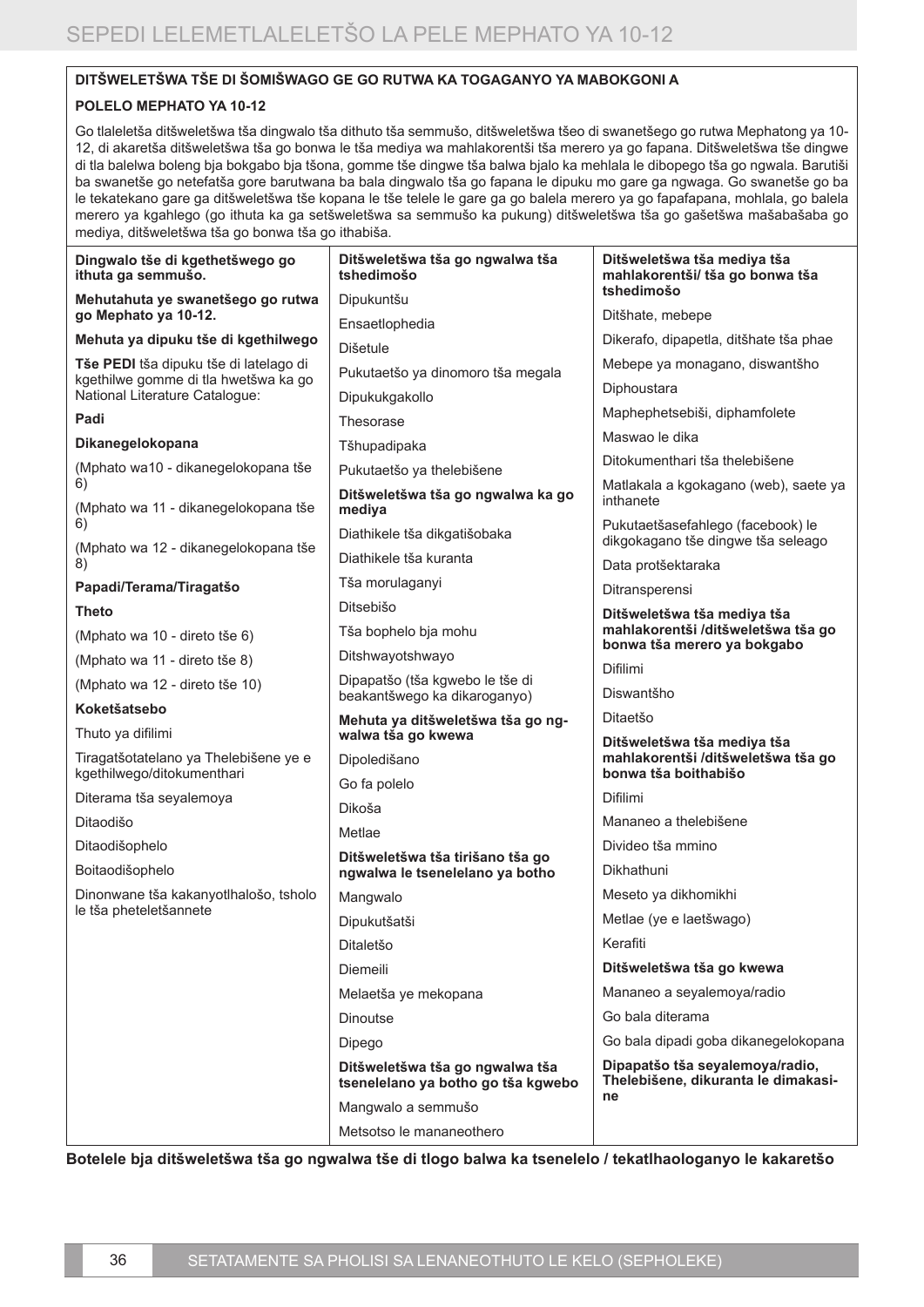| MOHUTA WA SETŠWELETŠWA        | <b>MEPHATO</b> | BOTELELE BJA SETŠWELETŠWA (MANTŠU)           |                                                     |
|-------------------------------|----------------|----------------------------------------------|-----------------------------------------------------|
| Tekatlhaologanyo              | 10             | 400-500                                      |                                                     |
|                               | 11             | 500-600                                      |                                                     |
|                               | 12             | 600-700                                      |                                                     |
| <b>MOHUTA WA SETŠWELETŠWA</b> | <b>MEPHATO</b> | <b>BOTELELE BJA</b><br>SETŠWELETŠWA (MANTŠU) | <b>BOTELELE BJA</b><br><b>KAKARETŠO</b><br>(MANTŠU) |
| Kakaretšo                     | 10             | 200                                          |                                                     |
|                               | 11             | 230                                          | $60 - 70$                                           |
|                               | 12             | 250                                          |                                                     |

### EPHOLEKE 37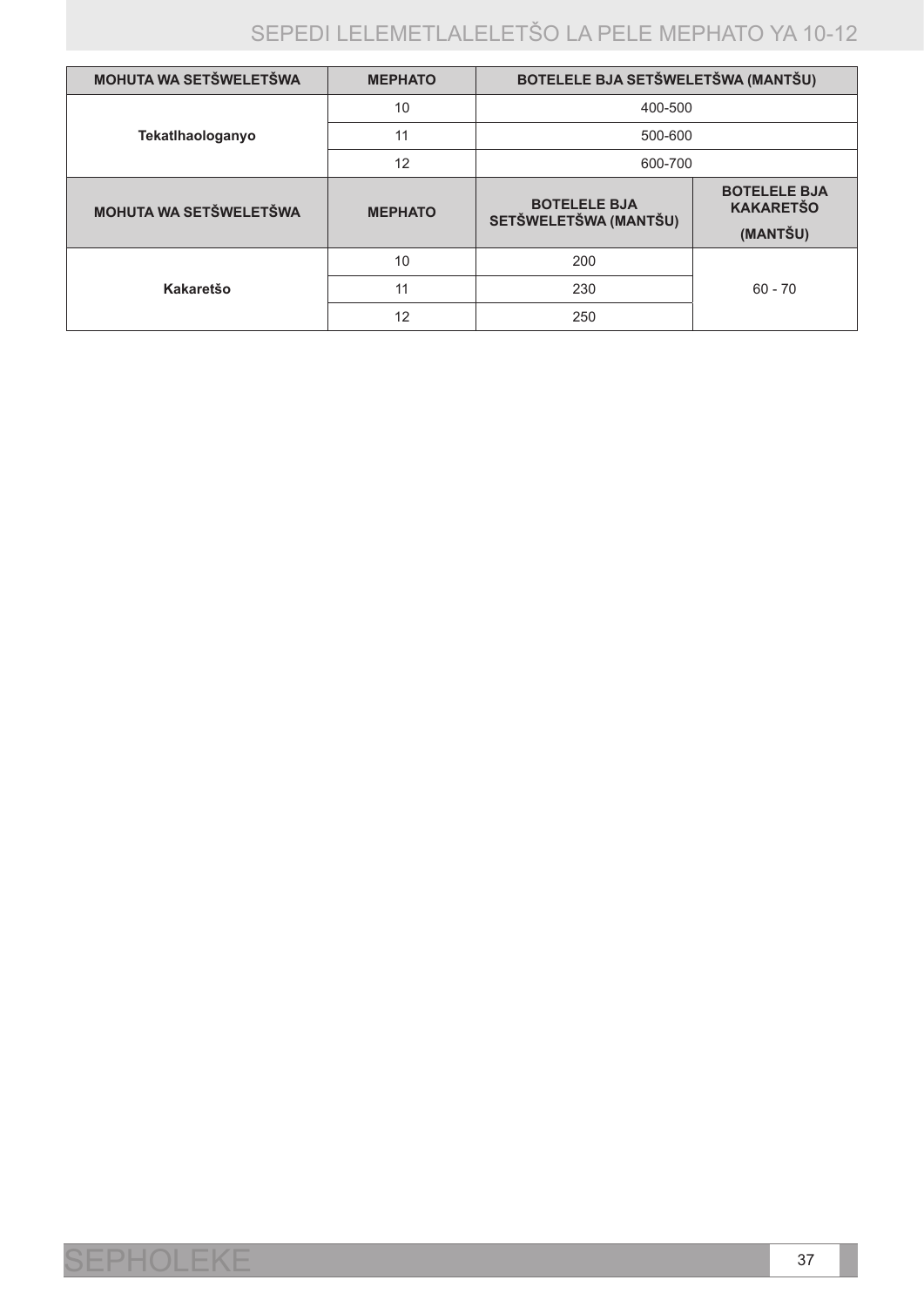#### $3.3$ **3.3 GO NGWALA LE GO HLAGIŠA**

Go ngwala le go hlagiša go hlakantšha dielemente tše tharo: 1) go šomiša magato a go ngwala; 2) go ithuta le go šomiša tsebo ya sebopego le diponagalo tša mehuta ya go fapana ya setšweletšwa; 3) go ithuta le go diriša tsebo ya sebopego sa ditemana le mafoko le maswaodikga.

#### **Magato a go ngwala**

Go ruta go ngwala gantši go akaretša go šoma ka magato a go ngwala. Le ge go le bjalo, ga se kgato ye nngwe le ye nngwe ya magato a ye e tla šomišwago mo mabakeng ka moka. Mohlala, ge barutwana ba ngwala setšweletšwa se se tlwaelegilego, go ka se hlokege go re ba sekaseke sebopego le diponagalo tša polelo tša sona ka botlalo. Go ka ba le mabaka ao barutiši ba swanetšego go nepiša go sebopego sa lefoko goba go go ngwala ditemana, goba barutwana ba ngwala ditšweletšwa ntle le go beakanya dingwalakakanywa tša tlhahlobo.

#### **Tshepetšo ya magato a go ngwala**

#### *Go beakanya/Pele ga go ngwala*

- Sekaseka sebopego, diponagalo tša polelo le retšistara ya mohuta wa setšweletšwa seo se kgethilwego
- Tšea sephetho ka morero le baamogedi ba tshedimošo le kamano ya setšweletšwa seo se kgethilwego
- Ntšha dikgopolo go ya le ka sererwa go šomišwa, mohlala, mmepe wa monagano
- Ahlaahla khraetheria tše di tla šomišwago go lekola sengwalwa seo
- Nyakišiša ka ga sererwa, mohlala, ka go etela bokgobapuku, gomme go kgethwa tshedimošo ya maleba.
- Laetša dikgopolokgolo le dintlha tša go thekga ka botlalo
- Latelantšha dikgopolo ka peakanyo ye e kwešišegago go re di kgone go tšweletša tlhalošo

#### *Go ngwala dingwalwakakanywa*

- Ngwala sengwalwakakanywa sa mathomo se se akaretšago morero, baamogedi ba tshedimošo, sererwa le mohuta wa setšweletšwa.
- Kgetha mantšu a maleba, mohlala, ge go ngwalwa kanegelo šomiša mantšu le dikafoko tša go hlatholla le go hlohla, go dira gore go ngwala go kwešišege.
- Beakanya dikgopolo ka tatelano ya maleba gore phenkgišano e elele gabotse ka gare ga taodišo
- Beakanya dikgopolo le /goba dibopego go re kanegelo e kwešišege
- Hlama lentšu (ntlhatebelelo) la go lemogega le setaele.
- Bala dingwalwakakanywa ka tsinkelo gomme o humane dipoelo go tšwa go morutiši le barutwana ka phapošing

#### *Go boeletša, go hlokola, go phošolla le go hlagiša*

• Lekola dingwalwa tša bona le tša ba bangwe ka go šomiša khraetheria ye e beakantšwego go tšweletša kaonafatšo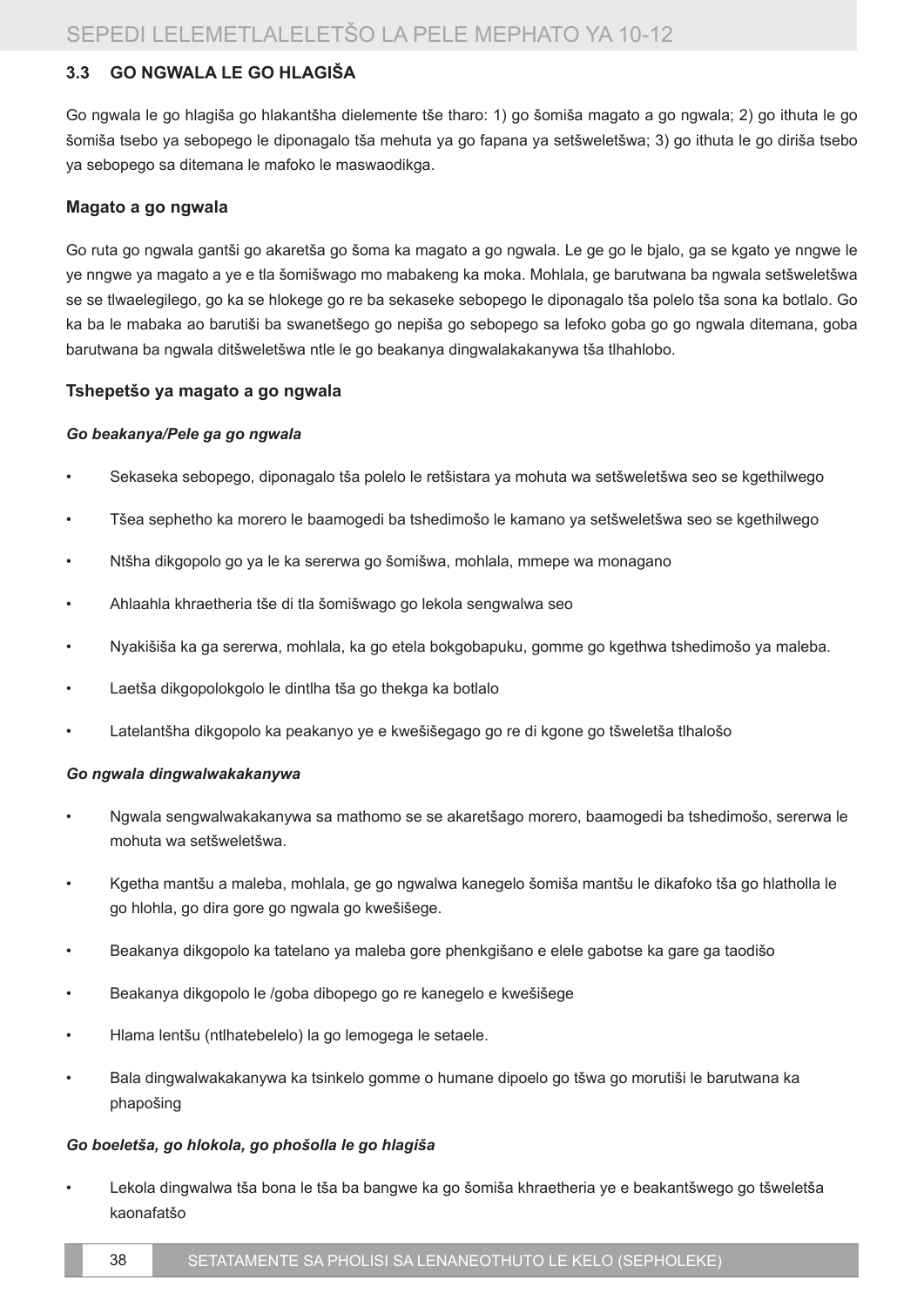- Thumeletša kgetho ya mantšu, sebopego sa mafoko le ditemana
- Latelantšha le go nyalantšha ditemana
- Tloša ditlhalošo tše dintši tša go hlola kgakanego, go balabala, polelo ya mmileng le polelo ya go kgopiša
- Šomiša thutapolelo, mopeleto le maswaodikga ka nepagalo
- Beakanya sengwalwakakanywa sa mafelelo go akaretša kalo, mohlala, dihlogo le difonte
- Hlagiša setšweletšwa.

#### **Dibopego le melao ya tšhomišo ya polelo nakong ya magato a go ngwala**

#### *Retšistara, setaele le segalo*

- Šomiša retšistara ya maleba: mohlala, polelo le setaele tša semmušo go lengwalo la semmušo (semmušo goba ao e sego a semmušo)
- Tšweletša ntlhatebelelo ya gago bjalo ka mongwadi (lentšu la gago)

#### *Kgetho ya mantšu*

- Tseba le go šomiša mehuta ya go fapana ya tlotlontšu
- Tseba tlhalošothwii ya mantšu le tlhalošo ye e iphihlilego goba ya go rarela
- Tseba seripa sa polelo sa lentšu le tšhomišo ya lona lefokong
- Tseba ge eba lentšu ke la semmušo, le e sego la semmušo goba la polelo ya mebileng (goba ya go kgopiša) le go re na ba ka le šomiša bjang ka mokgwa wa maleba (goba ba se le šomiše le gatee).
- Peleta mantšu ka nepagalo
- Šomiša dipukuntšu tša go šomiša polelo e tee goba tše pedi goba thesorase go godiša tlotlontšu
- Ba be le pukuntšu ya mong le puku ya tlotlontšu go godiša tlotlontšu

#### *Sebopego sa lefoko*

- Šomiša makopanyi go kopanya dithabe tša mafokontši: le, goba, ka gobane, bj.bj.hlogo, lediri, sedirwa, mabaka, modirišo, tumelo, kganetšo, mathuši, polelotiriši le polelotirišwa, polelotebanyi le polelotharedi go hlama mafoko.
- Šomiša mabotšiši (eng, neng, bjang, eng)
- Šomiša mehuta ye e fapanego ya mafoko, mohlala, setatamente, dipotšišo, mafokonolo, mafokontši, mafokofokwana.
- Šomiša makopanyi, mašala, mahlathi le mantšu a go kwantšha mafoko go hlama mafoko a go kgohlagana
- Šomiša mehutahuta ya mašala go bontšha tebano, kgatelelo, tirwa go tloša mantšu a mantši a go se nyakege.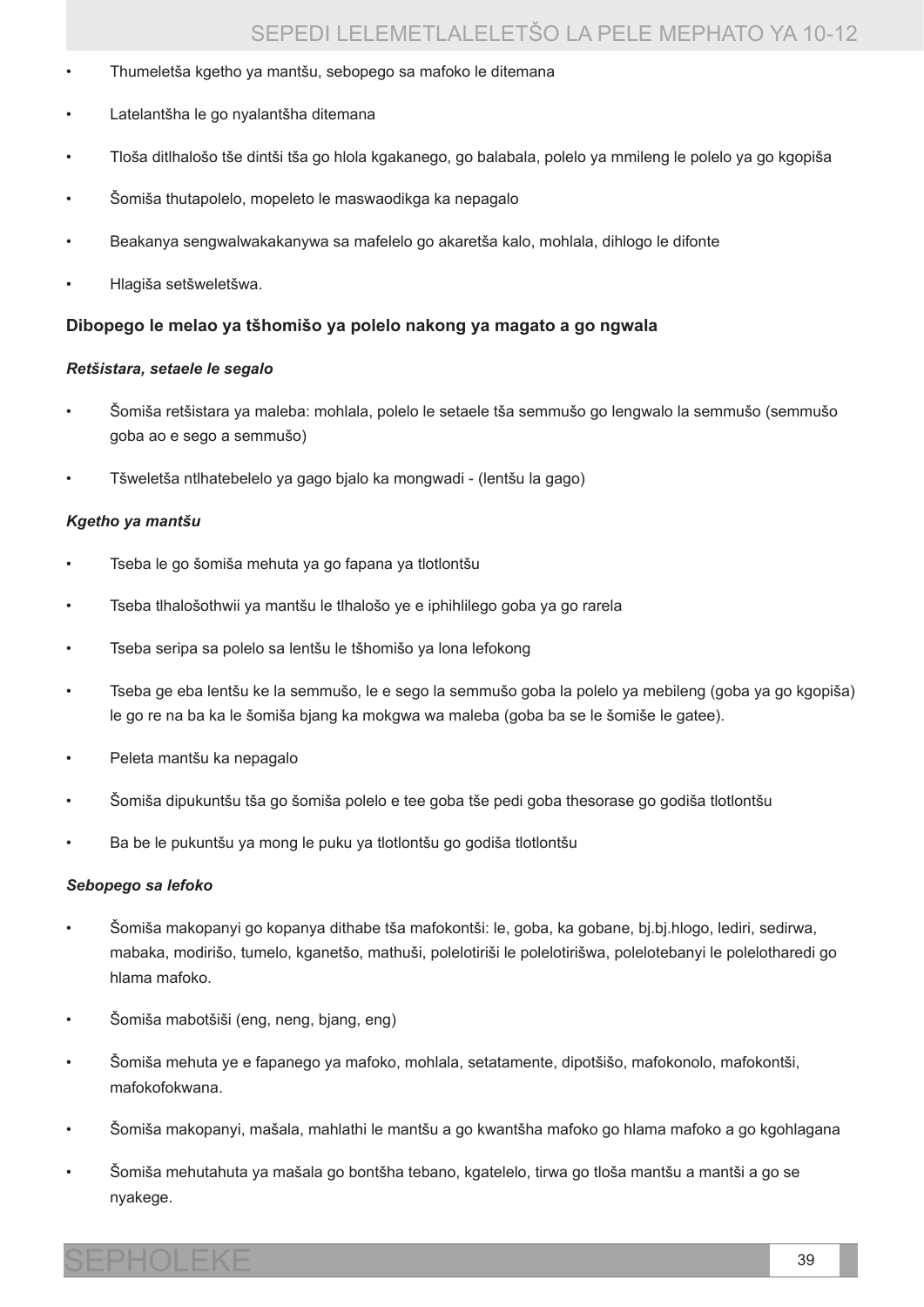- <sup>.</sup> • Šomiša tatelano ya go nepagala ya mantšu mafokong go laetša kgahlego le kgatelelo.
- Šomiša makgokedi ka nepagalo.
- Hlama mafoko ka mabaka a go fapana, k.g.r. lebjale, lefetile le letlago
- Šomi**š**a dikafoko t**š**a dithabeina, dithabehlathi le dithabehlaodi go godi**š**a tlotlont**š**u, mohlala, monna yo mogolo yo a swerego lehlotlo o be a sepela tseleng ye e theogelago
- Beakanya dikgopolo ka tatelano ya maleba gore phenkgišano e elele
	- o Latelantšha dithabe: kae, kae le kae
	- o Dithabe tša mokgwa
	- o Šomiša dithabetlhaodi

#### *Go ngwala ditemana*

- Ngwala ditemana tša go ba le matsenyagae a le mafoko a go thekga go ditšweletšwa tše e lego tša nnete
- Beakanya mafoko ka tatelano ya maleba go tšweletša temana ye e kgohlaganeng ye e swanetšego mohuta wa setšweletšwa.
- Šomiša mantšu a go kgokaganya go nyalant**š**ha mafoko mo temaneng:
	- o Tatelano ya dikgopolo**:** la mathomo, la bobedi, la mafelelo.
	- o Tlaleletšo: kudu, go tlaleletša, go feta fao, bj.bj.
	- o Ka go swana: go swana le, bjalo, swana, bj.bj.
	- o Phapantšho: swana le, fapana, nnyane go, kgolo go, ka fao, fela
	- o Lebaka/phetho: ka gobane**:** ka gore, ka lebaka la, e sa le, gona ge, bjale ge, ge…gona
	- o Peelano : ge, ge fela, ge e se, bj.bj.
	- o Tatelano ka nako: ye e latelago, ka morago, ka mehla, mafelelong
- Šomiša dikgokaganyi t**š**a maleba, ma**š**ala le poelet**š**o ya mant**š**u, mahlalo**š**agotee; le malatodi go bopa tlemagano. (mohlala, ditemana tše nago le kgokagano gomme di e sware mmogo go tliša tlhalo**š**o)

#### *Melao ya tšhomišo ya polelo (mopelete le maswasodikga)*

Tseba le go kgona go šomiša maswaodikga a a latelago ka nepagalo: khutlo, difegelwana, kgorwana, fegelwanakgorwana, tlami, lenalana, leswao la potšišo, leswao la makalo, mašakana, ditsebjana,.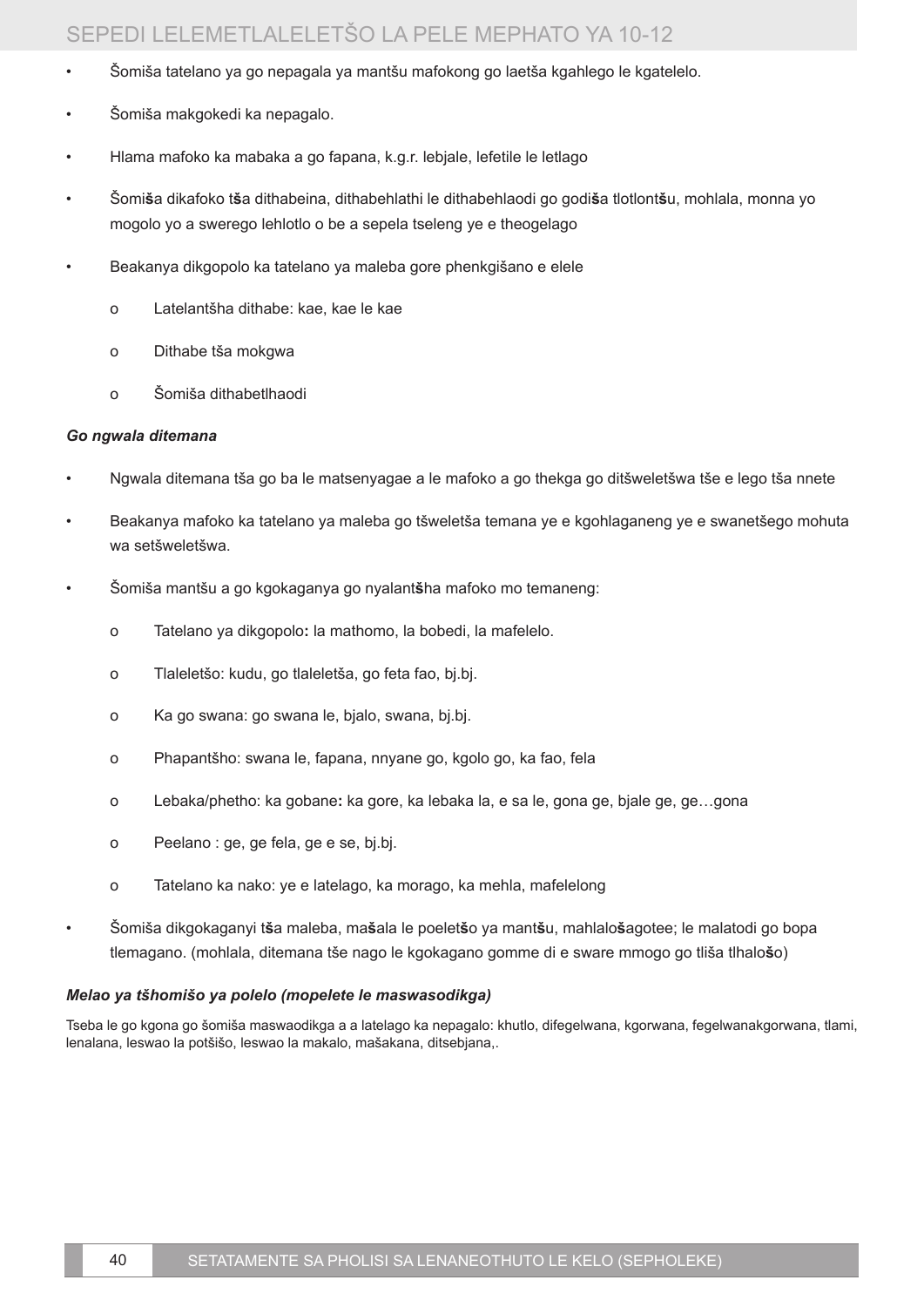#### **Mehuta ya ditšweletšwa - sebopego le diponagalo tša polelo**

Barutiši ba swanetše go netefatša gore barutwana ba ngwala mehuta ya go fapana ya ditšweletšwa mo gare ga ngwaga. Go swanetše go be le tekatekano gare ga ditšweletšwa tše kopana le tše telele le go ngwalela merero ya go fapana: thutokwešišo, botlhami, mong/kgokagano ya batho le tswalano le mošomo. Barutiši ba swanetše go kgetha mohuta wa setšweletšwa le sererwa sa maleba seo go swanetšego go ngwalwa ka sona, mohlala, taodišongangišano go sererwa, 'Dillathekeng di re tšeela bophelo'

Dinkatlapana tše di lego ka fase di hlatholla mehuta ya ditšweletšwa yeo barutwana ba swanetšego go rutwa go di ngwala go Mephato ya 10-12; ditšweletšwa tše dingwe le tšona di ka akaretšwa mo go swanelegilego.

| Mohuta wa setšweletšwa                                                   | <b>Mohola</b>                                                                              | Sebopego sa setšweletšwa                                                                                                                                                                                                                                                                                                                                                                                                                                                                                                                                                                                                                                              | Diponagalo tša polelo                                                                                                                                                                                                                                                                                                  |
|--------------------------------------------------------------------------|--------------------------------------------------------------------------------------------|-----------------------------------------------------------------------------------------------------------------------------------------------------------------------------------------------------------------------------------------------------------------------------------------------------------------------------------------------------------------------------------------------------------------------------------------------------------------------------------------------------------------------------------------------------------------------------------------------------------------------------------------------------------------------|------------------------------------------------------------------------------------------------------------------------------------------------------------------------------------------------------------------------------------------------------------------------------------------------------------------------|
| Pego ya Tshedimošo<br>(Telele)                                           | Go hlopha le go hlaloša<br>ponagalo                                                        | • Matseno, tlhopho ka<br>kakaretšo, mohlala,<br>Dikgogo ke dinonyana tša<br>go ja mabele.<br>• tlhopho ye e tseneletšego<br>ya sethekniki (kgetho, ga<br>go kgapeletšo), mohlala,<br>lehono go šomišwa<br>metšhene go kgaola le go<br>hloba dikgogo<br>Tlhalošo ya ponagalo go<br>akaretšwa tše dingwe<br>goba ka moka goba seripa<br>sa yona<br>Diponagalo mohlala,<br>mokoko o tiile ebile o na le<br>lebelo.<br>Dikarolo le mešomo ya<br>$\bullet$<br>tšona mohlala, dikgogo<br>ga di kgone go fofa<br>lefaufaung.<br>Ditlwaelo, maitshwaro<br>goba tšeo di šomišwago,<br>mohlala, dikgogo di<br>alamela mae.<br>• Go tlišwe diswantšho goba<br>dithalwa tša kgogo | • Ngwalwa ka lebaka la<br>bjale<br>· Thoma ka go nepiša<br>kakaretšo ya batšeakarolo<br>mohlala, dikgogo ka<br>kakaretšo e sego mokoko.<br>· Go tloga go kakaretšo go<br>ya go nepišo<br>· A ka šomiša tlotlontšu ya<br>sethekniki mohlala, Leyara<br>(kgogo ya go beela mae)                                          |
| Ditshepedišo, (mohlala,<br>ditaelo, ditšhupetšo le<br>melao)<br>(Kopana) | Go hlaloša goba go laela ka<br>fao selo se dirwago go ya ka<br>magato a sona a go latelana | · Maikemišetšo:<br>Setatamente se se<br>laetšago phihlelelo,<br>mohlala, ka tsela yeo<br>bokantle bja photefolio bo<br>dirwago ka gona.<br>Didirišwa tše di nyakegago<br>di ngwalwa ka tatelano ya<br>tšona, mohlala, pampiri ye<br>kgolo ya bokgabo, pente,<br>dipene bj.bj.<br>· Magato a latelantšhwa go<br>fihlelela maikemišetšo,<br>mohlala, La mathomo,<br>penta bokamorago bja<br>pampiri ka moka ka mmala<br>wo motala.<br>· Go ka tlišwa setšweletšwa<br>sa go bonwa, mohlala,<br>boto ya kanegelo,<br>dithalwa, bj.bj.                                                                                                                                     | · Ngwala ka modirišotaelo,<br>mohlala, Penta<br>bokamorago bjo botala<br>• Ka tatelelano ya maleba<br>mohlala, La mathomo<br>Gwa latela<br>· Šomiša dinomoro le<br>dipulete go laetša tatelano<br>• Nepiša didirišwa tša batho<br>ka kakaretšo go feta go<br>šupa batho ka maina<br>Ditlhalošo tša lebaka le<br>phetho |

| Ditaodišo, ditšweletšwa tša tirišano tše telele le tše kopana (thuthokwešišo le boitlhamelo) |  |  |  |  |
|----------------------------------------------------------------------------------------------|--|--|--|--|
|----------------------------------------------------------------------------------------------|--|--|--|--|

# SEPHOLEKE <sup>41</sup>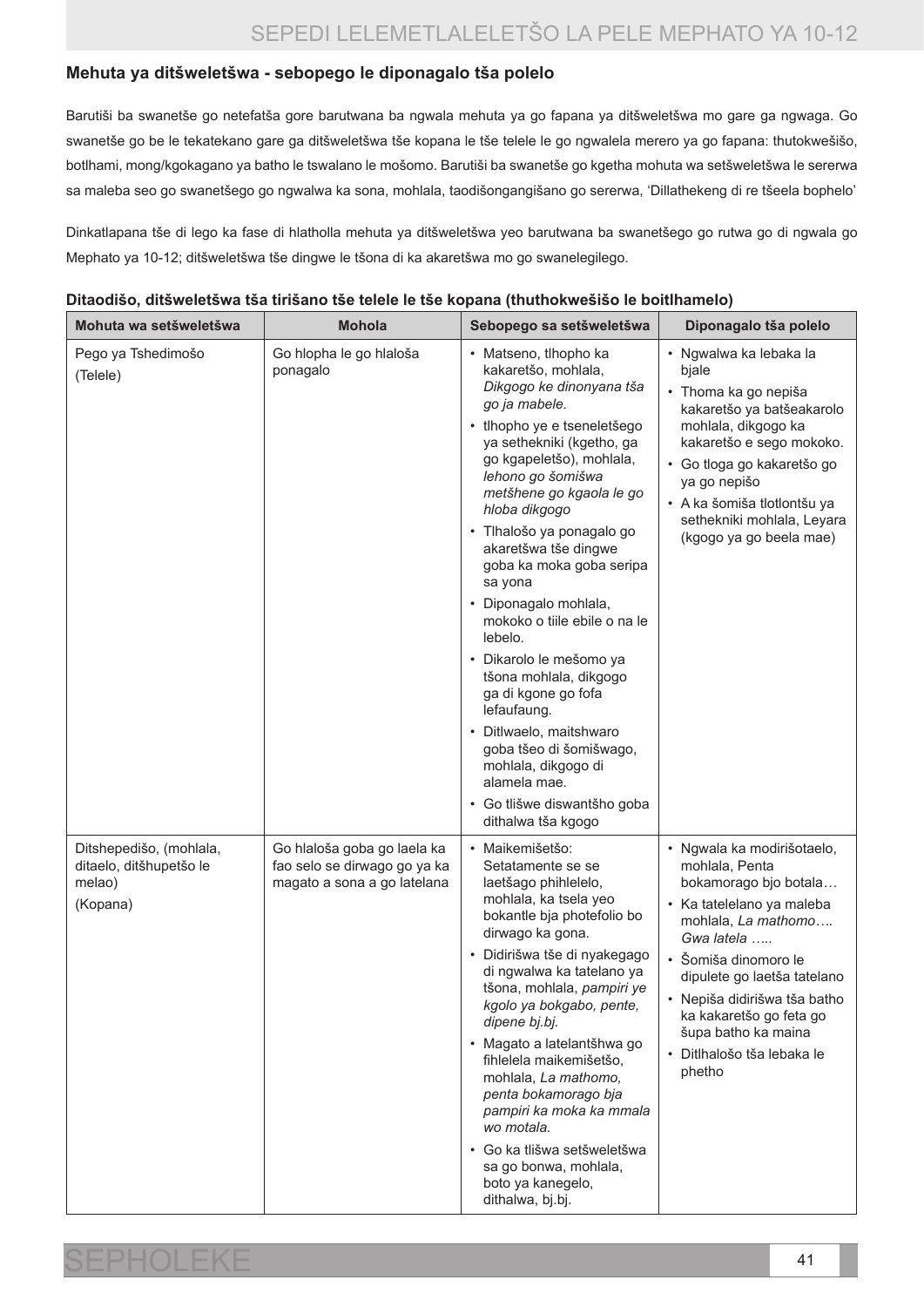| Tihathollo<br>(mohlala, bophelo bja leboo<br>bja serurubele)<br>(Kopana) | Go hlaloša ka fao goba<br>lebaka leo le dirago gore<br>tshepetšo e latelwe | • Setatamente sa<br>kakaretšo se se tsebišago<br>sererwa. Serurubele ke<br>khunkhwane ye bophelo<br>bja yona bo latelago leboo<br>le itšeng pele e ka fetoga<br>serurubele.<br>· Mohlwaela wa magato a<br>go latelelana go hlaloša<br>gore selo se direga bjang<br>goba ke ka lebaka la<br>eng se direga, mohlala,<br>Serurubele se beela<br>mae, ao a thuthušago a<br>tšweletša diboko<br>• Go ka tlišwa setšweletšwa<br>sa go bonwa mohlala,<br><b>Dithalwa</b> | • Ngwala ka lebaka la bjale<br>· Go ka šomišwa makopanyi<br>le dikgokantšhi tša<br>tatelano tša go laetša<br>nako mohlala, Bjale, go tla<br>latela, bj.bj.<br>· Go ka šomišwa makopanyi<br>makgokanyi a go hlola le a<br>go tliša tatelano mohlala,<br>ka lebaka la gore, ge, se<br>se hlola,<br>• Go ka šomišwa tirwa |
|--------------------------------------------------------------------------|----------------------------------------------------------------------------|-------------------------------------------------------------------------------------------------------------------------------------------------------------------------------------------------------------------------------------------------------------------------------------------------------------------------------------------------------------------------------------------------------------------------------------------------------------------|------------------------------------------------------------------------------------------------------------------------------------------------------------------------------------------------------------------------------------------------------------------------------------------------------------------------|
| Hlohleletšo/goketša /<br>Ngangišano<br>(Taodišo)                         | Go hlagiša thekgo ya<br>ntlhatebelelo; go leka go<br>kgodiša mmadi         | • Setatamente sa<br>ntlhatebelelo/lehlakore,<br>mohlala. Mabenkele a<br>swanetše go tswalelwa ka<br>Sontaga<br>· Mehuta ya dingangišano<br>- gantši ka mokgwa wa<br>ntlha le tlhalošo, mohlala,<br>batho ka moka ba nyaka<br>letšatši la go khutša.<br>Se se bohlokwa, kudu<br>go batho ba go šoma ka<br>mabenkeleng ka gore<br>· Tiišetšo - kakaretšo<br>le kgatelelo ya taba<br>ya maemo a go bula,<br>mohlala, Re bone gore<br>bjale                           | · Ngwala ka lebaka la bjale<br>• Nepišo e lebane le<br>batšeakarolo ka kakaretšo<br>mohlala, mabenkele,<br>batho<br>• Lebaka, lebaka/phetho,<br>makopanyi a teseletšano/<br>tatelano ya dikgokantši<br>mohlala, Se se laetša<br>gore, le ge go le bjale, ka<br>lebaka la gore, gona ge.                                |
| Kahlaahlo/ poledišano<br>(Taodišo)                                       | Go hlagiša ngangišano ya<br>go tšwa go dintlhatebelelo<br>tša go fapana    | • Setatamente sa taba:<br>e ka bonala ka gare ga<br>ngangišanokgolo, mohlala<br>Taba ya gore re swanetše<br>goba ga se ra swanela go<br>apara yunifomo ya sekolo<br>e bohlokwa. Bobedi di na<br>le mabaka a go kwagala<br>· Ngangišano ka go thekga,<br>le bohlatse bja go šitlela<br>· Ngangišano ya go ba<br>kgahlanong, le bohlatse<br>bja go šitlela<br>· Mafelelo- kakaretšo le<br>ditšhišinyo                                                               | • Lebaka la bjale<br>· Batšeakarolo ka kakaretšo<br>mohlala, diyunifomo tša<br>sekolo, barutwana<br>• Lebaka, lebaka/phetho<br>makopanyi a teseletšano/<br>tatelano ya dikgokantši<br>mohlala, le ge go ke bjale,<br>ge, bjale<br>· Go tloga go kakaretšo go<br>ye go nepišo                                           |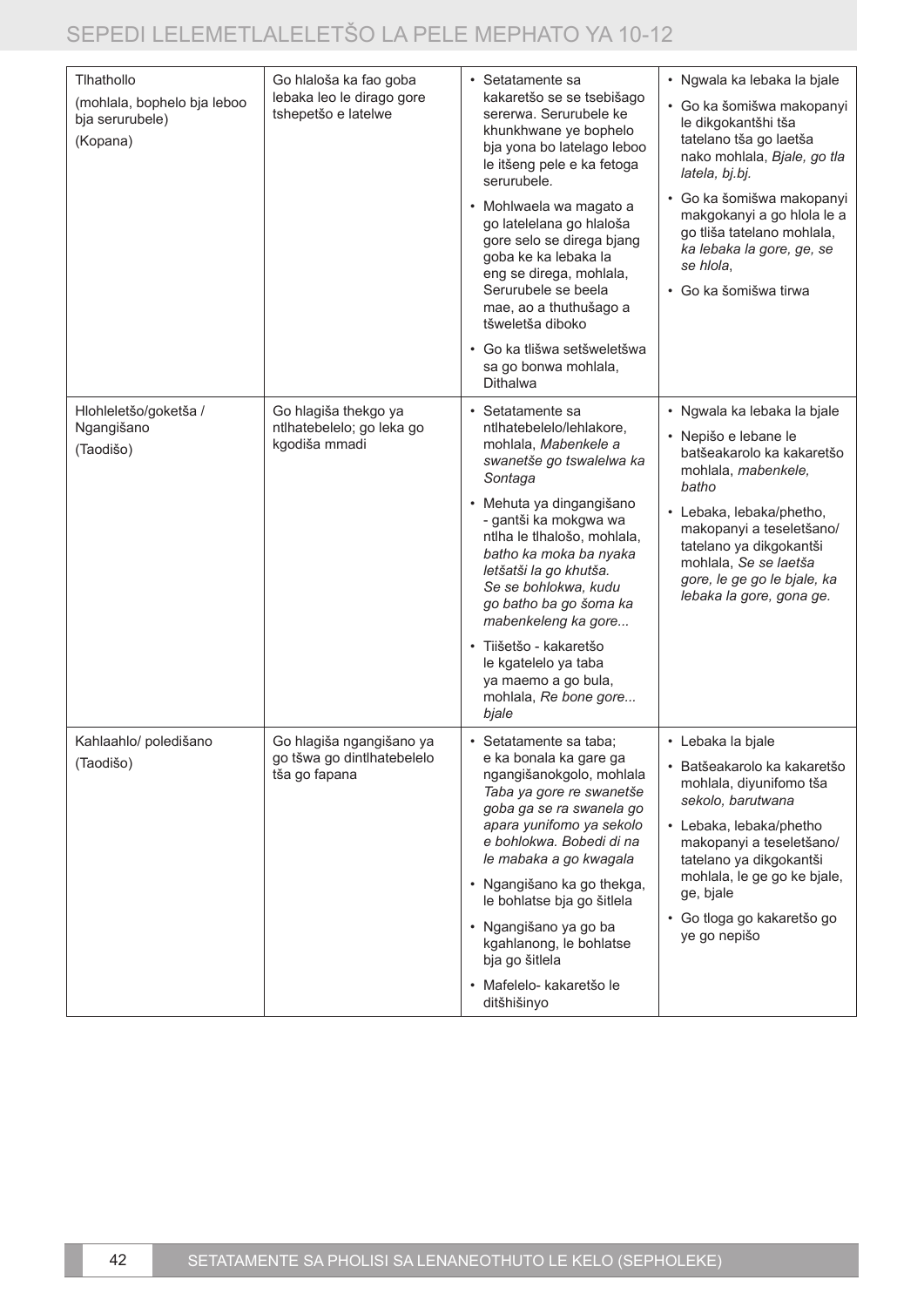| Kgadimonthago<br>(Taodišo)                                      | Go tšweletša maikutlo a<br>phetolelo le ka tsela yeo<br>motho a ikwago ka gona ka<br>taba ye e itšeng | • Mongwadi a ka<br>lebeledišiša morago go<br>toro goba dikganyogo,<br>Mohlala, Ka tsela yeo ke<br>gopolago morutiši wa ka;<br>Tebelelo ya ka ya boph-<br>elo<br>• Tebelelo ya dintlha<br>· Maikutlo le dikhuduego<br>di bapala karolo ya kgolo<br>kudu<br>· Karolo ye kgolo ya taodišo<br>e ka ba ya go hlaloša                                                                                                                                                                                                                                                                          | • Mašala a mong<br>· Tlotlontšu ye e hlagišago<br>ntlhatebelelo, dikhuduego,<br>bj.bj.                                                                                                                                                                                                                                                           |
|-----------------------------------------------------------------|-------------------------------------------------------------------------------------------------------|------------------------------------------------------------------------------------------------------------------------------------------------------------------------------------------------------------------------------------------------------------------------------------------------------------------------------------------------------------------------------------------------------------------------------------------------------------------------------------------------------------------------------------------------------------------------------------------|--------------------------------------------------------------------------------------------------------------------------------------------------------------------------------------------------------------------------------------------------------------------------------------------------------------------------------------------------|
| Ditshwayotshwayo (mohlala,<br>tša puku goba filimi)<br>(Telele) | Go akaretša, sekaseka le go<br>iphetolela go ditšweletšwa<br>tša dingwalo goba<br>ditiragatšo.        | · Dikamano: tshedimošo<br>ya bokamorago go swana<br>le mongwadi, molaetši,<br>mohuta wa mošomo,<br>· Tlhalošo ya setšweletšwa:<br>e hlaloša dielemente<br>tša setšweletšwa goba<br>tšweletšo bjalo ka<br>moanegwathwadi, tiragalo<br>tše kgolo, le diponagalo<br>tša setaele<br>• Kahlolo: tekolo ya<br>mošomo ka go hlaloša<br>kgopolo goba go ahlola                                                                                                                                                                                                                                   | • E ka ngwalwa ka lebaka le<br>le fetilego/ la bjale<br>· Šomiša tlotlontšu ya go<br>laetša kgahlego go lekola<br>setšweletšwa mohlala,<br>kgahliša, botse kudu,<br>bohlokwa, tshegiša,<br>makatša,                                                                                                                                              |
| Taodišokanegelo<br>(Taodišo)                                    | Go thabiša                                                                                            | · Tsebišo ye e rutago<br>barutwana ka baanegwa<br>le tikologo, mohlala,<br>Kgalekgale go be go<br>na le mokgekolo wa<br>leino le le tee a dula ka<br>sethokgweng. O be a epa<br>dihlare ka leino leo.<br>· Ditiragalo tša go tliša<br>tlhakahlakano, mohlala,<br>ka mehla ge le dikela,<br>o konka kutu ya moyo<br>(baobab) ka lona a hutša<br>gore o tla ikhweletša<br>se sengwe ka go yona:<br>Kgwedi ya boraro ge e<br>balama, ka go se lape, a<br>ya mohlareng wa gagwe a<br>yo konka, o bethile gabedi,<br>gararo, a phula dikgomo<br>tše dintši. Napile tlala ya<br>tšwa ka kgoro. | • E ngwalwa ka motho wa<br>pele goba wa boraro<br>• E ngwalwa ka lebaka le le<br>fetilego<br>• Ditiragalo di hlalošwa ka<br>tatelano<br>· Dikgokantšhi tša go laetša<br>nako mohlala, ge le dikela,<br>ka mehla, ge le balama.<br>· Diriša poledišano<br>· Polelo ya go hlola khuetšo<br>go mmadi, mohlala,<br>mahlathi, mahlaodi,<br>diswantšho |
| Taodišotlhaloši<br>(Taodišo)                                    | Go hlaloša selo ka mokgwa<br>wa go dira go re se bonagale<br>goba se kwešišege                        | • Go lemoga: go fa<br>tsebišokakaretšo ya sediri,<br>mohlala, Go be go na le<br>lekgema le legolo<br>· Tihalošo: hlatholla semelo<br>goba dipharologantšho tša<br>sediri, mohlala, lekgema le<br>legolo, le lekoto, la mahlo<br>a magolo, la lentšu la go<br>tšhoša, ebile le nkga le re<br>phuu!                                                                                                                                                                                                                                                                                        | • E ka ngwalwa ka lebaka le<br>le fetilego goba la bjale<br>• E hlola seswantšho mo<br>mantšung<br>· Šomiša mahlaodi<br>mahlathi,<br>· Somiša polelo ya dika,<br>mohlala tshwantšhišo,<br>tshwantšhanyo,<br>mothofatšo,<br>poeletšomodumo                                                                                                        |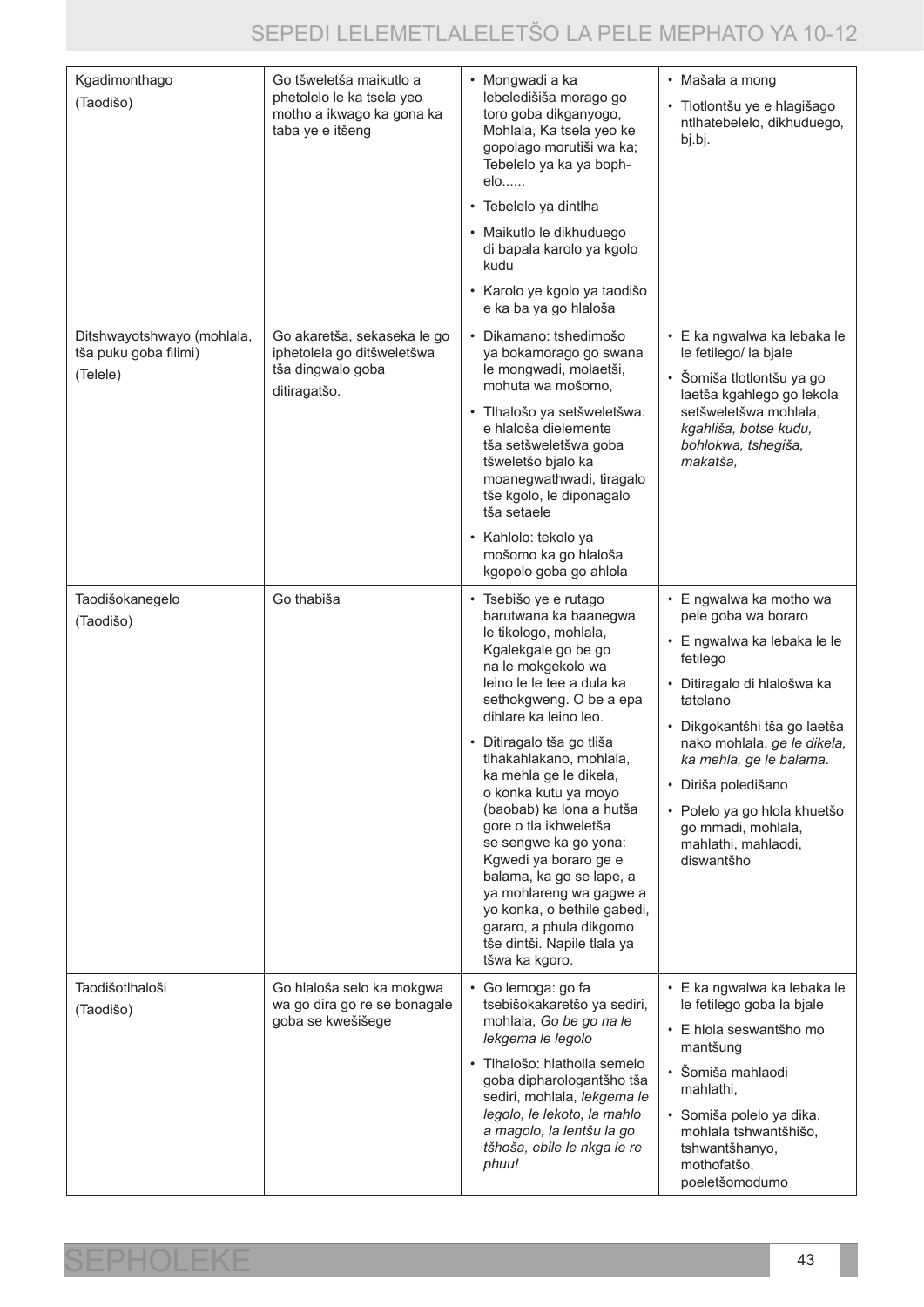#### **Ditšweletšwa tša tirišano tše telele le tše kopana (Mong/tsenelelano le ba bangwe)**

| Mohuta wa setšweletšwa               | <b>Mohola</b>                                               | Sebopego sa setšweletšwa                                                                                                                                                                                                                                                                                                                                                                                                                                                                                                                                                                                                                                                                 | Diponagalo tša polelo                                                                                                                                                                                               |
|--------------------------------------|-------------------------------------------------------------|------------------------------------------------------------------------------------------------------------------------------------------------------------------------------------------------------------------------------------------------------------------------------------------------------------------------------------------------------------------------------------------------------------------------------------------------------------------------------------------------------------------------------------------------------------------------------------------------------------------------------------------------------------------------------------------|---------------------------------------------------------------------------------------------------------------------------------------------------------------------------------------------------------------------|
| Pukutšatši/jenale<br>(Kopana)        | Go rekhota le go<br>lebelelamorago ka<br>maitemogelo a gago | • Gantši e ngwalwa<br>ka pukung ye itšego<br>(pukutšatši goba jenale)<br>• Diteng di ngwalwa ka<br>mehla (mohlala, Tšatši ka<br>tšatši goba beke ka beke)<br>• Diteng di be le<br>matšatšikgwedi<br>• E ka šomiša mohuta wa<br>setšweletša sa pego ka<br>mong                                                                                                                                                                                                                                                                                                                                                                                                                            | · Gantši e ngwalwa ka<br>lebaka le le fetilego<br>· Setaele sa mehleng /<br>segwera<br>· Mongwadi o a ingwalela                                                                                                     |
| E-meili                              | Go tsebiša le go swarelela<br>tswalano                      | • Aterese ya moamogedi-<br>yeo mabakeng a mantši e<br>bago leina la moamogedi<br>le aterese ya tirelo go<br>akaretša naga yeo aterese<br>ya tirelo e lego go yona.<br>Mohlala, lethaboj(leina)@<br>gmail.(tirelo).za(naga)<br>• CC: Ba e ka ba baamoge-<br>di ba bangwe bao ba<br>kgopelwago šedi ya go<br>amogela molaetša wa<br>e-meili.<br>• Tabataba/Serutwa: Ye ke<br>kakaretšo ya diteng tša<br>e-meili<br>• Molaetša<br>• Leina la moromedi<br>• Ela hloko: Aterese ya<br>moromedi e itšhupa oth-<br>ometiki goba ka go itiriša<br>ge e-meili e amogelwa.<br>Moromedi a ka kgetha go<br>fa dikgokagano tše dingwe<br>ka botlalomafelelong a<br>molaetša. Se se bitšwa<br>tshaeno. | Polelo-tshwano ya kgoka-<br>gano                                                                                                                                                                                    |
| Lengwalo la segwera/Mong<br>(telele) | Go tsebiša le go swarelela<br>setswalle                     | · Tšhupabodulo,<br>tšatšikgwedi le ditumedišo<br>· Sebopego sa molaetša<br>se tla fapana go ya ka<br>morero (mohlala, theeletša<br>ditlalemeso, akela, kwela<br>bohloko)<br>• E ka šomiša mohuta wa<br>setšweletša sa pego ka<br>mong (lebelela ka fase)<br>· Go tswalela, go saena,                                                                                                                                                                                                                                                                                                                                                                                                     | · Gantši e ngwalwa ka<br>setaele sa mehleng fela<br>di ka no fapana, mohlala,<br>lengwalo la matshedišo<br>le tla ba ka mokgwa wa<br>semmušo<br>· Diponagalo tša polelo di<br>fapana go ya ka morero le<br>molaetša |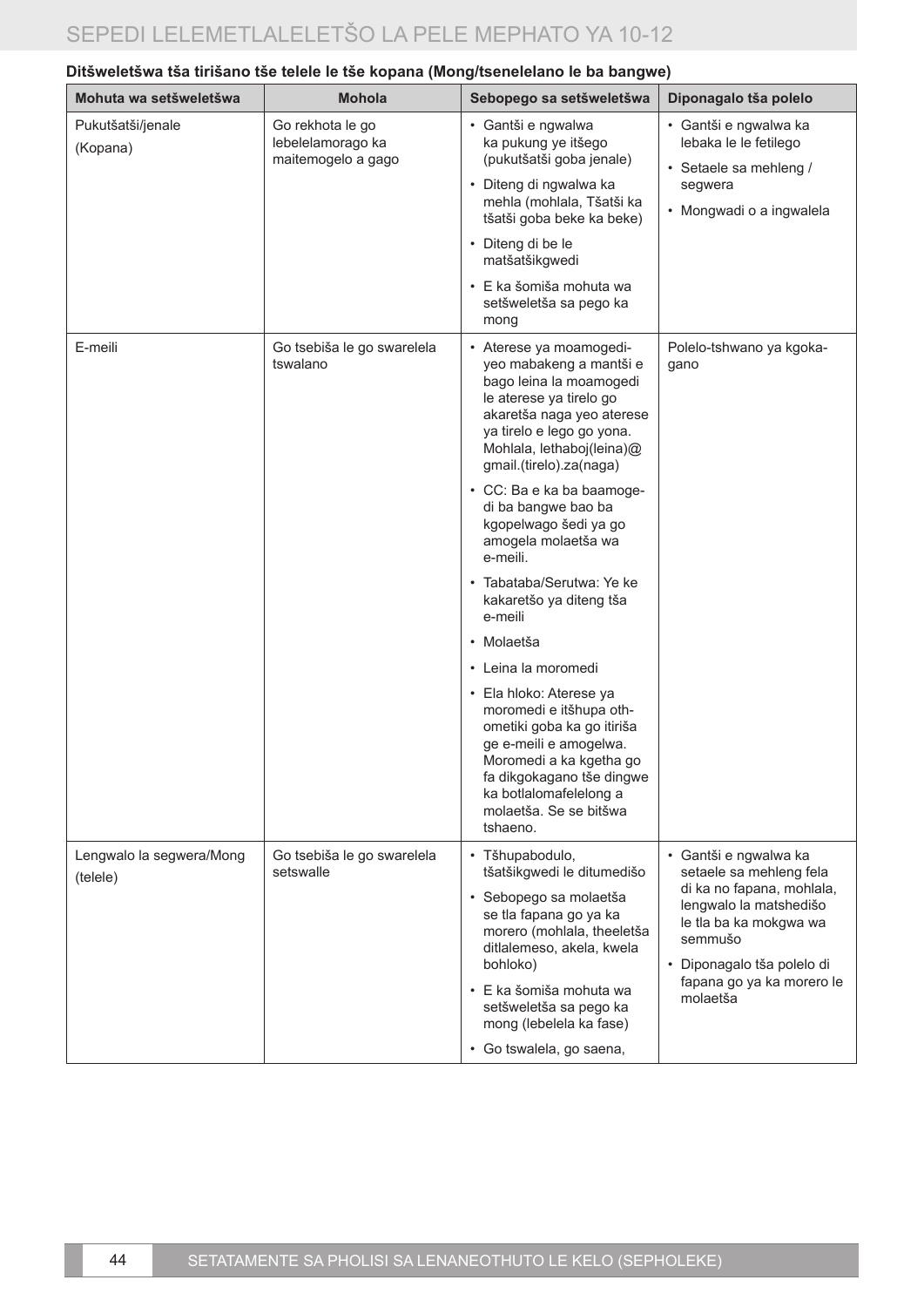| Boitlhalošo<br>(Telele)                | Go anega ka ga<br>maitemogelo a gago                                                                            | · Tsebišo: Tikologo ya tira-<br>galo goba go aga dika-<br>mano mohlala, dikolo di be<br>di tswaletšwe<br>· Tlhalošo ya tše di diregi-<br>lego, gantši ka tatelano<br>mohlala, Ke le ga  Bjale<br>.<br>· Ditaba tša go tlaleletša<br>tiragalo ye nngwe le<br>ye nngwe mohlala, O<br>maketše ge a mpona<br>• Tsebiša gape<br>· - lefoko la go tswalela le<br>le akaretšago tlhathollo,<br>mohlala, Ke hutša go dula<br>nako ye ntši le Rathaga.<br>Re ipshinne. | · Gantši go ngwalwa ka<br>lebaka le le fetilego<br>• Go ka ngwalwa ka motho<br>wa pele goba wa boraro<br>• Dikgokaganyi tša nako di a<br>šomišwa mohlala, Sa pele,<br>ke moka, sa go latela, ka<br>morago ga fao, pele ga<br>fao, mafelelong, go sa le<br>bjale<br>· Go nepišwa motšeakarolo<br>o tee goba sehlopha sa<br>batšeakarolo<br>• Go ka ngwalwa ka setaele<br>sa mehleng. |
|----------------------------------------|-----------------------------------------------------------------------------------------------------------------|---------------------------------------------------------------------------------------------------------------------------------------------------------------------------------------------------------------------------------------------------------------------------------------------------------------------------------------------------------------------------------------------------------------------------------------------------------------|-------------------------------------------------------------------------------------------------------------------------------------------------------------------------------------------------------------------------------------------------------------------------------------------------------------------------------------------------------------------------------------|
| Taletšo/ Memo (le phetolo)<br>(kopana) | Go laletša/mema motho go<br>tla moletlong goba go tlo dira<br>se sengwe (le go dumela go<br>tla goba go se tle) | • E ka tšea sebopego sa<br>lengwalo goba karata ya<br>taletšo. E akaretša:<br>o Ka fao tiragalo e lego ka<br>gona<br>o Mo e tlo diragalago gona<br>o Letšatšikgwedi le nako<br>E ka akaretša le mohuta wa<br>moaparo wo o nyakegago<br>o Leina la momemiwa<br>o E ka akaretša go<br>nyakega ga phetolo<br>o E ka ba le elemente ya<br>go bonwa, go hlangwa<br>• Phetolo e ka ba ka<br>mokgwa wa tsebišo goba<br>lengwalo                                      | • E ka šomiša setaele sa<br>semmušo goba seo e<br>sego sa semmušo<br>• Ka kakaretšo e be ye<br>kopana - e lebantšhe taba<br>thwii<br>• E šomiše melao ya<br>dikafoko, mohlala, Ke rata<br>go go mema<br>• Phetolo e be ka mokgwa<br>wa go laetša boikokobetšo<br>mohlala, Ke leboga taletšo<br>fela ke maswabi nka se<br>kgone go ba gona                                           |
| Tša bophelo bja mohu<br>(telele)       | Go gopola le go tsebiša<br>ba bangwe ka lehu la yo<br>mongwe                                                    | • Maina ka botlalo; Letšatši<br>le a hlokofetšego ka lona,<br>lefelo la bodulo le nako<br>ye a hlokofetšego ka<br>yona, mo a belegetšwego<br>gona, o tlogela bomang,<br>(molekane, bana) le<br>maina a bona; nako,<br>letšatšikgwedi, lefelo la<br>poloko<br>· Tše dingwe tša tše<br>di latelago di ka no<br>akaretšwa: Se se hlotšego<br>lehu; tshedimošo ka<br>ga taodišo ya bophelo;<br>tshedimošo ka ga<br>segopotšo sa tlhompho                          | · Setaele sa semmušo<br>· Go ka šomišwa pebofatšo<br>mohlala, hlokofetše<br>sebakeng sa gore o hwile<br>· Gantši ke ye kopana<br>· Go šomišwa melao ya<br>polelo, mohlala, Tšhelete<br>ya matshedišo.                                                                                                                                                                               |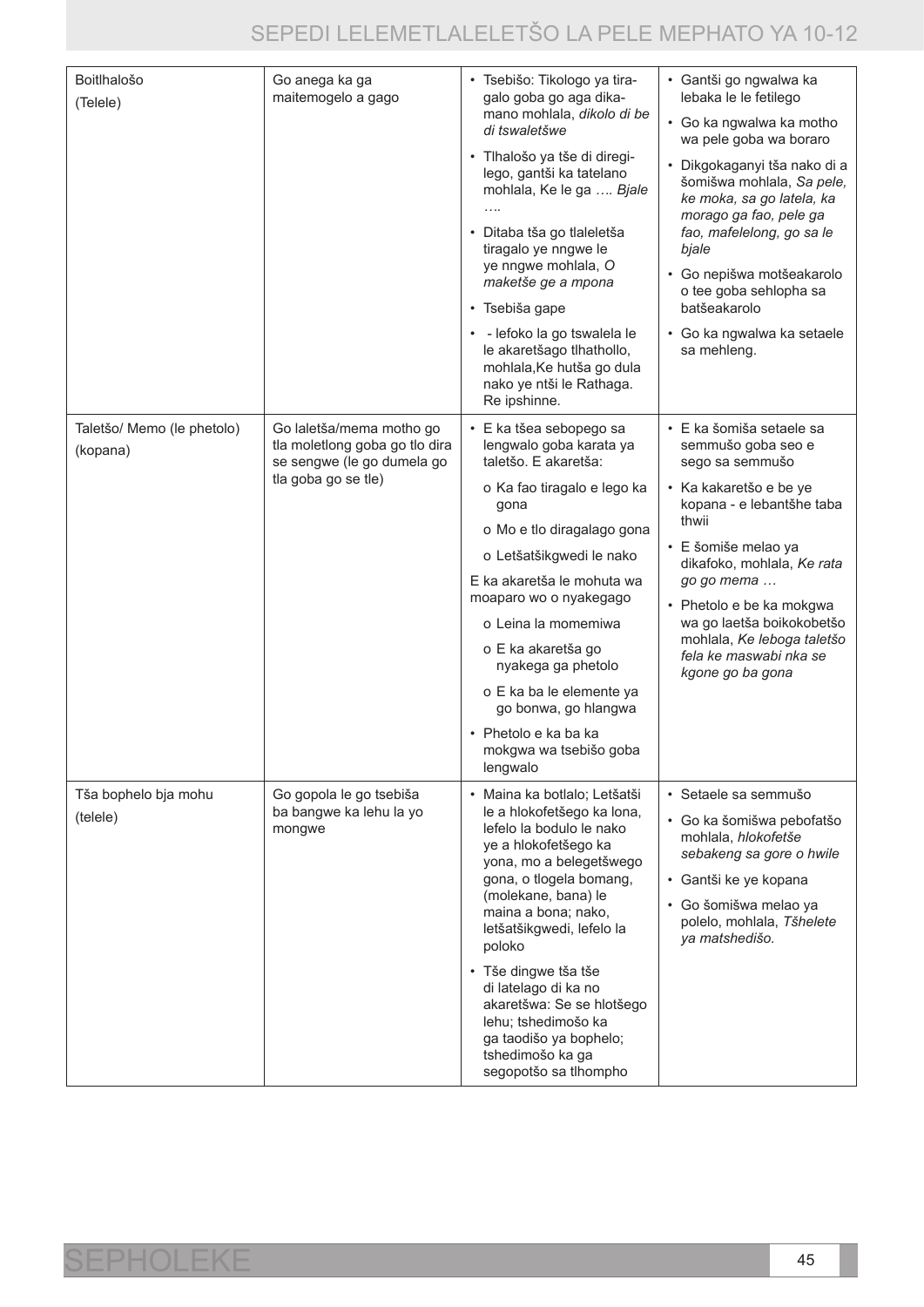| Poledišano<br>(Telele)           | Ke rekhoto ya go abelana<br>dikgopolo go tšwa go<br>ntlhatebelelo ya seboledi                 | · Ge o ngwala poledišano:<br>• Ngwala maina a<br>bakgathatema ka<br>letsogong la nngele la<br>letlakala<br>· Šomiša leswao la<br>kgorwana ka morago ga<br>leina la seboledi<br>· Šomiša mothaladi wo<br>moswa go laetša seboledi<br>se sengwe le se sengwe<br>se seswa.<br>· Hlahla babadi ka go<br>šomiša ditshupasefala<br>tša go hlaloša seo<br>bakgathatema ba tlilego<br>go se dira/bolela ka go<br>laetša ka mašakaneng<br>· Thala senario pele ga go<br>ngwala | · Ge poledišano e akaretša<br>ba leloko goba bagwera<br>ba potego, go šomišwa<br>setaele sa tlwaelo.<br>Difomula tša go tsebega<br>tša dikgopelo, potšišo,<br>ditaelo, ditšhišinyo<br>le dikamogelano di a<br>šomišwa<br>· Ge poledišano e<br>ama batho ba go se<br>tlwaelege, go šomišwa<br>setaele sa therišano,<br>gomme ditshepedišo<br>tša go laetša botho tše<br>di tšweleditšwego ka<br>botlalo di tlaleletšwa go<br>difomula tša go tsebega<br>tša dikgopelo, dipotšišo,<br>ditaelo, ditšhišinyo le<br>kamogelo |
|----------------------------------|-----------------------------------------------------------------------------------------------|-----------------------------------------------------------------------------------------------------------------------------------------------------------------------------------------------------------------------------------------------------------------------------------------------------------------------------------------------------------------------------------------------------------------------------------------------------------------------|-------------------------------------------------------------------------------------------------------------------------------------------------------------------------------------------------------------------------------------------------------------------------------------------------------------------------------------------------------------------------------------------------------------------------------------------------------------------------------------------------------------------------|
| Potšišotherišano<br>(Telele)     | Motho o motee goba ba<br>bantši ba botšiša dipotšišo,<br>boledišana le go lekola yo<br>mongwe | • Seboledi se sengwe se<br>hlotla seboledi se sengwe<br>ka go botšiša dipotšišo.<br>Dipoelo di laetša seo<br>mmotšiši a nyakago go se<br>fihlelela ka mmotšišwa,<br>mohlala, lehlakore la<br>bokgoni le lehlakore la<br>bofokodi<br>· Ga swana le mo go<br>poledišano maina a dibole-<br>di a ngwalwa ka letsogong<br>la nngele la letlakala ka<br>morago ga leina la sebo-<br>ledi.<br>· Šomiša mothaladi wo<br>moswa go laetša seboledi<br>se seswa.                | E ngwalwa ka lebaka la bjale                                                                                                                                                                                                                                                                                                                                                                                                                                                                                            |
| Polelo ya go ngwalwa<br>(Telele) | Go tsebiša / hlohleletša<br>/ abelana le go šireletša<br>ntlhatebelelo goba kakanyo,          | • Thoma o be o beakanye<br>setaele se se tlogo<br>šomišwa, neng? kae? ka<br>lebaka la eng? (nepo),<br>mang? (baamogedi ba<br>tshedimoso) le eng?<br>· Pulo e goga šedi.<br>· Hlabolla dintlha gabotse,<br>gomme tlogela go šomiša<br>mantšu/dikafoko go feta<br>tekanyo mo a bilego a<br>lahlegelwa ke mohola.<br>• Lekanetša ditshekatsheko<br>le mahlakore a tšhielano a<br>go amogelega.<br>• Thumo e bohlokwa, fela<br>ga se kakaretšo ya se se<br>ngwadilwego.   | Šomiša mafoko a makopana<br>a dikgopolo tše bonolo,<br>o diriša mehlala ya go<br>tlwaelega.                                                                                                                                                                                                                                                                                                                                                                                                                             |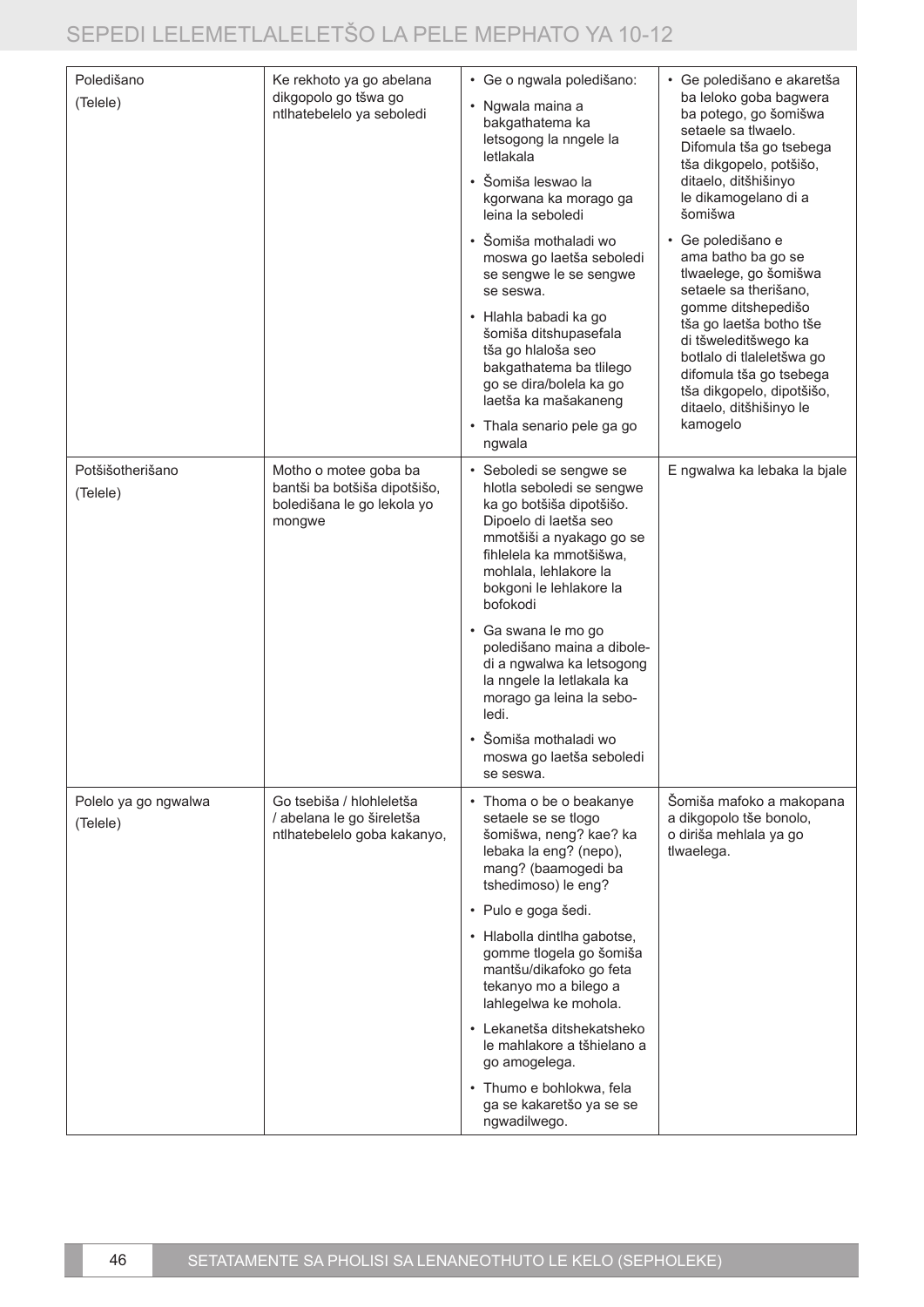| Mohuta wa setšweletšwa                                  | <b>Mohola</b>                                                                       | Sebopego sa setšweletšwa                                                                                                                                                                                                                                                                                                                   | Diponagalo tša polelo                                                                                                                                                                                                                                                                                                                                             |
|---------------------------------------------------------|-------------------------------------------------------------------------------------|--------------------------------------------------------------------------------------------------------------------------------------------------------------------------------------------------------------------------------------------------------------------------------------------------------------------------------------------|-------------------------------------------------------------------------------------------------------------------------------------------------------------------------------------------------------------------------------------------------------------------------------------------------------------------------------------------------------------------|
| Lengwalo la semmušo /<br>Lengwalo la kgwebo<br>(Telele) | Mehuta mohlala, go kgopela<br>mošomo goba pasari ; go<br>ngongorega, kgopelo bj.bj. | • Aterese ya mongwadi,<br>letšatšikgwedi, aterese ya<br>moamogedi, ditumedišo<br>• Le ka ba le hlogo<br>· Sebopego sa molaetša<br>se tla fapana go ya<br>ka morero, mohlala,<br>Lengwalo la go ya go<br>morulaganyi<br>· Tswalelo, go saena                                                                                                | · Gantši le šomiša setaele<br>sa semmušo<br>· Le šomiša melao ya<br>polelo, mohlala, Morena/<br>mohumagadi, wa lena<br>• Le ngwalwa ka boripana-l<br>e lebantšhe taba thwii                                                                                                                                                                                       |
| Boitsebišophelo (CV)<br>(Telele)                        | Go fa kakaretšo ya bophelo<br>bja motho le diphihlelelo                             | · Boitsebišo: leina, letšatši<br>la matswalo, naga ye o<br>dulago go yona, nomoro<br>ya pukwana ya boitsebišo,<br>aterese, bj.bj.<br>· Tša dithuto, mohlala,<br>Mephato ye o e<br>fihleletšego<br>· Maitemogelo ka tša<br>mošomo (ge go hlokega)<br>· Tše o di ratago tša go<br>ithabiša.<br>• Dihlatse<br>• Tihamo le kalo di<br>bohlokwa | • Ye kopana - ga e fete<br>matlakala a mabedi<br>• Dihlogo le dipulete<br>· Setaele sa semmušo sa<br>go nepiša                                                                                                                                                                                                                                                    |
| Go tlatša difomo<br>(Kopana)                            | Mehuta mohlala, Go dira<br>kgopelo ya mošomo,<br>sekgoba yunibesithi, bj.bj.        | Di tla fapana go ya ka<br>morero                                                                                                                                                                                                                                                                                                           | Motho yo a tlatšago fomo<br>a ngwale ka bokopana, ka<br>tshwanelo, ka semmušo,<br>ka bothakga (mongwalo wa<br>gagwe o balege)                                                                                                                                                                                                                                     |
| Lenaneothero le Metsotso<br>(Telele)                    | Lenaneothero la kopano le<br>laetša sebopego sa kopano                              | • Leina la mokgahlo<br>· Letšatšikgwedi, nako le<br>lefelo la kopano<br>• Kamogelo ya bao ba<br>tlilego le ditsebišo tša go<br>kgopela swarelo tša bao<br>ba šitilwego ke go tla<br>• Di tšwametsotsong tša<br>kopano ya go feta<br>• Dintlha tše di tlogo<br>ahlaahlwa<br>• Taba tše dingwe                                               | · Gantši dintlha di a<br>nomorwa<br>• Polelo ke ye kopana kudu<br>- Go ka šomišwa mokgwa<br>wa go šetša kudu dintlha<br>tše bohlokwa<br>· Mantšutiriši a ka šomišwa<br>mohlala, amogela,<br>ahlaahla, tsebiša<br>· Gantši dintlha di a<br>nomorwa<br>· Polelo ke ya semmušo<br>• Melao ye mengwe<br>ya polelo, mohlala,<br>Ditšwametsotsong; ditaba<br>tše dingwe |

#### **Ditšweletšwa tša tirišano (Kgwebo)**

# SEPHOLEKE <sup>47</sup>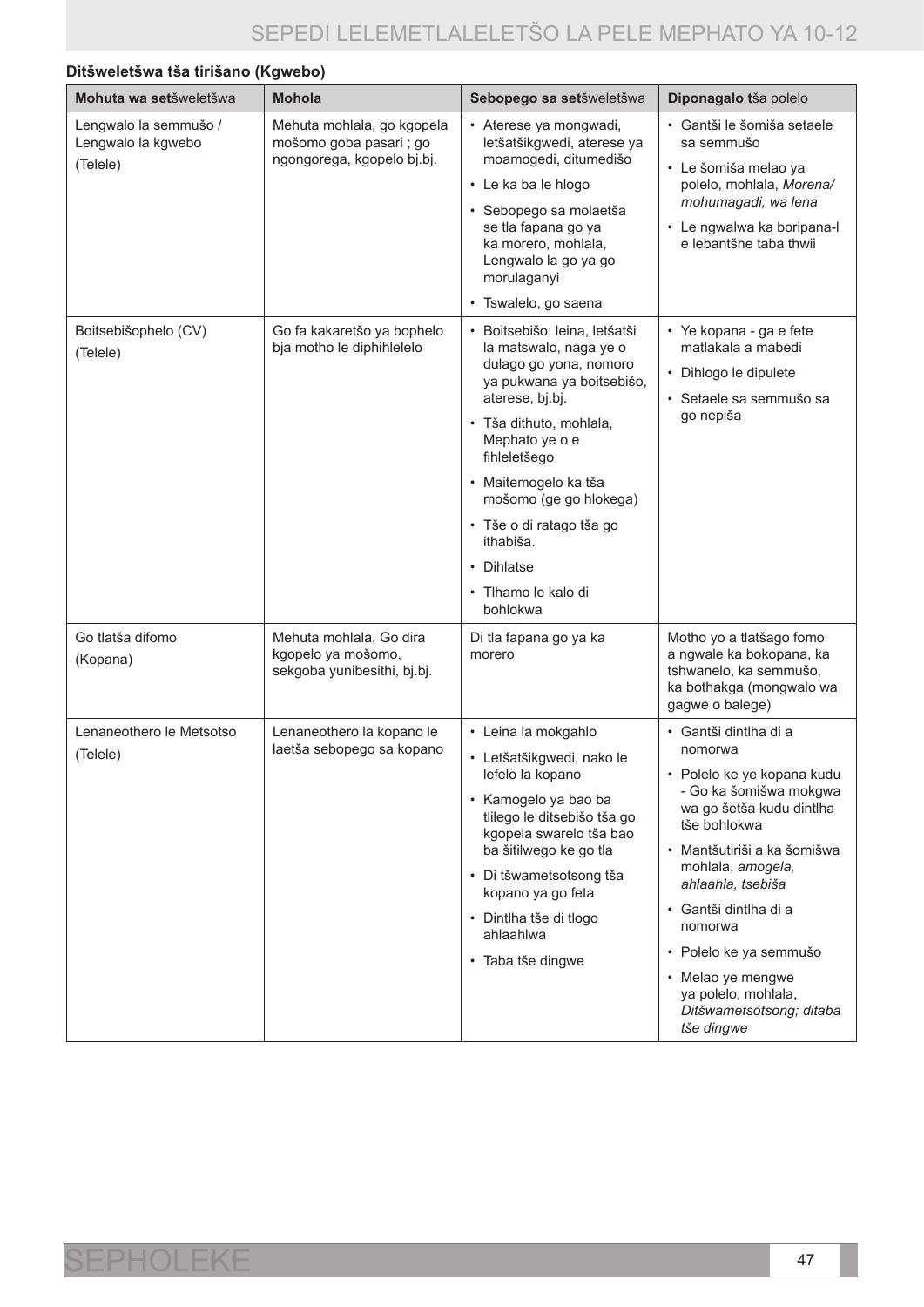| Lenaneothero le Metsotso    | Metsotso ya kopano e laetša<br>rekhoto ya kopano              | • Leina la mokgahlo                                                                                   | · Polelo ya go nepiša                                                                                                                                                                                         |
|-----------------------------|---------------------------------------------------------------|-------------------------------------------------------------------------------------------------------|---------------------------------------------------------------------------------------------------------------------------------------------------------------------------------------------------------------|
| (Telele)                    |                                                               | · Letšatšikgwedi, nako le                                                                             | • Polelo ya semmušo                                                                                                                                                                                           |
|                             |                                                               | lefelo la kopano                                                                                      | • Dintlha di a nomorwa                                                                                                                                                                                        |
|                             |                                                               | · Ditsebišo tša go kgopela<br>swarelo tša bao ba<br>šitilwego ke go tla                               | · Go ka šomišwa dihlogo le<br>dipulete                                                                                                                                                                        |
|                             |                                                               | · Kamogelo le go fetišwa ga<br>metsotso ya kopano ya go<br>feta (e ka no fetošwa)                     | • Melao ye mengwe<br>ya tšhomišo ya<br>polelo mohlala,<br>Ditšwametsotsong, ditaba                                                                                                                            |
|                             |                                                               | • Rekhoto ya dikahlaahlo,<br>diphetho/dikgato tše di<br>tšerwego le motho yo a<br>nago le maikarabelo | tše dingwe                                                                                                                                                                                                    |
|                             |                                                               | · Nako ye kopano e fedilego<br>ka yona                                                                |                                                                                                                                                                                                               |
| Lephephetsebiši<br>(Kopana) | Go hlohleletša motho gore<br>a reke se sengwe goba a          | · Bogolo bjo bonyane:<br>mohlala, Letlakala la A5                                                     | • Di bolela thwii le mmadi<br>• Polelo ye kopana                                                                                                                                                              |
|                             | šomiše tirelo                                                 | • Dihlogwanatšweletšo<br>slokene goba sešupo/loko<br>ya go goga mahlo                                 | · Polelo e šomišwa go<br>huetša mmadi mohlala,<br>mahlathi, mahlaodi,                                                                                                                                         |
|                             |                                                               | · Tlhalošo ye kopana ya<br>setšweletšwa                                                               | polelo ya dika go swana<br>le poeletšomodumo le                                                                                                                                                               |
|                             |                                                               | · Lenaneo la dipoelo le tše<br>di neelwago                                                            | tshwantšhišo                                                                                                                                                                                                  |
|                             |                                                               | · Tshedimošo ya kgokagano<br>mohlala, Websaete/<br>nomoro ya mogala                                   |                                                                                                                                                                                                               |
|                             |                                                               | • E ka ba le elemente ya go<br>bonwa, ya go hlangwa                                                   |                                                                                                                                                                                                               |
| Papatšo<br>(Kopana)         | Go hlohleletša motho gore<br>a reke se sengwe goba a          | E ka tšea dibopego tše di<br>fapanego                                                                 | Polelo ya dika le dikokwa-<br>ne tša theto di šomišwa go<br>hlola khuetšo le go dira gore<br>polelo e gopolege<br>mohlala. tshwantšhišo,<br>tshwantšhanyo, mothofatšo,<br>poeletšo, mošito le more-<br>thetho |
|                             | šomiše tirelo                                                 | E šomiša dislokene goba<br>sešupo/loko (logo)                                                         |                                                                                                                                                                                                               |
|                             |                                                               | E ka ba le elemente ya go<br>bonwa, ya go hlangwa                                                     |                                                                                                                                                                                                               |
|                             |                                                               | E Somiša dithekniki tša<br>papatšo                                                                    |                                                                                                                                                                                                               |
|                             |                                                               | Tlhamo ya yona e dira gore<br>papatšo e be le kgogedi e be<br>e gopolege                              |                                                                                                                                                                                                               |
| E-meili (Kopana)            | Lebela go setšweletšwa<br>sa Mong/tsenelelano le ba<br>bangwe | Lebela go setšweletšwa<br>sa Mong/tsenelelano le ba<br>bangwe                                         | Lebela go setšweletšwa<br>sa Mong/tsenelelano le ba<br>bangwe                                                                                                                                                 |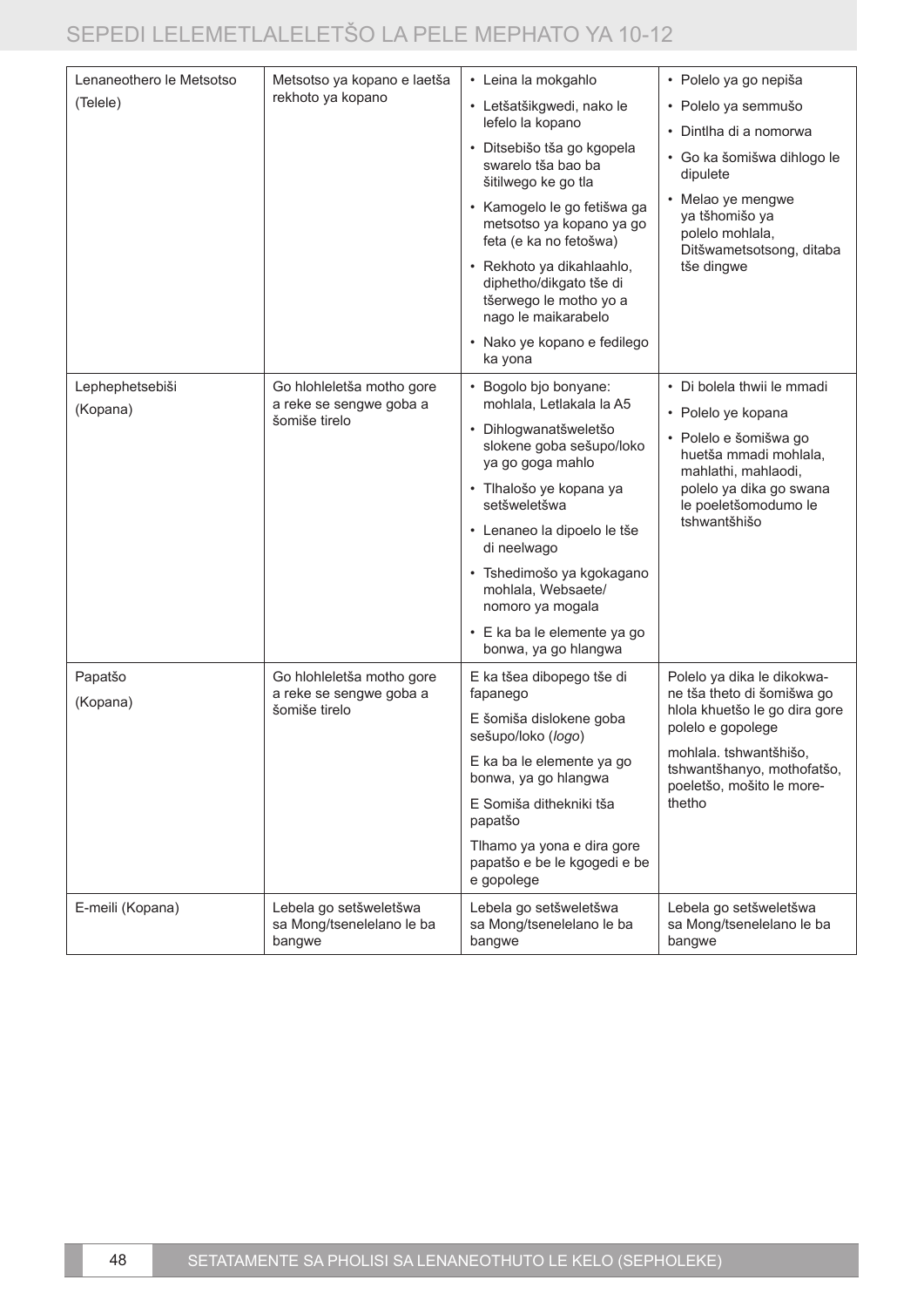#### **Ditšweletšwa tša tirišano (Tshedimošo)**

| Mohuta wa setšweletšwa              | <b>Mohola</b>                                        | Sebopego sa setšweletšwa                                                                                                                                                                                                                                                                                                                                                                                                                     | Diponagalo tša polelo                                                                                                                                                                                                                                                                                                 |
|-------------------------------------|------------------------------------------------------|----------------------------------------------------------------------------------------------------------------------------------------------------------------------------------------------------------------------------------------------------------------------------------------------------------------------------------------------------------------------------------------------------------------------------------------------|-----------------------------------------------------------------------------------------------------------------------------------------------------------------------------------------------------------------------------------------------------------------------------------------------------------------------|
| Athikele ya kuranta<br>(Telele)     | Go tsebiša, ruta, šedimoša le<br>go thabiša setšhaba | • Efa dintlha ka boripana le<br>ka nepagalo.                                                                                                                                                                                                                                                                                                                                                                                                 | · Polelo ya go kwagala ye<br>kopana.                                                                                                                                                                                                                                                                                  |
|                                     |                                                      | • Leka go ngwala ditaba tše<br>bohlokwa ntle le go lahle-<br>gelwa ke mmadi.<br>· Akaretša ka nepagalo, ntle<br>le go kgopamiša nnete.<br>• Efa hlogo ka boripana<br>gomme o oketše hlogwana<br>ye e kwešišegago<br>• Thoma ka dintlha tše                                                                                                                                                                                                   | • Ngwala ka motho wa<br>boraro<br>• Šomiša tirwa goba tira go<br>ya ka nepišo le kamano ya<br>mmadi<br>· Šomiša ditsebjana,<br>tšhišinyo, dikakanyo,<br>polelo le temogo ya batho<br>ba ba nago le bokgoni ka                                                                                                         |
|                                     |                                                      | bohlokwa pele: mang?<br>eng? bjang? neng? kae?<br>go reng?                                                                                                                                                                                                                                                                                                                                                                                   | sererwa                                                                                                                                                                                                                                                                                                               |
| Athikele ya kgatišobaka<br>(Telele) | Go tsebiša, ruta, šedimoša le<br>go thabiša setšhaba | · Hlogo e swanetše go goga<br>šedi gomme e kgahliše.<br>· Setaele se tšweletše<br>mong, se boledišane le<br>mmadi thwii.<br>· Setaele se swanetše go<br>ba se se hlalošago le go<br>laetša tlhalošo ka seka,<br>se goge boikgopolelo bja<br>babadi.<br>· Maina, mafelo, dinako,<br>maemo le ntlha ye nngwe<br>le ye nngwe ye bohlokwa e<br>swanetše go akaretšwa ka<br>gare ga athikele.<br>• Athikele e swanetše go<br>tsoša kgahlego le go | · Šomiša ditsebjana go<br>polelotebanyi<br>· Ditemana tše teletšana<br>· Mongwalo wa tlhaloši<br>· Šomiša polelo ya<br>semmušo le ye e sego<br>ya semmušo go akaretša<br>polelo ya mehleng le ya<br>segae<br>• Polelomakgethe<br>· Polelo ya go tšoša<br>maikutlo<br>• Tšhomišo ya<br>tšwantšhokgopolo le<br>tlhalošo |
| Go fa ditšhupetšo<br>(Kopana)       | Go laela yo mongwe go fihla<br>gongwe                | hlohleletša mmadi.<br>· Šomiša tateleno ka<br>tshwanelo<br>· Bolela ka tšhupetšo ye e<br>itšego<br>· Laetša monabo/bokgole<br>bjo bo akantšwego bja<br>maleba<br>• Efa tshedimošo ka<br>maswao ao a lego tseleng                                                                                                                                                                                                                             | · Gantši šomiša sebopego<br>sa taelo<br>Šomiša mafoko a mako-<br>$\bullet$<br>pana a go kwešišega                                                                                                                                                                                                                     |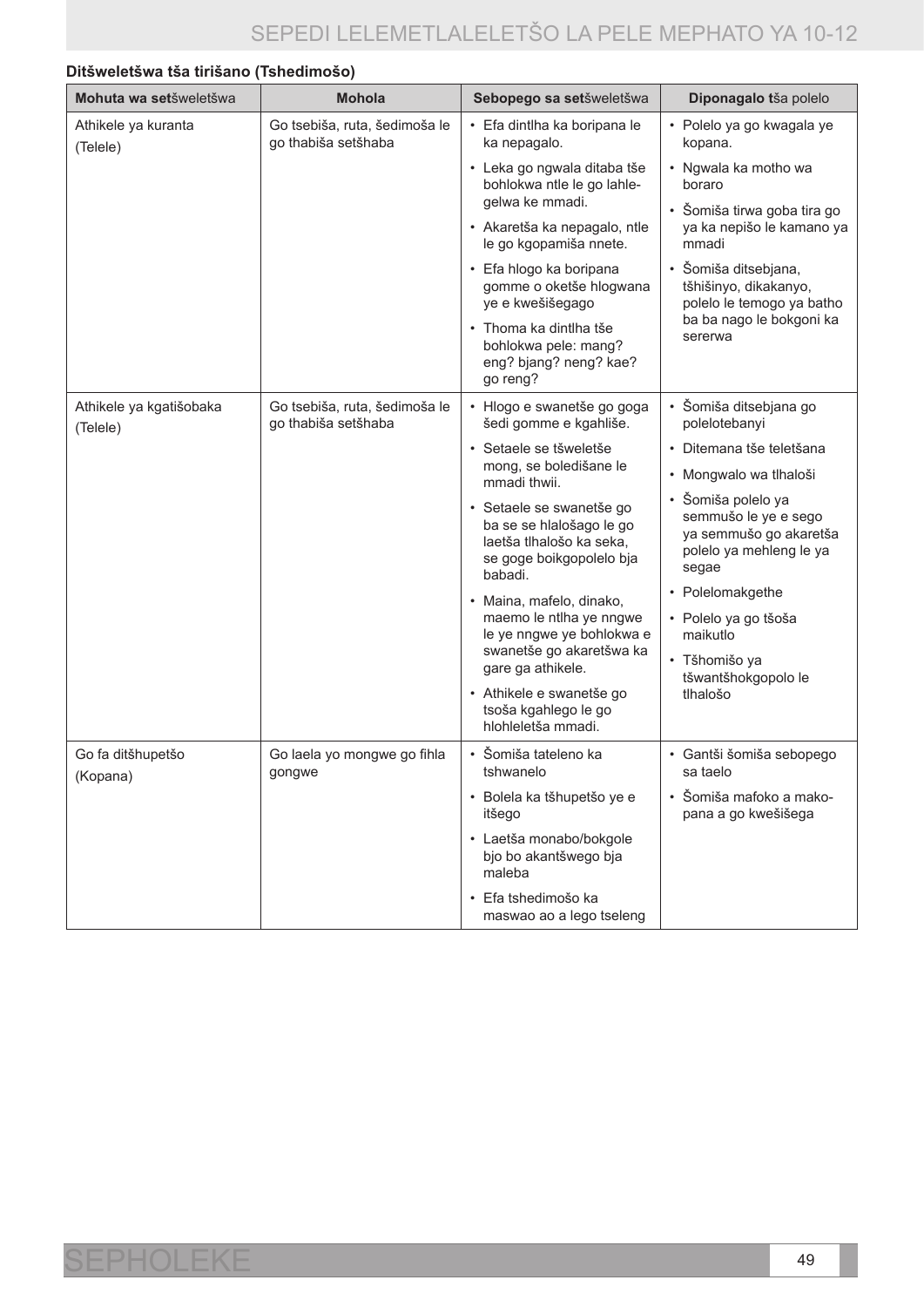#### **Botelele bja ditšweletšwa tše di tlogo tšweletšwa/ngwalwa**

| <b>Ditšweletšwa</b>                                                                                                                                                                                                                                                                                                                                                                                                                                          | <b>Mephato</b> | Palo ya mantšu        |
|--------------------------------------------------------------------------------------------------------------------------------------------------------------------------------------------------------------------------------------------------------------------------------------------------------------------------------------------------------------------------------------------------------------------------------------------------------------|----------------|-----------------------|
| Ditaodišo:                                                                                                                                                                                                                                                                                                                                                                                                                                                   | 10             | 150-200               |
| Kanegelo / Ngangišano / Kahlaahlo / Tlhaloši /                                                                                                                                                                                                                                                                                                                                                                                                               | 11             | 200-250               |
| Kgadimo                                                                                                                                                                                                                                                                                                                                                                                                                                                      | 12             | 250-300               |
|                                                                                                                                                                                                                                                                                                                                                                                                                                                              |                |                       |
| Ditšweletšwa tša tirišano tše telele:                                                                                                                                                                                                                                                                                                                                                                                                                        |                |                       |
| Mangwalo a segwera/semmušo (go dira kgopelo<br>/ boipelatšo/ a kgwebo/ ditebogo/ lebogiša/<br>matsedišo) mangwalo a semmušo le ao e sego a<br>semmušo a go ya kuranteng/ boitsebišophelo le<br>lengwalo la go tiišetša goba kgopelo /tša bophelo<br>bja mohu/ lenaneothero le metsotso ya kopano/<br>pego/ tshwayotshwayo ya puku goba ya filimi/<br>athikele ya kuranta/ athikele ya kgatišobaka/ polelo /<br>poledišano/ dipotšišotherišano tša go ngwalwa | $10-12$        | 120-150 (diteng fela) |
|                                                                                                                                                                                                                                                                                                                                                                                                                                                              |                |                       |
| Ditšweletšwa tša tirišano tše kopana:                                                                                                                                                                                                                                                                                                                                                                                                                        |                |                       |
| Dipapatšo/ Pukutšatši/ Diposkarata/ dikarata tša<br>taletšo/ Go tlatša difomo/ Ditšhupetšo/ tša Bophelo<br>bja mohu/ Ditaelo/ Maphephetsebiši/ Diphoustara/<br>die-meile                                                                                                                                                                                                                                                                                     | $10-12$        | 80-100                |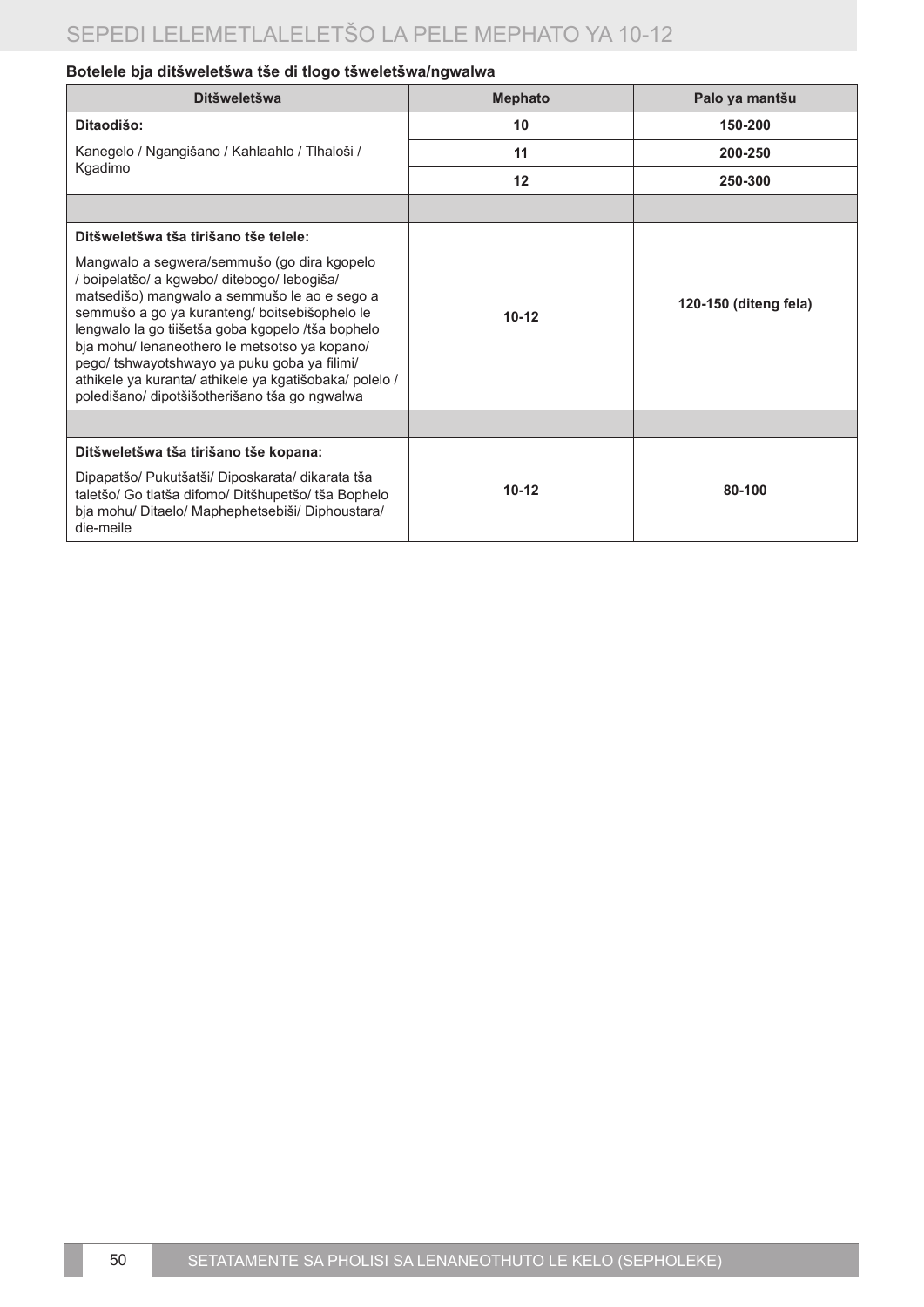### **3.4 DIBOPEGO LE MELAO YA TŠHOMIŠO YA POLELO - LENANEO LA TŠHUPETŠO**

Dibopego le melao ya tšhomišo ya polelo ye e latelago e tla rutwa dikamanong tša go bala le go ngwala, gape bjalo ka karolo ya lenaneo peakanyo la thutapolelo. Tše dingwe tša dibopego le melao ya tšhomišo ya polelo di tla be di šetše di rutilwe go mephato ya go feta di ka nyaka go boeletšwa gape. Dibopego tše dingwe tša thutapolelo di thoma go rutwa go Mephato ya 10-12

#### **DIBOPEGO LE MELAO YA TŠHOMIŠO YA POLELO**

#### **Kgodišo ya tlotlontšu le tšhomišo ya polelo**

Mahlalošagotee, malatodi, diparonimi, pholisemi, homonimi, lentšu le tee sebakeng sa lefoko

Dika, diema, dikapolelo (tshwantšhišo, tshwantšhanyo, mothofatšo, phetolaina, mainahlangwa ka medumo, pheteletšo, phetolaina, kgegeo, tshotlo, kodutlo, kgakantšho, papadišantšu, polelo ya go fihla taba, tlhagišo ya taba ka bohlale, phefolo, lithosese, anthisese)

Dika le diema

Maadingwa, a a filwego, mantšu a mafsa (dineolotšiseme) le ethimolotši (tlhago ya mantšu)

| Dibopego tša lefoko le<br>melao ya tšhomišo ya<br>polelo | <b>Mehuta</b>                                                                                                      |
|----------------------------------------------------------|--------------------------------------------------------------------------------------------------------------------|
| Maina                                                    | Maina a go balega (mohlala, setulo/ditulo) le maina a go se balege (mohlala, meetse, mabu)                         |
|                                                          | Dinomoro (tša botee le bontši), ngwana/bana                                                                        |
|                                                          | Maina a go hloka botee le bontši, mohlala, meetse, madi                                                            |
|                                                          | Maina a tlhago (mohlala, Mosadi, monna, mohlare) le mainaina (mohlala, Tshwanelo, Kau)                             |
|                                                          | Mainakgopolo, mohlala, lerato, letšhogo, tlhompho, potego                                                          |
|                                                          | Marui, dijo tša bana, puku ya mošemane                                                                             |
|                                                          | Mainakgoboko (motšhitšhi wa dinose, mohlape wa dikgomo)                                                            |
| Dihlogo le meselana                                      | Dihlogo tše fapanego go ya ka magoro a maina, mohlala basadi, gaTau                                                |
|                                                          | Meselana ye e hlomesetšwago diripeng tša polelo, mohlala: madiring, maineng, mahlathing;<br>ikgata, nokeng, gatela |
| Mašala                                                   | Mašalašala: Nna, wena, yena, yona, rena, bona (mohlala, O bala puku.)                                              |
|                                                          | Mašalašupi: ba, yo, bao, bale, tše, tšeo, yola (Ke rekela yola nama)                                               |
|                                                          | Lešalašupi-leba: šeba, še, šefa, šele, šedio, mohlala (monna šo)                                                   |
|                                                          | Lešalaohle: yohle, ohle, tšohle, gohle, lohle, mohlala, (batho bohle ba ile)                                       |
|                                                          | Lešalathuo: ya ka, ya geno, ya gabo, ya gagwe, ya rena, mohlala, (dikgomo tšešo)                                   |
| Mahlathi                                                 | Lehlathi la mokgwa, mohlala, O mmethile gampe                                                                      |
|                                                          | Lehlathi la nako, mohlala, Ba tlile maabane                                                                        |
|                                                          | Lehlathi la felo, mohlala, Koko o apea ka ntlong                                                                   |
| Mahlaodi                                                 | Lehlaodi la sebopego- Letago ke mošemane yo mobotse                                                                |
|                                                          | Lehlaodi la mmala- Sefatanaga se sehubedu se fetile                                                                |
|                                                          | Lehlaodi la palo-O na le dikgomo tše tshela                                                                        |
| Maamanyi                                                 | Sehlophantšu sa lediri:                                                                                            |
|                                                          | Leamanyidiri la tebanyi , mohlala, ba ba jago                                                                      |
|                                                          | Leamanyidiri la tharedi, mohlala, dikgomo tše mošemane a di dišago.                                                |
|                                                          | Sehlophantšu sa lehlathi:                                                                                          |
|                                                          | Leamanyiina le leamanyihlathi, mohlala lešela la boleta (leina), lešela le le bjang(lehlathi)                      |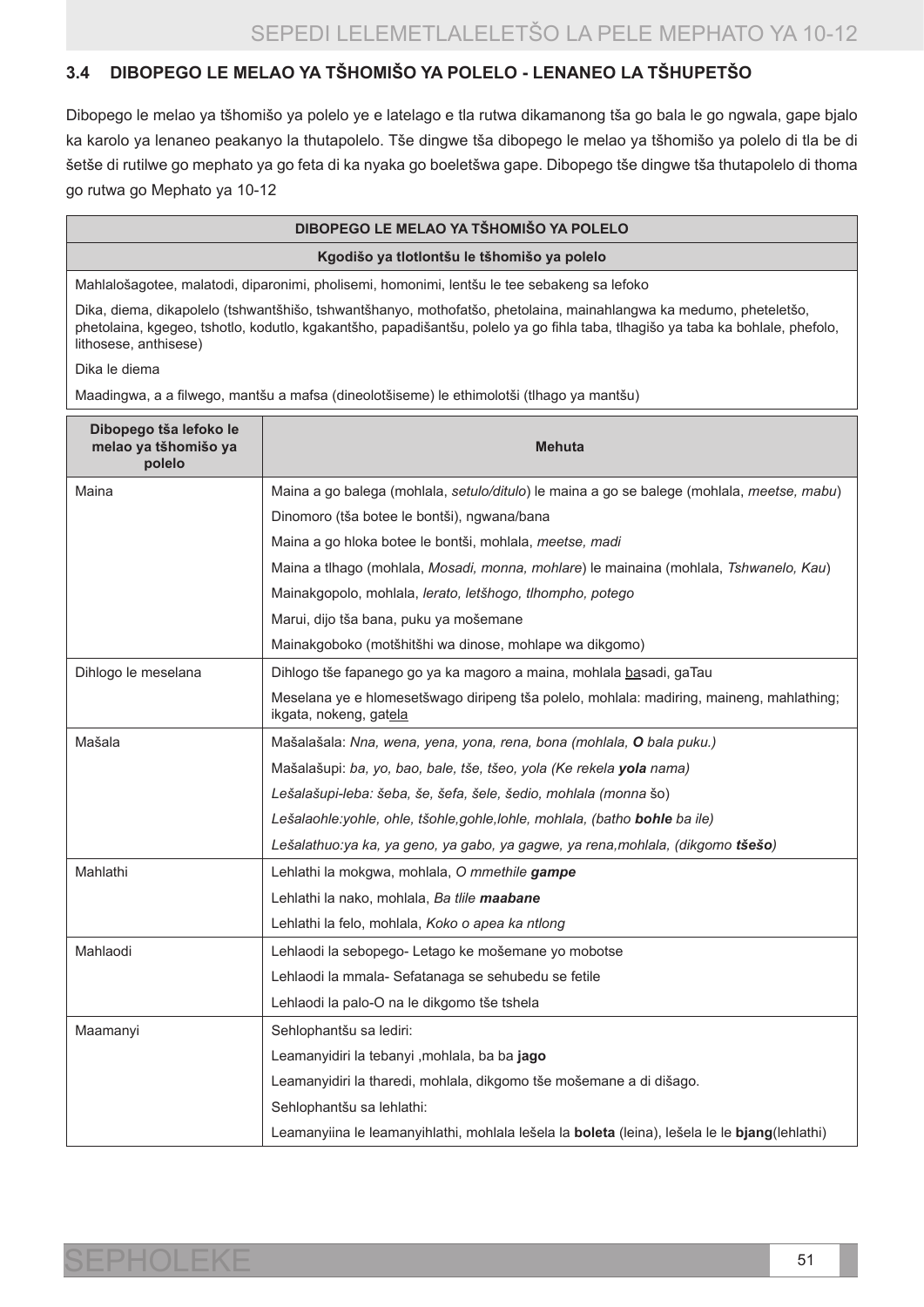| Madiri                                   | Lefetedi le lefeledi                                                                                                             |
|------------------------------------------|----------------------------------------------------------------------------------------------------------------------------------|
|                                          | Lefeledi, mohlala, Ngwala o a lla                                                                                                |
|                                          | Lefetedi, mohlala, Ngwana o Ilela letswele.                                                                                      |
| Lebaka / mabaka                          | Lebjale mohlala, ke sepela le wena.                                                                                              |
|                                          | Lefetile, mohlala, Ke sepetše le yena.                                                                                           |
|                                          | Letlago, mohlala, Ke tla sepela le wena                                                                                          |
| Makgokedi                                | Lekgoka sediri, mohlala mosadi o apeile.                                                                                         |
|                                          | Lekgokasedirwa, mohlala, nama e apeliwe ke mosadi, ba mo file nama.                                                              |
|                                          | Lekgokarui, mohlala, dikgomo tša ka.                                                                                             |
|                                          | Poeletšo                                                                                                                         |
| Mathuši                                  | A tlhago, mohlala, napa, tšama, nama, (o tšama a opela)                                                                          |
|                                          | A go ba madiri, mohlala, letšatši le šetše le sobetše                                                                            |
|                                          | A go hlola modirišo, mohlala, o nyaka go sepela                                                                                  |
|                                          | A go kopanafatšwa, mohlala, ke tlile go go botša > ke tlilo go botša                                                             |
| Medirišo                                 | Kgonego - lebopi la 'ka', tlwaelo - 'hlwa', 'fela',, peelano- mafoko a dithabe tše pedi - ye nn-<br>gwe e ithekgile ka ye nngwe. |
| Polelotirišwa                            | Lebjale, mohlala, Mojako o notlelwa ka iri ya pele.                                                                              |
|                                          | Lefetile, mohlala, mojako o be o notletšwe.                                                                                      |
|                                          | Letlago, mohlala, Mojako o tla notlelwa ka iri ya pele.                                                                          |
| Maswaodikga                              | Dihlakakgolo, fegelwana, ditsebjana, khutlopedi, go thalela, sekakhutlo, lenalana, tlami,<br>thaladi, mašakana                   |
| Mopeleto                                 | Patrone ya mopeleto, Melao ya mopeleto le melao, Khutsofatšo, Diakronimi                                                         |
|                                          | Kgokagano le kgaoganyo ya mantšu                                                                                                 |
| Temogo ya tšhomišo ya polelo ka tsinkelo |                                                                                                                                  |

Barutwana ba šomiša kwešišo ya bona ya ka fao polelo e ka hlolago le go swarelela maatla a ditswalano gare ga mohlagiši wa setšweletšwa le mmadi. Ba sekaseka ntlhatebelelo yeo setšweletšwa se ngwadilwego go tšwa go yona.

- Polelo ya go tsoša maikutlo le ya go jabetša
- Polelo ya go sekamela ka lehlakoreng le tee le ya kgethologanyo, le ya go bona dilo ka leihlo le tee
- Dikakanyo le go hlaloša khuetšo ya tšona
- Tlhalošo ya go rarela le ya pepeneneng go tšwa go dintlha tše filwego
- Tlhalošothwii le ya seka
- Mohola wa go akaretša goba go tlogela tshedimošo
- Ntlhatebelelo ya mongwadi/mohlagiši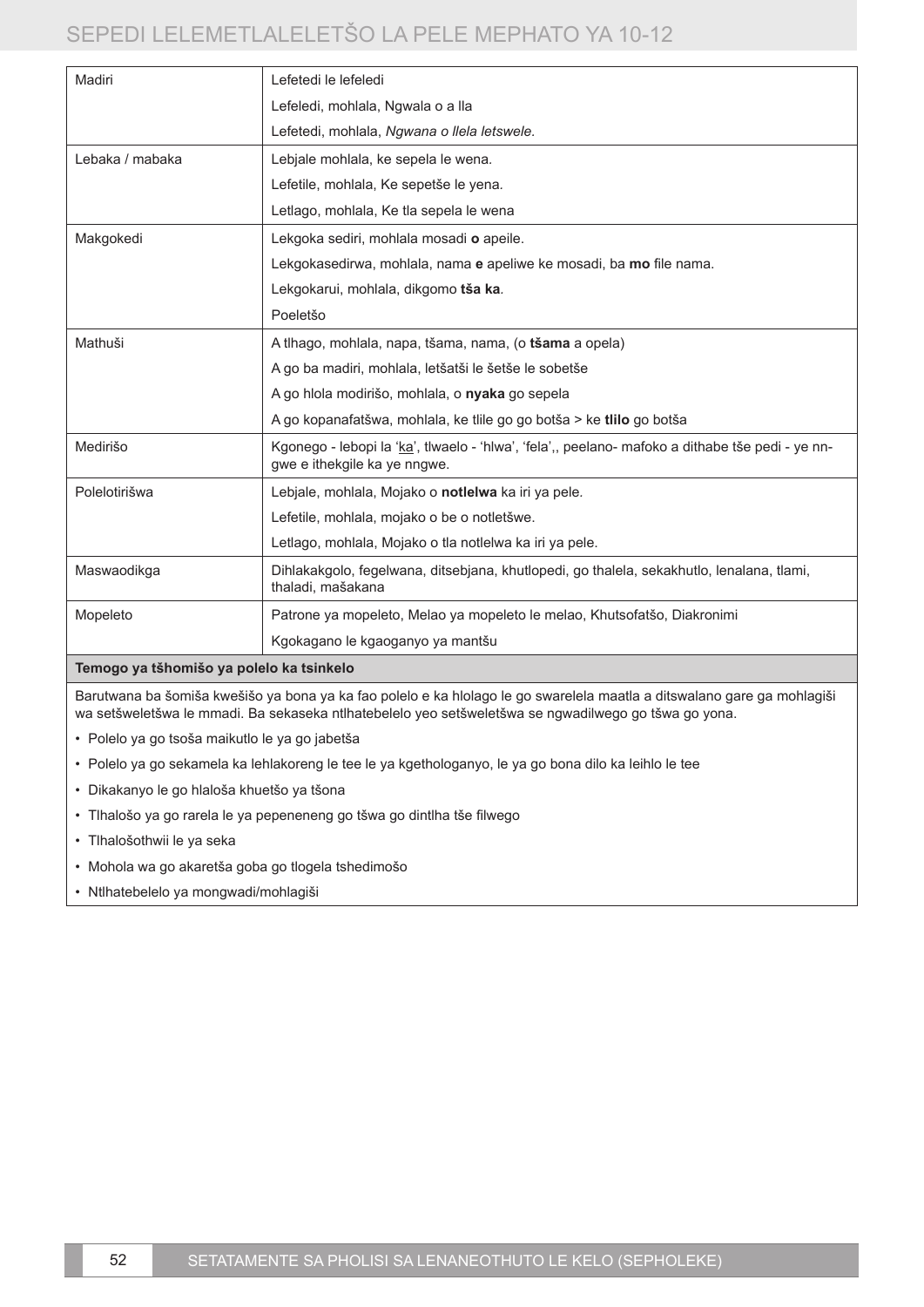#### **3.5. DIPEAKANYO TšA GO RUTA**

Tokomane ye e šišinya gore leboo le lengwe le le lengwe le tla akaretša yuniti e tee goba go feta fao yeo e nepišago mabokgoni a: go theeletša, go bolela, go bala, go bogela, go ngwala, go hlagiša le thutapolelo. Leboo le lengwe le le lengwe le tla tšweletšwa mešongwana yeo barutwana ba swanetšego go ithuta yona, go bala goba go bogela bontši bja ditšweletšwa tša bomolomo, tša go ngwalwa le tša go bonwa . Go leboo le lengwe le le lengwe mešongwana e tla dirwa go goka šedi ya morutwana go thutapolelo ye e nepagetšego le dibopego tša dipuku. Mo lebakeng la ngwaga ka moka, tekano ya maboo a a 18 e tla akaretša dikarolo ka moka tša lenaneothuto ka dibeke tše 36. Go tlaleletša seo, maemo a kgatelopele go makala ka moka a tla oketšega go tloga go kotara go ya go ye nngwe, le go tloga ngwageng go ya go wo mongwe, go feta mengwaga ye meraro, barutwana ba tla be ba loketše go ngwala Tlhahlobo ya mafelelo a ngwaga ya Mphato wa 12. Ka gona kgatelo pele e ba karolo ya peakanyo ya mananeo a go ithuta. Sebopego se se fa barutiši le barutwana dibaka tša go bopa dikamano, go lomaganya tlotlontšu le go itlwaetša dibopego tša polelo ka beke tše pedi pele ba ka fetela go mabokgoni a mangwe. Se sengwe gape, e tliša diphapano gomme e ka dirišetšwa dikgahlego tša sehlopha. Mohlala, "Kgwele ya maoto" e be e le morero wo o tlwaelegilego ka nako ya Sebjana sa lefase, fela e ka latelwa ke leboo la manyalo a setšo goba go tlhokomelo ye botse ya tikologo.

#### **Polelo ye e logagantšwego ya go ruta: leboo la go ruta**

Ka setlwaedi, togaganyo e akanya mehuta: mehuta ya mešongwana, ya ditšweletšwa le dikgwekgwe. Ge o hlama leboo la dibeke tše pedi ka togagano, morutiši a ka kgoboketša mešongwana ye e lego mabapi le sererwa, mohlala, Lefase la mošomo, taba, mohlala, phetogo ya tša leratadima, setšweletšwa, bokgoni go tšwa go lenaneongthuto, mohlala, Ngagišano, ngangišano ya go ngwalwa, dibopego tša ngangišano, goba setšweletšwa goba sehlopha sa ditšweletšwa go tšwa go " Ditšweletšwa tše di šomišitšwego go ruta mabokgoni a polelo ka togagano". Tatelano ya dithutišo tša leboo la dibeke tše pedi e ka latela mokgwa wo mongwe le wo mongwe, mohlala, Leboo le ka thoma ka go bala, la tšwela pele ka kahlaahlo (go bolela) yeo e latelwago ke go ngwala. E ka ba setšweletšwa sa puku ye e kgethilwego (mo go hlokegago) goba setšweletšwa se sengwe se ka šomišwa mešongwaneng ye e hlalošitšwego ka fase.

Morutiši o swanetše go kgetha dipuku tša go bala thutong ya setšweletšwa sa dingwalo. E ka ba sehlopha sa direto, padi, sehlopha sa dikanegelokopana, papadi/terama/tiragatšo goba thutofilimi (lebelela "Ditšweletšwa tše di šomišitšwego go ruta mabokgoni a polelo ka togagano.") Tše di tšwelela bjalo ka Go bala le Go bogela ka gare ga Peakanyo ya go Ruta e le **setšweletšwa sa tee-lesomeseswai (Mphato wa 12)**. Morutiši a ka kgetha go ruta setšweletšwa ka tatelano ye nngwe le ye nngwe goba a šielantšhe direto le dikanegelokopana**.** Ge morutiši a kgetha setšweletšwa se se telele sa go tšwele pele bjalo ka padi, papadi/terama/tiragatšo goba thutofilimi go šišintšwe gore a tšwele pele ka go e ruta gore barutwana ba se lebale thulaganyo le baanegwa ka botlalo. Ge padi, papadi/terama/ tiragatšo goba thutofilimi e kgethilwe ,morutiši o tla swanelwa ke go arola setšweletšwa ka diripa tše ntši tša go lekana nako ye e filwego ka gare ga Peakanyo ya Go ruta, mohlala, diyuniti tše 10 ge e le gore di swanetše go rutwa go dikotara tše pedi tša mathomo tša Mphato wa 10 . Diyuniti tše di ka ba dikgaolo tše 10, dikarolo tše10 tša tiragatšo goba ditemana tše 10 tša thutofilimi yeo e dirišago mekgwanakgwana ya go bala ka tsenelelo go hwetša tlhalošo le mohola. Dikgaolo tša go tlaleletša tša mošomo di tla balwa bjalo ka mošomo wa gae goba karolo ya lenaneo la koketšo ya go bala.

Lenaneothuto le le hlagiša nepišo ya pepeneneng ya thutapolelo. Ka setlwaedi, thutapolelo e tla tšea tekanyo ye e ka bago iri e tee mo tekanong ya dibeke tše dingwe le tše dingwe tše pedi, seripa se sengwe se rutwa ka go dikamano ge go ngwalwa le ge go balwa, mola se sengwe se tla rutwa thwii. Go tlaleletša go ruta thutapolelo ye e beakantšwego, go tla ba le dithuto tša tlaleletšo goba diphošollo tša thutapolelo tše di tšwago go diphošo tša mešomo ya go ngwalwa ya barutwana.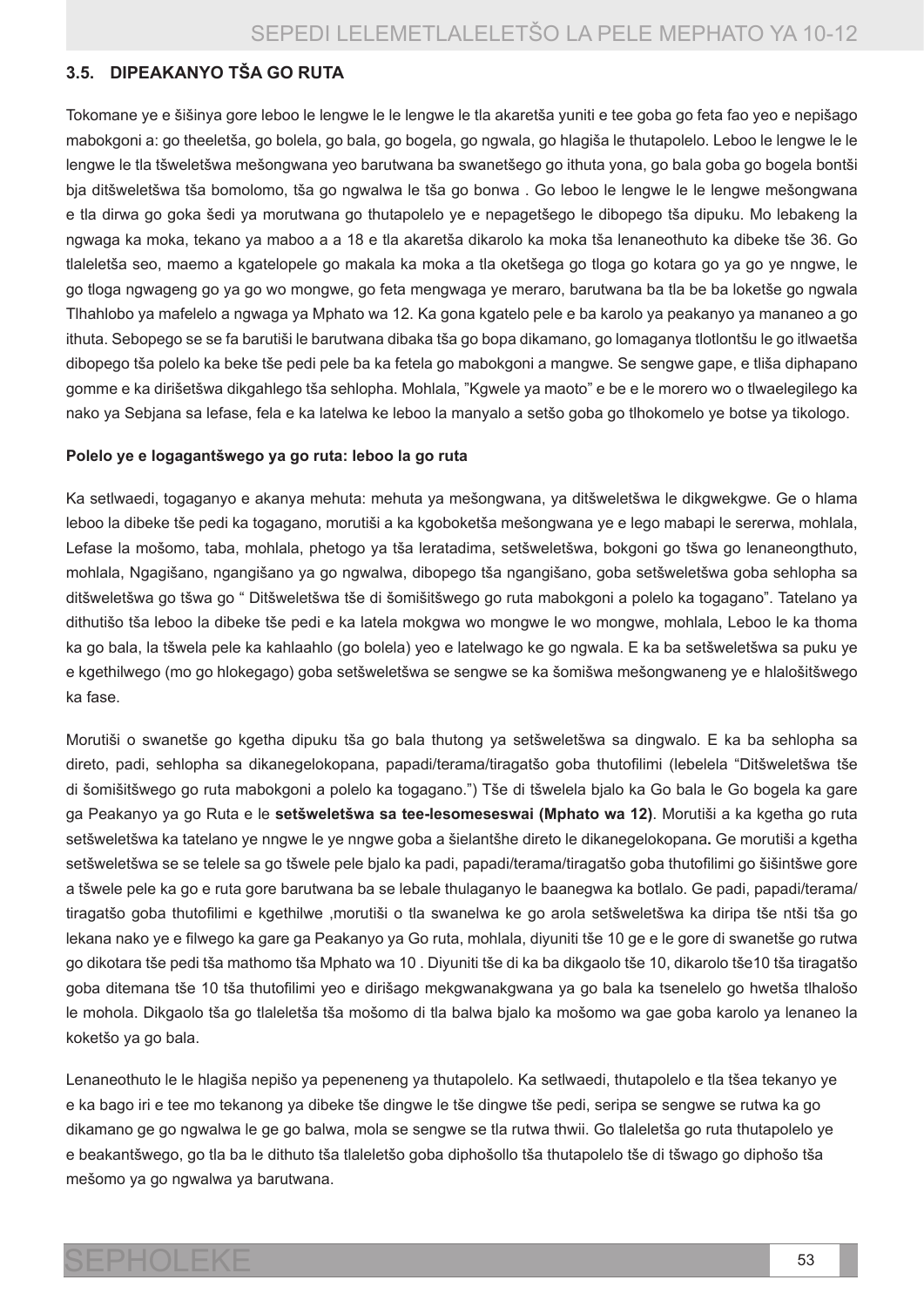#### **Go fetolela Peakanyo ya go Ruta go mešongwana ya go ruta le go ithuta**

Mohlala wa go thewa godimo ga Peakanyo ya go Ruta ya Mphato wa 10, kotara ya 1, dibeke tša 5 le 6 (dithutišo tša metsotso ye 11 x 50) di lekana le diiri tše 9 tša go ruta.

| <b>Dibeke</b> | Go theeletša le Go<br>bolela<br>Iri ye 1                                                                                                                                                                                                                                                   | Go bala le Go bogela<br>Iri tše 4                                                                                                                                                                                                                                                                                                                                                         | Go ngwala le Go hlagiša<br>Iri tše 3                                                                                                                                                                                                                                                                                                         | Dibopego le melao ya<br>tšhomišo ya polelo<br>Iri ye 1 (ka mokgwa<br>wa togaganyo le go<br>bonagala)                                                                                                                                              |
|---------------|--------------------------------------------------------------------------------------------------------------------------------------------------------------------------------------------------------------------------------------------------------------------------------------------|-------------------------------------------------------------------------------------------------------------------------------------------------------------------------------------------------------------------------------------------------------------------------------------------------------------------------------------------------------------------------------------------|----------------------------------------------------------------------------------------------------------------------------------------------------------------------------------------------------------------------------------------------------------------------------------------------------------------------------------------------|---------------------------------------------------------------------------------------------------------------------------------------------------------------------------------------------------------------------------------------------------|
| ဖ<br>5le      | Go fa dikakanyo. Ka<br>dihlopheng, moithuti yo<br>mongwe le yo mongwe<br>o fa kakanyo ya senepe<br>goba seswantšho sa<br>go ba le diteng tša go<br>se tlwaelege, mohlala,<br>Senepe sa motho wa go<br>itšhudulla a sepela ka<br>matsogo a išitše maoto<br>godimo hlogo e lebeletše<br>fase | Go bala ka tsenelelo.<br>Setšweletšwa sa go<br>tšweletša kakanyo/<br>maitshwaro, mohlala,<br>Go tšwa go athikele ya<br>kgatišobaka goba ya<br>kuranta, Lemoga le go<br>hlaloša ntlhatebelelo ya<br>mongwadi.<br>Hlatholla le go fahlela<br>maikutlo/ kakanyo ya<br>gago<br>Setšweletšwa se se<br>ka nyalantšhwa le<br>kgwekgwe ya senepe<br>se se šomišetšwago go<br>theeletša goba aowa. | Go tlatša difomo<br>Ngwalela mogwera wa<br>gago lengwalo/e- meile<br>o mo fe kakanyo GOBA<br>ngwala poledišano<br>Tsepamela go:<br>Magato a go ngwala<br>Go beakanya, go ngwala<br>dingwalwakakanywa, go<br>boeletša, go hlokola, go<br>phošolla le go hlagiša.<br>Sebopego sa<br>setšweletšwa le<br>diponagalo tša polelo<br>(Lebelela 3.3) | Polelo ya go tsoša<br>maikutlo, polelo ya go<br>akaretša, go bona dilo ka<br>lehlakoreng le tee.<br>Polelotebanyi<br>Melao ya maswaodikga a<br>polelotebanyi GOBA<br>poledišano<br>tlotlontšu: ya<br>go sepelelana le<br>setšweletšwa sa go balwa |

**Kgwekgwe ya leboo: Go fa le go iphetolela go dikakanyo. Kgwekgwetlaleletšo: fešene le mmele**

#### **Thutišo ya 1: (Bomolomo/orale)**

- Matseno: ditswalano le maitemogelo. Kahlaahlo ya sehlopha. Bontšha phapoši ka moka goba efa sehlopha se sengwe le se sengwe senepe seo ba tlogo fa dikakanyo tša bona ka sona, *motho wa go itšhodulla a sepela ka matsogo gomme a išitše hlogo fase, bj bj.* Kahlaahlo ka sehlopha se fa dikakanyo le go šitlela mabapi le seswantšho se se lego senepeng. Morutiši/ moetapele wa sehlopha o ngwala dikakanyo tšeo go bopa tlotlontšu.
- Tlotlontšu ya go lebana le setšweletšwa le go fa dikakanyo. Diforeimi tša mafoko a go tsena taba ka bogare ka boithobo,bj.bj. ka go tlaleletša.
- Mošomo wa gae: ngwala temana ye o tšweleletšago dikarabo tša gago (ge go kgonega) le dikakanyo tša ba bangwe.

#### **Thutišo ya 2: (Go itokišetša go ngwala)**

- Bogela seswantšho gape Gopotša barutwana ka tlotlontšu ye nngwe, dikgopolokgolo tša poledišano le dikakanyo tša bona.
- Kabelo ya go tšwa go barutwana ba bangwe: Balela phapoši mošomo wa bona wa gae ka go hlaboša lentšu.
- Ruta sebopego sa kakanyo: Setatamente le mabaka a go thekga dintlha. Šupetša mo letlapeng ye nngwe ya dikarabo tša barutwana.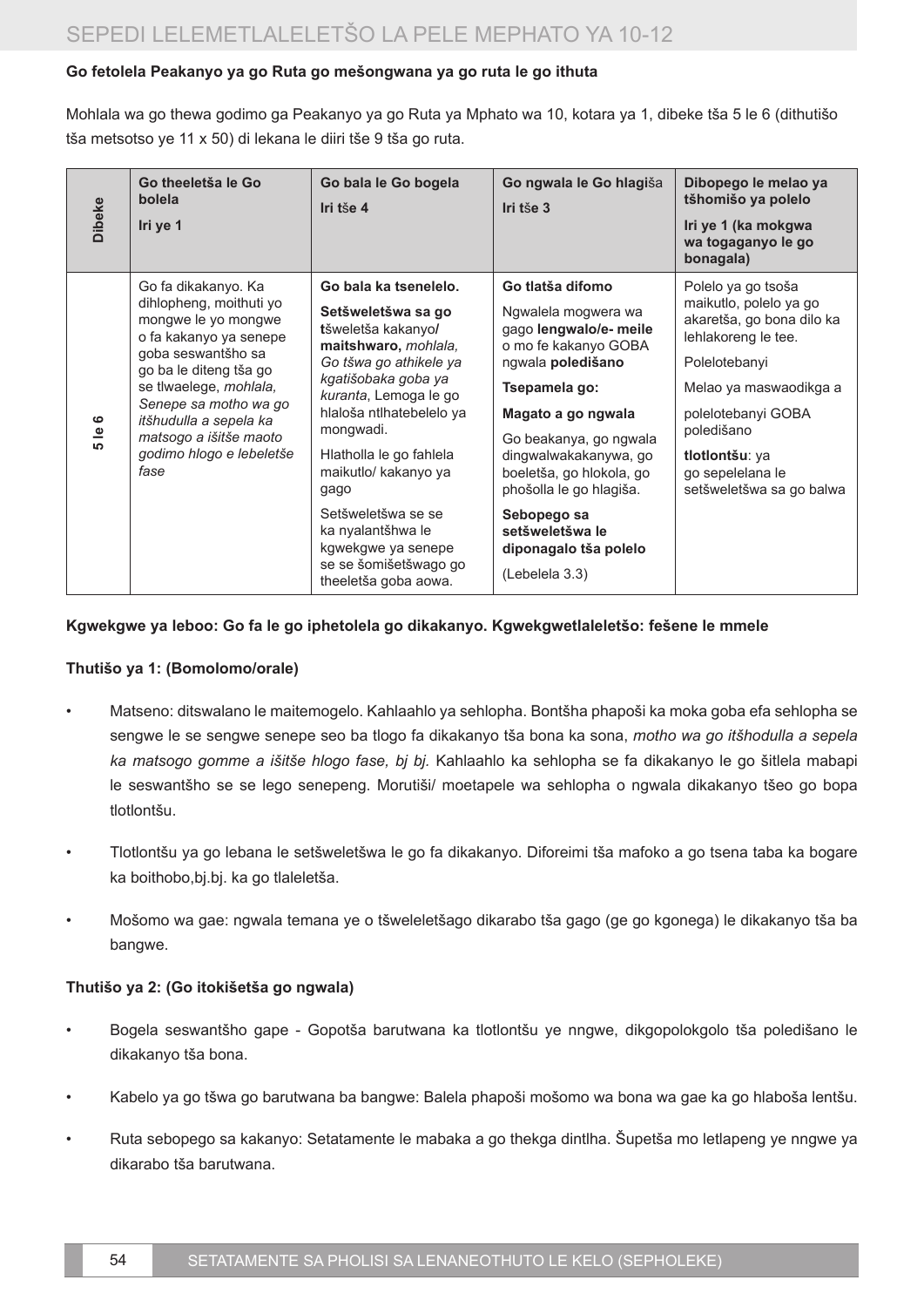#### **Thutišo ya 3: (go ngwala)**

- **Barutwana ba ngwala dikakanyo tša bona ka temana e tee goba tše pedi. Ba šomiša magato a go ngwala,** k.g.r. Ba beakanya, ngwala sengwalwakakanywa, boeletša, hlokola le go phošolla (go sebopego sa kakanyo). Barutwana ba ka phošollelana mošomo (phošollo ka sethaka). Setšweletšwa sa mafelelo ke lengwalo goba emeile ya mogwera fao ba abelanago dikakanyo.
- Gopotša barutwana ka sebopego sa lengwalo goba emeile
- Mošomo wo ke wa Kelo ya go kgonega morutiši o a sekima / swaya. O dira lenaneo la diphošo tšeo di tlwaelegilego.

#### **Thutišo ya 4: (go bala)**

- Bala setšweletšwa sa go tswalana le kgwekgwe, *mohlala, go fa dikgopolo go thekga goba go ba kgahlanong le go itšhodulla ka go iša hlogo fase gomme motho wa gona a sepela ka matsogo*
- Go bala dipotšišo tša tekatlhaologanyo ka tsenelelo. (tša go ngwalwa goba bomolomo/orale*)*
- Ruta go ngwala ka polelo ya go tsoša maikutlo, ya go akaretša le tshekamelo ka lehlakoreng le tee (efa mohlala wa setšweletšwa)

#### **Thutišo ya 5: (hlakantšhitšwe)**

- Diponagalo tša setšweletšwa sa tše dingwe tša thutapolelo ye e logagantšwego.
- Nepišo ya ka morago ga go bala e mo go maikutlo a mongwadi/dikakanyo ka ga boitšhodullo, bj.bj. O tseba bjang? Mantšu afe?
- Mošomo poeletšo wa thutapolelo go tšwa diphošong tša mošomo wo o swailwego thutišong ya 3.

#### **Thutišo ya 6: (go ngwala)**

Go tlatša difomo. Dintlha ka moka di swanetše go ba gabotse di felele le dikarabo di gatišwe ka mokgwa wa maleba

#### **Thutišo ya 7: (go bala) E theilwe go "Kelelagobedi" ka Maje Serudu**

- Mošongwana wa pele ga go bala: Efa kakanyo. Go barutwana: Na batswadi ba swanetše go thibela bana ba bona go bona bagwera ba bangwe (ba banenyana goba ba bašemane)?
- Go bala ka tsenelelo ga go ba le dipotšišo tše di ngwadilwego kanegelong. Go bopa tlotlontšu mantšu a go se tlwaelege setšweletšweng (Mošomo wa pukuntšu)
- Temogo ka tsinkelo. Na maikutlo/kakanyo ya mongwadi ke efe? O tseba bjang? Ke mantšu afe ao a hlalošago seo? Maikutlo/ kakanyo ya moithuti yona?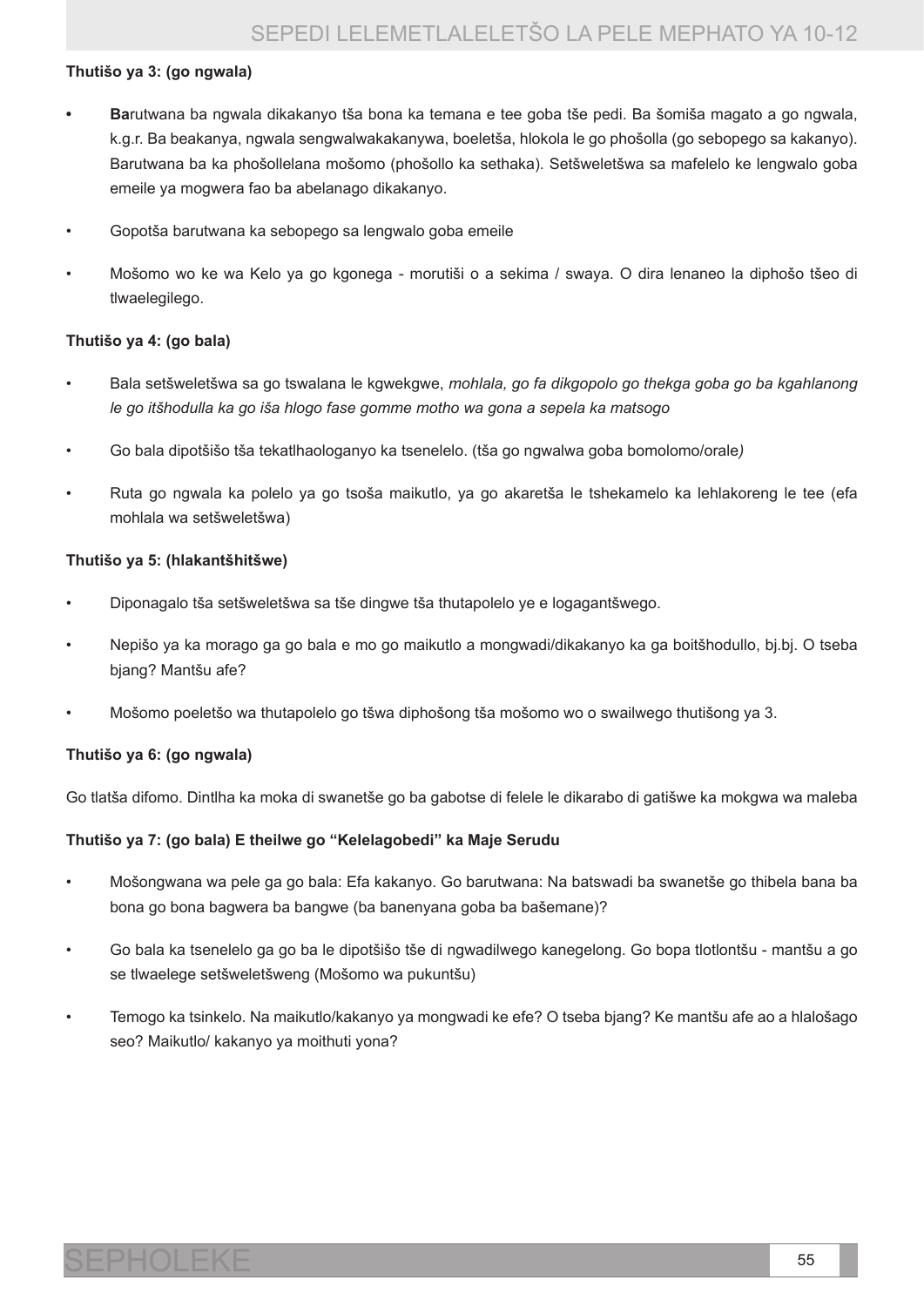#### **Thutišo ya 8: (go bolela le go theeletša) E theilwe go "Kelelagobedi" ka Maje Serudu**

Go fa kgopolo le go theeletša ka tlhompho.

• Moithuti yo mongwe le yo mongwe o fa kakanyo mabapi le kgwekgwe yeo e ntšhwago setšweletšweng sa "Kelelagobedi," a šomiša sebopego sa go swana le sa go ngwala: Kakanyo le lebaka / bohlatse bja go thekga GOBA barutwana ba ka diragatša Mmaphuti (goba Kelelagobedi) le kgoši Lenkwe.

#### **Thutišo ya 9: (thutapolelo ye e logagantšwego) E theilwe go "Kelelagobedi" ka Maje Serudu**

- Melao ya polelotharedi le polelotebanyi (Poeletšo)
- Barutwana ba ngwala poledišano ka tšhielano (dikarabo tše hlano ka ga moanegwa yo mongwe le yo mongwe) magareng ga Mmaphuti (goba Kelelagobedi) le kgoši Lenkwe ka polelotiriši. Se se ka dirwa ka sehlopha.

#### **Thutišo ya 10: (go ngwala)**

*(Ge e ba barutwana ba nyaka go tšwela pele ka go ithuta polelotiriši, thutišo ya 10 e ka šomišwa go lomaganya mešongwana yeo/ ba fiwe mešongwana ya tlaleletšo sebakeng sa go nepiša poledišano)*

- Ruta melao ya poledišano o e fapantšha le ya polelotharedi
- Barutwana ba ngwala gape (thutišo ya 9) ka mokgwa wa poledišano ba ngwalela go fiwa moputso wa kelo.

#### **Thutišo ya 11: Kelo ya semmušo**

- Mehuta ya diphošwana tše di tlwaelegilego tša thutapolelo go tšwa go mošongwana wa go ngwala wa dithutišo tša 9 le 10.
- Go bala Setšweletšwa ka tsenelelo (mantšu a 400 500) le dipotšišo tša tekatlhaologanyo le tša togaganyo ya polelo.
- Dipotšišo tše dingwe di nyaka gore barutwana ba bale ba be ba ele dikakanyo gomme ba fe le dikgopolo tša bona.
- Melao ya polelotebanyi le polelotharedi (Poeletšo)
- Barutwana ba ngwala gape tše dingwe tše di hwetšwago ka polelotiriši ba di fetolela go polelotharedi

Dipeakanyo tša go Ruta tša mephato ya 10, 11 le 12 di filwe matlakaleng a a latelago. Hle, ela hloko gore tše **e no ba MEHLALA fela ya go beakanya ka fao go ka rutwago Lelemetlaleletšo la Pele nako ya ngwaga ka moka.**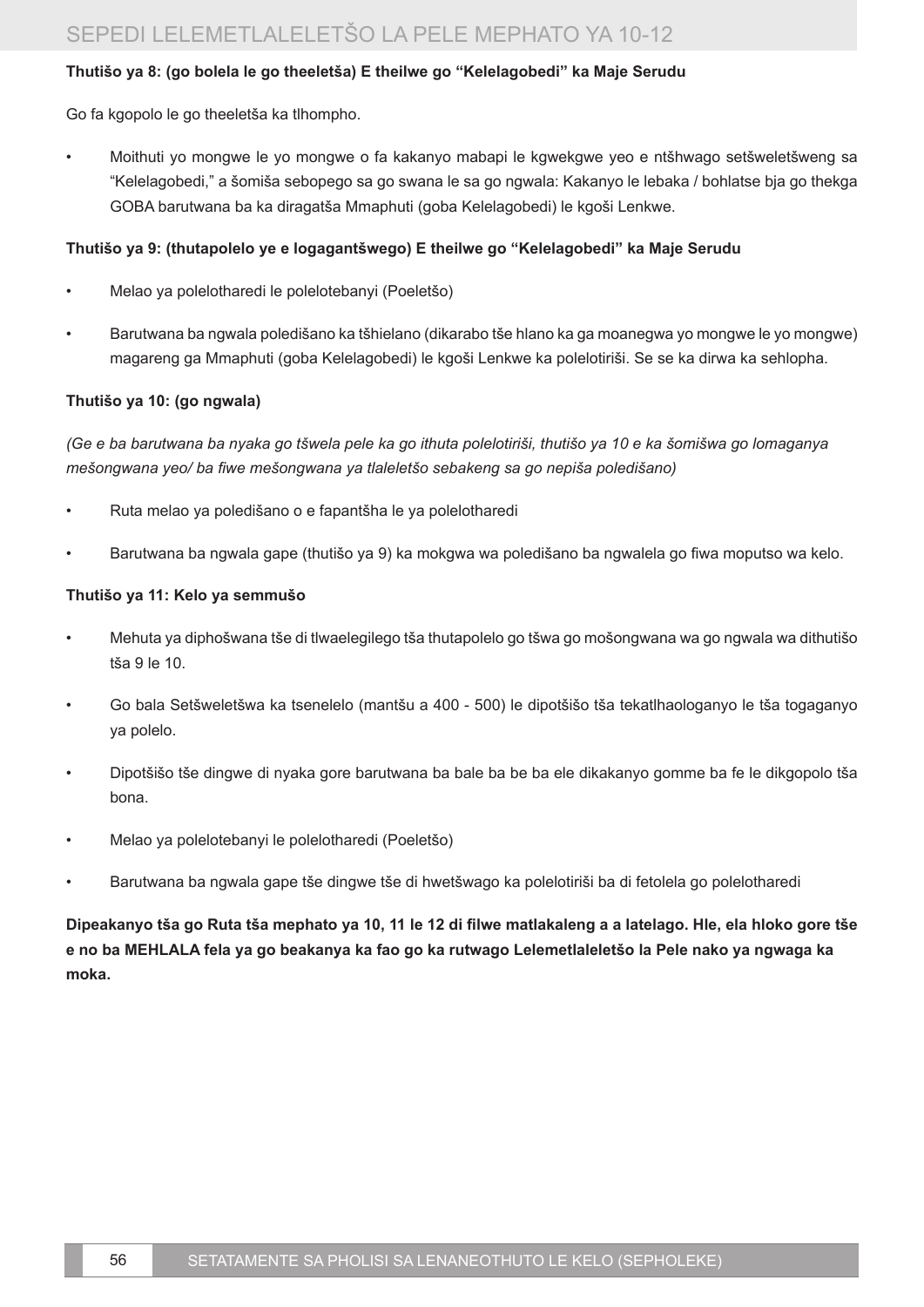### **3.5.1 PEAKANYO YA GO RUTA MPHATO WA 10**

|               | <b>MPHATO WA 10 KOTARA YA 1</b>                                                                                                                                                                                                                                            |                                                                                                                                                                                                                                                                                                                                                                   |                                                                                                                                                                                                                                                                                                                                                                                   |                                                                                                                                                                                                                                                                                                                |  |
|---------------|----------------------------------------------------------------------------------------------------------------------------------------------------------------------------------------------------------------------------------------------------------------------------|-------------------------------------------------------------------------------------------------------------------------------------------------------------------------------------------------------------------------------------------------------------------------------------------------------------------------------------------------------------------|-----------------------------------------------------------------------------------------------------------------------------------------------------------------------------------------------------------------------------------------------------------------------------------------------------------------------------------------------------------------------------------|----------------------------------------------------------------------------------------------------------------------------------------------------------------------------------------------------------------------------------------------------------------------------------------------------------------|--|
| <b>Dibeke</b> | Go theeletša le Go<br>bolela<br>Iri ye 1                                                                                                                                                                                                                                   | Go bala le go Bogela<br>Diiri tše 4                                                                                                                                                                                                                                                                                                                               | Go ngwala le go Hlagiša<br>Diiri tše 3                                                                                                                                                                                                                                                                                                                                            | Dibopego le melao ya<br>tšhomišo ya polelo<br>Iri ye 1 (ka mokgwa<br>wa togaganyo le go<br>bonagala)                                                                                                                                                                                                           |  |
| $1$ le $2$    | Go theeleletša<br>tshedimošo<br>Sethaka le phapoši ka<br>moka:<br>Tsebiša thaka ya ka<br>phapošing ka go šomiša<br>tshedimošo ye e filwego<br><b>GOBA</b><br>o lebelele tokumenthari/<br>tshedimošo ya go<br>rekhotwa                                                      | Go bala ka tsenelelo.<br>Setšweletšwa sa go ba<br>le tshedimošo<br>Kakaretšo ye bonolo ya<br>dintlha tše bohlokwa<br>Ntlha le kakanyo<br>Tsebišo ya projeke ya<br>katološo ya go bala                                                                                                                                                                             | Ngwala temana ya go ba<br>le tshedimošo. Nepiša<br>tlhamo ya mafoko ka<br>tshwanelo.<br>Ngwala lengwalo la<br>segwera o fe tshedimošo<br>Tsepamela go:<br>Magato a go ngwala<br>Go beakanya, go ngwala<br>dingwalwakakanywa, go<br>boeletša, go hlokola, go<br>phošolla le go hlagiša<br>Sebopego sa<br>setšweletšwa le<br>diponagalo tša<br>tšhomišo ya polelo<br>(Lebelela 3.3) | Setatamente, sebopego<br>sa lefoko, (sediri-lediri -<br>sedirwa)<br>Tšhomišo ya lebaka la<br>bjale<br>Tlotlontšu: mareo a<br>sethekniki a go nyalelana<br>le go bala ditšweletšwa                                                                                                                              |  |
| $3 \leq 4$    | Go theeleletša kakanyo<br>Efa kakanyo go mphato<br>ka moka (ka setšweletšwa<br>sa sengwalo)                                                                                                                                                                                | Setšweletšwa sa<br>sengwalo sa 1:<br>Go tsebiša diteng tša<br>setšweletšwa<br>Nepiša go ponagalo e<br>tee ye e kgethilwego.<br>Ahlaahla mehola ya yona<br>Setšweletšwa sa<br>sengwalo sa 2:<br>Go bala ka tsenelelo.<br>Lemoga le go ahlaahla<br>thulaganyo ya padi/<br>papadi/kanegelokopana;<br>tshwantšhokgopolo<br>go sereto le ka moo e<br>amanago le diteng | Ngwala temana<br>ya boikgopolelo/<br>taodišo ka ga diteng<br>tša dingwalo, mohlala,<br>sereto, pukutšatši goba<br>lengwalo<br>Tsepamela go:<br>Magato a go ngwala<br>Go beakanya, go ngwala<br>dingwalwakakanywa, go<br>boeletša, go hlokola, go<br>phošolla le go hlagiša<br>Sebopego sa<br>setšweletšwa le<br>diponagalo tša<br>tšhomišo ya polelo<br>(Lebelela 3.3)            | Go laetša maikutlo:<br>Mahlathi le mahlaodi<br>(Poeletšo)<br>Mošomo wa go alafa<br>ditlhohlo tša thutapolelo<br>go tšwa go mešomo<br>ngwalwa ya barutwana<br>Tlotlontšu:<br>Mahlathi a go bopša<br>(mohlala, kudu - o bolela<br>kudu) le mahlaodi<br>(mohlala, botse- kobo ye<br>botse)<br>Papetšo ya mahlaodi |  |
| 5 le 6        | Go fa dikakanyo.<br>Dihlopheng tša bona,<br>moithuti yo mongwe le yo<br>mongwe o fa kakanyo ya<br>senepe goba seswantšho<br>sa go ba le diteng tša go<br>se tlwaelege, mohlala,<br>Senepe sa motho wa go<br>itšhodulla a sepela ka<br>matsogo gomme a išitše<br>hlogo fase | Go bala ka tsenelelo.<br>Setšweletšwa sa go<br>fa kakanyo/maikutlo,<br>mohlala, Go tšwa go<br>makasine goba athikile<br>ya kuranta. Lemoga le<br>go hlaloša maikutlo a<br>mongwadi.<br>Hlaloša le go fahlela<br>maikutlo/kakanyo ya<br>gagwe<br>Setšweletšwa se se<br>ka nyalantšhwa le<br>kgwekgwe ya senepe<br>se se šomišetšwago go<br>theeletša goba aowa.    | Go tlatša fomo ya<br>phadišano<br>Ngwala lengwalo GOBA<br>ngwala poledišano<br>Tsepamela go:<br>Magato a go ngwala<br>Go beakanya, go ngwala<br>dingwalwakakanywa, go<br>boeletša, go hlokola, go<br>phošolla le go hlagiša<br>Sebopego sa<br>setšweletšwa le<br>diponagalo tša<br>tšhomišo ya polelo<br>(Lebelela 3.3)                                                           | Polelo ya go tsoša<br>maikutlo, kakaretšo, go<br>bona dilo ka lehlakoreng<br>le tee.<br>Polelotebanyi<br>Maswaodikga<br>Melao ya polelotharedi<br>le poledišano tlotlontšu:<br>ya go sepelelana le<br>setšweletšwa sa go balwa                                                                                 |  |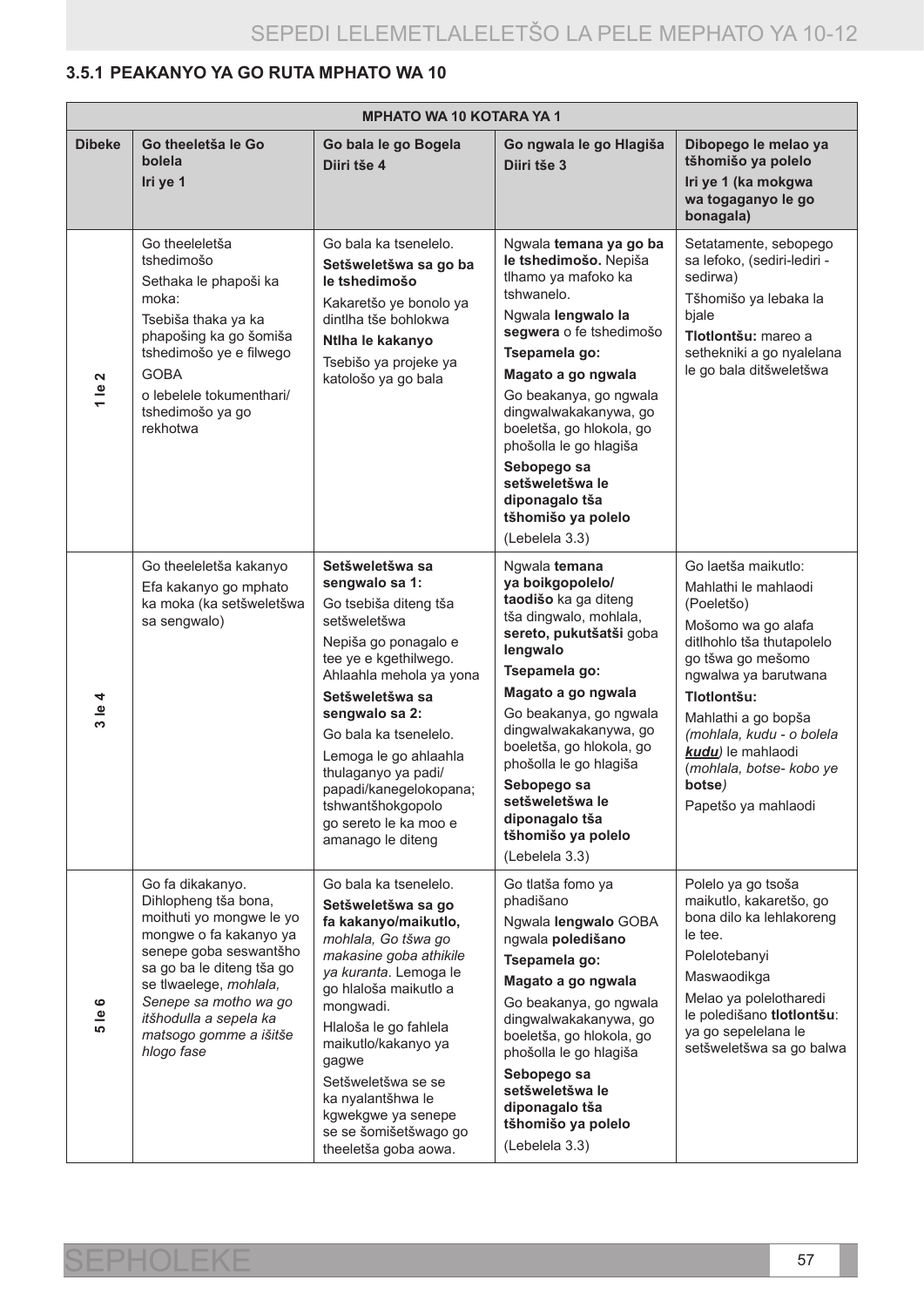| <b>MPHATO WA 10 KOTARA YA 1</b> |                                                                                                          |                                                                                                                                                                                                                                                                                                                                                                         |                                                                                                                                                                                                                                                                                                                                                                      |                                                                                                                                                                                                                                                                                                                          |
|---------------------------------|----------------------------------------------------------------------------------------------------------|-------------------------------------------------------------------------------------------------------------------------------------------------------------------------------------------------------------------------------------------------------------------------------------------------------------------------------------------------------------------------|----------------------------------------------------------------------------------------------------------------------------------------------------------------------------------------------------------------------------------------------------------------------------------------------------------------------------------------------------------------------|--------------------------------------------------------------------------------------------------------------------------------------------------------------------------------------------------------------------------------------------------------------------------------------------------------------------------|
| <b>Dibeke</b>                   | Go theeletša le Go<br>bolela<br>Iri ye 1                                                                 | Go bala le go Bogela<br>Diiri tše 4                                                                                                                                                                                                                                                                                                                                     | Go ngwala le go Hlagiša<br>Diiri tše 3                                                                                                                                                                                                                                                                                                                               | Dibopego le melao ya<br>tšhomišo ya polelo<br>Iri ye 1 (ka mokgwa<br>wa togaganyo le go<br>bonagala)                                                                                                                                                                                                                     |
| 7 le 8                          | Tekathaologanyo ya<br>go theeletšwa: go bala<br>poledišano ya baanegwa,<br>poledišano goba tiragatšo     | Setšweletšwa sa<br>sengwalo sa 3: Go<br>tsweletsa moanegwa mo<br>go padi/kanegelokopana/<br>tiragatšo/didirišwa tša<br>go natifiša polelo mo<br>seretong<br>Setšweletšwa sa<br>sengwalo sa 4:<br>Lekola molaetša                                                                                                                                                        | Ngwala taodišokanegelo<br>ya go thewa godimo ga<br>tše o kopanego natšo<br>Tsepamela go:<br>Magato a go ngwala<br>Go beakanya, go ngwala<br>dingwalwakakanywa, go<br>boeletša, go hlokola, go<br>phošolla le go hlagiša<br>Sebopego sa<br>setšweletšwa le<br>diponagalo tša<br>tšhomišo ya polelo<br>(Lebelela 3.3)                                                  | Polelotebanyi le<br>polelotharedi di<br>šomišwa go bontšha<br>moanegwa. Maswaodikga<br>a polelotebanyi le<br>polelotharedi (Poeletšo)<br>Mošomo wa go alafa<br>ditlhohlo tša thutapolelo<br>go tšwa go mešomo<br>ngwalwa ya barutwana<br>Tlotlontšu: e tswalana le<br>setšweletšwa sa go balwa                           |
| 9 le 10                         | Theeletša koša / mantšu<br>a koša: Ahlaahla.<br>Go bolela Kanegelo:<br>Katološo ya projeke ya<br>go bala | Go bala ka tsenelelo<br>Setšweletšwa sa go<br>bonwa sa go sepelelana<br>le mmino, mohlala,<br>kerafo, sethalwa,<br>senepe<br>Go bala ka tsenelelo.<br>Athikele ya kuranta /<br>kgatišobaka, athikele ya<br>go nyalelana le mmino<br>go tlo ngwala kakaretšo<br>ka mokgwa wa dintlha<br>Katološo ya go bala ya<br>setšweletšwa se se telele<br>ge dikolo di tswaletšwe.š | Ngwala<br>ditshwayotshwayo tša<br>koša / mmino wa vidio<br>Hlama phoustara /<br>Lephephetsebiši la<br>tiragalo ya mmino.<br>Tsepamela go:<br>Magato a go ngwala<br>Go beakanya, go ngwala<br>dingwalwakakanywa, go<br>boeletša, go hlokola, go<br>phošolla le go hlagiša<br>Sebopego sa<br>setšweletšwa le<br>diponagalo tša<br>tšhomišo ya polelo<br>(Lebelela 3.3) | Poeletšo ya madiri ya go<br>logagantšhwa le go bala<br>le go ngwala - hlatholla<br>tšhomišo ya madiri ao a<br>dirišwago.<br>Mošomo wa go alafa<br>ditlhohlo tša thutapolelo<br>go tšwa go mešomo<br>ngwalwa ya barutwana<br>Tlotlontšu:<br>ya go nyalelana le mmino<br>/ mediya bjalo ka ge e<br>tšwelela setšweletšweng |

| Kelo ya semmušo ya kotara ya pele         |                        |                                          |                                            |  |
|-------------------------------------------|------------------------|------------------------------------------|--------------------------------------------|--|
| Mošomo wa 1: Go<br>theeletša              | Mošomo wa 2: Go ngwala | Mošomo wa 3: Go ngwala                   | Mošomo wa 4: Moleko<br>wa 1                |  |
| Bomolomo/orale:<br>Tekatlhaologanyo ya go | Taodišo                | Setšweletšwa sa tirišano se<br>se telele | Tšhomišo ya polelo go<br>dikamano:         |  |
| theeletšwa                                |                        |                                          | Tekatlhaologanyo                           |  |
|                                           |                        |                                          | Kakaretšo                                  |  |
|                                           |                        |                                          | Dibopego le melao ya<br>tšhomišo ya polelo |  |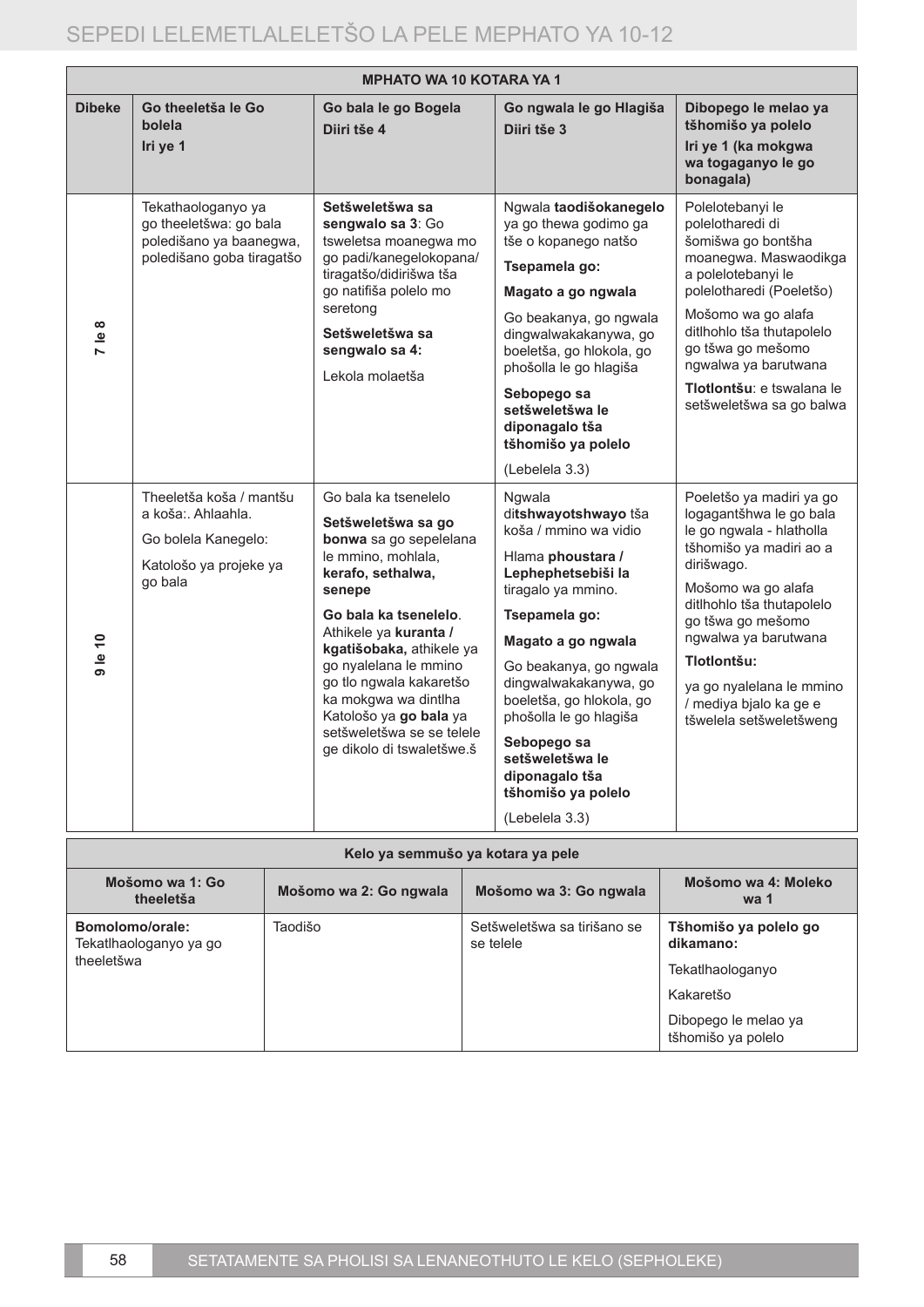|               | <b>KOTARA YA 2 MPHATO WA 10</b>                                                                                                                                                                                                                                                   |                                                                                                                                                                                                |                                                                                                                                                                                                                                                                                                                                                                                                                                          |                                                                                                                                                                                                                                                                                                                       |  |  |
|---------------|-----------------------------------------------------------------------------------------------------------------------------------------------------------------------------------------------------------------------------------------------------------------------------------|------------------------------------------------------------------------------------------------------------------------------------------------------------------------------------------------|------------------------------------------------------------------------------------------------------------------------------------------------------------------------------------------------------------------------------------------------------------------------------------------------------------------------------------------------------------------------------------------------------------------------------------------|-----------------------------------------------------------------------------------------------------------------------------------------------------------------------------------------------------------------------------------------------------------------------------------------------------------------------|--|--|
| <b>Dibeke</b> | Go theeletša le go bolela<br>Iri ye 1                                                                                                                                                                                                                                             | Go bala le go Bogela<br>Diiri tše 4                                                                                                                                                            | Go ngwala le go Hlagiša<br>Diiri tše 3                                                                                                                                                                                                                                                                                                                                                                                                   | Dibopego le melao ya<br>tšhomišo ya polelo                                                                                                                                                                                                                                                                            |  |  |
|               |                                                                                                                                                                                                                                                                                   |                                                                                                                                                                                                |                                                                                                                                                                                                                                                                                                                                                                                                                                          | Iri ye 1 (ka mokgwa<br>wa togaganyo le go<br>bonagala)                                                                                                                                                                                                                                                                |  |  |
| 11 le 12      | Ka dihlopha tša lena<br>hlathollang setšweletšwa<br>sa go bonwa --<br>seswantšho, tafola, tšhate,<br>bj.bj.<br>Šomiša tlhathollo ya<br>ba bangwe go fetolela<br>tshedimošo go mohuta<br>wa setšweletšwa se<br>sengwe (mohlala, mmepe<br>wa monagano, go tlatša<br>dikgoba bj.bj.) | Go bala ka tsenelelo:<br>Tlhalošo ya go tšwa go<br>pukukgakollo (Ela hloko:<br>ga se ditaelo)<br>tlhathollo ya tlhohleletšo<br>ya gagwe                                                        | Ngwala tlhalošo ya ka fao<br>sedirišwa sa go tlwaelega<br>(paesekela, sellathekeng,<br>pene,) se šomišwago ka<br>gona<br>Ngwala tlhathollo ya ditiro<br>tša gago, mohlala, lengwalo<br>la go kgopela tshwarelo<br>Tsepamela go:<br>Magato a go ngwala<br>Go beakanya, go ngwala<br>dingwalwakakanywa, go<br>boeletša, go hlokola, go<br>phošolla le go hlagiša<br>Sebopego sa<br>setšweletšwa le<br>diponagalo tša tšhomišo<br>ya polelo | Makopanyi<br>Dikgokantšhi tša go<br>kwešišega tše di<br>laetšago tlholo (mohlala<br>ka lebaka la, ge, gona<br>ge) le nako (mohlala,<br>Morago ga fao, sa go<br>latela, ka morago)<br>Makgokedi (Poeletšo)<br>Tlotlontšu ya go<br>sepelelana le go bala<br>setšweletšwa                                                |  |  |
| 13 le 14      | Polelo ya semmušo ye<br>e nyakišišitšwego mo<br>dikarolwaneng tše di<br>kgethilwego<br>Theeletša sedirišwa sa go<br>theeletšwa /setšweletšwa<br>sa go balwa.                                                                                                                      | Setšweletšwa sa<br>sengwalo sa 5:<br>Go bala ka tsenelelo<br>Tšwela pele go nyakišiša<br>dikgwekgwe. Bapetša goba<br>o fapantšhe<br>Setšweletšwa sa<br>sengwalo sa 6:<br>Go bala ka tsenelelo. | (Lebelela 3.3)<br>Temana ye kopana ka ga<br>setšweletšwa, mohlala,<br>hlaloša moanegwa o be<br>o fahlele, hlaloša tikologo<br>le mohola wa yona, laetša<br>kgwekgwe le mohola wa<br>yona<br>Tsepamela go:<br>Magato a go ngwala<br>Go beakanya, go ngwala<br>dingwalwakakanywa, go<br>boeletša, go hlokola, go<br>phošolla le go hlagiša<br>Sebopego sa<br>setšweletšwa le<br>diponagalo tša tšhomišo<br>ya polelo                       | Lekgokedi dikamanong<br>- mohlala wa go tšwa<br>go mošongwana wa<br>go theeletšwa goba<br>ditšweletšwa tša mošomo<br>wa 5 le wa 6<br>Mošomo wa go alafa<br>ditlhohlo tša thutapolelo<br>go tšwa go mešomo<br>ngwalwa ya barutwana<br>Tlotlontšu ya<br>go sepelelana le<br>setšweletšwa sa go<br>balwa / go theeletšwa |  |  |
|               |                                                                                                                                                                                                                                                                                   |                                                                                                                                                                                                | (Lebelela 3.3)                                                                                                                                                                                                                                                                                                                                                                                                                           |                                                                                                                                                                                                                                                                                                                       |  |  |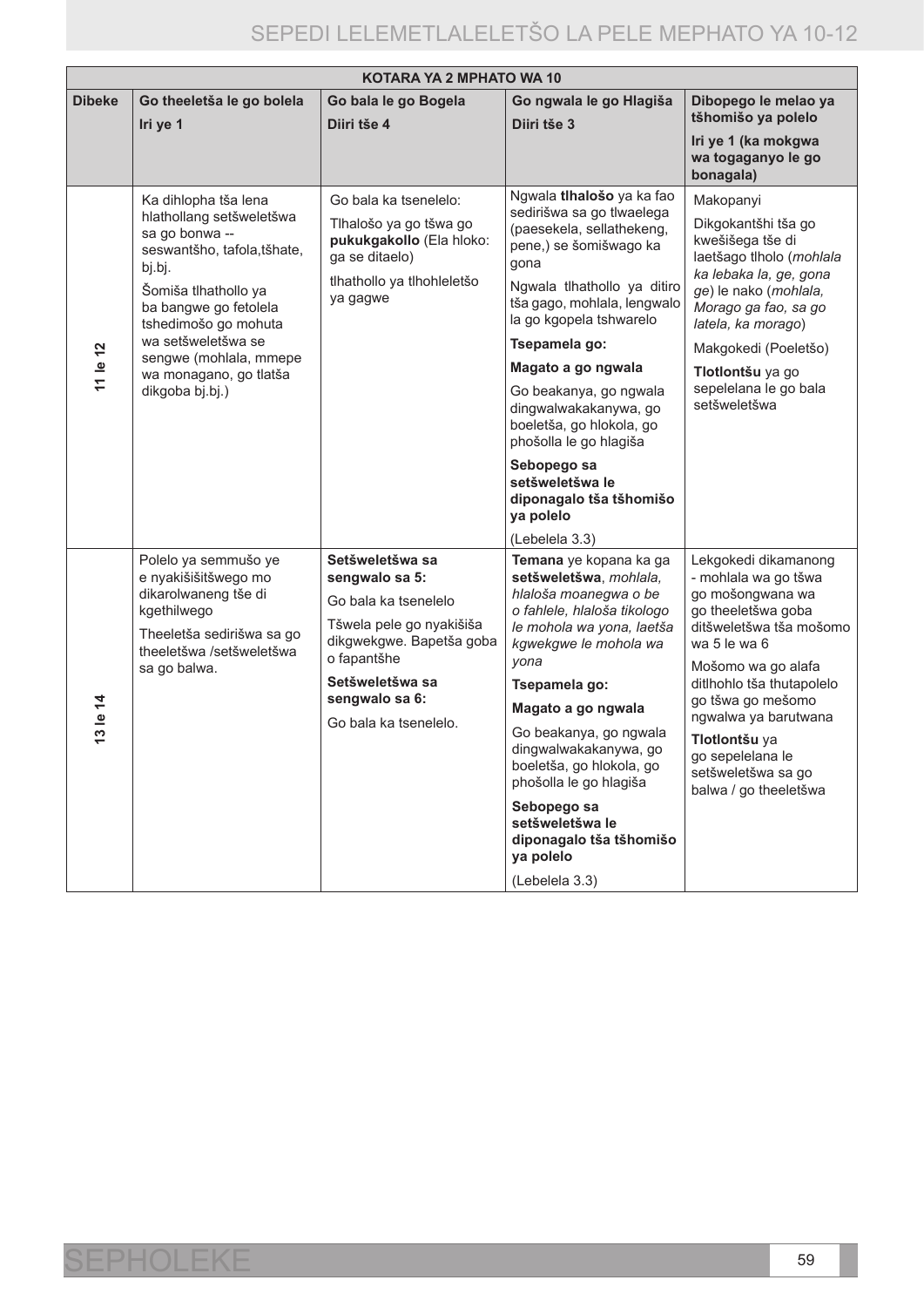|               | <b>KOTARA YA 2 MPHATO WA 10</b>                                                                                                                                                     |                                                                                                                                                                                                                                                                                                                                                                                                |                                                                                                                                                                                                                                                                                                                                                                                                                                  |                                                                                                                                                                                                                                                                                                                                                                                                                                                       |  |
|---------------|-------------------------------------------------------------------------------------------------------------------------------------------------------------------------------------|------------------------------------------------------------------------------------------------------------------------------------------------------------------------------------------------------------------------------------------------------------------------------------------------------------------------------------------------------------------------------------------------|----------------------------------------------------------------------------------------------------------------------------------------------------------------------------------------------------------------------------------------------------------------------------------------------------------------------------------------------------------------------------------------------------------------------------------|-------------------------------------------------------------------------------------------------------------------------------------------------------------------------------------------------------------------------------------------------------------------------------------------------------------------------------------------------------------------------------------------------------------------------------------------------------|--|
| <b>Dibeke</b> | Go theeletša le go bolela<br>Iri ye 1                                                                                                                                               | Go bala le go Bogela<br>Diiri tše 4                                                                                                                                                                                                                                                                                                                                                            | Go ngwala le go Hlagiša<br>Diiri tše 3                                                                                                                                                                                                                                                                                                                                                                                           | Dibopego le melao ya<br>tšhomišo ya polelo                                                                                                                                                                                                                                                                                                                                                                                                            |  |
|               |                                                                                                                                                                                     |                                                                                                                                                                                                                                                                                                                                                                                                |                                                                                                                                                                                                                                                                                                                                                                                                                                  | Iri ye 1 (ka mokgwa<br>wa togaganyo le go<br>bonagala)                                                                                                                                                                                                                                                                                                                                                                                                |  |
| 15 le 16      | Bolela, o theeletše le go<br>iphetolela go metlae<br>Balela phapoši / sehlopha<br>diteng tša go ngwalwa<br>Katološo: lebelela papatšo<br>ye e šomišago tshegišo<br>bjalo ka sebetša | Go bala ka tsenelelo.<br>Setšweletšwa sa go<br>tshegiša, mohlala,<br>khathuni, meseto ya<br>tshegišo/ video ya tshegišo<br>gomme o hlahlobe mohola.<br>Lekola dibetša tše di<br>dirišitšwego go laetša<br>tshegišo, mohlala, kgegeo,<br>thulano, sehloa le tlemollo<br>Setšweletšwa sa<br>sengwalo sa 7 - Poeletšo/<br>kakaretšo / thutišo ya go<br>ruma / setšweletšwa sa go<br>oketša tsebo. | Go anega ka mong:<br>Hlaloša tiragalo ya go<br>makatša:<br>Retšistara, setaele le<br>lentšu<br>Tsepamela go:<br>Magato a go ngwala<br>Go beakanya, go ngwala<br>dingwalwakakanywa, go<br>boeletša, go hlokola, go<br>phošolla le go hlagiša<br>Sebopego sa<br>setšweletšwa le<br>diponagalo tša tšhomišo<br>ya polelo<br>(Lebelela 3.3)                                                                                          | Mafoko a peelano<br>a logaganywa le go<br>ngwala.<br>Mošomo wa poeletšo wa<br>thutapolelo go tšwa go<br>mošomo wa barutwana<br>wa go ngwalwa<br>Tlotlontšu<br>Polelo ye e šomišwago<br>go hlatholla dikhathuni<br>bj bj. mohlala, foreime,<br>polelopudula<br>Tlotlontšu ya go<br>sepelelana le<br>ditšweletšwa tša go<br>balwa.                                                                                                                      |  |
| 17 le 18      | Kahlaahlo ya phanele/<br>potšišotherišano<br>Go theeleletša maitshwaro<br>le maemo                                                                                                  | Go balela tsebo tsenelelo.<br>Setšweletšwa sa go fa<br>ntlhatebelelo / maikutlo/<br>kakanyo ya go tšwa<br>setšweletšweng goba<br>mothopong wa mediya<br>Setšweletšwa sa go<br>bonwa sa go bontšha<br>ntlhatebelelo, mohlala,<br>senepe, filimi, khathuni,<br>dithalwa, papatšo bj.bj                                                                                                           | hlama papatšo - ya go<br>akaretša dielemente tša<br>go bonwa. dithekniki tše<br>bonolo tša go jabetša<br>ngwala ditšhišinyo tša<br>puku go tšwa go katološo<br>ya lenaneo la go bala<br>Tsepamela go:<br>Magato a go ngwala<br>Go beakanya, go ngwala<br>dingwalwakakanywa, go<br>boeletša, go hlokola, go<br>phošolla le go hlagiša<br>Sebopego sa<br>setšweletšwa le<br>diponagalo tša tšhomišo<br>ya polelo<br>(Lebelela 3.3) | polelo ya dika le dibetša<br>tša go goketša/ jabetša<br>di šomišwa go goga šedi,<br>mohlala, tshwantšhišo,<br>poeletšo modumo<br>lebaka, tlholo le<br>ditlamorago, dikgokantšhi<br>tša go tliša kwešišo le<br>makopanyi<br>Tlotlontšu<br>polelo ya go hlaloša ya<br>ka godimo; polelo ya<br>go hlaloša ya papatšo,<br>mohlala, sebopego sa<br>papatšo ye ba e ratago,<br>fomula.<br>tlotlontšu ya go<br>sepelelana le<br>ditšweletšwa tša go<br>balwa |  |
| 19 le 20      |                                                                                                                                                                                     | Tihahlobo ya gare ga ngwaga                                                                                                                                                                                                                                                                                                                                                                    |                                                                                                                                                                                                                                                                                                                                                                                                                                  |                                                                                                                                                                                                                                                                                                                                                                                                                                                       |  |

| Mošomo wa Kelo wa semmušo kotareng ya 2                |                                 |                                                            |  |  |
|--------------------------------------------------------|---------------------------------|------------------------------------------------------------|--|--|
| Mošomo wa 5: Go bolela                                 | Mošomo wa 6:<br>Dingwalo/Dipuku | Mošomo wa 7:<br>Tihahlobo ya gare ga ngwaga                |  |  |
| Bomolomo/orale:<br>Polelo ya go itokišetšwa ya semmušo | Dipotšišo tša dikamano          | Lephephe la 1 – Tšhomišo ya polelo go<br>dikamano          |  |  |
|                                                        |                                 | Lephephe la 2 - Dingwalo/Dipuku                            |  |  |
|                                                        |                                 | Lephephe la 3 - Go ngwala (e ka ngwa-<br>Iwa ka Mei0/Juni) |  |  |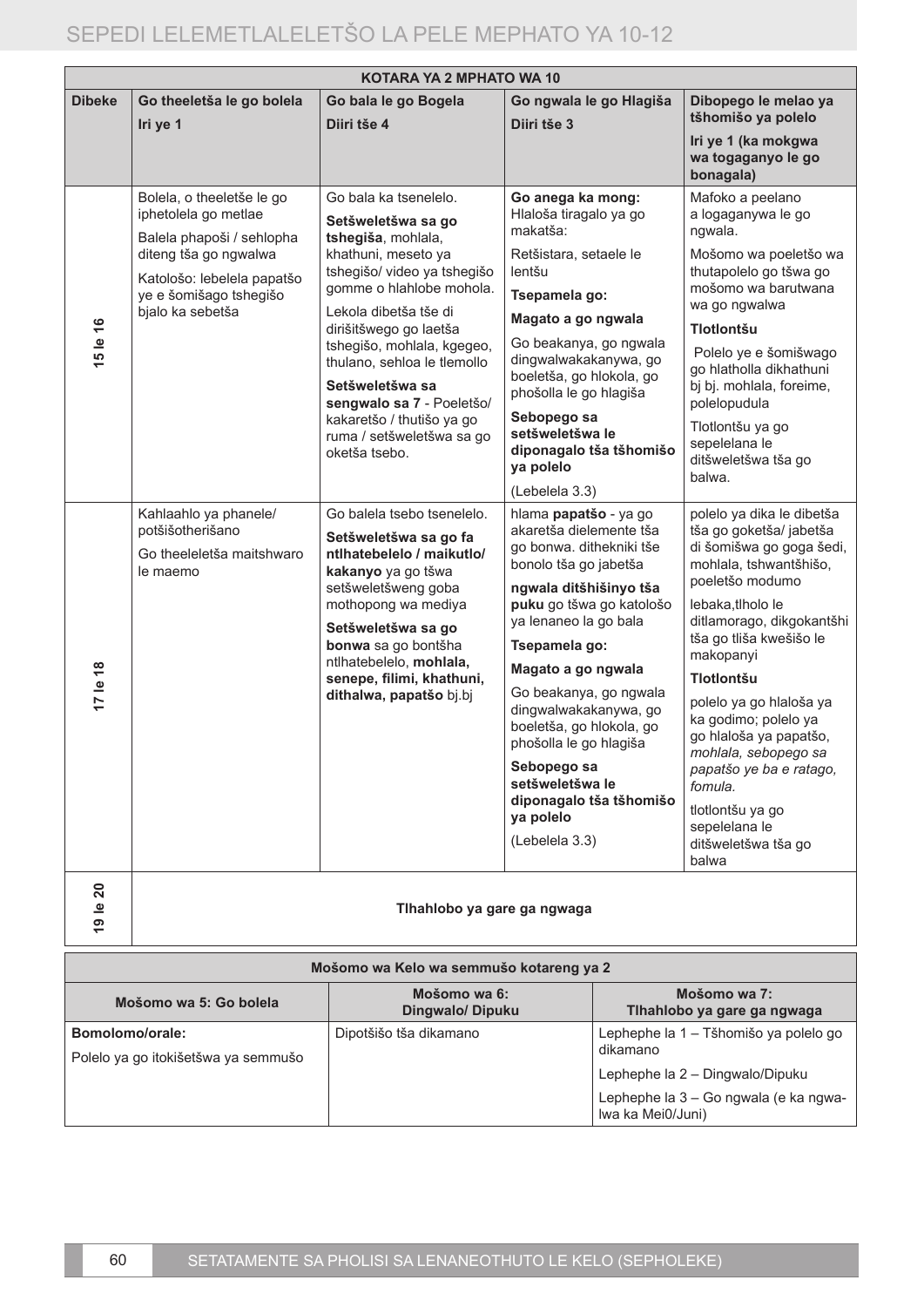| <b>KOTARA YA 3 MPHATO WA 10</b> |                                                                                                                                                                                             |                                                                                                                                                                                                                                                                                                                                       |                                                                                                                                                                                                                                                                                                                                                                                                 |                                                                                                                                                                                                                                                                                                                                                                 |
|---------------------------------|---------------------------------------------------------------------------------------------------------------------------------------------------------------------------------------------|---------------------------------------------------------------------------------------------------------------------------------------------------------------------------------------------------------------------------------------------------------------------------------------------------------------------------------------|-------------------------------------------------------------------------------------------------------------------------------------------------------------------------------------------------------------------------------------------------------------------------------------------------------------------------------------------------------------------------------------------------|-----------------------------------------------------------------------------------------------------------------------------------------------------------------------------------------------------------------------------------------------------------------------------------------------------------------------------------------------------------------|
| <b>Dibeke</b>                   | Go theeletša le go bolela                                                                                                                                                                   | Go bala le go Bogela                                                                                                                                                                                                                                                                                                                  | Go ngwala le go Hlagiša                                                                                                                                                                                                                                                                                                                                                                         | Dibopego le melao ya<br>tšhomišo ya polelo                                                                                                                                                                                                                                                                                                                      |
|                                 | Iri ye 1                                                                                                                                                                                    | Diiri tše 4                                                                                                                                                                                                                                                                                                                           | Diiri tše 3                                                                                                                                                                                                                                                                                                                                                                                     | Iri ye 1 (ka mokgwa<br>wa togaganyo le go<br>bonagala)                                                                                                                                                                                                                                                                                                          |
| 21 le 22                        | Go balela godimo ga go<br>itokišetšwa:<br>setšweletšwa seo se fago<br>dintlhatebelelo tša go<br>thekga ngangišano.<br>Theeleletša go hwetša<br>dintlhatebelelo,<br>di ngwale ka tatelano    | Go balela go akaretša:<br>ngangišano ye bonolo<br>ya go thekga goba go<br>ganetša taba<br>Ela maikemišetšo a go<br>akaretša goba go tlogela<br>tshedimošo                                                                                                                                                                             | Ngwala ngangišano:<br>Lenaneo la dintlha tša go<br>thekga goba go ganetša<br>sererwa<br>Lengwalo la kgwebo:<br>ngongorego le mabaka a<br>go fahlela<br>Tsepamela go:<br>Magato a go ngwala<br>Go beakanya, go ngwala<br>dingwalwakakanywa, go<br>boeletša, go hlokola, go<br>phošolla le go hlagiša<br>Sebopego sa<br>setšweletšwa le<br>diponagalo tša tšhomišo<br>ya polelo<br>(Lebelela 3.3) | Dira poeletšo ya<br>dikgokantšhi tša go hlola<br>kwešišo le makopanyi.<br>Kakaretšo le tshekamelo<br>ka lehlakoreng le tee.<br>Mošomo wa go alafa<br>ditlhohlo tša thutapolelo<br>go tšwa go mešomo<br>ngwalwa ya barutwana<br>Tlotlontšu ya<br>go sepelelana le<br>setšweletšwa sa go balwa                                                                    |
| 23 le 24                        | Go bolela le go theeletša:<br>Tsebiša tshepetšo ya<br>ngangišano ya semmušo                                                                                                                 | Setšweletšwa sa<br>sengwalo sa 8:<br>Matsenyagae a taba.<br>Nepiša ponagalo e tee.<br>Ahlaahla bohlokwa bja<br>vona.<br>Setšweletšwa sa<br>sengwalo sa 9: Go bala<br>ka tsenelelo<br>Lekola le go ahlaahla<br>thulaganyo ya tiragatšo/<br>padi/kanegelokopana;<br>tshwantšhokgopolo<br>seretong le ka fao e<br>sepelelanago le diteng | Ngwala ngangišano:<br>ditemana tša go ba le<br>bohlatse bja go thekga /<br>bohlatse bja ntlhatebelelo<br>Setšweletšwatlhaloši sa<br>boitlhamelo<br>Tsepamela go:<br>Magato a go ngwala<br>Go beakanya, go ngwala<br>dingwalwakakanywa, go<br>boeletša, go hlokola, go<br>phošolla le go hlagiša<br>Sebopego sa<br>setšweletšwa le<br>diponagalo tša tšhomišo<br>ya polelo<br>(Lebelela 3.3)     | Sebopego sa temana:<br>Lefokohlogo le ditaba tša<br>go thekga.<br>Mafoko a go ba le lediri<br>Tlotlontšu ya<br>go sepelelana le<br>setšweletšwa sa go balwa<br>Polelo ya go hlaloša<br>tshepetšo ya ngangišano,<br>mohlala, Go ba<br>kgahlanong, sererwa,<br>tšhišinyo                                                                                          |
| 25 le 26                        | Polelo ya semmušo ya<br>go itokišetšwa / ye e<br>nyakišišitšwego.<br>Kelo ka sethaka, mošomo<br>wa go tlwaetša go<br>theeletša (go godiša<br>Katološo ya go bala le<br>nyakišišo ka bowena) | Go bala sererwa sa go<br>ikgetha ka tsenelelo.<br>Bapetša retšistara,<br>setaele le lentšu, le<br>mehuta ya go swana le<br>tšona, mohlala, mangwalo                                                                                                                                                                                   | Ngwala emeile.<br>Ngwala taletšo (ya<br>semmušo goba ye e sego<br>ya semmušo)<br>Tsepamela go:<br>Magato a go ngwala<br>Go beakanya, go ngwala<br>dingwalwakakanywa, go<br>boeletša, go hlokola, go<br>phošolla le go hlagiša<br>Sebopego sa<br>setšweletšwa le<br>diponagalo tša tšhomišo<br>ya polelo<br>(Lebelela 3.3)                                                                       | Dikhutsofatšo, Dika tša<br>go romela melaetša,<br>mohlala, le kalo, fonte,<br>setšweletšwa, dielemente<br>tša go kgabiša e le<br>kgokagano ya go bonwa,<br>mohlala, mo taletšong ya<br>semmušo<br>mošomo wa poeletšo wa<br>thutapolelo go tšwa go<br>mešomo ya barutwana ya<br>go ngwalwa<br>Tlotlontšu ya<br>go sepelelana le<br>ditšweletšwa tša go<br>balwa. |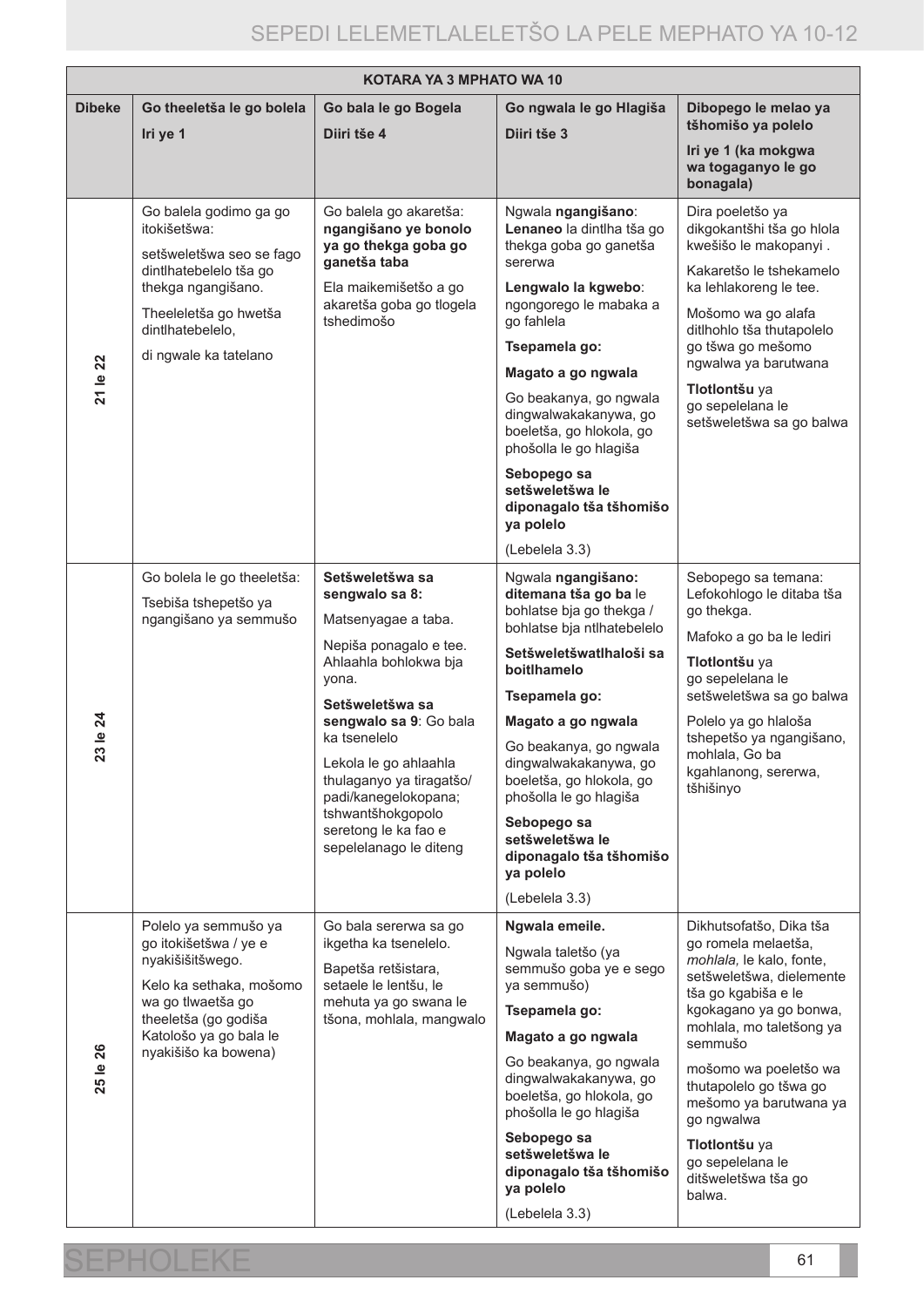| <b>KOTARA YA 3 MPHATO WA 10</b> |                                                                                                                     |                                                                                                                                                                                                                                                                           |                                                                                                                                                                                                                                                                                                                      |                                                                                                                                                                                                                                                         |
|---------------------------------|---------------------------------------------------------------------------------------------------------------------|---------------------------------------------------------------------------------------------------------------------------------------------------------------------------------------------------------------------------------------------------------------------------|----------------------------------------------------------------------------------------------------------------------------------------------------------------------------------------------------------------------------------------------------------------------------------------------------------------------|---------------------------------------------------------------------------------------------------------------------------------------------------------------------------------------------------------------------------------------------------------|
| <b>Dibeke</b>                   | Go theeletša le go bolela<br>Iri ye 1                                                                               | Go bala le go Bogela<br>Diiri tše 4                                                                                                                                                                                                                                       | Go ngwala le go Hlagiša<br>Diiri tše 3                                                                                                                                                                                                                                                                               | Dibopego le melao ya<br>tšhomišo ya polelo                                                                                                                                                                                                              |
|                                 |                                                                                                                     |                                                                                                                                                                                                                                                                           |                                                                                                                                                                                                                                                                                                                      | Iri ye 1 (ka mokgwa<br>wa togaganyo le go<br>bonagala)                                                                                                                                                                                                  |
| 27 le 28                        | Theeletša terama ya<br>seyalemoya / polelo ya<br>go rekhotwa/ go bapala<br>karolo ya yo mongwe / go<br>bala papadi. | Setšweletšwa sa<br>sengwalo sa 10: Go bala<br>ka tsenelelo<br>Go tšweletša<br>moanegwa pading/<br>kanegelongkopana goba<br>tiragatšong; didirišwa<br>tša go natefiša polelo<br>seretong<br>Setšweletšwa sa<br>sengwalo sa 11:<br>Go bala ka tsenelelo.<br>Lekola molaetša | Ngwala kakanyo o be o fe<br>bohlatse<br>Retšistara, setaele le<br>lentšu<br>Tsepamela go:<br>Magato a go ngwala<br>Go beakanya, go ngwala<br>dingwalwakakanywa, go<br>boeletša, go hlokola, go<br>phošolla le go hlagiša<br>Sebopego sa<br>setšweletšwa le<br>diponagalo tša tšhomišo<br>ya polelo<br>(Lebelela 3.3) | Segalo, lentšu, mohola<br>mathuši<br>Tlotlontšu ya<br>go sepelelana le<br>setšweletšwa sa go balwa                                                                                                                                                      |
| 29 le 30                        | Tshepetšo ya kopano                                                                                                 | Setšweletšwa sa<br>sengwalo sa 12:<br>Go bala ka tsenelelo.<br>Tšwelapele go ithuta ka<br>kgwekgwe. Bapetša goba<br>o fapantšhe<br>Setšweletšwa sa<br>koketšatsebo, mohlala,<br>Go lora o sa robala, toro,<br>tša mahlale tšeo di sa<br>kgodišego                         | Ngwala tsebišo ya<br>kopano, lenaneothero le<br>metsotso ya kopano.<br>Tsepamela go:<br>Magato a go ngwala<br>Go beakanya, go ngwala<br>dingwalwakakanywa, go<br>boeletša, go hlokola, go<br>phošolla le go hlagiša<br>Sebopego sa<br>setšweletšwa le<br>diponagalo tša tšhomišo<br>ya polelo<br>(Lebelela 3.3)      | Polelo ya le tshepedišo<br>ya kopano, mohlala,<br>modulasetulo,<br>mongwaledi, bj.bj.<br>Mošomo wa go alafa<br>ditlhohlo tša thutapolelo<br>go tšwa go mešomo<br>ngwalwa ya barutwana.<br>Tlotlontšu ya<br>go sepelelana le<br>setšweletšwa sa go balwa |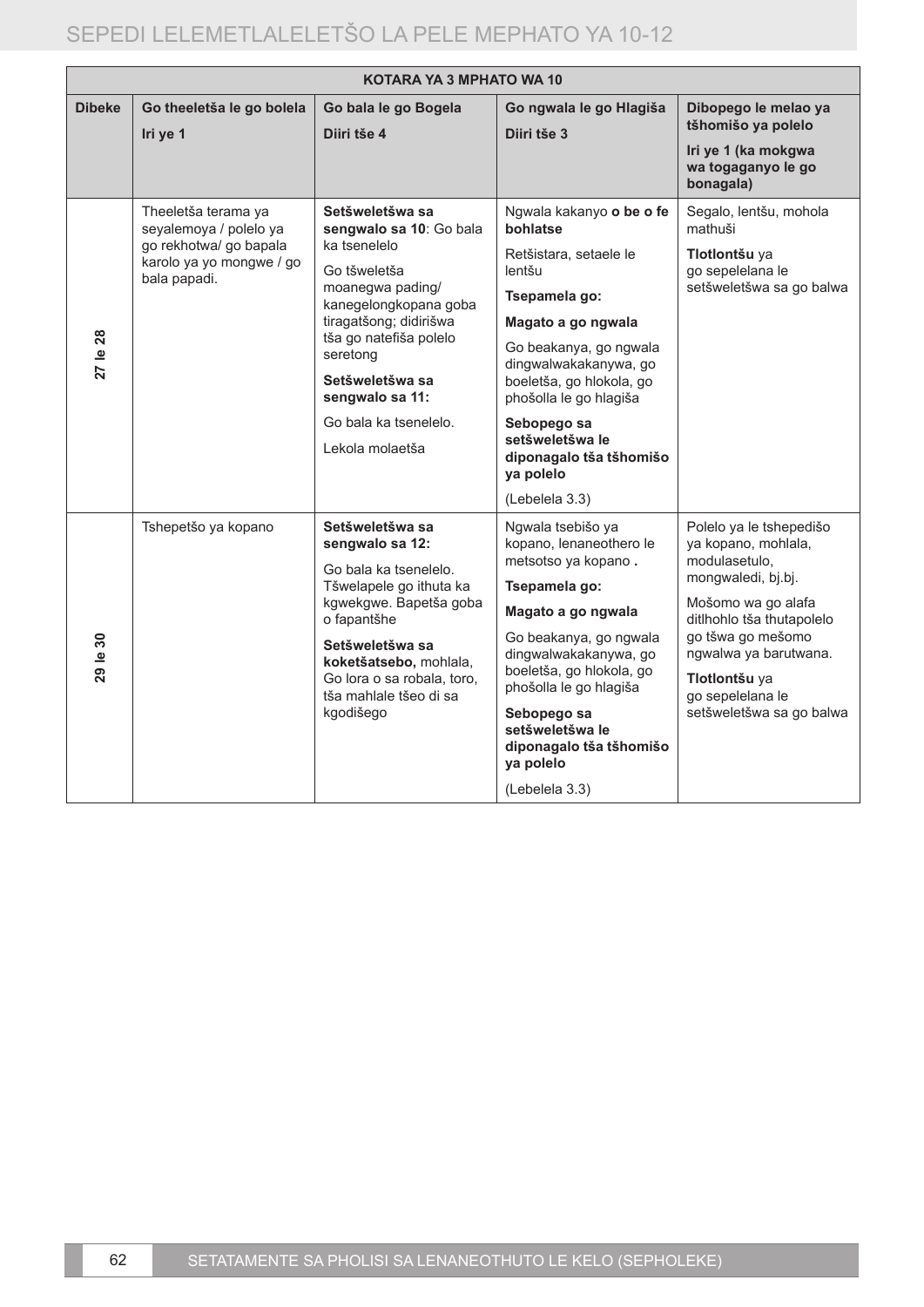| Mešomo ya Kelo ya semmušo kotareng ya 3                          |                                   |                                            |  |
|------------------------------------------------------------------|-----------------------------------|--------------------------------------------|--|
| Mošomo wa 8:<br>Go bolela goba go bala                           | Mošomo wa 9:<br>Go ngwala         | Mošomo wa 10:<br>Moleko <sub>2</sub>       |  |
| Bomolomo/orale:                                                  | Setšweletšwa sa tirišano sekopana | Tšhomišo ya polelo go dikamano:            |  |
| Go bala ga go itokišetšwa /go bolela ga                          |                                   | Tekatlhaologanyo                           |  |
| go se itokišetšwe / polelo ya go se be<br>ya semmušo ka dihlopha |                                   | Kakaretšo                                  |  |
|                                                                  |                                   | Dibopego le melao ya tšhomišo ya<br>polelo |  |
|                                                                  |                                   | qoba                                       |  |
|                                                                  |                                   | Dingwalo/ Dipuku: dipotšišo tša diteng     |  |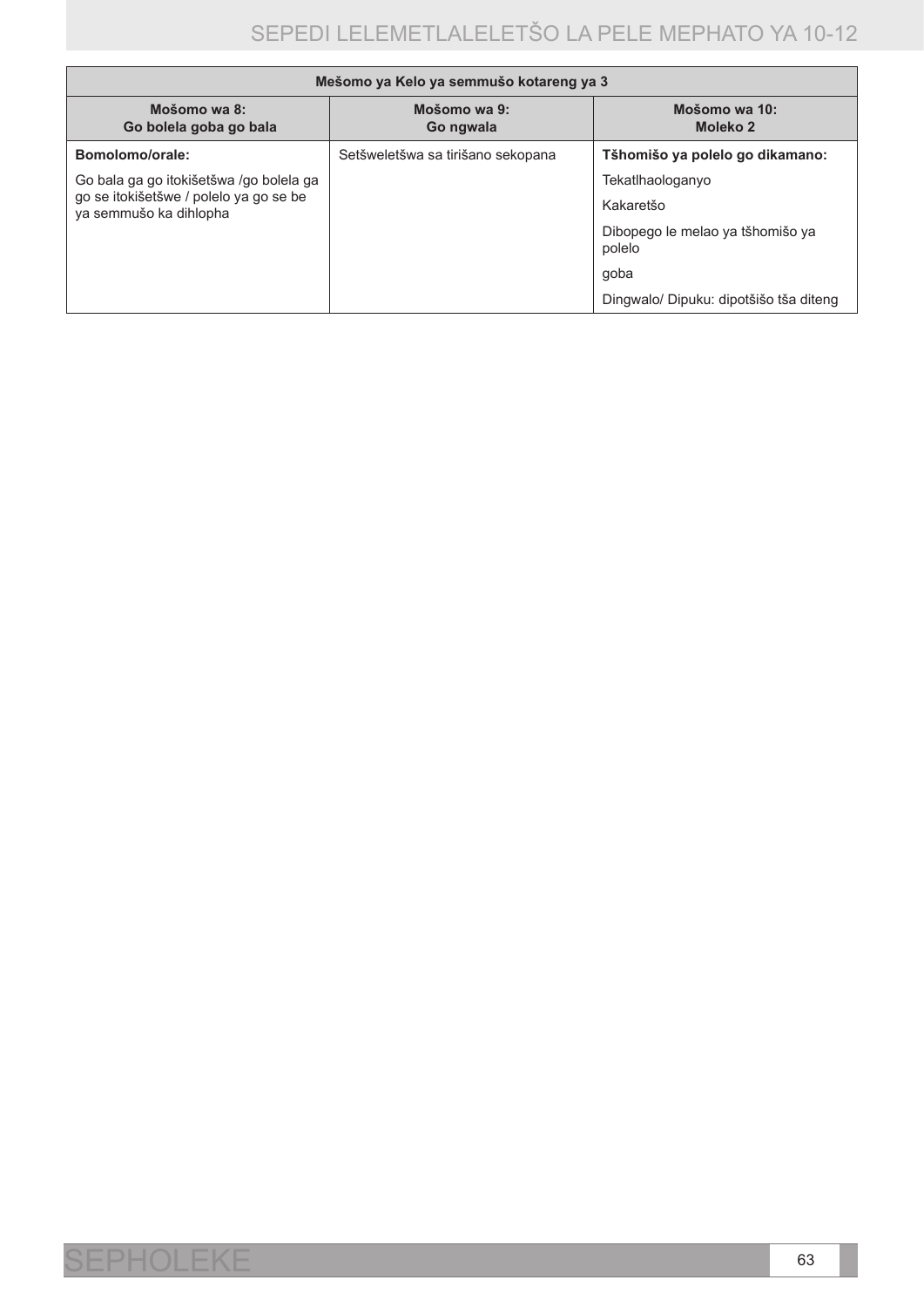| KOTARA YA 4 MPHATO WA 10 |                                                                                                                                                                  |                                                                                                                                                                                                                          |                                                                                                                                                                                                                                                                                                                                                                                                                               |                                                                                                                                                                                                                               |
|--------------------------|------------------------------------------------------------------------------------------------------------------------------------------------------------------|--------------------------------------------------------------------------------------------------------------------------------------------------------------------------------------------------------------------------|-------------------------------------------------------------------------------------------------------------------------------------------------------------------------------------------------------------------------------------------------------------------------------------------------------------------------------------------------------------------------------------------------------------------------------|-------------------------------------------------------------------------------------------------------------------------------------------------------------------------------------------------------------------------------|
| <b>Dibeke</b>            | Go theeletša le go bolela<br>Iri ye 1                                                                                                                            | Go bala le go Bogela<br>Diiri tše 4                                                                                                                                                                                      | Go ngwala le go Hlagiša<br>Diiri tše 3                                                                                                                                                                                                                                                                                                                                                                                        | Dibopego le melao ya<br>tšhomišo ya polelo<br>Iri ye 1 (ka mokgwa<br>wa togaganyo le go<br>bonagala)                                                                                                                          |
| 31 le 32                 | Go theeletša ditšweletšwa<br>tša go rekhotwa le tša go<br>balwa ka tsenelelo gore<br>go lemogwe tshekamelo<br>ka lehlakoreng le tee le<br>kgethollo<br>Kahlaahlo | Go balela temogo ya<br>tšhomišo ya polelo ka<br>tsinkelo, mohlala, pego<br>ya go sekamela ka<br>lehlakoreng le tee<br>Go bala diteng ka<br>tsenelelo: Go holega<br>mang setšweletšweng<br>se ? Go fenywa mang?<br>Bjang? | Go ngwala: Ngwala<br>lengwalo la go ya go<br>morulaganyi<br>Tsepamela go:<br>Magato a go ngwala<br>Go beakanya, go ngwala<br>dingwalwakakanywa, go<br>boeletša, go hlokola, go<br>phošolla le go hlagiša<br>Sebopego sa<br>setšweletšwa le<br>diponagalo tša tšhomišo<br>ya polelo<br>(Lebelela 3.3)                                                                                                                          | Polelotiriši le polelotirišwa<br>Tlhalošo ya pepeneneng<br>le ya go iphihla<br>Tlotlontšu ya<br>go sepelelana le<br>setšweletšwa sa go<br>balwa.                                                                              |
| 33 le 34                 | Go theeletša: go ithuta<br>go ngwala dinoutse. Go<br>theeleletša dintlhakgolo,<br>mehlala,<br>kanegelo bj.bj                                                     | Setšweletšwa sa<br>sengwalo sa 13:<br>Go bala ka tsenelelo.<br>Setšweletšwa sa<br>sengwalo sa 14:<br>Poeletšo / kakaretšo/<br>thutišo ya go ruma /<br>setšweletšwa sa go<br>oketša tsebo                                 | Go ngwala: Ngwala<br>dinoutse ka mafoko ao a<br>feleletšego<br>Go ngwala kakaretšo:<br>Poeletšo, mohlala, Mafoko<br>a go felela, šomiša<br>mahlalošetšagotee le<br>mantšu a gagwe<br>Tsepamela go:<br>Magato a go ngwala<br>Go beakanya, go ngwala<br>dingwalwakakanywa, go<br>boeletša, go hlokola, go<br>phošolla le go hlagiša<br>Sebopego sa<br>setšweletšwa le<br>diponagalo tša tšhomišo<br>ya polelo<br>(Lebelela 3.3) | Polelotiriši le polelotirišwa<br>Mošomo wa poeletšo wa<br>thutapolelo go tšwa go<br>mešomo ya barutwana ya<br>go ngwalwa<br>Tlotlontšu ya<br>go sepelelana le<br>setšweletšwa sa go balwa                                     |
| 36<br>$35$ le            | Go theeleletša kgahlego,<br>mohlala, mmino, go<br>bala go go rekhotilwego,<br>dikoša, go reta sereto                                                             | (Di)Setšweletšwa (tša)<br>sa se(di)ngwalo (sa<br>koketšatsebo) go tliša<br>kgahlego le go ipshina.                                                                                                                       | Lengwalo la go laetša<br>kgahlego / ditebogo/<br>go laetša lethabo(go<br>ipshina)<br>Poeletšo ya mehuta ya<br>diteng go itokišetšwa<br>tlhahlobo ya mafelelo a<br>ngwaga<br>Tsepamela go:<br>Magato a go ngwala<br>Go beakanya, go ngwala<br>dingwalwakakanywa, go<br>boeletša, go hlokola, go<br>phošolla le go hlagiša<br>Sebopego sa<br>setšweletšwa le<br>diponagalo tša tšhomišo<br>ya polelo<br>(Lebelela 3.3)          | Polelo ya boikokobetšo<br>le dikafoko tša tebogo.<br>Tšhomišo ya polelo ya<br>setšo ya maleba ya go<br>bitša batho go ya ka ka<br>maemo a bona<br>Retšistara<br>Tlotlontšu ya<br>go sepelelana le<br>setšweletšwa sa go balwa |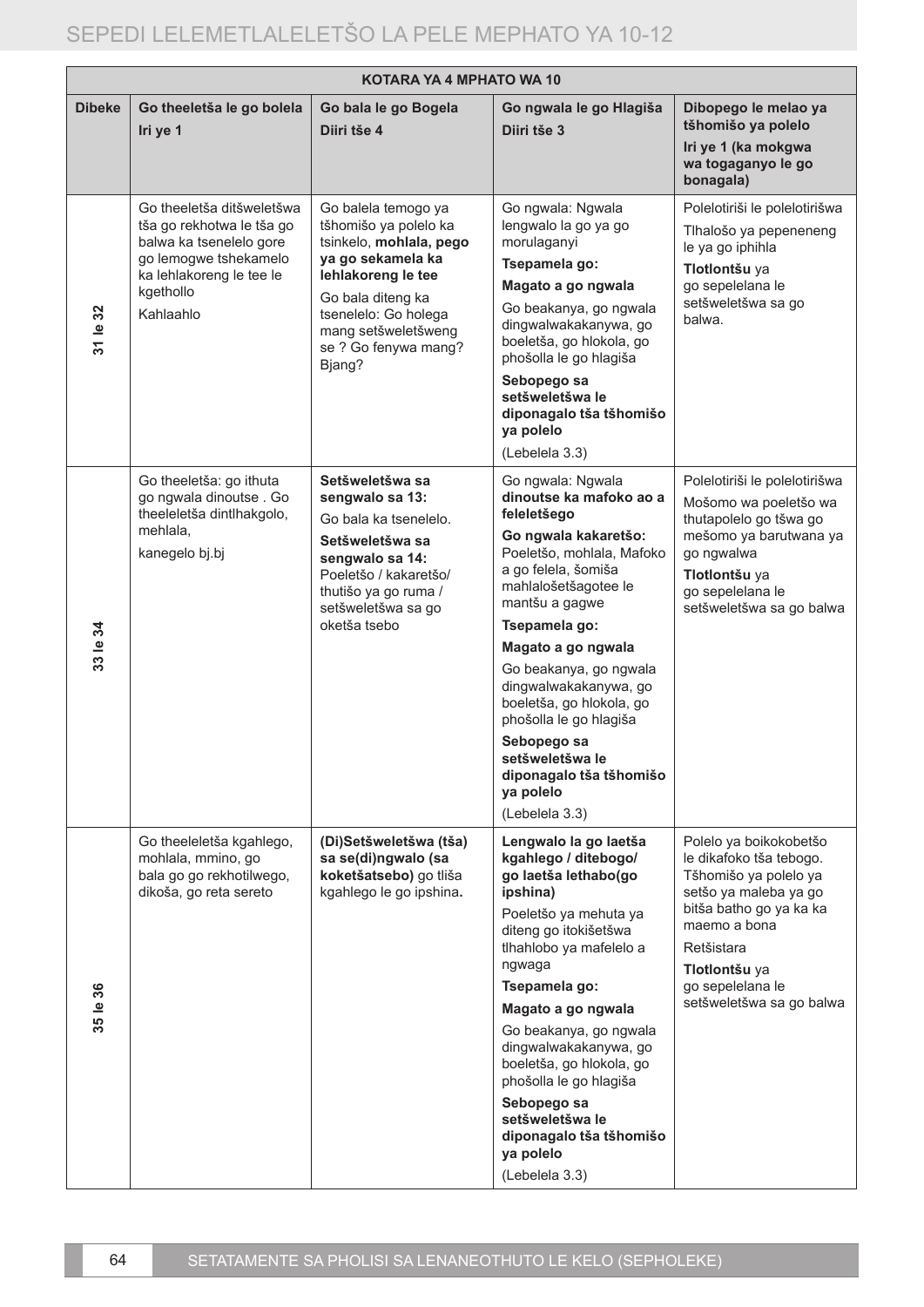| KOTARA YA 4 MPHATO WA 10                                                                                                                             |                                                                                                                           |                                                                        |                                                                                                                                                                                                                                                                                                                                                                                                            |                                                                                                                                                                                                                                  |  |
|------------------------------------------------------------------------------------------------------------------------------------------------------|---------------------------------------------------------------------------------------------------------------------------|------------------------------------------------------------------------|------------------------------------------------------------------------------------------------------------------------------------------------------------------------------------------------------------------------------------------------------------------------------------------------------------------------------------------------------------------------------------------------------------|----------------------------------------------------------------------------------------------------------------------------------------------------------------------------------------------------------------------------------|--|
| <b>Dibeke</b>                                                                                                                                        | Go theeletša le go bolela<br>Iri ye 1                                                                                     | Go bala le go Bogela<br>Diiri tše 4                                    | Go ngwala le go Hlagiša<br>Diiri tše 3                                                                                                                                                                                                                                                                                                                                                                     | Dibopego le melao ya<br>tšhomišo ya polelo<br>Iri ye 1 (ka mokgwa<br>wa togaganyo le go<br>bonagala)                                                                                                                             |  |
| 37 le 38                                                                                                                                             | Poeletšo: Dikahlaahlo tša<br>go se be tša semmušo tša<br>ba mphato le sehlopha<br>nakong ya go itokišetša<br>ditlhahlobo. | Setšweletšwa<br>sa sengwalo<br>(koketšatsebo) sa<br>mošomo wa poeletšo | Go itokišetša tlhahlobo.<br>Ngwala go tšwa go kgetho<br>ya mehuta ya boitlhamelo<br>- kgetha serewa le go<br>abelana dikgopolo<br>/ thala mmepe wa<br>monagano<br>Tsepamela go:<br>Magato a go ngwala<br>Go beakanya, go ngwala<br>dingwalwakakanywa, go<br>boeletša, go hlokola, go<br>phošolla le go hlagiša<br>Sebopego sa<br>setšweletšwa le<br>diponagalo tša tšhomišo<br>ya polelo<br>(Lebelela 3.3) | Mošomo wa pukuntšu /<br>go ithuta dika / diema /<br>mebolelwana<br>Mošomo wa go alafa<br>ditlhohlo tša thutapolelo<br>go tšwa go mešomo<br>ngwalwa ya barutwana<br>Tlotlontšu ya<br>go sepelelana le<br>setšweletšwa sa go balwa |  |
| 39 le 40                                                                                                                                             | Tihahlobo ya mafelelong a ngwaga                                                                                          |                                                                        |                                                                                                                                                                                                                                                                                                                                                                                                            |                                                                                                                                                                                                                                  |  |
| Mošomo wa Kelo wa semmušo kotareng ya 4                                                                                                              |                                                                                                                           |                                                                        |                                                                                                                                                                                                                                                                                                                                                                                                            |                                                                                                                                                                                                                                  |  |
| Mošomo wa 11                                                                                                                                         |                                                                                                                           |                                                                        |                                                                                                                                                                                                                                                                                                                                                                                                            |                                                                                                                                                                                                                                  |  |
| Tihahlobo ya mafelelong a ngwaga<br>Lephephe la 1 - Tšhomišo ya polelo go dikamano<br>Lephephe la 2 - Dingwalo / Dipuku<br>Lephephe la 3 - Go ngwala |                                                                                                                           |                                                                        |                                                                                                                                                                                                                                                                                                                                                                                                            |                                                                                                                                                                                                                                  |  |
|                                                                                                                                                      | Lephephe la 4 - Bomolomo / Orale                                                                                          |                                                                        |                                                                                                                                                                                                                                                                                                                                                                                                            |                                                                                                                                                                                                                                  |  |

\*Moputsokgoboko wa ngwaga wa bomolomo/orale wa go bolela, go theeletša. Moputso wa mafelelo o akaretše mošomo o tee wa polelo ya go itokišetšwa, o tee wa go theeletša, mohlala, Go bala ga go itokišetšwa / polelo ya go se itokišetšwe / go bolelo go go sego ga semmušo ka sehlopha.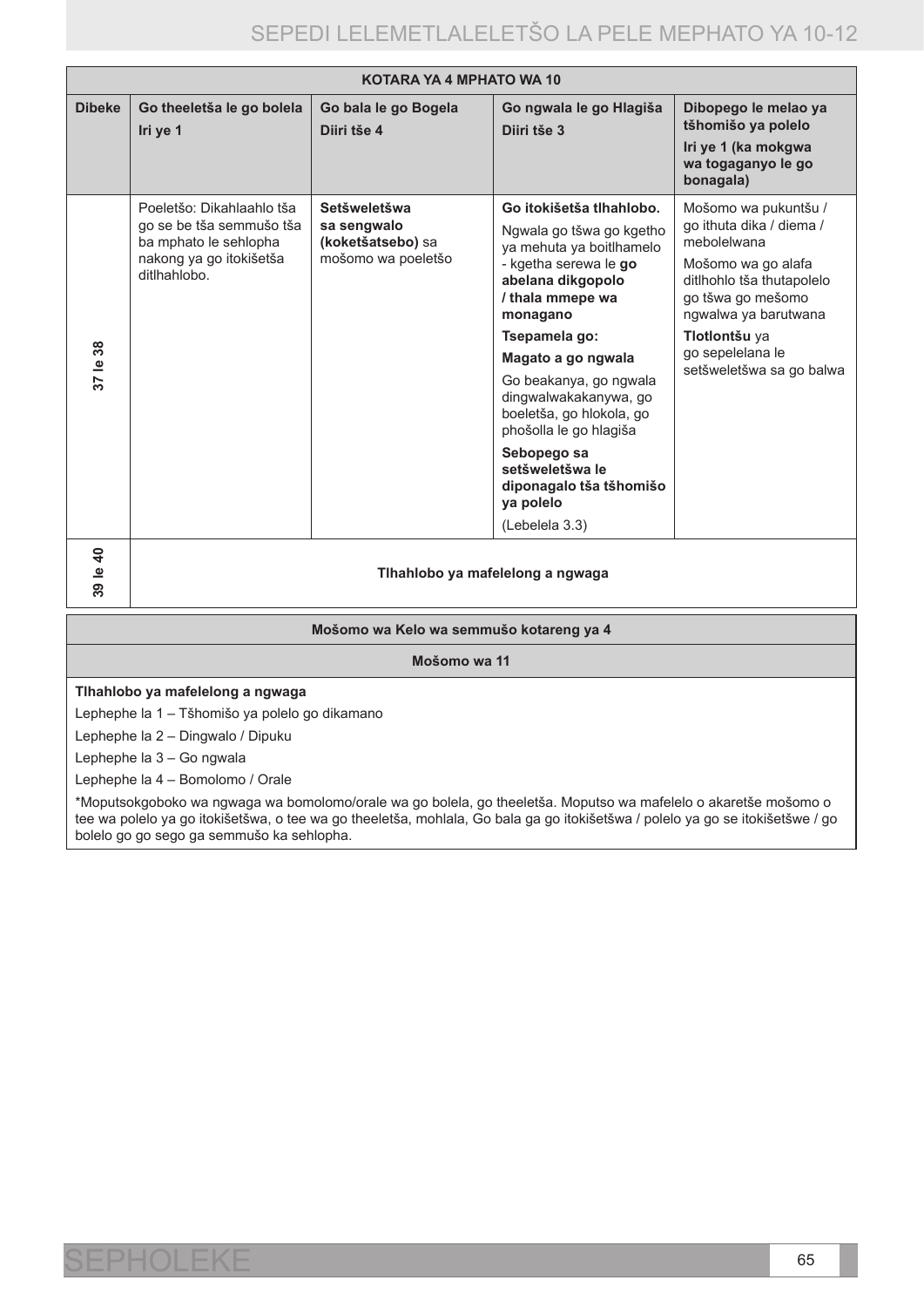#### **3.5.2 PEAKANYO YA GO RUTA YA MPHATO WA 11**

| <b>KOTARA YA 1 MPHATO WA 11</b> |                                                                                                                                                                                                            |                                                                                                                                                                                                                                                                                                                                                 |                                                                                                                                                                                                                                                                                                                                                                                                                                                                                                            |                                                                                                                                                                                                                                                                                                                                                                                                                                                 |
|---------------------------------|------------------------------------------------------------------------------------------------------------------------------------------------------------------------------------------------------------|-------------------------------------------------------------------------------------------------------------------------------------------------------------------------------------------------------------------------------------------------------------------------------------------------------------------------------------------------|------------------------------------------------------------------------------------------------------------------------------------------------------------------------------------------------------------------------------------------------------------------------------------------------------------------------------------------------------------------------------------------------------------------------------------------------------------------------------------------------------------|-------------------------------------------------------------------------------------------------------------------------------------------------------------------------------------------------------------------------------------------------------------------------------------------------------------------------------------------------------------------------------------------------------------------------------------------------|
| <b>Dibeke</b>                   | Go theeletša le go bolela<br>Iri ye 1                                                                                                                                                                      | Go bala le go Bogela<br>Diiri tše 4                                                                                                                                                                                                                                                                                                             | Go ngwala le go<br>Hlagiša<br>Diiri tše 3                                                                                                                                                                                                                                                                                                                                                                                                                                                                  | Dibopego le melao ya<br>tšhomišo ya polelo<br>Iri ye 1 (ka mokgwa<br>wa togaganyo le go<br>bonagala)                                                                                                                                                                                                                                                                                                                                            |
| $1$ le $2$                      | Tekatlhaologanyo ya go<br>theeletšwa go hwetša<br>tshedimošo<br><b>GOBA</b><br>go lebelela tokumenthari<br>ya thelebišene                                                                                  | Go bala ka tsenelelo.<br>Setšweletšwa sa<br>tshedimošo goba sa go<br>bonwa<br>Kakaretšo ye bonolo ya<br>dintlha tša bohlokwa<br>Ntlha le kakanyo<br>Hlagiša tlhalošo go ya ka<br>dikamano<br>Setšweletšwa sa<br>sengwalo sa 1<br>Tsebišo ya diteng tša<br>setšweletšwa<br>Tsepamela go ponagalo<br>ye e kgethilwego.<br>Ahlaahla mehola ya yona | Ngwala temana ya<br>tshedimošo ya go<br>ngwalwa. Nepiša go<br>sebopego sa lefoko le<br>nepagalo<br>Melao ya temana , mohl,<br>dikgopolokgolo le<br>dikgopolotlaleletšo.,bj.bj.<br>Ngwala setatamente<br>sa go fa tshedimošo,<br>mohlala, Go ya<br>maphodiseng,<br>Tsepamela go:<br>Magato a go ngwala<br>Go beakanya, go ngwala<br>dingwalwakakanywa, go<br>boeletša, go hlokola, go<br>phošolla le go hlagiša<br>Sebopego sa<br>setšweletšwa le<br>diponagalo tša<br>tšhomišo ya polelo<br>(Lebelela 3.3) | Setatamente, sebopego<br>sa mafoko, (sediri-lediri-<br>sedirwa)<br>Šomiša ditaetši<br>Tlotlontšu ya go<br>sepelelana le (di)<br>setšweletšwa sa go balwa                                                                                                                                                                                                                                                                                        |
| $3 \leq 4$                      | Go bala temana ya go se<br>itokišetšwe ka go hlaboša<br>lentšu, ka go diriša<br>lenaneo la katološo la go<br>bala<br>Kahlaahlo ya dihlopha<br>ka ga ditšweletšwa tša<br>go bonwa go swana le<br>dikhathune | Setšweletšwa sa<br>sengwalo sa 2:<br>Go bala ka tsenelelo<br>Lemoga le go ahlaahla<br>thulaganyo ya tiragatšo/<br>padi/kanegelokopana;<br>tshwantšhokgopolo<br>seretong le ka fao di<br>tswalanago le diteng<br>Go tlwae tša katološo<br>ya go bala. Etela<br>bokgobapuku / etla le<br>makasine / kuranta                                       | Ngwala temana/taodišo<br>ya boikgopolelo ka ga<br>diteng tša setšweletšwa<br>sa sengwalo , mohlala,<br>sereto, padi,<br>kanegelokopana,<br>pukutšatši goba<br>lengwalo<br>Tsepamela go:<br>Magato a go ngwala<br>Go beakanya, go ngwala<br>dingwalwakakanywa, go<br>boeletša, go hlokola, go<br>phošolla le go hlagiša<br>Sebopego sa<br>setšweletšwa le<br>diponagalo tša<br>tšhomišo ya polelo<br>(Lebelela 3.3)                                                                                         | Go hlaloša/ taetšo ya<br>maikutlo:<br>Mahlathi le mahlaodi<br>(Poeletšo)<br>Mošomo wa go alafa<br>ditlhohlo tša thutapolelo go<br>tšwa go mešomo ngwalwa<br>ya barutwana<br>Tlotlontšu ya go<br>nyalelana le ditšweletšwa<br>tša go balwa le tša go<br>bonwa<br>Šomiša thesorase - go<br>bopa mahlalošetšagotee<br>Bopa malatodi ka go<br>šomiša dihlogwana le<br>meselana, mohlala, kgoši<br>- kgošigadi, mohlolo-<br>mohlologadi, nala-nalana |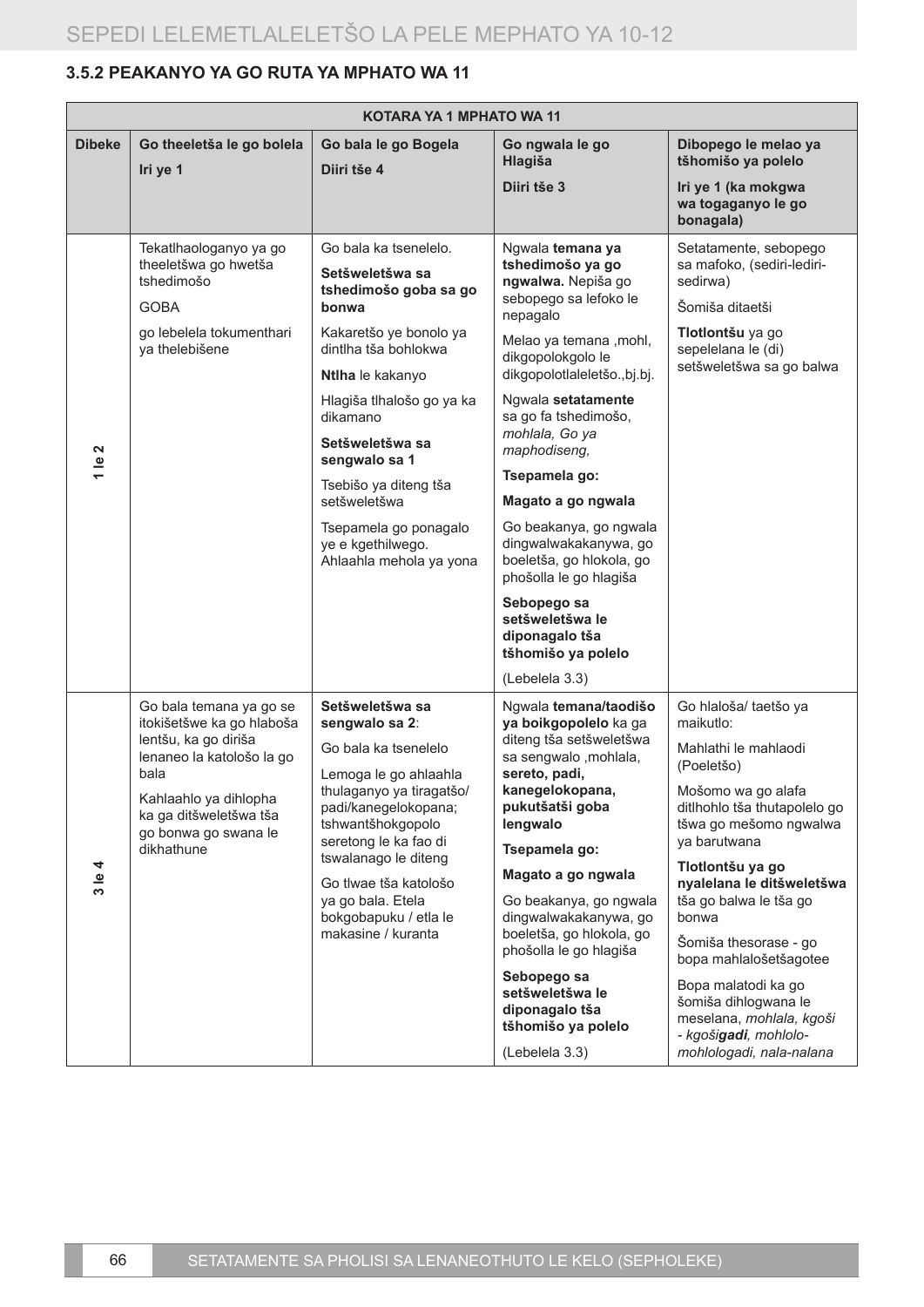| <b>KOTARA YA 1 MPHATO WA 11</b> |                                                                                                                                                                                                                                                                                                                              |                                                                                                                                                                                                                                                            |                                                                                                                                                                                                                                                                                                                                                                                                                                                   |                                                                                                                                                                                                                                                                                                                                  |
|---------------------------------|------------------------------------------------------------------------------------------------------------------------------------------------------------------------------------------------------------------------------------------------------------------------------------------------------------------------------|------------------------------------------------------------------------------------------------------------------------------------------------------------------------------------------------------------------------------------------------------------|---------------------------------------------------------------------------------------------------------------------------------------------------------------------------------------------------------------------------------------------------------------------------------------------------------------------------------------------------------------------------------------------------------------------------------------------------|----------------------------------------------------------------------------------------------------------------------------------------------------------------------------------------------------------------------------------------------------------------------------------------------------------------------------------|
| <b>Dibeke</b>                   | Go theeletša le go bolela<br>Iri ye 1                                                                                                                                                                                                                                                                                        | Go bala le go Bogela<br>Diiri tše 4                                                                                                                                                                                                                        | Go ngwala le go<br>Hlagiša                                                                                                                                                                                                                                                                                                                                                                                                                        | Dibopego le melao ya<br>tšhomišo ya polelo                                                                                                                                                                                                                                                                                       |
|                                 |                                                                                                                                                                                                                                                                                                                              |                                                                                                                                                                                                                                                            | Diiri tše 3                                                                                                                                                                                                                                                                                                                                                                                                                                       | Iri ye 1 (ka mokgwa<br>wa togaganyo le go<br>bonagala)                                                                                                                                                                                                                                                                           |
| 5 le 6                          | Go theeleletša go<br>akaretša:<br>Setšweletšwa sekopana<br>sa tshedimošo. Lemoga<br>molaetša wo mogolo,<br>šišinya hlogo<br>Bomolomo/orale:<br>potšišotherišano<br>(ditshepedišo goba go<br>kgathatema)                                                                                                                      | Go bala ka tsenelelo.<br>Kakaretšo ya go tšwa<br>go setšweletšwa sa<br>tshedimošo<br>Lemoga diteng tša<br>bohlokwa le tša go se be<br>bohlokwa.                                                                                                            | Ngwala kakaretšo ka<br>mokgwa wa dintlha<br>Katološa dinoutse go<br>ngwala setšweletšwa se<br>se feleletšego, mohlala,<br>akaretša dikgopolokgolo<br>go tšwa go setšweletšwa<br>goba potšišotherišano<br>Tsepamela go:<br>Magato a go ngwala<br>Go beakanya, go ngwala<br>dingwalwakakanywa, go<br>boeletša, go hlokola, go<br>phošolla le go hlagiša<br>Sebopego sa<br>setšweletšwa le<br>diponagalo tša<br>tšhomišo ya polelo<br>(Lebelela 3.3) | Maina:<br>Mošomo wa go alafa<br>ditlhohlo tša thutapolelo go<br>tšwa go mešomo ngwalwa<br>ya barutwana<br>Tlotlontšu ya go<br>sepelelana le setšweletšwa<br>sa go balwa mošomo wa<br>pukuntšu                                                                                                                                    |
| 7 le 8                          | Go bala ga go itokišetšwa<br>ka go hlaboša lentšu -<br>temana go tšwa pukung<br>ye e kgethilwego<br><b>GOBA</b><br>go bala sereto ka<br>boitokišetšo<br><b>GOBA</b><br>Setšweletšwa sa tiragatšo<br>Setša tšweletšo, segalo,<br>go khutša, kopantšho-<br>mahlo, lebelo, tlhabošo ya<br>mantšu le polelo ya dika<br>tša mmele | Setšweletšwa sa<br>sengwalo sa 3:<br>Go tšweletša<br>moanegwa pading,<br>kanegelokopaneng goba<br>tiragatšong; didirišwa tša<br>bohlokwa tša go natefiša<br>sereto<br>Setšweletšwa sa<br>sengwalo sa 4:.<br>Lekola molaetša wa<br>setšweletšwa sa sengwalo | Ngwala kanegelo yeo<br>go yona baanegwa ba<br>kopanago gomme ba<br>bolela<br>Tsepamela go:<br>Magato a go ngwala<br>Go beakanya, go ngwala<br>dingwalwakakanywa, go<br>boeletša, go hlokola, go<br>phošolla le go hlagiša<br>Sebopego sa<br>setšweletšwa le<br>diponagalo tša<br>tšhomišo ya polelo<br>(Lebelela 3.3)                                                                                                                             | Polelotebanyi le<br>polelotharedi go tšweletša<br>moanegwa<br>Go šomiša maswaodikga<br>go polelotebanyi le<br>polelotharedi (poeletšo)<br>Mošomo wa go alafa<br>ditlhohlo tša thutapolelo go<br>tšwa go mešomo ngwalwa<br>ya barutwana<br>Tlotlontšu: nyakišišo<br>ya ditlhalošo tša mantšu<br>go baleng - mošomo wa<br>pukuntšu |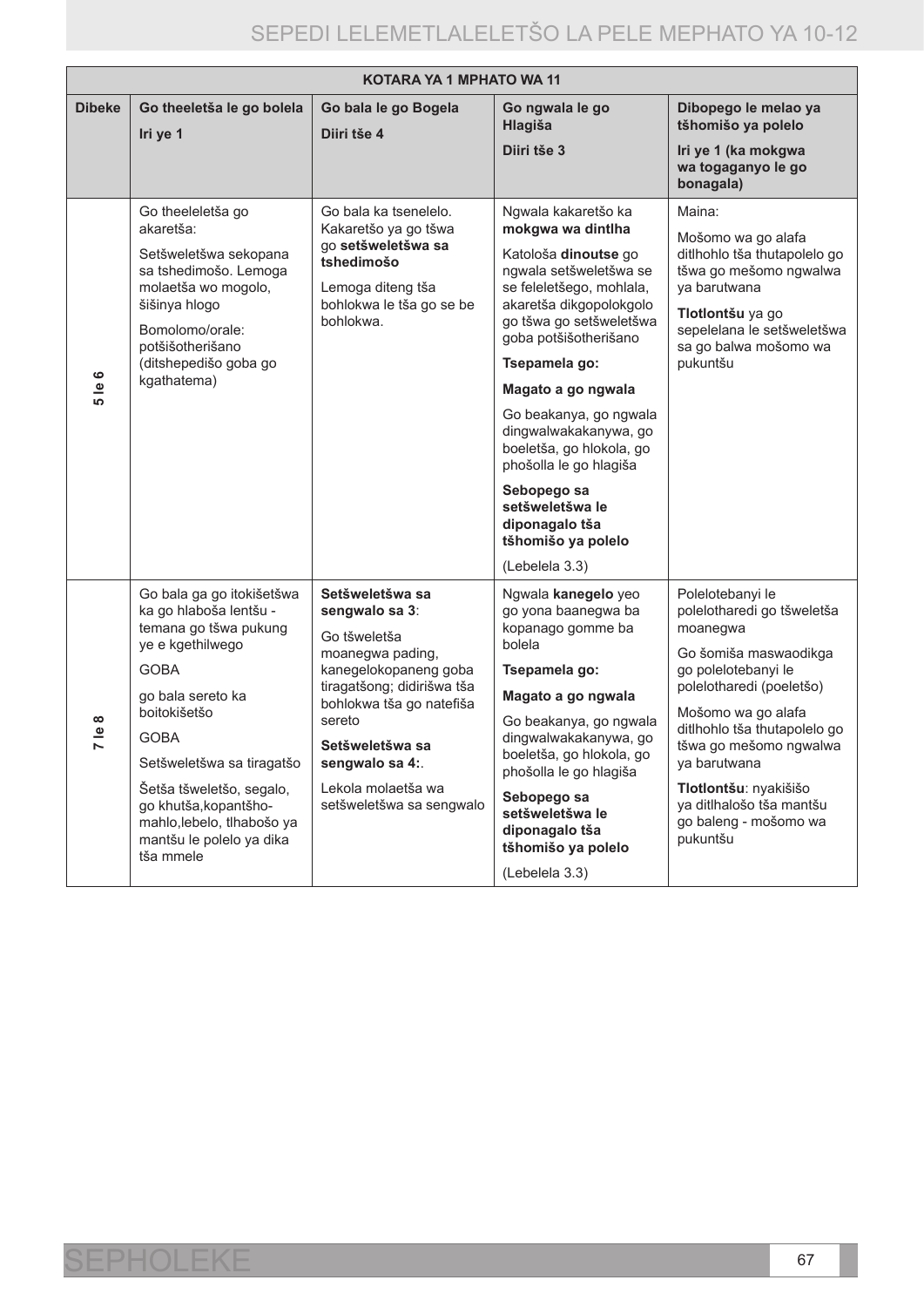|                              | <b>KOTARA YA 1 MPHATO WA 11</b>                                                                                                   |                                                                                                                                                                                |                                                                                                                                                                                                                                                                                                                                                                                                      |                                                                                                                                                                                                                                                                                                                                               |  |
|------------------------------|-----------------------------------------------------------------------------------------------------------------------------------|--------------------------------------------------------------------------------------------------------------------------------------------------------------------------------|------------------------------------------------------------------------------------------------------------------------------------------------------------------------------------------------------------------------------------------------------------------------------------------------------------------------------------------------------------------------------------------------------|-----------------------------------------------------------------------------------------------------------------------------------------------------------------------------------------------------------------------------------------------------------------------------------------------------------------------------------------------|--|
| <b>Dibeke</b>                | Go theeletša le go bolela<br>Iri ye 1                                                                                             | Go bala le go Bogela<br>Diiri tše 4                                                                                                                                            | Go ngwala le go<br>Hlagiša                                                                                                                                                                                                                                                                                                                                                                           | Dibopego le melao ya<br>tšhomišo ya polelo                                                                                                                                                                                                                                                                                                    |  |
|                              |                                                                                                                                   |                                                                                                                                                                                | Diiri tše 3                                                                                                                                                                                                                                                                                                                                                                                          | Iri ye 1 (ka mokgwa<br>wa togaganyo le go<br>bonagala)                                                                                                                                                                                                                                                                                        |  |
| $\tilde{=}$<br>$\frac{1}{9}$ | Theeletša ditšweletšwa<br>tše di fapanego gomme<br>le di ahlaahle, mohlala,<br>koša.<br>Hlagiša projeke ya<br>katološo ya go bala | Go bala ka tsenelelo<br>Bapetša o be o<br>fapantšhe molaetša/<br>setaele, mošito bj.bj. wa<br>dikoša tše pedi.<br>Katološo ya go bala<br>puku ye telele nakong ya<br>maikhutšo | Thala/tlatša tafola ya<br>diponagalo tša go fapana<br>Ngwala: potšišotherišano<br>ye e ngwadilwego /<br>poledišano / lengwalo la<br>go ya go morulaganyi<br>Tsepamela go:<br>Magato a go ngwala<br>Go beakanya, go ngwala<br>dingwalwakakanywa, go<br>boeletša, go hlokola, go<br>phošolla le go hlagiša<br>Sebopego sa<br>setšweletšwa le<br>diponagalo tša<br>tšhomišo ya polelo<br>(Lebelela 3.3) | Didirišwa tša modumo<br>mohlala, mošito,<br>morethetho, morumokwano,<br>le poeletšomodumo<br>Dikafoko le morumokwano<br>Mošomo wa go alafa<br>ditlhohlo tša thutapolelo go<br>tšwa go mešomo ngwalwa<br>ya barutwana<br>Tlotlontšu: ya go<br>sepelelana le dikoša<br>tše di lego ka gare ga<br>setšweletšwa sa go balwa,<br>mohlala, mmapadi, |  |

| Mešomo ya Kelo ya semmušo kotareng ya 1                 |                           |                                         |                                                                                                                   |  |  |
|---------------------------------------------------------|---------------------------|-----------------------------------------|-------------------------------------------------------------------------------------------------------------------|--|--|
| Mošomo wa 1:<br>Go theeletša                            | Mošomo wa 2:<br>Go ngwala | Mošomo wa 3:<br>Go ngwala               | Mošomo wa 4:<br>Moleko wa 1                                                                                       |  |  |
| Bomolomo/orale:<br>Tekatlhaologanyo ya go<br>theeletšwa | Taodišo                   | Setšweletšwa sa tirišano se<br>setelele | Tšhomišo ya polelo go<br>dikamano:<br>Tekatlhaologanyo<br>Kakaretšo<br>Dibopego le melao ya<br>tšhomišo ya polelo |  |  |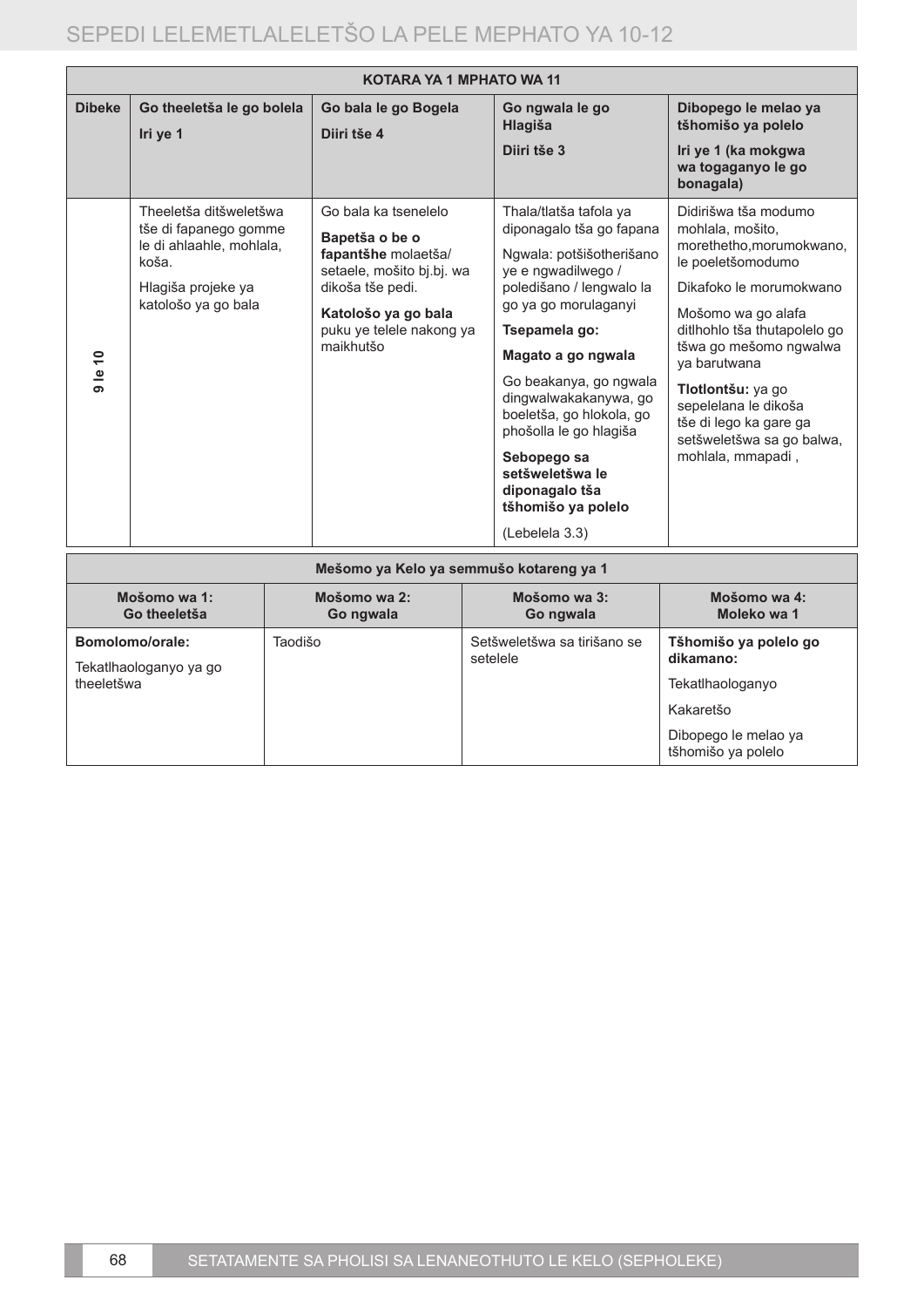|               | <b>KOTARA YA 2 MPHATO WA 11</b>                                                                                                                                                                                                                                                            |                                                                                                                                                                                                                                                                                          |                                                                                                                                                                                                                                                                                                                                                                                                                                                                                                                                                                                                                                                                                                                                       |                                                                                                                                                                                                                                                                                                                           |  |
|---------------|--------------------------------------------------------------------------------------------------------------------------------------------------------------------------------------------------------------------------------------------------------------------------------------------|------------------------------------------------------------------------------------------------------------------------------------------------------------------------------------------------------------------------------------------------------------------------------------------|---------------------------------------------------------------------------------------------------------------------------------------------------------------------------------------------------------------------------------------------------------------------------------------------------------------------------------------------------------------------------------------------------------------------------------------------------------------------------------------------------------------------------------------------------------------------------------------------------------------------------------------------------------------------------------------------------------------------------------------|---------------------------------------------------------------------------------------------------------------------------------------------------------------------------------------------------------------------------------------------------------------------------------------------------------------------------|--|
| <b>Dibeke</b> | Go theeletša le go bolela                                                                                                                                                                                                                                                                  | Go bala le go Bogela                                                                                                                                                                                                                                                                     | Go ngwala le go Hlagiša                                                                                                                                                                                                                                                                                                                                                                                                                                                                                                                                                                                                                                                                                                               | Dibopego le melao ya<br>tšhomišo ya polelo                                                                                                                                                                                                                                                                                |  |
|               | Iri ye 1                                                                                                                                                                                                                                                                                   | Diiri tše 4                                                                                                                                                                                                                                                                              | Diiri tše 3                                                                                                                                                                                                                                                                                                                                                                                                                                                                                                                                                                                                                                                                                                                           | Iri ye 1 (ka mokgwa<br>wa togaganyo le go<br>bonagala)                                                                                                                                                                                                                                                                    |  |
| 11 le 12      | Ka dihlopha hlathollang<br>setšweletšwa sa go<br>bonwa - mmepe, tšhate,<br>dinepe, ditafola, dithalwa<br>bj.bj.<br>Šomiša tlhalošo ya ba<br>bangwe go fetišetša<br>tshedimošo go mohuta o<br>mongwe wa setšweletšwa<br>(mohlala, Go mmepe<br>wa monagano, go tlatša<br>dikgoba tša tafola) | Go bala ka tsenelelo.<br>Ditšhupetšo tša go<br>tšwa go setšweletšwa<br>sa sengwalo, go laetša<br>tekatekano, monabo bj.bj.<br>Setšweletšwa sa go<br>bonwa mabapi le lefelo la<br>setšhaba la go ithabiša<br>Tšhupadipaka ya<br>(lenaneo) la leeto la<br>pese goba la mohuta wo<br>mongwe | Ngwala ditšhupetšo<br>tša go ya lefelong la<br>setšhaba la boithabišo /<br>tshwaonaga ya tikologo<br>ya selagae, mohlala,<br>Lepatlelo la kgwele ya<br>maoto la kgauswi, lapa<br>la mohlomphegi wa mo<br>tikologong<br>Dintlha tša go hlaloša<br>lefelo la bohle la<br>boithabišo, le le theilwego<br>godimo ga setšweletšwa<br>sa go bonwa GOBA<br>poledišano ya go thuša<br>motho yo a sa tsebjego<br>(lethogošwahla), (šomiša<br>semamatletšo sa<br>poledišano ya tšatši ka<br>tšatši)<br>Tsepamela go:<br>Magato a go ngwala<br>Go beakanya, go ngwala<br>dingwalwakakanywa, go<br>boeletša, go hlokola, go<br>phošolla le go hlagiša<br>Sebopego sa<br>setšweletšwa le<br>diponagalo tša tšhomišo<br>ya polelo<br>(Lebelela 3.3) | Makgokedi (Poeletšo)<br>Mahlaodi<br>Papišo ya mahlaodi<br>Tlotlontšu ya go<br>nyalelana le setšweletšwa<br>sa go balwa<br>Mantšu a go laetša<br>tšhupetšo, monabo,<br>bokgole, tekatekano bj.bj                                                                                                                           |  |
| 13 le 14      | Polelo ya semmušo ye e<br>nyakišišitšwego                                                                                                                                                                                                                                                  | Setšweletšwa sa<br>sengwalo sa 5:<br>Go bala ka tsenelelo<br>Tšwela pele go ithuta ka<br>baanegwa le dikgwekgwe.<br>Bapetša goba o fapantšhe<br>Setšweletšwa sa<br>sengwalo sa 6:<br>Go bala ka tsenelelo                                                                                | Ditemana ka ga dipuku,<br>nonwane, mohlala,<br>Hlaloša moanegwa o be o<br>fahlele, hlaloša tikologo le<br>mohola wa yona, lemoga<br>kgwekgwe le mohola wa<br>yona<br>Tsepamela go:<br>Magato a go ngwala<br>Go beakanya, go ngwala<br>dingwalwakakanywa, go<br>boeletša, go hlokola, go<br>phošolla le go hlagiša<br>Sebopego sa<br>setšweletšwa le<br>diponagalo tša tšhomišo<br>ya polelo setšweletšwa<br>le diponagalo tša<br>tšhomišo ya polelo<br>(Lebelela 3.3)                                                                                                                                                                                                                                                                 | Lekgokedi dikamanong<br>- mehlala go tšwa<br>go mešongwana ya<br>Go theeletšwa goba<br>ditšweletšwa tša dingwalo<br>tša bohlano le boselela<br>Mošomo wa go alafa<br>ditlhohlo tša thutapolelo<br>go tšwa go mešomo<br>ngwalwa ya barutwana<br>Tlotlontšu ya<br>go sepelelana le<br>setšweletšwa sa balwa /<br>theeletšwa |  |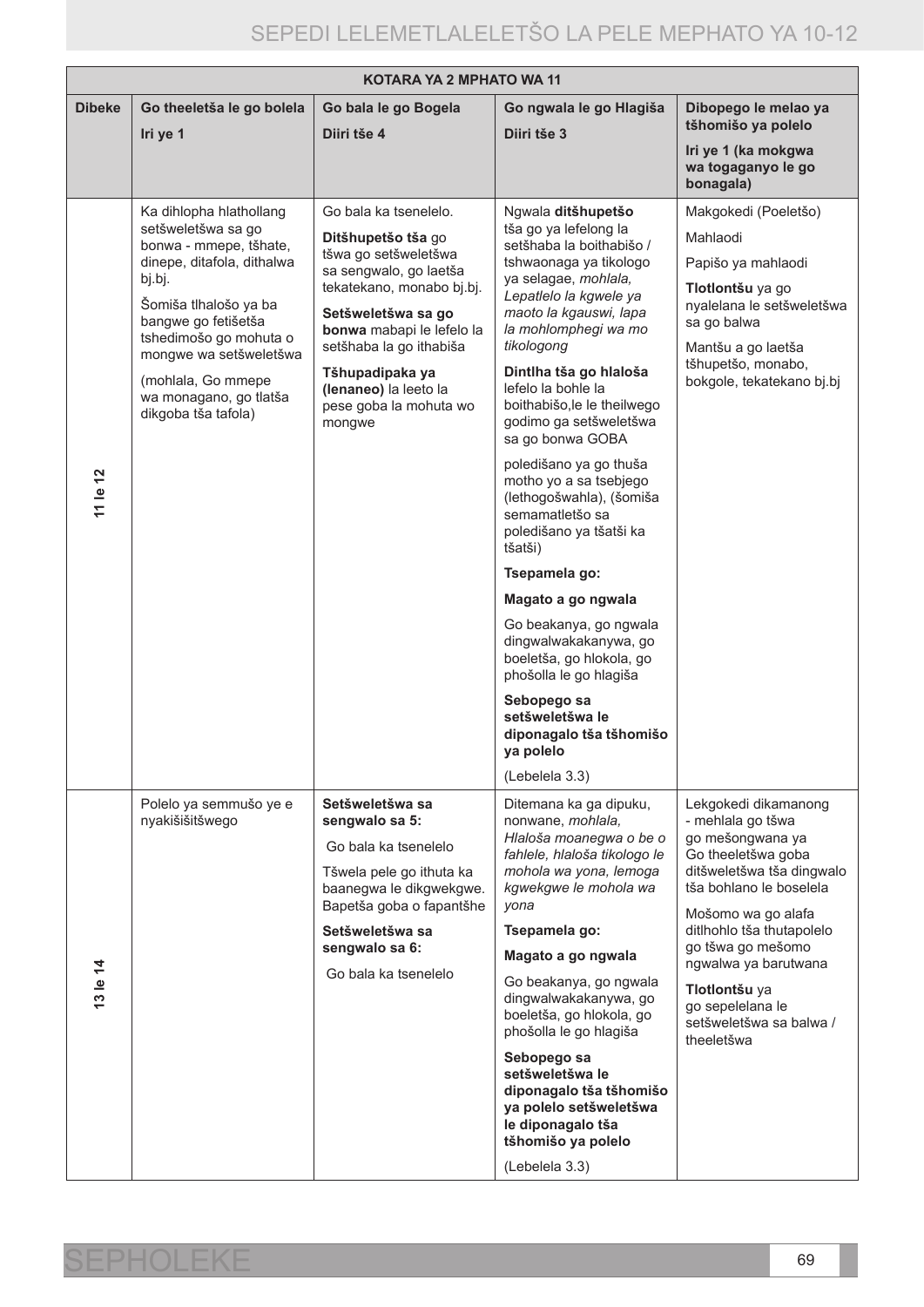|               | <b>KOTARA YA 2 MPHATO WA 11</b>                                                                                                    |                                                                                                                                                                                                                                                                                                                                                  |                                                                                                                                                                                                                                                                                                                                                                                                                                                                   |                                                                                                                                                                                                                                                                                                                                                                     |  |
|---------------|------------------------------------------------------------------------------------------------------------------------------------|--------------------------------------------------------------------------------------------------------------------------------------------------------------------------------------------------------------------------------------------------------------------------------------------------------------------------------------------------|-------------------------------------------------------------------------------------------------------------------------------------------------------------------------------------------------------------------------------------------------------------------------------------------------------------------------------------------------------------------------------------------------------------------------------------------------------------------|---------------------------------------------------------------------------------------------------------------------------------------------------------------------------------------------------------------------------------------------------------------------------------------------------------------------------------------------------------------------|--|
| <b>Dibeke</b> | Go theeletša le go bolela<br>Iri ye 1                                                                                              | Go bala le go Bogela<br>Diiri tše 4                                                                                                                                                                                                                                                                                                              | Go ngwala le go Hlagiša<br>Diiri tše 3                                                                                                                                                                                                                                                                                                                                                                                                                            | Dibopego le melao ya<br>tšhomišo ya polelo<br>Iri ye 1 (ka mokgwa<br>wa togaganyo le go                                                                                                                                                                                                                                                                             |  |
|               |                                                                                                                                    |                                                                                                                                                                                                                                                                                                                                                  |                                                                                                                                                                                                                                                                                                                                                                                                                                                                   | bonagala)                                                                                                                                                                                                                                                                                                                                                           |  |
| 15 le 16      | Go bapala karolo ya<br>tshepetšo ya dikopano<br>tša ka phapošing mabapi<br>le sererwa sa go tšwa<br>setšweletšweng sa go<br>balwa. | Go bala ka tsenelelo<br>Setšweletšwa sa<br>tshedimošo. mohlala,<br>kuranta ye e le go mabapi<br>le ditaba tša setšhaba<br>mohlala, tlhokego ya<br>meetse,, go tloša ditlakala<br>Katološo ya go bala le go<br>bogela. Tlhohleletšo ya<br>go bala / go bogela kgašo<br>ya ditaba le dikuranta                                                     | Ngwala lenaneothero<br>la kopano ya setšhaba<br>mabapi le go araba<br>setšweletšwa sa go balwa<br>Ngwala dinoutse tša<br>kopano<br>Ka morago ga go bapala<br>karolo, ngwala metsotso<br>ya kopano.<br>Tsepamela go:<br>Magato a go ngwala<br>Go beakanya, go ngwala<br>dingwalwakakanywa, go<br>boeletša, go hlokola, go<br>phošolla le go hlagiša<br>Sebopego sa<br>setšweletšwa le<br>diponagalo tša tšhomišo<br>ya polelo<br>(Lebelela 3.3)                    | Sebopego sa temana:<br>Hlogotaba le diteng tša go<br>thekga.<br>Melao ya go nyalelana<br>le metsotso,: lebaka<br>le le fetilego, nomora,<br>semmušo, polelo ya<br>maleba.<br>Tlotlontšu ya<br>go sepelelana le<br>setšweletšwa sa go balwa<br>Polelo ya go hlaloša<br>tshepetšo ya kopano,<br>mohlala, lenaneothero,<br>modulasetulo, metsotso,<br>ditšwametsotsong |  |
| 17 le 18      | Ngangišano (tshepedišo)<br>Go theeleletša maikutlo le<br>maemo                                                                     | Go balela Tsebotsenelelo<br>ya polelo . Setšweletšwa<br>sa go laetša<br>ntlhatebelelo / maikutlo/<br>kakanyo go tšwa go<br>sedirišwa sa sengwalo<br>goba sa mediya, mohlala,,<br>khathune ya politiki,<br>papatšo, pego ya go tsoša<br>maikutlo<br>Papatšo ya<br>mahlakorentši a<br>mediya, go tšwa<br>makisineng / kuranteng /<br>Thelebišeneng | Hlama <b>papatšo</b> - ya go<br>akaretša dielemente tša<br>go bonwa Dithekniki tša<br>tlhohleletšo, mohlala,<br>Ditšhišinyo, ditlamorago,<br>kakaretšo, bj.bj<br>Papatšo e ka ba ya<br>seyalemoya goba ya<br>makasine<br>Tsepamela go:<br>Magato a go ngwala<br>Go beakanya, go ngwala<br>dingwalwakakanywa, go<br>boeletša, go hlokola, go<br>phošolla le go hlagiša<br>Sebopego sa<br>setšweletšwa le<br>diponagalo tša tšhomišo<br>ya polelo<br>(Lebelela 3.3) | Polelo ya dika le<br>ditlabakelo tše di<br>šomišwago go goga šedi<br>le go hlalefetša/jabetša,<br>mohlala, tshwantšhanyo,<br>poeletšomodumo,<br>poeletšo.<br>Tlotlontšu ya<br>go sepelelana le<br>setšweletšwa sa go balwa<br>Polelo ya go hlaloša ya go<br>bapatša, mohlala, khophi,<br>kalo,                                                                      |  |
| 20<br>19 le   |                                                                                                                                    |                                                                                                                                                                                                                                                                                                                                                  | Ditlhahlobo tša gare ga ngwaga                                                                                                                                                                                                                                                                                                                                                                                                                                    |                                                                                                                                                                                                                                                                                                                                                                     |  |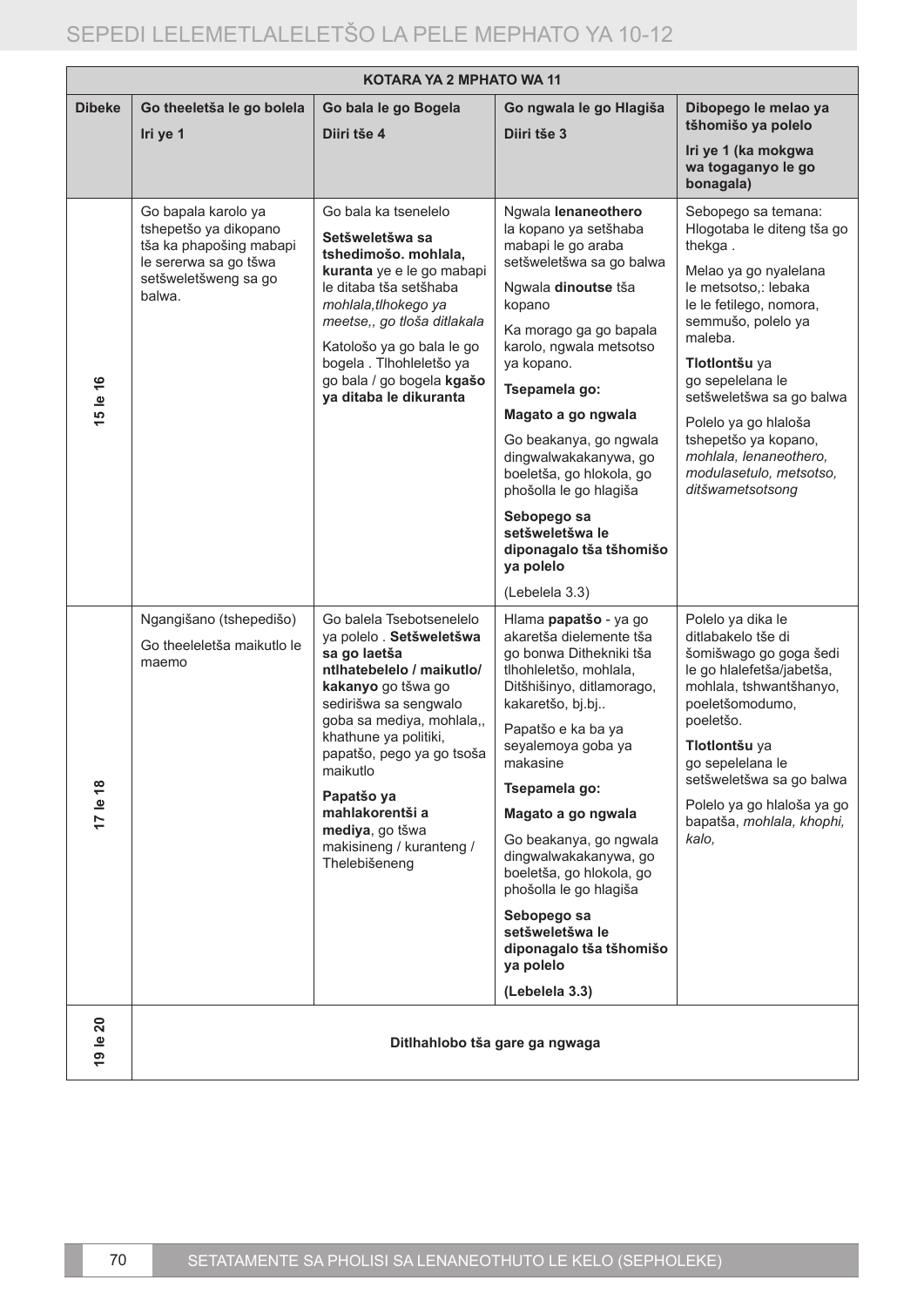| Mešomo ya Kelo ya semmušo kotareng ya 2     |                                 |                                                                                                                         |  |
|---------------------------------------------|---------------------------------|-------------------------------------------------------------------------------------------------------------------------|--|
| Mošomo wa 5: Go bolela                      | Mošomo wa 6:<br>Dingwalo/Dipuku | Mošomo wa 7:<br>Ditlhahlobo tša gare ga ngwaga                                                                          |  |
| Bomolomo/orale:<br>polelo ya go itokišetšwa | Dipotšišo tša diteng            | Lephephe la 1 – Tšhomišo ya polelo le<br>dikamano<br>Lephephe la 2 - Dingwalo/Dipuku<br>Lephephe la 3 – Go ngwala (e ka |  |
|                                             |                                 | ngwalwa ka Mei/Juni)                                                                                                    |  |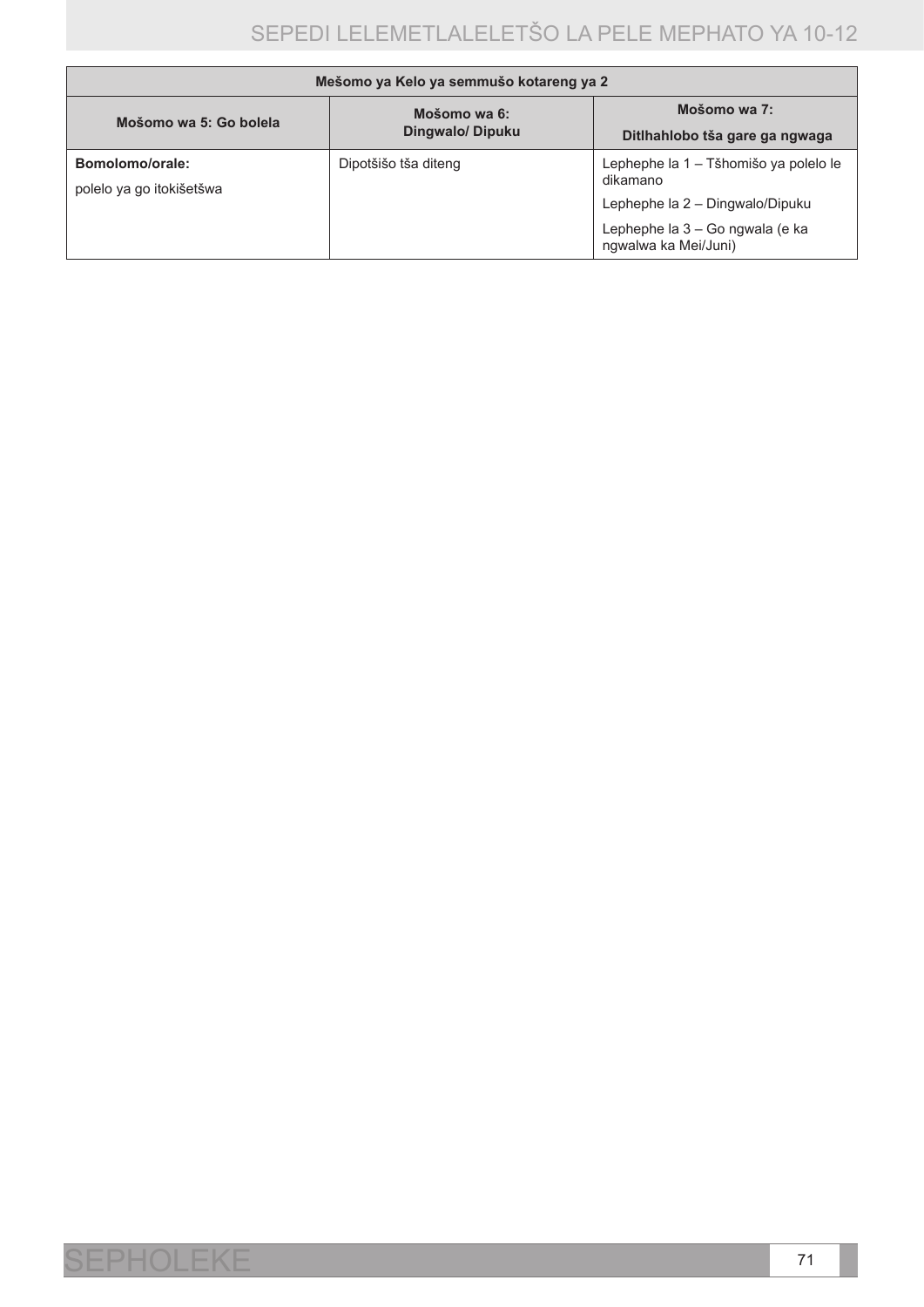|               | KOTARA YA 3 MPHATO WA 11                                                                                                                                               |                                                                                                                                                                                                                                                                                                                                                                             |                                                                                                                                                                                                                                                                                                                                                                                              |                                                                                                                                                                                                                                                                                                                     |  |
|---------------|------------------------------------------------------------------------------------------------------------------------------------------------------------------------|-----------------------------------------------------------------------------------------------------------------------------------------------------------------------------------------------------------------------------------------------------------------------------------------------------------------------------------------------------------------------------|----------------------------------------------------------------------------------------------------------------------------------------------------------------------------------------------------------------------------------------------------------------------------------------------------------------------------------------------------------------------------------------------|---------------------------------------------------------------------------------------------------------------------------------------------------------------------------------------------------------------------------------------------------------------------------------------------------------------------|--|
| <b>Dibeke</b> | Go theeletša le go bolela                                                                                                                                              | Go bala le go Bogela                                                                                                                                                                                                                                                                                                                                                        | Go ngwala le go Hlagiša                                                                                                                                                                                                                                                                                                                                                                      | Dibopego le melao ya<br>tšhomišo ya polelo                                                                                                                                                                                                                                                                          |  |
|               | Iri ye 1                                                                                                                                                               | Diiri tše 4                                                                                                                                                                                                                                                                                                                                                                 | Diiri tše 3                                                                                                                                                                                                                                                                                                                                                                                  | Iri ye 1 (ka mokgwa<br>wa togaganyo le go<br>bonagala)                                                                                                                                                                                                                                                              |  |
| 21 le 22      | Kahlaahlo ya Phanele/<br>Dipotšišotherišano                                                                                                                            | Go balela go akaretša:<br>ngangišano ye bonolo<br>ya go thekga goba go<br>ganetša taba<br>Taodišo Kahlaahlo ye e<br>thekgago ngangišano/<br>kahlaahlo ye e thekgago<br>goba ye ganetšago                                                                                                                                                                                    | Ngwala ngangišano:<br>Lenaneo la dintlha tša go<br>thekga goba go ganetša<br>sererwa Lengwalo la<br>kgwebo: ngongorego le<br>mabaka a go fahlela<br>Tsepamela go:<br>Magato a go ngwala<br>Go beakanya, go ngwala<br>dingwalwakakanywa, go<br>boeletša, go hlokola, go<br>phošolla le go hlagiša<br>Sebopego sa<br>setšweletšwa le<br>diponagalo tša tšhomišo<br>ya polelo<br>(Lebelela 3.3) | Dira poeletšo ya<br>dikgokantšhi tša go hlola<br>kwešišo le makopanyi.<br>Mošomo wa go alafa<br>ditlhohlo tša thutapolelo<br>go tšwa go mešomo<br>ngwalwa ya barutwana.<br>Tlotlontšu ya<br>go sepelelana le<br>setšweletšwa sa go balwa                                                                            |  |
| 23 le 24      | Ahlaahla taba ya<br>go sepelelana le<br>setšweletšwa sa sengwalo<br>seo go ithutilwego ka<br>sona goba sa go bonwa                                                     | Setšweletšwa sa<br>sengwalo sa 7:<br>Matsenyagae a ditaba.<br>Tsepamela go ponagalo<br>e tee ye e kgethilwego<br>gomme o ahlaahle<br>bohlokwa bja yona.<br>Setšweletšwa sa<br>sengwalo sa 8: Go bala<br>ka tsenelelo<br>Lemoga le go ahlaahla<br>thulaganyo, ya tiragatšo<br>/ padi/ kanegelokopana;<br>tshwantšhokgopolo<br>seretong le ka fao di<br>nyalelanago le diteng | Go ngwala Tlhaloši/<br>Kanegelo/Kahlaahlo/<br>Kakanyo / Ponagatši<br>Tsepamela go:<br>Magato a go ngwala<br>Go beakanya, go ngwala<br>dingwalwakakanywa, go<br>boeletša, go hlokola, go<br>phošolla le go hlagiša<br>Sebopego sa<br>setšweletšwa le<br>diponagalo tša tšhomišo<br>va polelo<br>(Lebelela 3.3)                                                                                | Mabaka a madiri<br>Tlotlontšu ya<br>go sepelelana le<br>setšweletšwa sa go balwa                                                                                                                                                                                                                                    |  |
| 25 le 26      | Polelo ya semmušo ya<br>go itokišetšwa/ ye e<br>nyakišišitšwego. Kelo<br>ya mošongwana wa go<br>theeletšwa ka sethaka<br>(go godiša go bala le<br>nyakišišo ka bowena) | Go bala ka tsenelelo.<br>Ditšweletšwa tše<br>kopana tša mediya:<br>ditsebišo, dipapatšo<br>tše di kgethilwego, tša<br>bophelo bja mohu,<br>Bapetša retšistara,<br>setaele le lentšu le<br>mohuta wa go swana le<br>yona, mohlala, Mangwalo                                                                                                                                  | Ngwala tsebišo<br>Ngwala lengwalo<br>la semmušo la go<br>nyakišiša ka ga phetolo<br>ya tsebišo, papatšo ye e<br>kgethilwago, bj.bj.<br>Tsepamela go:<br>Magato a go ngwala<br>Go beakanya, go ngwala<br>dingwalwakakanywa, go<br>boeletša, go hlokola, go<br>phošolla le go hlagiša<br>Sebopego sa<br>setšweletšwa le<br>diponagalo tša tšhomišo<br>ya polelo<br>(Lebelela 3.3)              | Tlhamego ya go<br>sepelelana le go ngwala.<br>Mošomo wa go alafa<br>ditlhohlo tša thutapolelo<br>go tšwa go mešomo<br>ngwalwa ya barutwana.<br>Tlotlontšu ya<br>go sepelelana le<br>setšweletšwa sa go<br>balwa.<br>Dikhutsofatšo tše gantši<br>di šomišetšwago papatšo<br>ye e kgethilwego,<br>diakronimi, bj. bj. |  |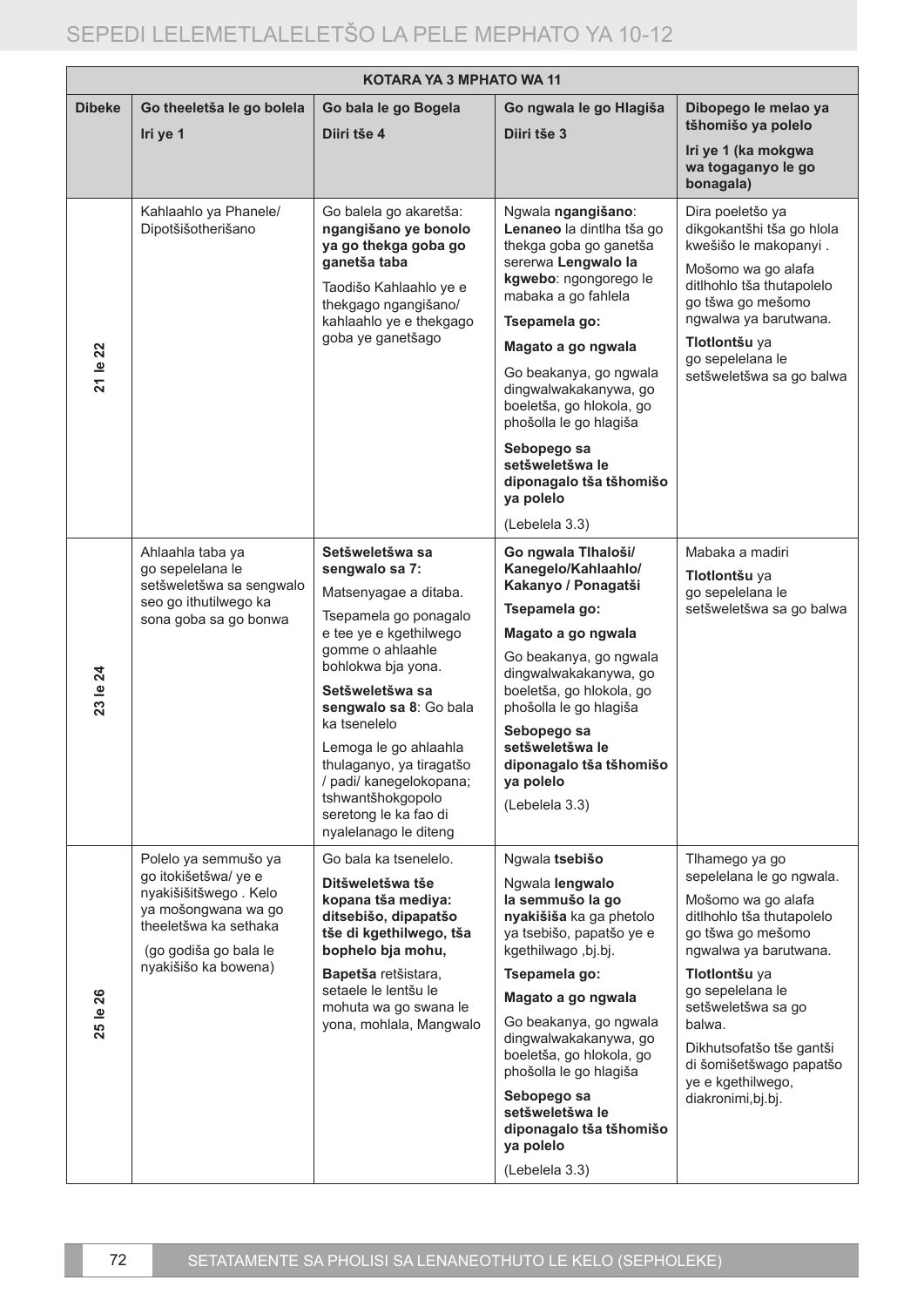| KOTARA YA 3 MPHATO WA 11 |                                                                                                                                                                           |                                                                                                                                                                                                                                                                                                                                                                                            |                                                                                                                                                                                                                                                                                                                                                                                  |                                                                                                                                                                                                                                                               |
|--------------------------|---------------------------------------------------------------------------------------------------------------------------------------------------------------------------|--------------------------------------------------------------------------------------------------------------------------------------------------------------------------------------------------------------------------------------------------------------------------------------------------------------------------------------------------------------------------------------------|----------------------------------------------------------------------------------------------------------------------------------------------------------------------------------------------------------------------------------------------------------------------------------------------------------------------------------------------------------------------------------|---------------------------------------------------------------------------------------------------------------------------------------------------------------------------------------------------------------------------------------------------------------|
| <b>Dibeke</b>            | Go theeletša le go bolela<br>Iri ye 1                                                                                                                                     | Go bala le go Bogela<br>Diiri tše 4                                                                                                                                                                                                                                                                                                                                                        | Go ngwala le go Hlagiša<br>Diiri tše 3                                                                                                                                                                                                                                                                                                                                           | Dibopego le melao ya<br>tšhomišo ya polelo                                                                                                                                                                                                                    |
|                          |                                                                                                                                                                           |                                                                                                                                                                                                                                                                                                                                                                                            |                                                                                                                                                                                                                                                                                                                                                                                  | Iri ye 1 (ka mokgwa<br>wa togaganyo le go<br>bonagala)                                                                                                                                                                                                        |
| 27 le 28                 | Theeletša setšweletšwa<br>sa koketšatsebo ka<br>lethabo /go khahlega,<br>mohlala, koša, go bala<br>sereto, filimi, tiragatšo ya<br>seyalemoya/radio,go bala<br>tiragatšo. | Setšweletšwa sa<br>sengwalo sa 9:<br>Go bala ka tsenelelo<br>Go tšweletša moanegwa<br>wa padi, kanegelokopana,<br>goba tiragatšo, didirišwa<br>tša go natefiša polelo mo<br>seretong<br>Setšweletšwa sa<br>koketšatsebo mohlala,go<br>lora o sa robala,<br>toro, diteng tša go se<br>kgodiše tša thutamahlale<br>ka polelo ye nngwe le ye<br>nngwe                                         | Ngwala setšweletšwa<br>sekopana mabapi le<br>senepe goba seswantšho,<br>mohlala, sereto,<br>temanatlhaloši, ditsenywa,<br>pukutšatši<br>Tsepamela go:<br>Magato a go ngwala<br>Go beakanya, go ngwala<br>dingwalwakakanywa, go<br>boeletša, go hlokola, go<br>phošolla le go hlagiša<br>Sebopego sa<br>setšweletšwa le<br>diponagalo tša tšhomišo<br>ya polelo<br>(Lebelela 3.3) | Seswantšho, seka,<br>tlhalošo ya thwii le ye e<br>iphihlilego<br>Tlotlontšu ya<br>go sepelelana le<br>setšweletšwa sa go balwa                                                                                                                                |
| 29 le 30                 | Go balela godimo ga go<br>itokišetšwa ga mangwalo<br>a go ya go morulaganyi.                                                                                              | Go bala ka tsenelelo<br>o balela temogo ya<br>tšhomišo ya polelo ka<br>tsinkelo, mangwalo a<br>go ya go morulaganyi.<br>(maikemišetšo le<br>baamogedi, ntlha le<br>kakanyo) Tsepamisa<br>go go fa maina (batho<br>ba fiwa bjang maina)<br>go akaretšwa goba go<br>tlogelwa eng, mašala (ke<br>"bomang"?)<br>Setšweletšwa sa<br>sengwalo sa 10:<br>Go bala ka tsenelelo.<br>Go ela molaetša | Ngwalela morulaganyi<br>lengwalo o fetola<br>setšweletšwa se se<br>badilwego. Lemoga<br>maemo a gago le maikutlo<br>Tsepamela go:<br>Magato a go ngwala<br>Go beakanya, go ngwala<br>dingwalwakakanywa, go<br>boeletša, go hlokola, go<br>phošolla le go hlagiša<br>Sebopego sa<br>setšweletšwa le<br>diponagalo tša tšhomišo<br>ya polelo<br>(Lebelela 3.3)                     | Tlhalošo ya go iphihla le<br>ya pepeneneng<br>Go fa kakanyo,<br>Tlhalošo ye e hutšwago.<br>Mošomo wa go alafa<br>ditlhohlo tša thutapolelo<br>go tšwa go mešomo<br>ngwalwa ya barutwana.<br>Tlotlontšu ya<br>go sepelelana le<br>setšweletšwa sa go<br>balwa. |

| Mešomo ya Kelo ya semmušo kotareng ya 3                              |                                      |                                            |  |  |
|----------------------------------------------------------------------|--------------------------------------|--------------------------------------------|--|--|
| Mošomo wa 8: Go bolela goba go<br>bala                               | Mošomo wa 9: Go ngwala               | Mošomo wa 10: Moleko wa 2                  |  |  |
| Bomolomo/orale:                                                      | Ditšweletšwa tša tirišano tše kopana | Tšhomišo ya polelo go dikamano:            |  |  |
| Go bala ga go itokišetšwa/ Go bolela                                 |                                      | Tekatlhaologanyo                           |  |  |
| ga go se itokišetšwe/ Go bolela go go<br>sego ga semmušo ka dihlopha |                                      | Kakaretšo                                  |  |  |
|                                                                      |                                      | Dibopego le melao va tšhomišo va<br>polelo |  |  |
|                                                                      |                                      | <b>GOBA</b>                                |  |  |
|                                                                      |                                      | Dingwalo / Dipuku: Dipotšišo tša diteng    |  |  |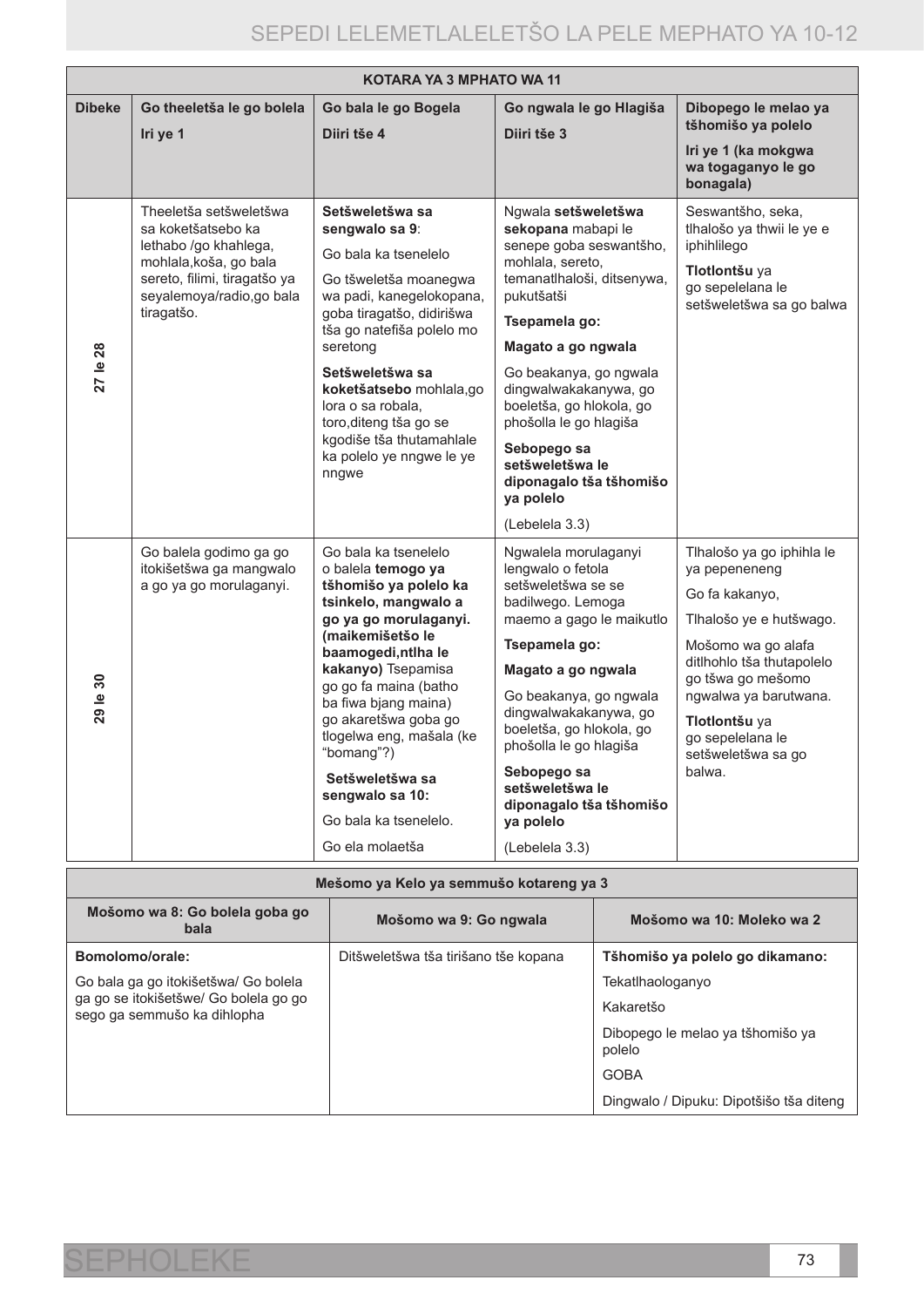| <b>KOTARA YA 4 MPHATO WA 11</b> |                                                                                                                                                                              |                                                                                                                                                                                                                                                                                                                                                                             |                                                                                                                                                                                                                                                                                                                                                                                                                                                                                                                                                                                                                |                                                                                                                                                                                                            |
|---------------------------------|------------------------------------------------------------------------------------------------------------------------------------------------------------------------------|-----------------------------------------------------------------------------------------------------------------------------------------------------------------------------------------------------------------------------------------------------------------------------------------------------------------------------------------------------------------------------|----------------------------------------------------------------------------------------------------------------------------------------------------------------------------------------------------------------------------------------------------------------------------------------------------------------------------------------------------------------------------------------------------------------------------------------------------------------------------------------------------------------------------------------------------------------------------------------------------------------|------------------------------------------------------------------------------------------------------------------------------------------------------------------------------------------------------------|
| <b>Dibeke</b>                   | Go theeletša le go bolela<br>Iri ye 1                                                                                                                                        | Go bala le go Bogela<br>Diiri tše 4                                                                                                                                                                                                                                                                                                                                         | Go ngwala le go Hlagiša<br>Diiri tše 3                                                                                                                                                                                                                                                                                                                                                                                                                                                                                                                                                                         | Dibopego le melao ya<br>tšhomišo ya polelo<br>Iri ye 1 (ka mokgwa<br>wa togaganyo le go<br>bonagala)                                                                                                       |
| 31 le 32                        | Go Theeletša<br>setšweletšwa sa go<br>rekhotwa goba sa go<br>balwa ka tsenelelo gore<br>o hwetše tshekamelo<br>ka lehlakoreng le tee le<br>kgethollo<br>Kahlaahlo/ngangišano | Go Balela temogo ya<br>tšhomišo ya polelo ka<br>tsinkelo, mohlala, polelo<br>ya sepolitiki, pego ya go<br>sekamela ka lehlakoreng<br>le tee.<br>Go bala diteng ka<br>tsenelelo: Go holega<br>mang setšweletšweng se?<br>Go fenywa mang? bjang?<br>Setšweletšwa sa<br>sengwalo sa 11:<br>Go bala ka tsenelelo<br>Hlatholla morero ka<br>botlalo Bapetša goba o<br>fapantšhe. | Ngwala setšweletšwa<br>gape gore o tloše<br>tshekamelo ka<br>lehlakoreng le tee le<br>kgethollo / ngwala taodišo<br>ngangišano<br>Tsepamela go:<br>Magato a go ngwala<br>Go beakanya, go ngwala<br>dingwalwakakanywa, go<br>boeletša, go hlokola, go<br>phošolla le go hlagiša<br>Sebopego sa<br>setšweletšwa le<br>diponagalo tša tšhomišo<br>ya polelo<br>(Lebelela 3.3)                                                                                                                                                                                                                                     | Polelotiriši le Polelotirišwa<br>Tlotlontšu ya<br>go sepelelana le<br>setšweletšwa sa go balwa<br>Thesorase -<br>mahlalošagotee                                                                            |
| 33 le 34                        | Go theeletša: tshepedišo<br>ya go ithuta go ngwala<br>dinoutse.<br>Go theeleletša tatelano                                                                                   | Setšweletšwa sa<br>sengwalo sa 12:<br>Go bala ka tsenelelo<br>Setšweletšwa sa<br>sengwalo sa 13:<br>Go bala ka tsenelelo                                                                                                                                                                                                                                                    | Ngwala setšweletšwa<br>sa go ba le magato a<br>tshepedišo, mohlala,<br>Ditaelo tša go sepelelana<br>le theknolotši<br>Bontšha ka sethalwa sa<br>seswantšho / boto ya<br>kanegelo bj.bj.<br>go ngwala poeletšo<br>ya kakaretšo go<br>šomišwa setšweletšwa<br>sa tshepetšo,<br>mohlala, mafoko a<br>a feletšego, tirišo ya<br>mahlalošetšagotee le<br>mantšu a gagwe<br>Tsepamela go:<br>Magato a go ngwala<br>Go beakanya, go ngwala<br>dingwalwakakanywa, go<br>boeletša, go hlokola, go<br>phošolla le go hlagiša<br>Sebopego sa<br>setšweletšwa le<br>diponagalo tša tšhomišo<br>ya polelo<br>(Lebelela 3.3) | Madiri<br>Mantšho a go laetša<br>tatelano<br>Mošomo wa go alafa<br>ditlhohlo tša thutapolelo<br>go tšwa go mešomo<br>ngwalwa ya barutwana<br>Tlotlontšu ya<br>go sepelelana le<br>setšweletšwa sa go balwa |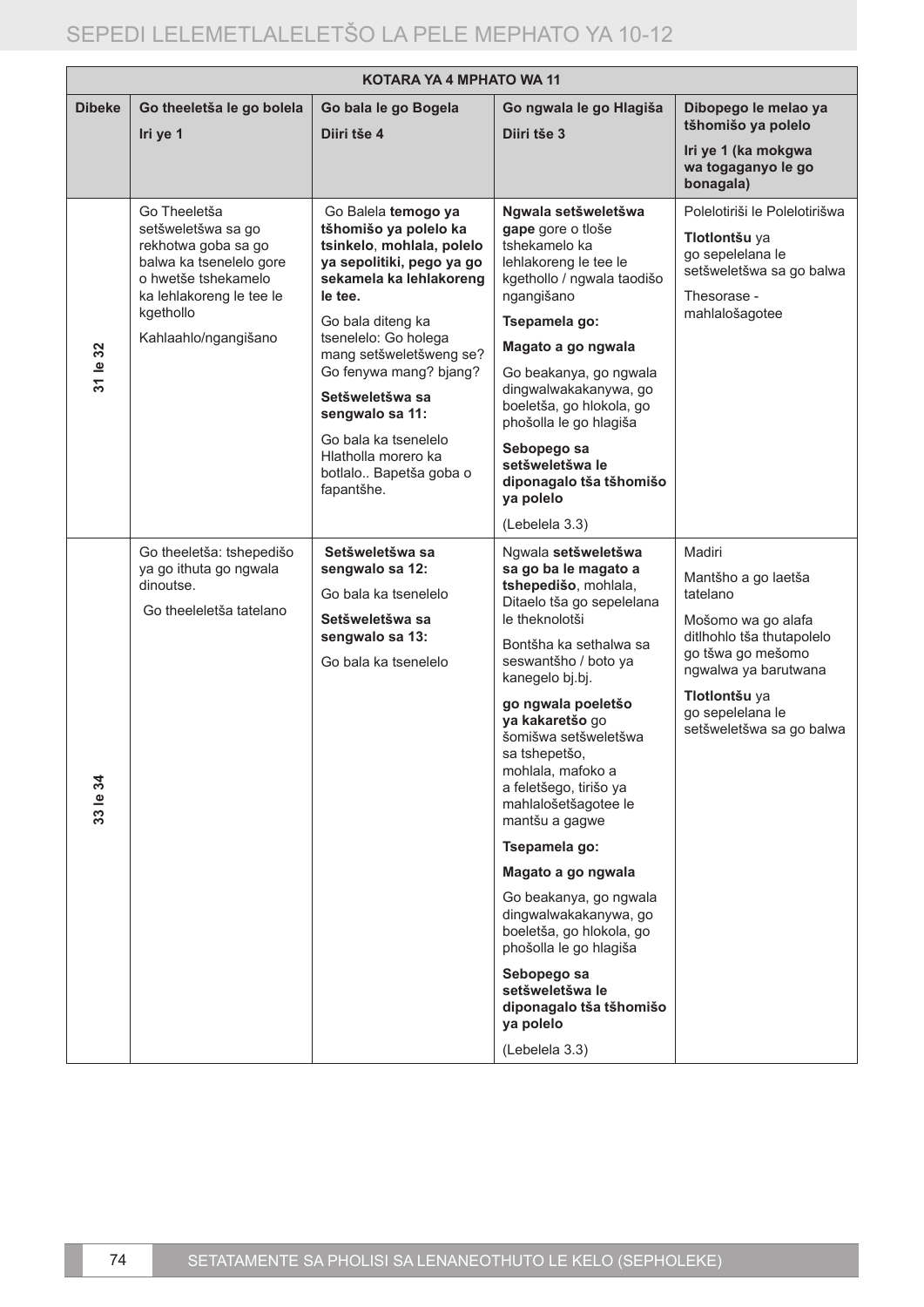|               | <b>KOTARA YA 4 MPHATO WA 11</b>                                                                                                     |                                                                                                              |                                                                                                                                                                                                                                                                                                                                                                                                                      |                                                                                                                                                                                                                               |  |
|---------------|-------------------------------------------------------------------------------------------------------------------------------------|--------------------------------------------------------------------------------------------------------------|----------------------------------------------------------------------------------------------------------------------------------------------------------------------------------------------------------------------------------------------------------------------------------------------------------------------------------------------------------------------------------------------------------------------|-------------------------------------------------------------------------------------------------------------------------------------------------------------------------------------------------------------------------------|--|
| <b>Dibeke</b> | Go theeletša le go bolela<br>Iri ye 1                                                                                               | Go bala le go Bogela<br>Diiri tše 4                                                                          | Go ngwala le go Hlagiša<br>Diiri tše 3                                                                                                                                                                                                                                                                                                                                                                               | Dibopego le melao ya<br>tšhomišo ya polelo                                                                                                                                                                                    |  |
|               |                                                                                                                                     |                                                                                                              |                                                                                                                                                                                                                                                                                                                                                                                                                      | Iri ye 1 (ka mokgwa<br>wa togaganyo le go<br>bonagala)                                                                                                                                                                        |  |
| 35 le 36      | Go theeleletša kgahlego,<br>mohlala, mmino, go<br>bala go go rekhotilwego,<br>dikoša, go reta sereto                                | Setšweletšwa sa<br>sengwalo 14:<br>Poeletšo/kakaretšo/thutišo<br>ya go ruma/setšweletšwa<br>sa koketšatsebo. | Lengwalo la go laetša<br>kgahlego / ditebogo/<br>go laetša lethabo(go<br>ipshina)<br>Poeletšo ya mehuta ya<br>diteng go itokišetšwa<br>tlhahlobo ya mafelelo a<br>ngwaga<br>Tsepamela go:<br>Magato a go ngwala<br>Go beakanya, go ngwala<br>dingwalwakakanywa, go<br>boeletša, go hlokola, go<br>phošolla le go hlagiša<br>Sebopego sa<br>setšweletšwa le<br>diponagalo tša tšhomišo<br>ya polelo<br>(Lebelela 3.3) | Polelo ya boikokobetšo<br>le dikafoko tša tebogo.<br>Tšhomišo ya polelo ya<br>setšo ya maleba ya go<br>bitša batho go ya ka ka<br>maemo a bona<br>Retšistara<br>Tlotlontšu ya<br>go sepelelana le<br>setšweletšwa sa go balwa |  |
| 37 le 38      | Poeletšo: Dikahlaahlo tša<br>go se be tša semmušo tša<br>bamphato le dihlopha ka<br>phapošing go itokišetša<br>go ngwala tlhahlobo. | Setšweletšwa sa<br>sengwalo sa mošomo wa<br>Poeletšo                                                         | Go itokišetša tlhahlobo.<br>Ngwala go tšwa go kgetho<br>ya mehuta ya boitlhamelo<br>- kanegelo, tlhaloši,<br>ngangišano, kahlaahlo le<br>kgadimo<br>Kgetha hlogo<br>Tsepamela go:<br>Magato a go ngwala<br>Go beakanya, go ngwala<br>dingwalwakakanywa, go<br>boeletša, go hlokola, go<br>phošolla le go hlagiša<br>Sebopego sa<br>setšweletšwa le<br>diponagalo tša tšhomišo<br>ya polelo<br>(Lebelela 3.3)         | Mošomo wa pukuntšu<br>dika / diema mebolelwana<br>Mošomo wa go alafa<br>ditlhohlo tša thutapolelo<br>go tšwa go mešomo<br>ngwalwa ya barutwana<br>Tlotlontšu ya<br>go sepelelana le<br>setšweletšwa sa go<br>balwa.           |  |
| 39 le 40      |                                                                                                                                     |                                                                                                              | Tihahlobo ya mafelelong a ngwaga                                                                                                                                                                                                                                                                                                                                                                                     |                                                                                                                                                                                                                               |  |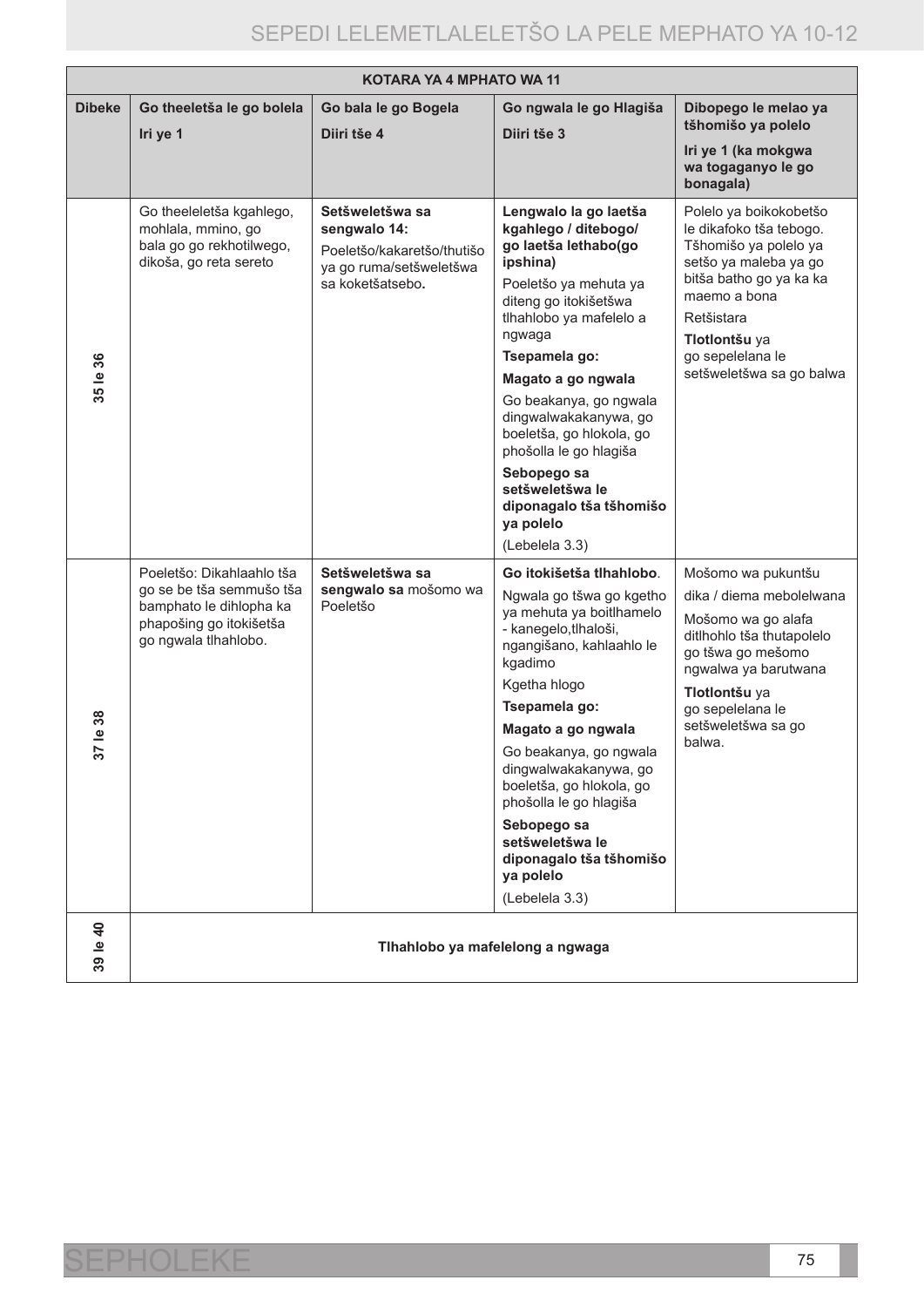#### **Mošomo wa Kelo wa semmušo kotareng ya 4**

#### **Mošomo wa 11**

#### **Tlhahlobo ya mafelelong a ngwaga**

Lephephe la 1 – Tšhomišo ya polelo go dikamano

Lephephe la 2 – Dingwalo / Dipuku

Lephephe la 3 – Go ngwala

ſ

Lephephe la 4 – Bomolomo / Orale

\*Moputsokgoboko wa ngwaga wa bomolomo/orale wa go bolela, go theeletša. Moputso wa mafelelo o akaretše mošomo o tee wa polelo ya go itokišetšwa, o tee wa go theeletša le wo mongwe, mohlala, Go bala ga go itokišetšwa / polelo ya go se itokišetšwe / go bolela go go sego ga semmušo ka sehlopha.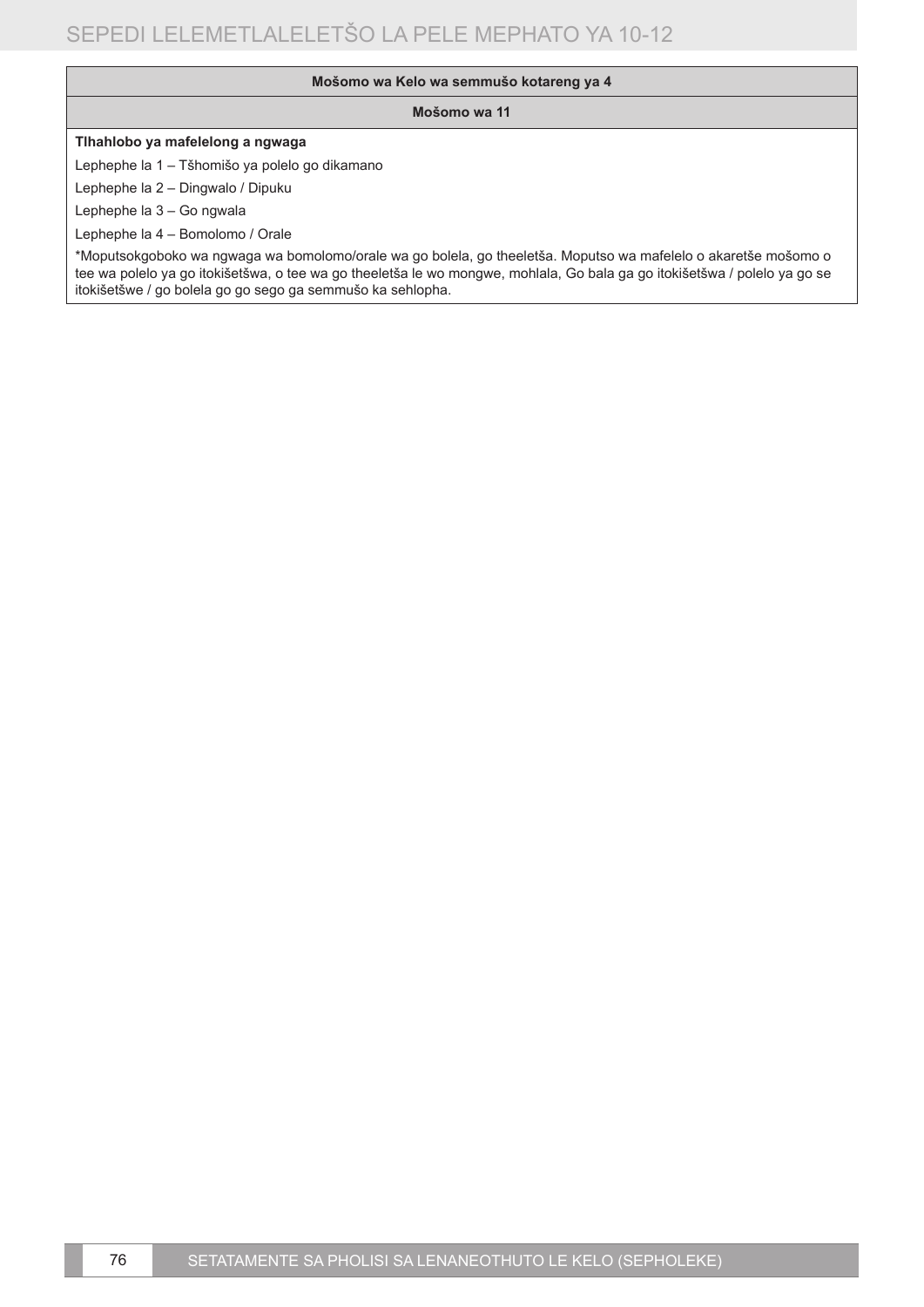# **3.5.3 PEAKANYO YA GO RUTA MPHATO WA 12**

Peakanyo ye ya ngwaga e laetša bonyane bjo bo swanetšego go phethagatšwa le go elwa.

Mphatong wa 12 dingwalo tša thuto ya semmušo (dipuku) di badilwe go ba tše 1 - 18, ke gore re tekano ya iri tše pedi e beetšwe sereto goba kanegelokopana goba yuniti e tee ya padi goba tiragatšo. Ge tiragatšo goba padi e kgethilwe, morutiši o tla swanelwa ke go arola mošomo ka diyuniti tše di tlogo rutwa nakong yeo ka tshwanelo.

Nako ye ntši ya Mphato wa 12 e tla šomišetšwa mošomo wa Poeletšo le go lokišetša barutwana tlhahlobo ya ka ntle ya mafelelong a ngwaga.

| <b>KOTARA YA 1 MPHATO WA 12</b> |                                                                                                                                                                                                                                                     |                                                                                                                                                                                                                                                                                                                                                                                                                |                                                                                                                                                                                                                                                                                                                                                                                                                                                                          |                                                                                                                                                                                                                                                                                                                                                               |
|---------------------------------|-----------------------------------------------------------------------------------------------------------------------------------------------------------------------------------------------------------------------------------------------------|----------------------------------------------------------------------------------------------------------------------------------------------------------------------------------------------------------------------------------------------------------------------------------------------------------------------------------------------------------------------------------------------------------------|--------------------------------------------------------------------------------------------------------------------------------------------------------------------------------------------------------------------------------------------------------------------------------------------------------------------------------------------------------------------------------------------------------------------------------------------------------------------------|---------------------------------------------------------------------------------------------------------------------------------------------------------------------------------------------------------------------------------------------------------------------------------------------------------------------------------------------------------------|
| <b>Dibeke</b>                   | Go theeletša le Go<br>bolela                                                                                                                                                                                                                        | Go bala le Go bogela                                                                                                                                                                                                                                                                                                                                                                                           | Go ngwala le go hlagiša                                                                                                                                                                                                                                                                                                                                                                                                                                                  | Dibopego le melao ya<br>tšhomišo ya polelo<br>Iri ye 1 (ka mokgwa<br>wa togaganyo le go<br>bonagala)                                                                                                                                                                                                                                                          |
| $1$ le $2$                      | Kahlaahlo ya dihlopha.<br>Ahlaahla diponagalo<br>tša setšweletšwa sa<br>sengwalo / athikele<br>ya kuranta goba ya<br>makasine<br>Ahlaahla sebopego le<br>morero<br>Lomaganya projeke<br>ya katološo ya go bala<br>kuranta/ kgašo ya ditaba<br>bj.bj | Go bala ka tsenelelo.<br>Poeletšo ya Kakaretšo ka<br>go šomiša setšweletšwa<br>sa kuranta/ go bega /<br>mediya<br>Sekima le go sekena<br>Setšweletšwa sa<br>sengwalo sa 1:<br>Matsenyagae a ditaba.<br>Tsepamela go ponagalo<br>e tee ye e kgethilwego<br>le setaele karolong ye<br>nngwe le nngwe.<br>Ahlaahla bohlokwa<br>bja yona, kgwekgwe,<br>moya wa go swana<br>le wa tiragatšo/padi/<br>kanegelokopana | Dinoutse tša Kakaretšo<br>le kakaretšo ya mafelelo<br>(Kelo ya go kgonega)<br>Ngwala lengwalo la go<br>ya go bagaši ba ditaba<br>GOBA Ngwala tsebišo<br>ya kuranta goba ya<br>kgatišobaka<br><b>GOBA</b><br>Ditshwayotshwayo<br>Tsepamela go:<br>Magato a go ngwala<br>Go beakanya, go ngwala<br>dingwalwakakanywa, go<br>boeletša, go hlokola, go<br>phošolla le go hlagiša<br>Sebopego sa<br>setšweletšwa le<br>diponagalo tša<br>tšhomišo ya polelo<br>(Lebelela 3.3) | Dibopego tša semmušo,<br>mohlala, honorifiki, ga go<br>na kganetšano (mohlala,<br>ke tla  e se go ke t'la),<br>ga go na polelo ya sethaka<br>goba ya mehleng. Phefolo<br>(mohlala, o hlokofetše e<br>sego o hwile)<br>Tlotlontšu ya<br>go sepelelana le<br>setšweletšwa sa go balwa<br>Polelo ya go šomišwa<br>go ya ka yona ye e<br>sepelelanago le tikologo |
| 4<br>$\frac{1}{3}$              | Go theeleletša nyakišišo:<br>projeke yeo barutwana<br>ba botšišago dipotšišo go<br>ba bangwe le setšhaba<br>gomme ba ngwala pego<br>ya tshedimošo<br>Polelo ya semmušo:<br>Efa pego ka molomo                                                       | Setšweletšwa sa<br>sengwalo sa 2:<br>Go bala ka tsenelelo<br>go go swanetšego<br>setšweletšwa, mohlala,<br>polelo ya dika, sebopego,<br>moanegwa bj.bj.<br>Setšweletšwa sa<br>sengwalo sa 3:<br>Go bala ka tsenelelo<br>go go swanetšego<br>setšweletšwa, mohlala,<br>polelo ya dika, sebopego,<br>baanegwa bj.bj                                                                                              | Ngwala lenaneo la<br>dipotšišo tša maleba go<br>huetša tshedimošo.<br>Ngwala pego ya<br>tshedimošo o akaretša<br>dipoelo tša projeke ya go<br>nyakišiša<br>Tsepamela go:<br>Magato a go ngwala<br>Go beakanya, go ngwala<br>dingwalwakakanywa, go<br>boeletša, go hlokola, go<br>phošolla le go hlagiša<br>• Sebopego sa<br>setšweletšwa le<br>diponagalo tša<br>tšhomišo ya polelo<br>(Lebelela 3.3)                                                                    | Poeletšo: Polelotirišwa,<br>Polelotharedi<br>Ka mokgwa wa potšišo<br>Tlotlontšu ya<br>go sepelelana le<br>setšweletšwa sa go balwa                                                                                                                                                                                                                            |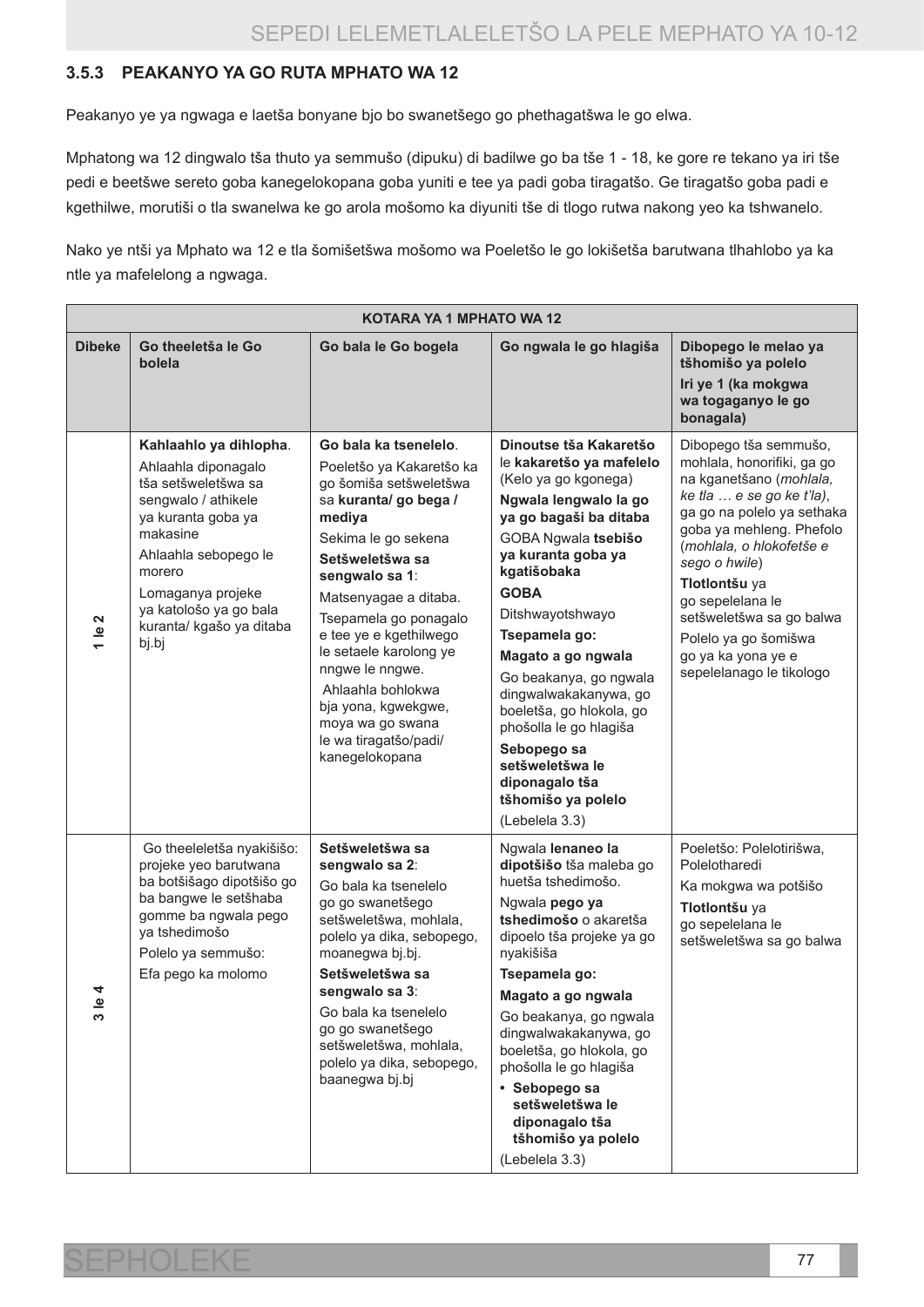| KOTARA YA 1 MPHATO WA 12    |                                                                                                                                                                                                                                                                      |                                                                                                                                                                                                                                                                                                                                                                                                                                                                                              |                                                                                                                                                                                                                                                                                                                                                                                                                                                                                                                                                                     |                                                                                                                                                                                                                                                                                                                                                                                                                                                              |
|-----------------------------|----------------------------------------------------------------------------------------------------------------------------------------------------------------------------------------------------------------------------------------------------------------------|----------------------------------------------------------------------------------------------------------------------------------------------------------------------------------------------------------------------------------------------------------------------------------------------------------------------------------------------------------------------------------------------------------------------------------------------------------------------------------------------|---------------------------------------------------------------------------------------------------------------------------------------------------------------------------------------------------------------------------------------------------------------------------------------------------------------------------------------------------------------------------------------------------------------------------------------------------------------------------------------------------------------------------------------------------------------------|--------------------------------------------------------------------------------------------------------------------------------------------------------------------------------------------------------------------------------------------------------------------------------------------------------------------------------------------------------------------------------------------------------------------------------------------------------------|
| <b>Dibeke</b>               | Go theeletša le Go<br>bolela                                                                                                                                                                                                                                         | Go bala le Go bogela                                                                                                                                                                                                                                                                                                                                                                                                                                                                         | Go ngwala le go hlagiša                                                                                                                                                                                                                                                                                                                                                                                                                                                                                                                                             | Dibopego le melao ya<br>tšhomišo ya polelo<br>Iri ye 1 (ka mokgwa<br>wa togaganyo le go<br>bonagala)                                                                                                                                                                                                                                                                                                                                                         |
| $\frac{6}{2}$<br>မာ         | Tekatlhaologanyo<br>ya go theeletšwa:<br>potšišotherišano ya<br>boitaodišophelo,<br>go bala go tšwa go<br>boitaodišophelo, video<br>ya potšišotherišano ya<br>boitaodišophelo.<br>Koketšatsebo: bogela<br>filimi ya boitaodišophelo<br>/tshedimošo ya go<br>rekhotwa | Go bala kanegelo ya<br>boitaodišophelo ka<br>tsenelelo. Nepišo e le go<br>ntlhatebelelo moanegi le<br>maikutlo.<br>Lemoga dikakanyo:<br>Lemoga mohola wa<br>mehuta ya polelo (ge go<br>hlokega)<br>Setšweletšwa sa<br>sengwalo sa 4:<br>Go bala ka tsenelelo go<br>go swanetšego, mohlala,<br>polelo ya dika, sebopego,<br>moanegwa bj.bj<br>Hlaloša sebopego sa<br>sereto sa ka ntle le sa ka<br>gare, mohlala, dikokwane<br>tša theto le didirišwa tša<br>go natifiša polelo mo<br>thetong | Ngwala kanegelo ya<br>boitaodišophelo<br>Ngwala temana ya<br>sengwalo ka karolwana<br>ya puku GOBA<br>goba kanegelo ya<br>boitaodišophelo<br>Tsepamela go:<br>Magato a go ngwala<br>Go beakanya, go ngwala<br>dingwalwakakanywa, go<br>boeletša, go hlokola, go<br>phošolla le go hlagiša<br>Sebopego sa<br>setšweletšwa le<br>diponagalo tša<br>tšhomišo ya polelo<br>(Lebelela 3.3)                                                                                                                                                                               | Poeletšo: mafoko a madiri,<br>lekgokedi<br>Mošomo wa poeletšo wa<br>thutapolelo go tšwa go<br>mešomo ya barutwana ya<br>go ngwalwa<br>Tlotlontšu ya<br>go sepelelana le<br>setšweletšwa sa go balwa                                                                                                                                                                                                                                                          |
| $\infty$<br>$7 \text{ le }$ | Kahlaahlo ya sehlopha<br>ya semmušo mabapi le<br>ditaba tša go sepelelana<br>le dipuku.<br>Ahlaahla kgwekgwe<br>le molaetša wa<br>go sepelelana le<br>ditšweletvwa tša go<br>bonwa                                                                                   | Go bala ka tsenelelo<br>Setšweletšwa sa go<br>bonwa sa tshedimošo<br>ya go sepelelana le go<br>ithuta dipuku, mohlala,<br>tlhalošo ya lefelo ka go<br>padi / kanegelokopana<br>/ mmepe wa selete<br>se se hlalošwago ke<br>padi / kanegelokopana,<br>sethalwa sa sefala, videyo<br>ya padi bj.bj<br>Setšweletšwa sa<br>sengwalo sa 5: Go<br>bala ka tsenelelo<br>go sepelelana le<br>setšweletšwa, mohlala,<br>polelo ya dika, sebopego,<br>moanegwa bj.bj.                                  | Ngwala taodišo:<br>Kanegelo/ kgadimo/<br>ngangišano / kahlaahlo/<br>tlhaloši<br>Fetolela setšweletšwa<br>sa go bonwa, mohlala,<br>mmepe wa go laetša<br>tsela (lebelela go bala)<br>go mohuta wo mongwe<br>wa go ngwalwa goba<br>wa go bonwa, mohiala,<br>phoustara, mmepe wa<br>monagano, sethalwa,<br>papetla, bj.bj.<br>Tsepamela go:<br>Magato a go ngwala<br>Go beakanya, go ngwala<br>dingwalwakakanywa, go<br>boeletša, go hlokola, go<br>phošolla le go hlagiša<br>Sebopego sa<br>setšweletšwa le<br>diponagalo tša<br>tšhomišo ya polelo<br>(Lebelela 3.3) | Sebopego sa temana ge<br>go ngwalwa kahlaahlo.<br>Dikgokantšhi tša go<br>kwešišega tša go bontšha<br>tlholo (mohlala, ka lebaka<br>la gore, ge, gona ge e le<br>nako:mohlala, bjale, sa go<br>latela, ka morago ga)<br>Makgokedi (Poeletšo)<br>Tlotlontšu ya<br>go sepelelana le<br>setšweletšwa sa go balwa.<br>polelo ya go šomišwa<br>go ya ka tikologo ye<br>e sepelelanago le<br>tshekatsheko ya maleba<br>ya setšweletšwa sa go<br>ithutwa sa sengwalo |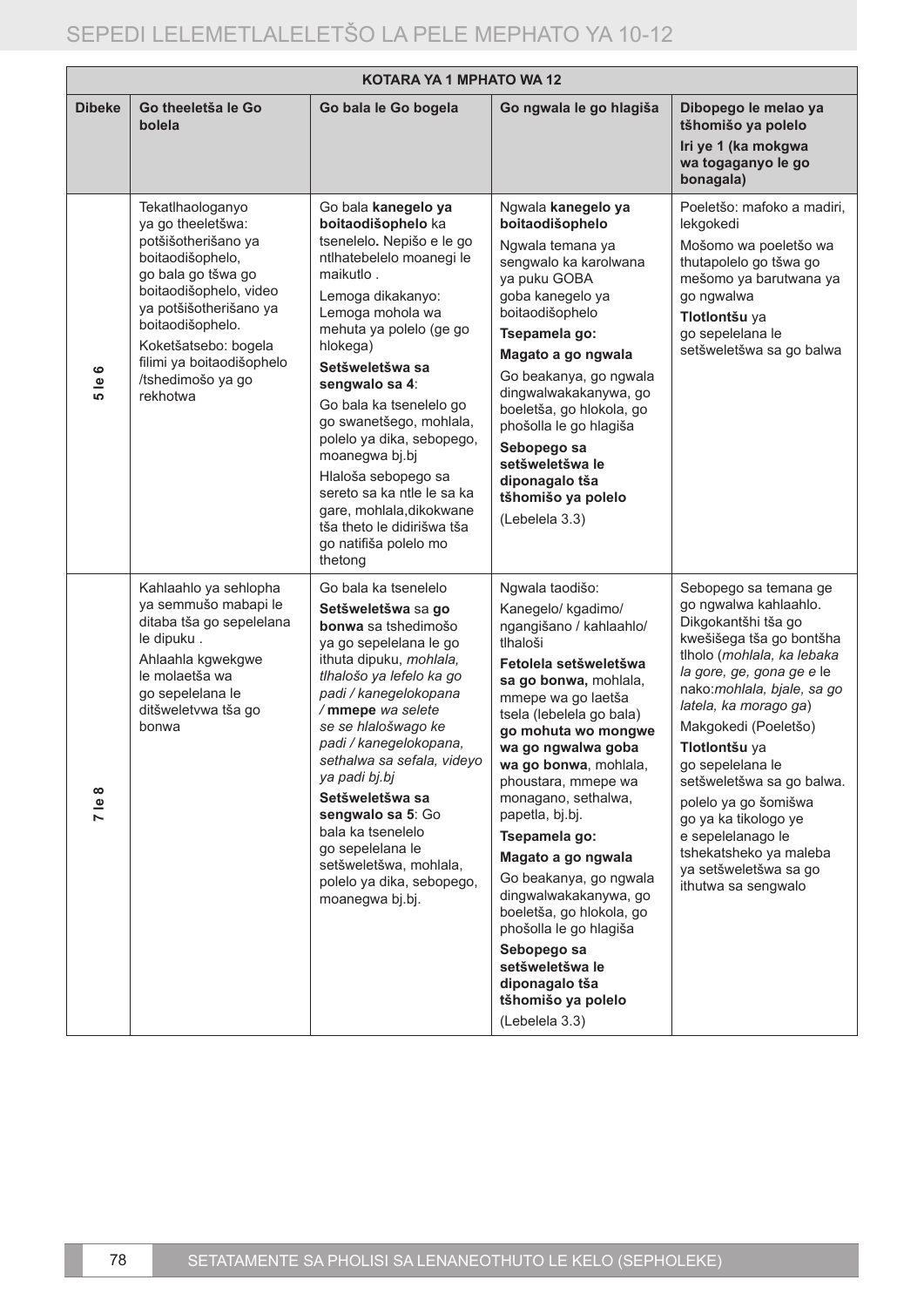| <b>KOTARA YA 1 MPHATO WA 12</b> |                                                                                                                  |                                                                                                                                                                                                                                                                                                                                                                                                                                                                        |                                                                                                                                                                                                                                                                                                                                                                                                                                                                                                                                                                                                                              |                                                                                                                                                                                                            |  |
|---------------------------------|------------------------------------------------------------------------------------------------------------------|------------------------------------------------------------------------------------------------------------------------------------------------------------------------------------------------------------------------------------------------------------------------------------------------------------------------------------------------------------------------------------------------------------------------------------------------------------------------|------------------------------------------------------------------------------------------------------------------------------------------------------------------------------------------------------------------------------------------------------------------------------------------------------------------------------------------------------------------------------------------------------------------------------------------------------------------------------------------------------------------------------------------------------------------------------------------------------------------------------|------------------------------------------------------------------------------------------------------------------------------------------------------------------------------------------------------------|--|
| <b>Dibeke</b>                   | Go theeletša le Go<br>bolela                                                                                     | Go bala le Go bogela                                                                                                                                                                                                                                                                                                                                                                                                                                                   | Go ngwala le go hlagiša                                                                                                                                                                                                                                                                                                                                                                                                                                                                                                                                                                                                      | Dibopego le melao ya<br>tšhomišo ya polelo<br>Iri ye 1 (ka mokgwa<br>wa togaganyo le go<br>bonagala)                                                                                                       |  |
| $9$ le $10$                     | Go Balela godimo<br>setšweletšwa sa<br>sengwalo GOBA sa go<br>tšwa go inthanete<br>Bomolomo:<br>Tsebiša seboledi | Bala setšweletšwa<br>sa mahlakorentši a<br>mediya ka tsenelelo<br>o dire dinyakišišo,<br>go tšwa go, mohlala,<br>lephephe la websaete,<br>ensaeklopedia, mošomo<br>wa kgakollo / puku ye e<br>kgethilwego.<br>Ela ka fao dielemente<br>tša go bonwa le tša go<br>ngwalwa di huetšago<br>tlhalošo ka gona.<br>Setšweletšwa sa<br>sengwalo sa 6:<br>Go bala ka tsenelelo<br>go go sepelelanago le<br>setšweletšwa mohl, polelo<br>ya dika, sebopego le<br>moanegwa,bj.bj | Go ngwala emeili<br>(tšhupabodulo/ sererwa/<br>molaetša)<br><b>GOBA</b><br>Ngwala lephephe la<br>websaete (sešupo, Dika,<br>diloko, sebopego sa<br>diponagalo, diswantšho<br>tša go bonwa le mohola<br>wa tšona.)<br>Hlokomela diponagalo tša<br>diswantšho tša go bonwa<br>Lengwalo la semmušo:<br>Ngwala lengwalo la<br>kgopelo, mohlala,<br>moneelo, tšheletethušo,<br>bj.bj.<br>Tsepamela go:<br>Magato a go ngwala<br>Go beakanya, go ngwala<br>dingwalwakakanywa, go<br>boeletša, go hlokola, go<br>phošolla le go hlagiša<br>Sebopego sa<br>setšweletšwa le<br>diponagalo tša<br>tšhomišo ya polelo<br>(Lebelela 3.3) | Tlotlontšu ya<br>go sepelelana le<br>setšweletšwa sa go balwa<br>polelo ya go sepelelana le<br>setšweletšwa sa<br>Mahlakorentši le<br>setšweletšwa sa go bonwa<br>mantšu a jakone<br>Go itlwaetša pukuntšu |  |

| Mešomo ya Kelo ya semmušo kotareng ya 1   |                           |                                         |                                            |  |  |
|-------------------------------------------|---------------------------|-----------------------------------------|--------------------------------------------|--|--|
| Mošomo wa 1:<br>Go theeletša              | Mošomo wa 2:<br>Go ngwala | Mošomo wa 3:<br>Go ngwala               | Mošomo wa 4:<br>Moleko wa 1                |  |  |
| Bomolomo/orale:<br>Tekatlhaologanyo ya go | Taodišo                   | Ditšweletšwa tša tirišano tše<br>telele | Tšhomišo ya polelo ya<br>dikamano:         |  |  |
| theeletšwa                                |                           |                                         | Tekatlhaologanyo                           |  |  |
|                                           |                           |                                         | Kakaretšo                                  |  |  |
|                                           |                           |                                         | Dibopego le melao ya<br>tšhomišo ya polelo |  |  |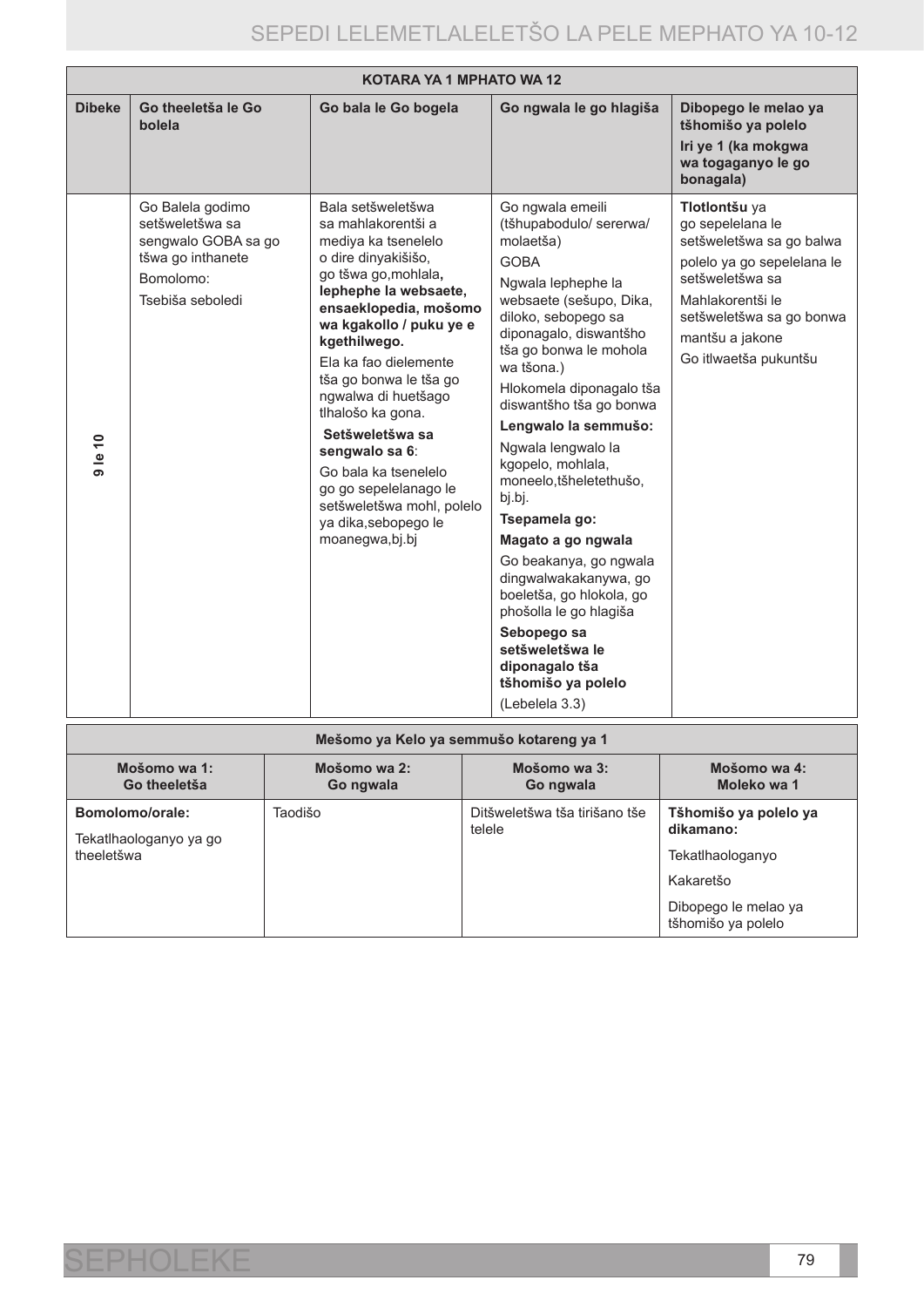| <b>KOTARA YA 2 MPHATO WA 12</b> |                                                                                                                                                                                                                                                                                                                                           |                                                                                                                                                                                                                                                                                                                                                                                                                                 |                                                                                                                                                                                                                                                                                                                                                                                                                                                                                                        |                                                                                                                                                                                                                  |
|---------------------------------|-------------------------------------------------------------------------------------------------------------------------------------------------------------------------------------------------------------------------------------------------------------------------------------------------------------------------------------------|---------------------------------------------------------------------------------------------------------------------------------------------------------------------------------------------------------------------------------------------------------------------------------------------------------------------------------------------------------------------------------------------------------------------------------|--------------------------------------------------------------------------------------------------------------------------------------------------------------------------------------------------------------------------------------------------------------------------------------------------------------------------------------------------------------------------------------------------------------------------------------------------------------------------------------------------------|------------------------------------------------------------------------------------------------------------------------------------------------------------------------------------------------------------------|
| <b>Dibeke</b>                   | Go theeletša & Go<br>bolela                                                                                                                                                                                                                                                                                                               | Go bala & Go bogela                                                                                                                                                                                                                                                                                                                                                                                                             | Go ngwala & go hlagiša                                                                                                                                                                                                                                                                                                                                                                                                                                                                                 | Dibopego le melao ya<br>tšhomišo ya polelo<br>Iri ye 1 (ka mokgwa<br>wa togaganyo le go<br>bonagala)                                                                                                             |
| 11 le 12                        | Theeletša<br>potšišotherišano ya<br>mošomo / Setšweletšwa<br>ka ga potšišotherišano ya<br>mošomo o be o ngwale<br>dinoutse<br>Ahlaahla dipoelo<br>tša batšeakarolo ba<br>potšišotherišano le ba<br>mphato goba sehlopha;<br>Koketšatsebo: Katološo<br>ya go bala: bogela<br>/ theeletša ditaba/<br>madireng mabapi le<br>potšišotherišano | Go bala ka tsenelelo.<br>papatšo ya mošomo<br>wa maleba, pasari goba<br>kgopelo ya sekgoba<br>yunibesithi . Hlokomela<br>sebopego, ditabataba le<br>dikafoko<br>Setšweletšwa sa<br>sengwalo sa 7:<br>Go bala ka tsenelelo<br>go go lebanego le<br>setšweletšwa, mohlala,<br>polelo ya dika, sebopego,<br>moanegwa bj.bj                                                                                                         | Ngwala lengwalo la go<br>kgopela le<br>boitsebišophelo,<br>mohlala, kgopelo ya<br>mošomo/pasari/sekgoba<br>yunibesithing e le phetolo<br>ya papatšo<br>Poeletšo: sebopego sa<br>lengwalo le dikafoko tša<br>go bula le go tswalela<br>Sebopego sa temana<br>Tsepamela go:<br>Magato a go ngwala<br>Go beakanya, go ngwala<br>dingwalwakakanywa, go<br>boeletša, go hlokola, go<br>phošolla le go hlagiša<br>• Sebopego sa<br>setšweletšwa le<br>diponagalo tša<br>tšhomišo ya polelo<br>(Lebelela 3.3) | Polelotirišwa<br>Mošomo wa poeletšo wa<br>thutapolelo go tšwa go<br>mešomo ya barutwana ya<br>go ngwalwa<br>Tlotlontšu ya<br>go sepelelana le<br>setšweletšwa sa go balwa<br>le dipotšisotherišano tša<br>mošomo |
| 13 le 14                        | Diragatša<br>potšišotherišano ya<br>mošomo. Se e ka ba<br>tiragatšo ya go felela<br>fao barutwana ba<br>tšeago karolo ya go ba<br>babotšišwa goba morutiši<br>a ka ba fa dipotšišo tše ba<br>di balelanago ebile ba di<br>araba.                                                                                                          | Go bala setšweletšwa<br>sa tshedimošo ka<br>tsenelelo mabapi le<br>potšišotherišano go tšwa<br>go makasine / inthanete<br>bj.bj.<br>Katološo ya go bala:<br>Lebelela papatšo ya<br>mošomo/ pasari GOBA<br>bala / maphephetsebiši<br>a dithuto tša maemo a<br>godimo.<br>Setšweletšwa sa<br>sengwalo sa 8:<br>Go bala ka tsenelelo<br>go go lebanego le<br>setšweletšwa, mohlala,<br>polelo ya dika, sebopego,<br>moanegwa bj.bj | Poeletšo ya Kakaretšo:<br>Ngwala kakaretšo ya<br>setšweletšwa sa go<br>šomišetšwa sererwa<br>se se itšego, mohlala<br>potšišotherišano<br>Tsepamela go:<br>Magato a go ngwala<br>Go beakanya, go ngwala<br>dingwalwakakanywa, go<br>boeletša, go hlokola, go<br>phošolla le go hlagiša<br>Sebopego sa<br>setšweletšwa le<br>diponagalo tša tšhomišo<br>ya polelo<br>(Lebelela 3.3)                                                                                                                     | Poeletšo: mathuši<br>go itokišetša go diragatša<br>potšišotherišano ya<br>mošomo -<br>ditlamorago tša tirišo ya<br>mathuši<br>Tlotlontšu ya<br>go sepelelana le<br>setšweletšwa sa go balwa                      |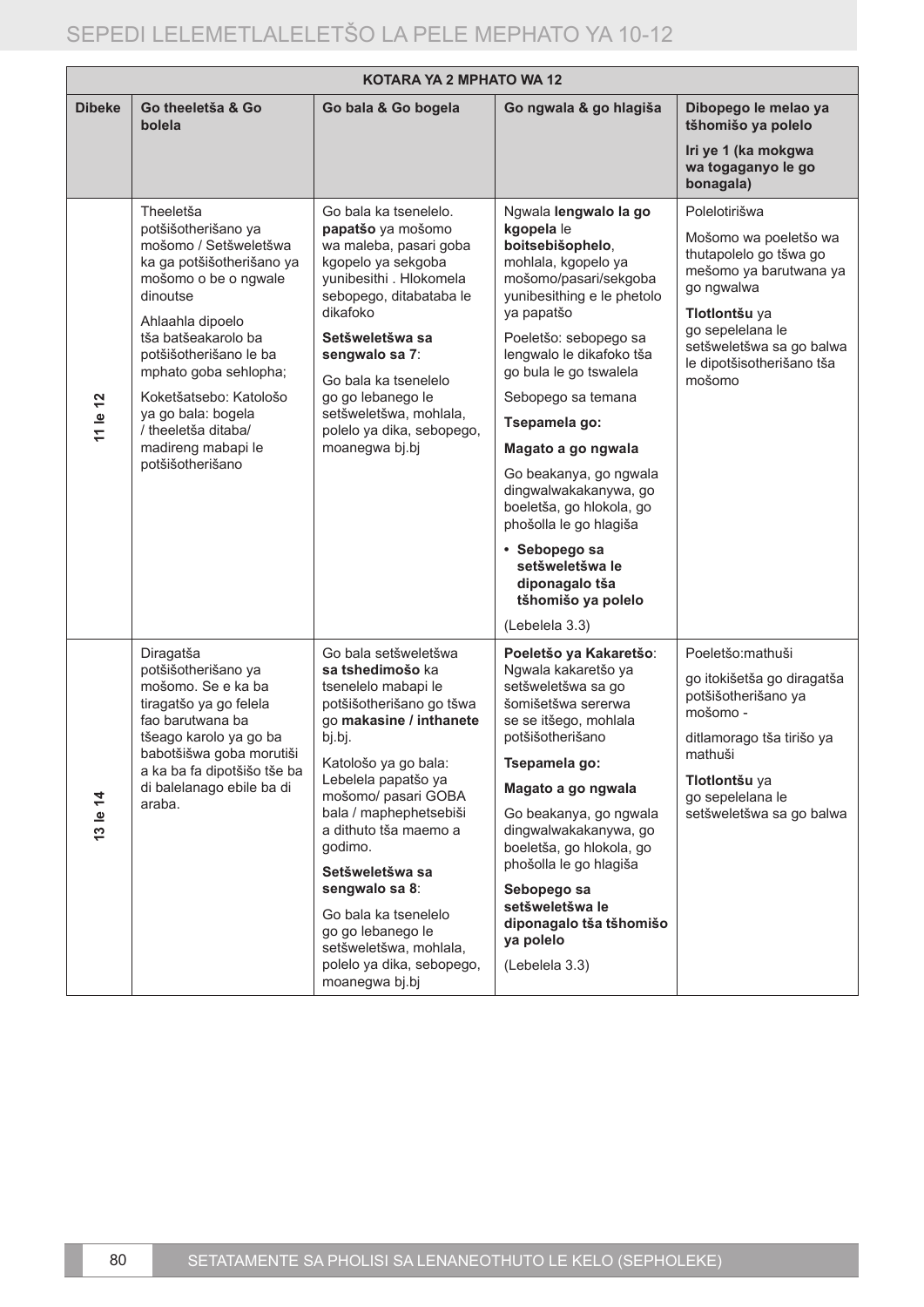| <b>KOTARA YA 2 MPHATO WA 12</b>        |                                                                                                                                                                                                                                                    |                                                                                                                                                                                                                                                                                                                                                                                                                     |                                                                                                                                                                                                                                                                                                                                                                                                     |                                                                                                                                                                                                                                                                                                               |
|----------------------------------------|----------------------------------------------------------------------------------------------------------------------------------------------------------------------------------------------------------------------------------------------------|---------------------------------------------------------------------------------------------------------------------------------------------------------------------------------------------------------------------------------------------------------------------------------------------------------------------------------------------------------------------------------------------------------------------|-----------------------------------------------------------------------------------------------------------------------------------------------------------------------------------------------------------------------------------------------------------------------------------------------------------------------------------------------------------------------------------------------------|---------------------------------------------------------------------------------------------------------------------------------------------------------------------------------------------------------------------------------------------------------------------------------------------------------------|
| <b>Dibeke</b>                          | Go theeletša & Go<br>bolela                                                                                                                                                                                                                        | Go bala & Go bogela                                                                                                                                                                                                                                                                                                                                                                                                 | Go ngwala & go hlagiša                                                                                                                                                                                                                                                                                                                                                                              | Dibopego le melao ya<br>tšhomišo ya polelo<br>Iri ye 1 (ka mokgwa<br>wa togaganyo le go<br>bonagala)                                                                                                                                                                                                          |
| 15 le 16                               | Polelo ya semmušo ye<br>e nyakišišitšwego ka ga<br>karolwana ya mediya<br>wa go bonwa, mohlala,<br>mohuta wa thutofilimi.<br>mekgwa ya go tšweletša,<br>histori<br>Diragatša polelo ya<br>semmušo: Tsebiša<br>seboledi le go fa mantšu<br>a tebogo | Bogela<br>tshwantšhetšodikgao<br>ya filimi GOBA bala<br>ditshwayotshwayo<br>tša filimi/ tshedimošo<br>ya go rekhotwa /<br>tshwantšhetšodikgao ya<br>thelebišene<br>Setšweletšwa sa<br>sengwalo sa 9:<br>Go bala ka tsenelelo<br>go go sepelelanago le<br>setšweletšwa, mohlala,<br>polelo ya dika, sebopego,<br>moanegwa bj.bj                                                                                      | Ngwala lengwalo goba<br>temana ya go hlalefetša/<br>jabetša ka go šišinya filimi<br>ye o bego o e lebeletše/<br>ngwala ditshwayotshwayo<br>tša filimi<br>Tsepamela go:<br>Magato a go ngwala<br>Go beakanya, go ngwala<br>dingwalwakakanywa, go<br>boeletša, go hlokola, go<br>phošolla le go hlagiša<br>• Sebopego sa<br>setšweletšwa le<br>diponagalo tša<br>tšhomišo ya polelo<br>(Lebelela 3.3) | Poeletšo: go ngwala ga<br>go tsoša maikutlo.<br>Mahlaodi le mahlathi<br>Mošomo wa go alafa<br>ditlhohlo tša thutapolelo<br>go tšwa go mešomo<br>ngwalwa ya barutwana<br>Tlotlontšu ya<br>go sepelelana le<br>setšweletšwa sa go balwa<br>tlotlontšu ya sethekniki ya<br>go tswalana le tšweletšo<br>ya filimi |
| 17 le 18                               | Kahlaahlo ye e sego ya<br>semmušo ya phapoši le<br>sehlopha go itokišetša go<br>ngwala tlhahlobo                                                                                                                                                   | Setšweletšwa sa<br>sengwalo sa 10: Go bala<br>setšweletšwa ka tsenelelo<br>go go sepelelanago le<br>setšweletšwa, mohlala,<br>polelo ya dika, sebopego,<br>moanegwa bj.bj<br>Šomiša maphephe<br>a ditlhahlobo tše di<br>fetilego go boeletša<br>thuto ya setšweletšwa<br>sa semmušo le<br>mekgwanakgwana ya<br>g o bala ka tsenelelo<br>le go itokišetša<br>tlhahlobokakaretšo ya<br>barutwana ba dikolo ka<br>moka | Šomiša maphephe a<br>ditlhahlobo tše di fetilego<br>go boeltša mehuta ya<br>ya polelo go itokišetša<br>tlhahlobo ya ka gare.<br>Tsepamela go:<br>Magato a go ngwala<br>Go beakanya, go ngwala<br>dingwalwakakanywa, go<br>boeletša, go hlokola, go<br>phošolla le go hlagiša<br>Sebopego sa<br>setšweletšwa le<br>diponagalo tša tšhomišo<br>ya polelo<br>(Lebelela 3.3)                            | Šomiša maphephe a<br>ditlhahlobo tše di fetilego<br>go dira poeletšo ya<br>thutapolelo go itokišetša<br>tlhahlobo ya ka ntle<br>Tlotlontšu ya<br>go sepelelana le<br>setšweletšwa sa go balwa<br>Poeletšo ya Polelo ya<br>dibopego le melao ya<br>tšhomišo                                                    |
| 20<br>$\overline{\bullet}$<br><u>ღ</u> | Tihahlobo ya gare ga ngwaga                                                                                                                                                                                                                        |                                                                                                                                                                                                                                                                                                                                                                                                                     |                                                                                                                                                                                                                                                                                                                                                                                                     |                                                                                                                                                                                                                                                                                                               |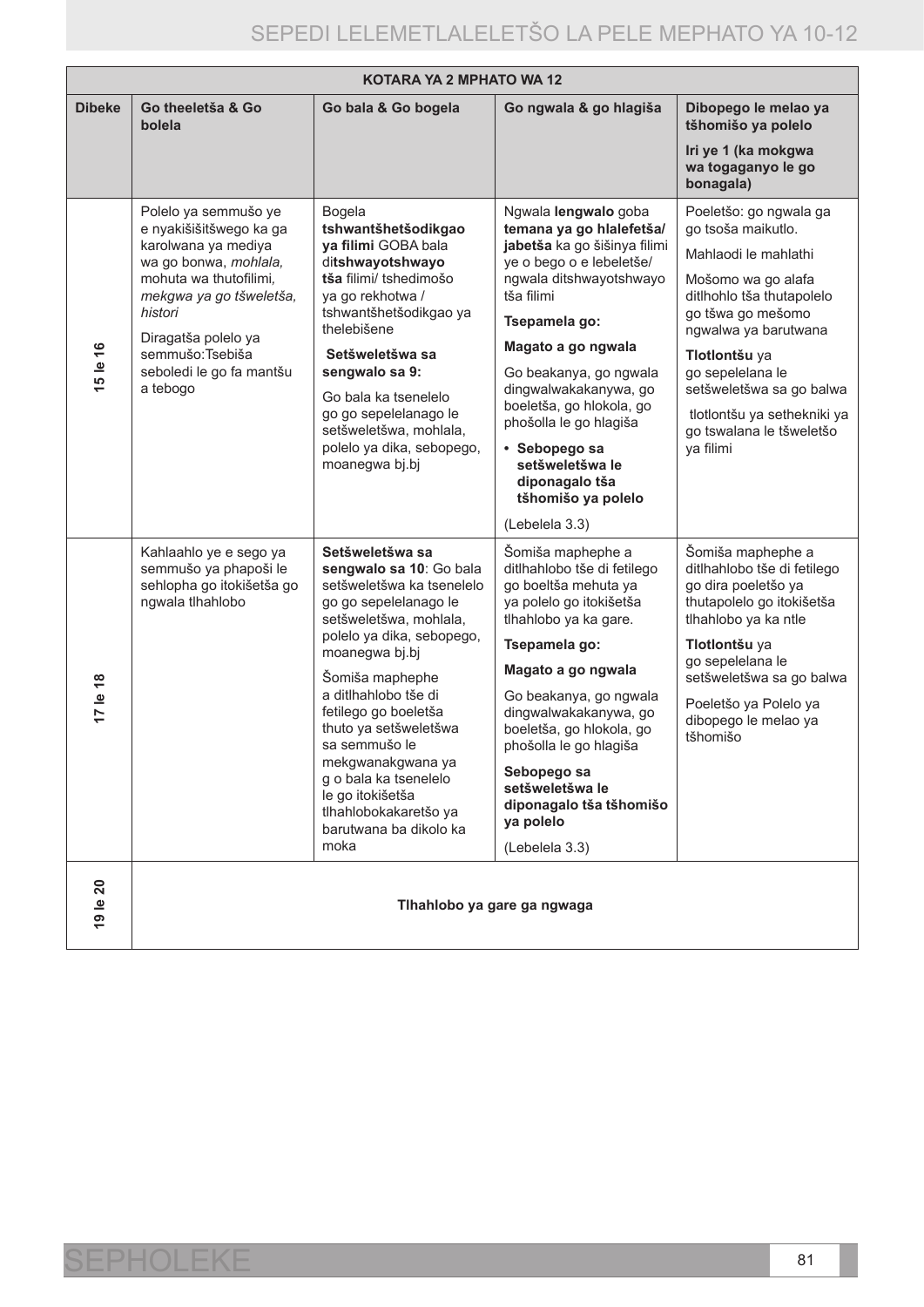| Mešomo ya Kelo ya semmušo kotareng ya 2       |                                             |                        |                                                                                                                                                                                                |  |  |
|-----------------------------------------------|---------------------------------------------|------------------------|------------------------------------------------------------------------------------------------------------------------------------------------------------------------------------------------|--|--|
| Mošomo wa 5: Go bala                          | Mošomo wa 6: Go bolela                      | Mošomo wa 7: Dingwalo  | Mošomo wa 8:<br>Tihahlobo ya gare ga<br>ngwaga                                                                                                                                                 |  |  |
| Bomolomo/orale:<br>Go bala ga go itoikišetšwa | Bomolomo/orale:<br>Polelo ya go itokišetšwa | Dipotšišo tša dikamano | Lephephe la 1 - Tšhomišo<br>ya polelo go dikamano<br>Lephephe la 2 - Dingwalo /<br>Dipuku<br>Lephephe la 3 - Go<br>ngwala(e ka ngwalwa ka<br>Mei/ June)<br><b>GOBA</b><br>Moleko wa go ngwalwa |  |  |

**Ditlhahlobo tša gare ga ngwaga:** Mo go mphato wa 12, mošongwana o tee wa Kotara ya 2 le/ goba Kotara ya 3 o swanetše go ba tlhahlobo ya ka gare. Mo go hwetšwago gore ye tee ya ditlhahlobo tše pedi tša ka gare e ngwalwa go Mphato wa 12, ditlhahlobo tše dingwe di swanetše go emelwa ke moleko mafelong a kotara (Mošongwana wa 8 le 10)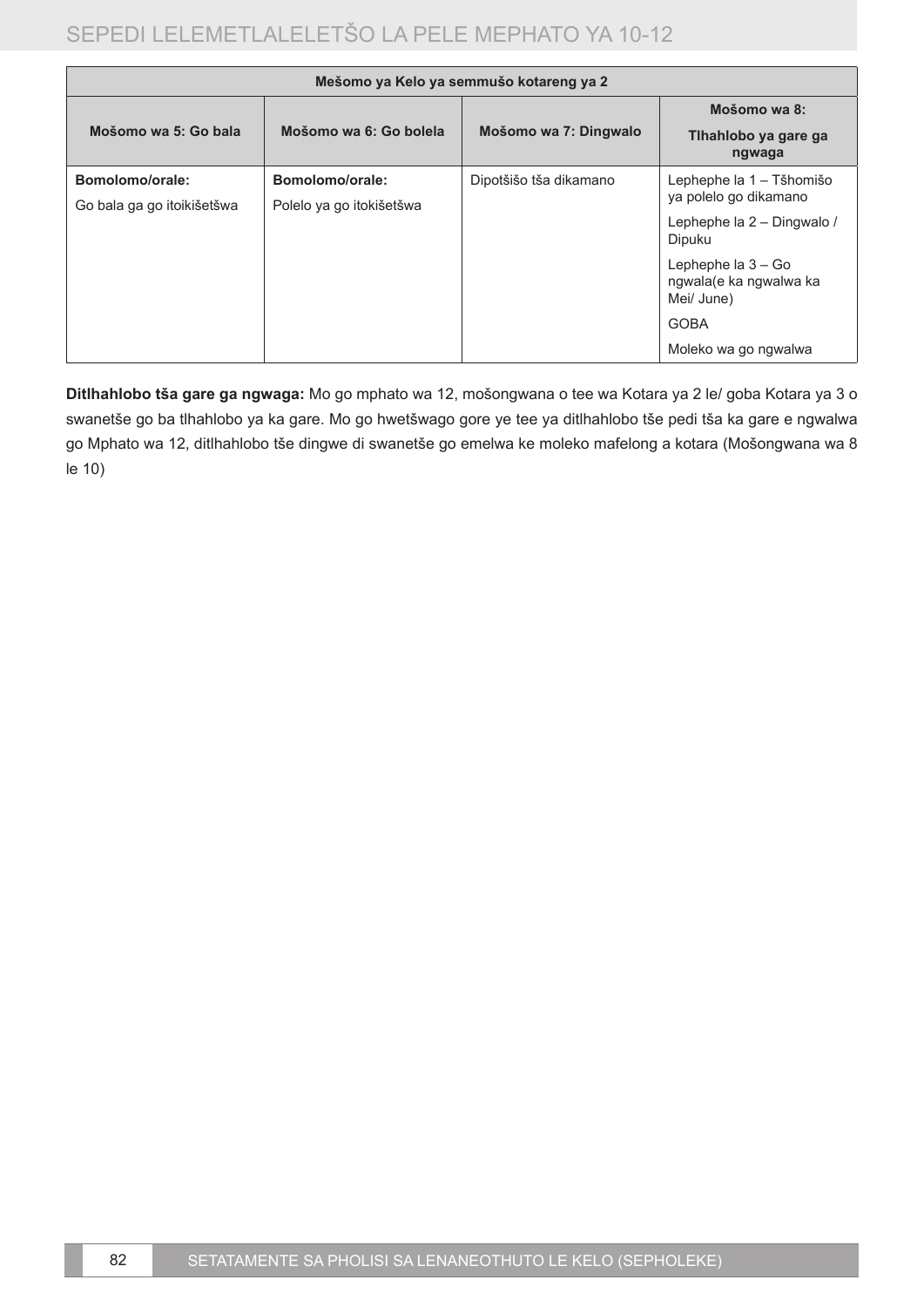| <b>KOTARA YA 3 MPHATO WA 12</b> |                                                                                                                                                                     |                                                                                                                                                                                                                                                                                                                                                                                                                                                                                                                                                        |                                                                                                                                                                                                                                                                                                                                                                                                                                                                                                                                                   |                                                                                                                                                                                                                                                           |  |
|---------------------------------|---------------------------------------------------------------------------------------------------------------------------------------------------------------------|--------------------------------------------------------------------------------------------------------------------------------------------------------------------------------------------------------------------------------------------------------------------------------------------------------------------------------------------------------------------------------------------------------------------------------------------------------------------------------------------------------------------------------------------------------|---------------------------------------------------------------------------------------------------------------------------------------------------------------------------------------------------------------------------------------------------------------------------------------------------------------------------------------------------------------------------------------------------------------------------------------------------------------------------------------------------------------------------------------------------|-----------------------------------------------------------------------------------------------------------------------------------------------------------------------------------------------------------------------------------------------------------|--|
| <b>Dibeke</b>                   | Go theeletša le go Go<br>bolela                                                                                                                                     | Go bala le Go bogela                                                                                                                                                                                                                                                                                                                                                                                                                                                                                                                                   | Go ngwala le Go hlagiša                                                                                                                                                                                                                                                                                                                                                                                                                                                                                                                           | Dibopego le melao ya<br>tšhomišo ya polelo                                                                                                                                                                                                                |  |
|                                 |                                                                                                                                                                     |                                                                                                                                                                                                                                                                                                                                                                                                                                                                                                                                                        |                                                                                                                                                                                                                                                                                                                                                                                                                                                                                                                                                   | Iri ye 1 (ka mokgwa<br>wa togaganyo le go<br>bonagala)                                                                                                                                                                                                    |  |
| 21 le 22                        | Bala tiragatšo / poledišano<br>ka go hlaboša lentšu.<br>Hlokomela maswaodikga,<br>go khutša, kelo ya lebelo<br>segalo le tlhalošo                                   | Go bala ka tsenelelo.<br>Poledišano / tiragatšo<br>ya go ba le mehutahuta<br>ya polelo (mohlala,:<br>semmotwana, sethaka,<br>mantšu a go tšwa<br>dipolelong tše dingwe<br>mohlala, Eitha! kgale ke<br>sa go bone!<br>Hlokomela poledišano /<br>melao ya sefala (ge go<br>kgethilwe tiragatšo, nepiša<br>ditšhupasefala, moaparo,<br>ditloloboikgabišo bj, bj, tša<br>go sepelelana le puku ye<br>e kgethilwego)<br>Setšweletšwa sa<br>sengwalo sa 11:<br>Matsenyagae a ditaba.<br>Tsepamela go ponagalo<br>ye e kgethilwego<br>Ahlaahla mohola wa yona | Ngwala ngangišano:<br>Laetša lenaneo la dintlha<br>tša go thekga le tša go<br>ganetša sererwa, mohlala,<br>go rogana, polelo ya<br>sethaka le mantšu a<br>go tšwa malemeng a<br>mangwe di swanetše go<br>dumelelwa ka phapošing.<br>Barutwana ba swanetše<br>go fa mahlakore a mabedi<br>a ngangišano<br>Tsepamela go:<br>Magato a go ngwala<br>Go beakanya, go ngwala<br>dingwalwakakanywa, go<br>boeletša, go hlokola, go<br>phošolla le go hlagiša<br>Sebopego sa<br>setšweletšwa le<br>diponagalo tša tšhomišo<br>ya polelo<br>(Lebelela 3.3) | Boeletša dikgokantšhi tša<br>kwešišo le makopanyi<br>Boakaretši le go tšea<br>lehlakore<br>Mošomo wa go alafa<br>ditlhohlo tša thutapolelo<br>go tšwa go mešomo<br>ngwalwa ya barutwana.<br>Tlotlontšu ya<br>go sepelelana le<br>setšweletšwa sa go balwa |  |
| 23 le 24                        | Abelanang maitemogelo<br>a katološo ya go bala<br>mohlala, puku ye<br>e šišintšwego, dira<br>ditšhišinyo ka ga sekolo /<br>setšhaba / bokgobapuku<br>bja mo motseng | Setšweletšwa sa<br>sengwalo sa 12:<br>Go bala ka tsenelelo<br>go go sepelelanago le<br>setšweletšwa, mohlala,<br>polelo ya dika, sebopego,<br>moanegwa bj.bj<br>Setšweletšwa sa<br>setšweletšwa sa 13:<br>Go bala ka tsenelelo<br>go go sepelelanago le<br>setšweletšwa, mohlala,<br>polelo ya dika, sebopego,<br>moanegwa bj.bj                                                                                                                                                                                                                       | Go ngwala: ngwala<br>setšweletšwa sa tirišano<br>se sekopana: pukutšatši,<br>maphephetsebiši,<br>phoustara, ditaetšo,<br>ditšhupetšo, papatšo<br>Tsepamela go:<br>Magato a go ngwala<br>Go beakanya, go ngwala<br>dingwalwakakanywa, go<br>boeletša, go hlokola, go<br>phošolla le go hlagiša<br>Sebopego sa<br>setšweletšwa le<br>diponagalo tša tšhomišo<br>ya polelo<br>(Lebelela 3.3)                                                                                                                                                         | Go hlagiša projeke,<br>mohlala, sebopego,<br>dithalwa<br>Mošomo wa go alafa<br>ditlhohlo tša thutapolelo<br>go tšwa go mešomo<br>ngwalwa ya barutwana<br>Tlotlontšu ya<br>go sepelelana le<br>setšweletšwa sa go balwa<br>le projeke ya nyakisišo         |  |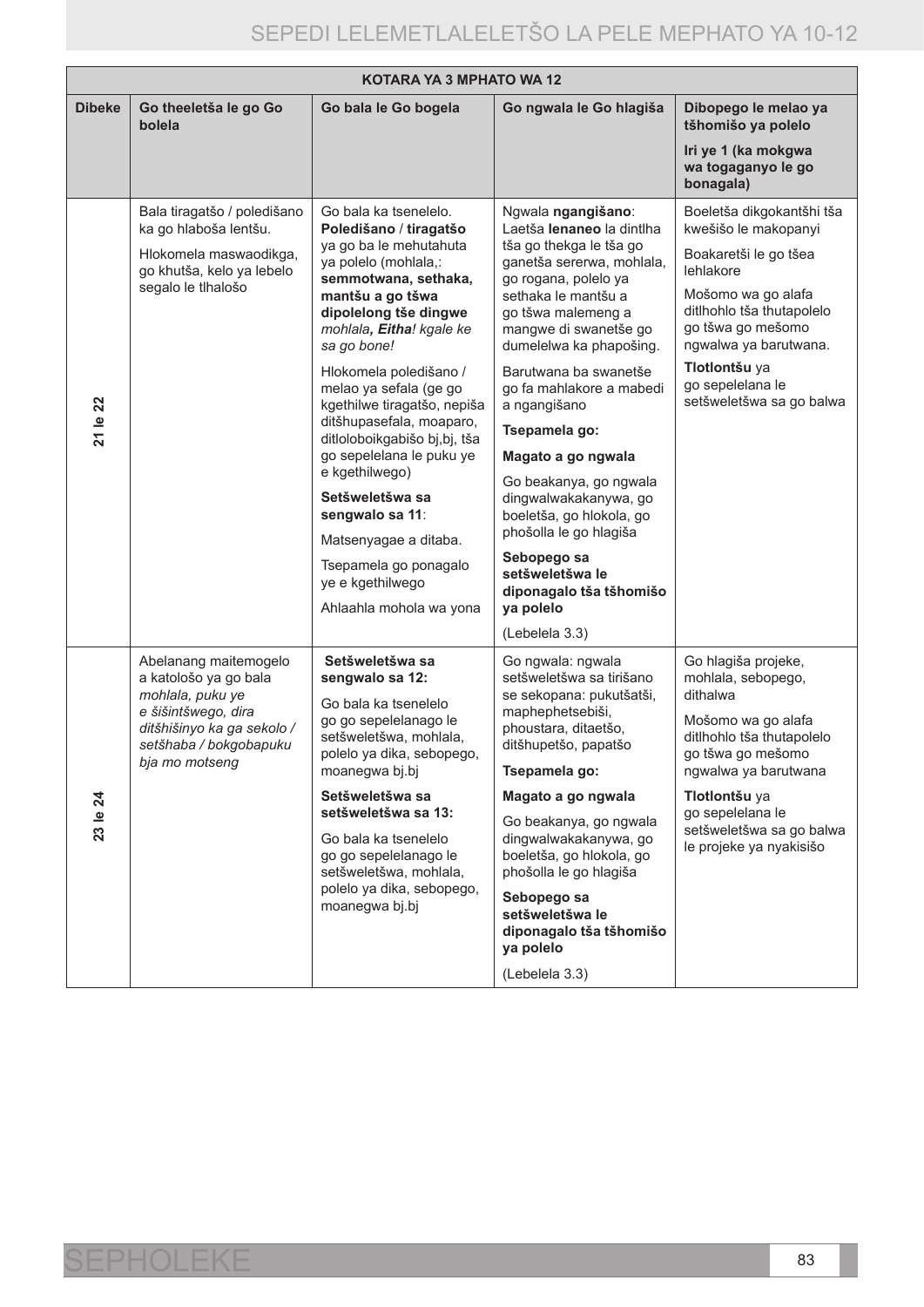|               | KOTARA YA 3 MPHATO WA 12                                                                                                                                                                                |                                                                                                                                                                                                                                                                                                                                     |                                                                                                                                                                                                                                                                                                                                                                                                                                                                                   |                                                                                                                                                                                                                                                               |  |
|---------------|---------------------------------------------------------------------------------------------------------------------------------------------------------------------------------------------------------|-------------------------------------------------------------------------------------------------------------------------------------------------------------------------------------------------------------------------------------------------------------------------------------------------------------------------------------|-----------------------------------------------------------------------------------------------------------------------------------------------------------------------------------------------------------------------------------------------------------------------------------------------------------------------------------------------------------------------------------------------------------------------------------------------------------------------------------|---------------------------------------------------------------------------------------------------------------------------------------------------------------------------------------------------------------------------------------------------------------|--|
| <b>Dibeke</b> | Go theeletša le go Go<br>bolela                                                                                                                                                                         | Go bala le Go bogela                                                                                                                                                                                                                                                                                                                | Go ngwala le Go hlagiša                                                                                                                                                                                                                                                                                                                                                                                                                                                           | Dibopego le melao ya<br>tšhomišo ya polelo<br>Iri ye 1 (ka mokgwa<br>wa togaganyo le go<br>bonagala)                                                                                                                                                          |  |
| 25 le 26      | Theeletša kgašotaba<br>ya go sekamela ka<br>lehlakoreng le tee ya<br>seyalemoya/ thelebišene                                                                                                            | Go bala ka tsenelelo go<br>bala ka tsenelo go go<br>lebantsego setšweletšwe<br>mohlala, polelo ya<br>sepolitiki, go bega ka go<br>sekamela ka lehlakoreng<br>le tee<br>Setšweletšwa sa<br>sengwalo sa 14: Go<br>bala ka tsenelelo go<br>go sepelelanago le<br>setšweletšwa, mohlala,<br>polelo ya dika, sebopego,<br>moanegwa bj.bj | Ngwala kanegelo ya go<br>sekamela ka lehlakoreng<br>le tee ya tiragalo ya<br>sepolitiki, go swana le rali,<br>go gwanta, boipelaetšo<br>(kanegelo)<br>Ngwala lengwalo la<br>semmušo netefatša /<br>kgopela tshwarelo ya<br>maitshwaro<br>Tsepamela go:<br>Magato a go ngwala<br>Go beakanya, go ngwala<br>dingwalwakakanywa, go<br>boeletša, go hlokola, go<br>phošolla le go hlagiša<br>Sebopego sa<br>setšweletšwa le<br>diponagalo tša tšhomišo<br>ya polelo<br>(Lebelela 3.3) | Šomiša mašala le maina,<br>mohlala, baipelaetši,<br>bagwanti, go "ba bea"<br>ka tatelano<br>Mošomo wa go alafa<br>ditlhohlo tša thutapolelo<br>go tšwa go mešomo<br>ngwalwa ya barutwana<br>Tlotlontšu ya<br>go sepelelana le<br>setšweletšwa sa go balwa     |  |
| 28<br>$27$ le | Kahlaahlo ya diteng<br>mabapi le go ithuta dipuku<br>tše di kgethilwego                                                                                                                                 | Setšweletšwa sa<br>sengwalo sa 15:<br>Go bala ka tsenelelo<br>go go sepelelanago le<br>setšweletšwa, mohlala,<br>polelo ya dika, sebopego,<br>moanegwa bj.bj<br>Setšweletšwa sa<br>sengwalo sa 16:<br>Go bala ka tsenelelo<br>go go sepelelanago le<br>setšweletšwa, mohlala,<br>polelo ya dika, sebopego,<br>moanegwa bj.bj        | Ngwala Taodišo:<br>ngangišano/ kahlaahlo<br>/ kanegelo / tlhaloši /<br>Kgadimo<br>Tsepamela go:<br>Magato a go ngwala<br>Go beakanya, go ngwala<br>dingwalwakakanywa, go<br>boeletša, go hlokola, go<br>phošolla le go hlagiša<br>Sebopego sa<br>setšweletšwa le<br>diponagalo tša tšhomišo<br>ya polelo<br>(Lebelela 3.3)                                                                                                                                                        | Dielemente tša setaele<br>sa semmušo: tlotlontšu,<br>mafoko a matelele, ga go<br>na phapano.<br>Mošomo wa go alafa<br>ditlhohlo tša thutapolelo<br>go tšwa go mešomo<br>ngwalwa ya barutwana<br>Tlotlontšu ya<br>go sepelelana le<br>setšweletšwa sa go balwa |  |
| 29 le 30      | Theeleletša kgahlego le<br>go ithabiša ditšweletšwa<br>tša go bolelwa, mohlala,<br>mmino, go bala<br>ditšweletšwa tša go<br>rekhotwa, dikoša, go reta<br>sereto go tšwa go dipuku<br>tše di kgethilwego | Setšweletšwa sa<br>sengwalo sa 17: Go<br>bala ka tsenelelo go<br>go sepelelanago le<br>setšweletšwa, mohlala,<br>polelo ya dika, sebopego,<br>moanegwa bj.bj<br>Setšweletšwa sa<br>sengwalo sa 18: Go<br>bala ka tsenelelo go<br>go sepelelanago le<br>setšweletšwa, mohlala,<br>polelo ya dika, sebopego,<br>moanegwa bj.bj        | Hlama phoustara/<br>khabara ya CD<br>Tsepamela go:<br>Magato a go ngwala<br>Go beakanya, go ngwala<br>dingwalwakakanywa, go<br>boeletša, go hlokola, go<br>phošolla le go hlagiša<br>Sebopego sa<br>setšweletšwa le<br>diponagalo tša tšhomišo<br>ya polelo<br>(Lebelela 3.3)                                                                                                                                                                                                     | Dielemente tša Setaele<br>tša go sepelelana le<br>mošomo wa go ngwalwa<br>Tlotlontšu ya<br>go sepelelana le<br>setšweletšwa sa go balwa                                                                                                                       |  |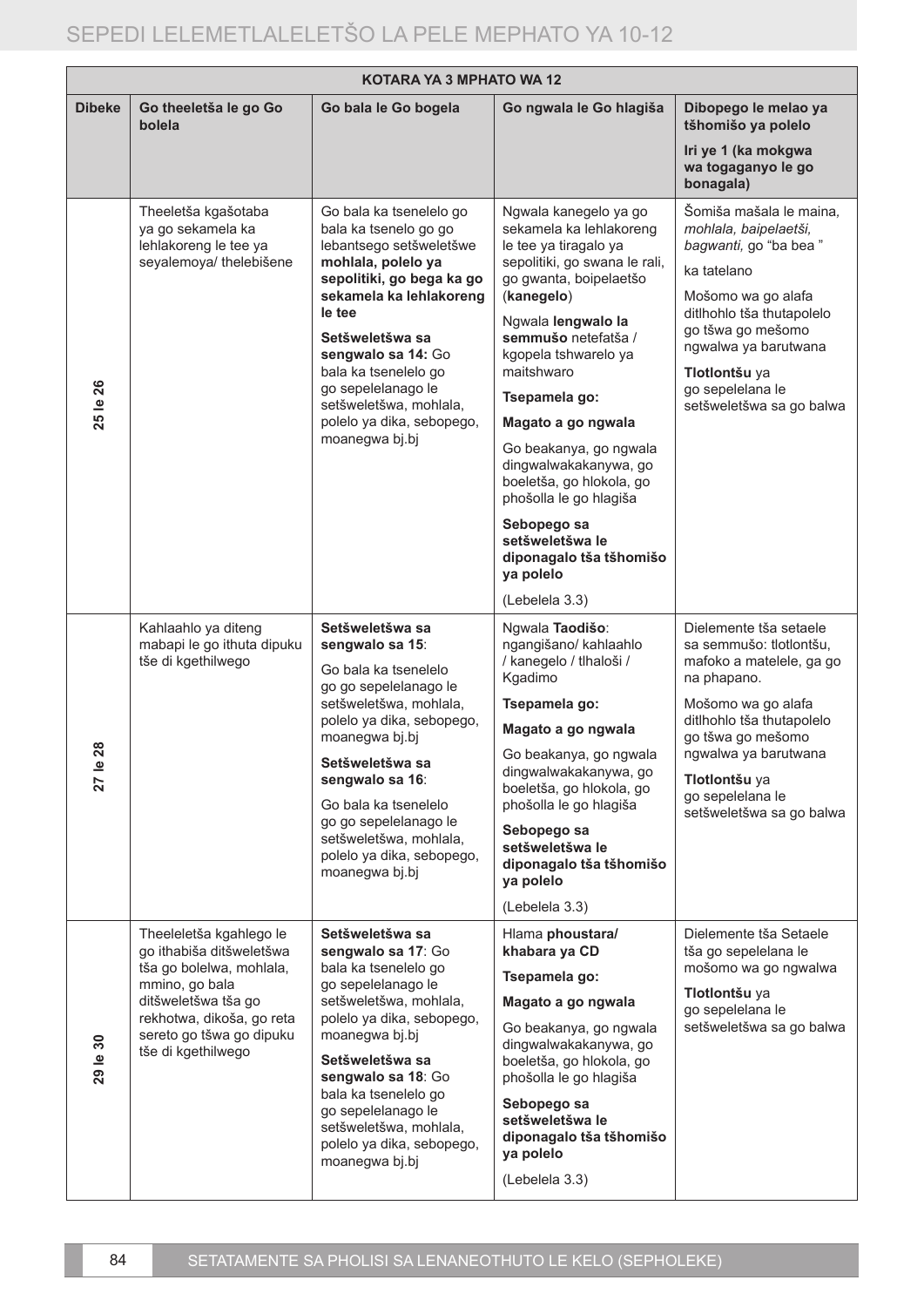| Mešomo ya Kelo ya semmušo kotareng ya 3                                                                                   |                                                                          |  |  |
|---------------------------------------------------------------------------------------------------------------------------|--------------------------------------------------------------------------|--|--|
| Mošomo wa 10: Tihahlobo ya boitokišetšo<br>Mošomo wa 9: Go ngwala                                                         |                                                                          |  |  |
|                                                                                                                           | Lephephe la 1 – Tšhomišo ya polelo go dikamano                           |  |  |
|                                                                                                                           | Lephephe la 2 - Dingwalo / Dipuku                                        |  |  |
| Setšweletšwa sa tirišano sekopana                                                                                         | Lephephe la 3 – Go ngwala (Go ka ngwalwa ka Agostose/<br>Setemere) (100) |  |  |
|                                                                                                                           | <b>GOBA</b>                                                              |  |  |
|                                                                                                                           | Moleko wa go ngwalwa                                                     |  |  |
| <b>Ditlhahlobo tša bojtokišetšo:</b> Mo go mphato wa 12. mošongwana vo tee wa Kotara ya 2 le/ goba Kotara ya 3 o swanetše |                                                                          |  |  |

**Ditlhahlobo tša boitokišetšo:** Mo go mphato wa 12, mošongwana yo tee wa Kotara ya 2 le/ goba Kotara ya 3 o swanetše go ba tlhahlobo ya ka gare. Mo go hwetšwago gore ye tee ya ditlhahlobo tše pedi tša ka gare e ngwalwa go Mphato wa 12, ditlhahlobo tše dingwe di swanetše go emelwa ke moleko mafelong a kotare (Mošongwana)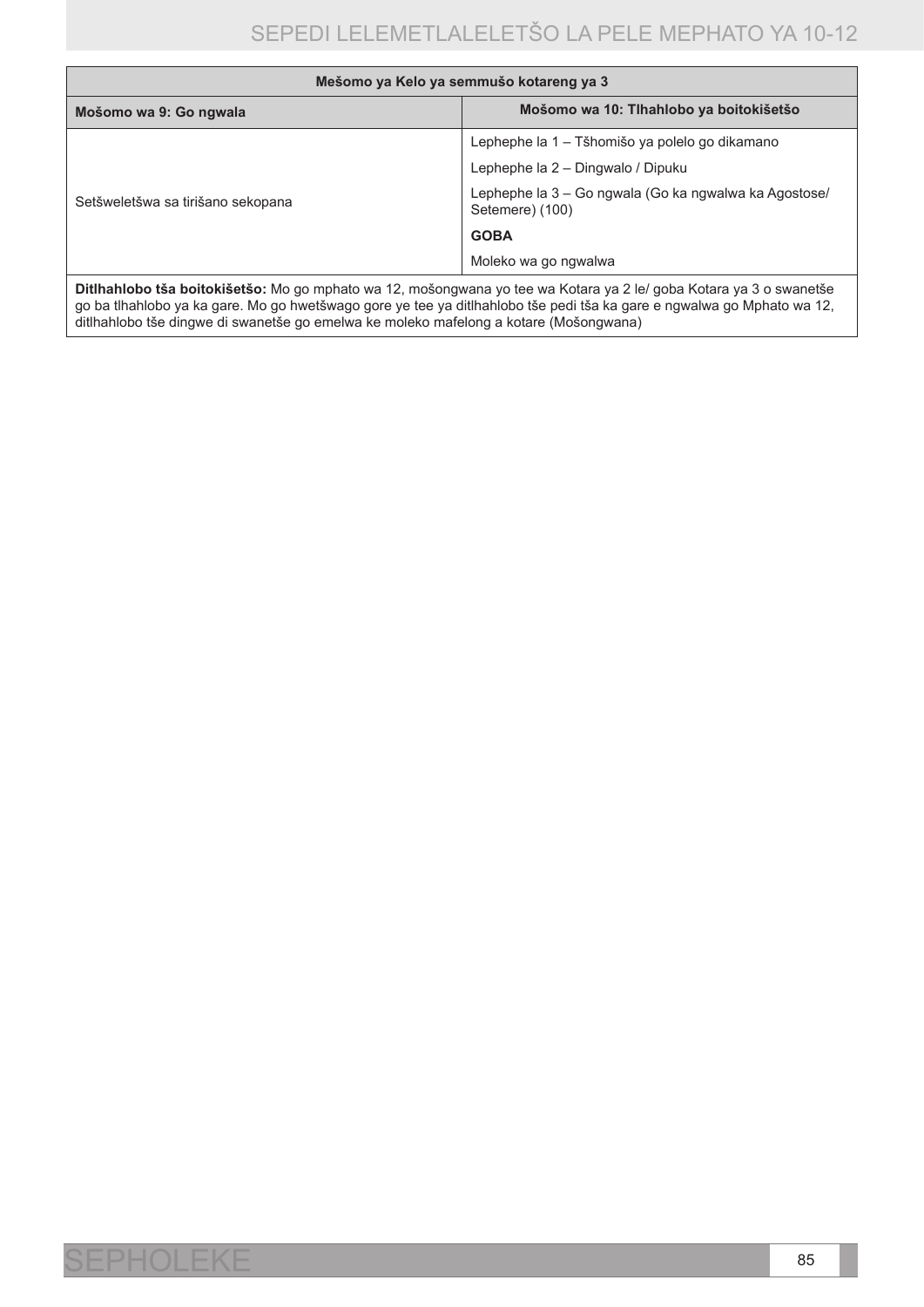| <b>KOTARA YA 4 MPHATO WA 12</b> |                                                                                                     |                                                                                                                                                                                                       |                                                                                                                                                                                                                                                                                                                                                                |                                                                                                                                                                                                                                                                                                                |  |
|---------------------------------|-----------------------------------------------------------------------------------------------------|-------------------------------------------------------------------------------------------------------------------------------------------------------------------------------------------------------|----------------------------------------------------------------------------------------------------------------------------------------------------------------------------------------------------------------------------------------------------------------------------------------------------------------------------------------------------------------|----------------------------------------------------------------------------------------------------------------------------------------------------------------------------------------------------------------------------------------------------------------------------------------------------------------|--|
| <b>Dibeke</b>                   | Go theeletša le Go<br>bolela                                                                        | Go bala le Go bogela                                                                                                                                                                                  | Go ngwala le Go hlagiša                                                                                                                                                                                                                                                                                                                                        | Dibopego le melao ya<br>tšhomišo ya polelo                                                                                                                                                                                                                                                                     |  |
|                                 |                                                                                                     |                                                                                                                                                                                                       |                                                                                                                                                                                                                                                                                                                                                                | Iri ye 1 (ka mokgwa<br>wa togaganyo le go<br>bonagala)                                                                                                                                                                                                                                                         |  |
| 31 le 32                        | Kahlaahlo ya go se be ya<br>semmušo ya phapoši le<br>sehlopha go itokišetša go<br>ngwala tlhahlobo. | Šomiša maphephe a<br>ditlhahlobo tše di fetilego<br>go dira poeletšo ya<br>thuto ya setšweletšwa<br>sa semmušo le<br>mekgwanakgwana ya<br>go bala ka tsinkelo go<br>lokišetša tlhahlobo ya ka<br>ntle | Šomiša maphephe a<br>ditlhahlobo tše di fetilego<br>go dira poeletšo ya go<br>lokišetša tlhahlobo ya ka<br>ntle<br>Tsepamela go:<br>Magato a go ngwala<br>Go beakanya, go ngwala<br>dingwalwakakanywa, go<br>boeletša, go hlokola, go<br>phošolla le go hlagiša<br>Sebopego sa<br>setšweletšwa le dipona-<br>galo tša tšhomišo ya<br>polelo<br>(Lebelela 3.3)  | Šomiša maphephe a<br>ditlhahlobo tše di fetilego<br>go dira poeletšo ya<br>thutapolelo go lokišetša<br>tlhahlobo ya ka ntle<br>Tlotlontšu ya go sepele-<br>lana le setšweletšwa sa<br>go balwa / Poeletšo ya<br>tlhahlobo ya mareo a<br>polelo ya go sepelelana le<br>tikologo                                 |  |
| 33 le 34                        | Kahlaahlo ya go se be ya<br>semmušo ya phapoši le<br>sehlopha go itokišetša go<br>ngwala tlhahlobo  | Šomiša maphephe<br>a ditlhahlobo tše di<br>fetilego go boeletša<br>thuto ya setšweletšwa<br>sa semmušo le<br>mekgwanakgwana ya go<br>bala ka tsenelelo le go<br>itokišetša tlhahlobo ya ka<br>ntle    | Šomiša maphephe a<br>ditlhahlobo tše di fetilego<br>go dira poeletšo ya go<br>itokišetša tlhahlobo ya ka<br>nlte<br>Tsepamela go:<br>Magato a go ngwala<br>Go beakanya, go ngwala<br>dingwalwakakanywa, go<br>boeletša, go hlokola, go<br>phošolla le go hlagiša<br>Sebopego sa<br>setšweletšwa le dipona-<br>galo tša tšhomišo ya<br>polelo<br>(Lebelela 3.3) | Šomiša maphephe a<br>ditlhahlobo tše di fetilego<br>go dira poeletšo ya<br>thutapolelo go lokišetša<br>tlhahlobo ya ka ntle<br>Tlotlontšu ya go sepele-<br>lana le setšweletšwa sa<br>go tšwa go ditlhahlobo<br>tše di fetilego/ poeletšo<br>ya tlhahlobo ya mareo a<br>polelo ya go sepelelana le<br>tikologo |  |
| 35 le 36                        |                                                                                                     |                                                                                                                                                                                                       | TLHAHLOBO YA KA NTLE                                                                                                                                                                                                                                                                                                                                           |                                                                                                                                                                                                                                                                                                                |  |
| $38$<br>37 le                   | <b>TLHAHLOBO YA KA NTLE</b>                                                                         |                                                                                                                                                                                                       |                                                                                                                                                                                                                                                                                                                                                                |                                                                                                                                                                                                                                                                                                                |  |
| 39 le 40                        | TLHAHLOBO YA KA NTLE                                                                                |                                                                                                                                                                                                       |                                                                                                                                                                                                                                                                                                                                                                |                                                                                                                                                                                                                                                                                                                |  |
|                                 | Lephephe la 1 - Tšhomišo ya polelo go dikamano                                                      |                                                                                                                                                                                                       |                                                                                                                                                                                                                                                                                                                                                                |                                                                                                                                                                                                                                                                                                                |  |
|                                 | Lephephe la 2 - Dingwalo / Dipuku<br>Lephephe la 3 - Go ngwala                                      |                                                                                                                                                                                                       |                                                                                                                                                                                                                                                                                                                                                                |                                                                                                                                                                                                                                                                                                                |  |
|                                 | Lephephe la 4 - Bomolomo / Orale                                                                    |                                                                                                                                                                                                       |                                                                                                                                                                                                                                                                                                                                                                |                                                                                                                                                                                                                                                                                                                |  |
|                                 |                                                                                                     |                                                                                                                                                                                                       | *Moputsokgoboko wa ngwaga wa bomolomo/orale wa go bolela, go theeletša. Moputso wa mafelelo o akaretše mošomo<br>o tee wa polelo ya go itokišetšwa, o tee wa go theeletša, mohlala, go balela godimo ga go itokišetšwa / polelo ya go se<br>itokišetšwe / polelo ya go se beakanyetšwe ya go bolelwa ka tsela yeo e sego ya semmušo ka go mšomo wa sehlopha.   |                                                                                                                                                                                                                                                                                                                |  |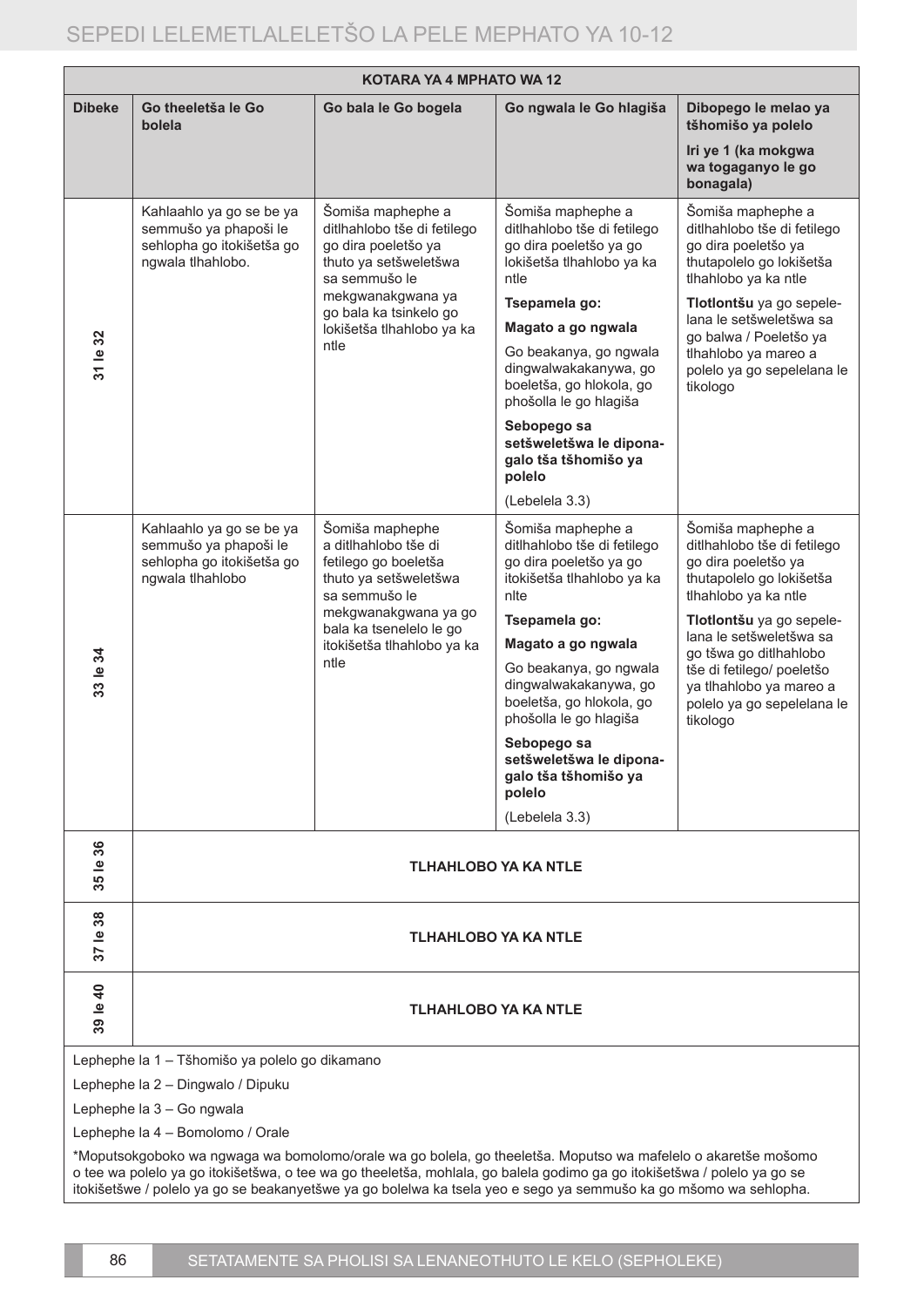# KAROLO YA 4: kelo go lelemetlaleletŠo la pele

# **4.1 Matseno**

Kelo ke tšwetšopele ya tshepetšo ye e beakantšwego ya go šupetša, kgoboketša le go hlatholla tshedimošo ka ga bokgoni bja barutwana, go šomišwa dibopego tše di fapanago tša kelo. E akaretša magato a mane: go hlama le go kgoboketša bohlatse bja phihlelelo; go lekola bohlatse bjoo; go bega tše di hweditšwego le go šomiša tshedimošo ye go kwešiša le go thuša tšwetšopele/tlhabollo ya barutwana go kaonafatša tshepetšo ya go ithuta le go ruta.

Kelo e swanetše go ba ya semmušo (Kelo ya go ithuta) le yeo e sego ya semmušo (Kelo ya go ruta). Mo mabakeng ka moka, barutwana ba swanetše go fiwa pego ya dipoelo tša bona ya ka mehla go rotoša maitemogelo a go ithuta.

Kelo ya mabokgoni a leleme e swanetše go logaganywa. Kelo ya temana ya tekatlhaologanyo e swanetše go tswalantšhwa le tšhomišo ya polelo. Kelo ya go ngwala e swanetše go akaretša direrwa ka ga dilo tšeo di diregago mo maemong a nnete a bophelo.

# **4.2 Kelo yeo e sego ya semmušo goba ya tšatši ka tšatši**

Kelo ya go ithuta e na le maikemišetšo a go kgoboketša tshedimošo ka ga bokgoni bja morutwana bjo bo ka šomišwago go kaonafatša go ithuta ga bona.

Kelo yeo e sego ya semmušo ke tekolo ya letšatši ka letšatši ya tšwelopele ya barutwana. Se se tšweletšwa ke ditemogo, dikahlaahlo, ditšhupetšo tša go itlwaetša, dikhonferense tša barutwana le barutiši, tsenelelano yeo e sego ya semmušo ya phapoši, bj.bj. Kelo ye e sego ya semmušo e bonolo go swana le go ema ka nako ya thutišo, go lebelela barutwana goba go ahlaahla le barutwana tsela yeo go ithuta go tšwelago pele ka gona. Kelo yeo e sego ya semmušo e swanetše go šomišwa go fa barutwana pego ya dipoelo le go laola peakanyo ya go ruta, fela ga se ya swanela go rekhotwa. Ga se ya swanela go bonwa e le yeo e kgaoganego le mešongwana ya go ngwalwa yeo e dirwago ka phapošing. Barutwana goba barutiši ba ka swaya mešongwana yeo ya kelo.

Kelo ya mong le kelo ka sethaka e dira gore barutwana ba tšee karolo ka mafolofolo go tekolo. Se se bohlokwa ka ge se dira gore barutwana ba ithute le go lebelela morago go bokgoni bja bona. Dipoelo tša kelo ya mešomo ya tšatši ka tšatši yeo e sego ya semmušo ga di rekhotwe semmušo ntle le ge morutiši a ka rata go dira seo. Dipoelo tša kelo ya mešomo ya tšatši ka tšatši ga di šomišetšwe go hlatloša barutwana le go ba fa setifikeiti.

# **4.3 Kelo ya semmušo**

Mešomo ka moka ya kelo yeo e hlamago lenaneo la semmušo la kelo la ngwaga e bitšwa Kelo ya Semmušo. Morutiši o swaya le go rekhota semmušo mešomo ya semmušo ya kelo go mabaka a go hlatloša le go neelana ka ditifikeiti. Mešomo ka moka ya Kelo ya Semmušo e swanetše go lekolwa gore go tiišetšwe boleng le go netefatša gore maemo a maleba a tekanetšo a a tiišetšwa. Le ge *mešomo ya kelo ya semmušo* e ka dirwa ka ntle ga phapoši, mošomo wa mafelelo o swanetše go direlwa ka phapošing ka fase ga maemo a taolo ao a tseneletšego.

Kelo ya semmušo, e fa barutiši tsela ya peakanyo ya go lekanyetša ka tsela yeo barutwana ba tšwelago pele ka gona mo mphatong le ka thutong ye e itšego. Mehlala ya kelo ya semmušo e akaretša melekwana, ditlhahlobo, mešomo ya go ngwalwa, ditlhagišo tša bomolomo, ditšhupetšo, ditiragatšo, bj.bj.

Mešomo ya Kelo ya semmušo e bopa seripa sa Lenaneo la Kelo ya semmušo la tekano ya botelele bja ngwaga go Mphato le thuto ye nngwe le ye nngwe.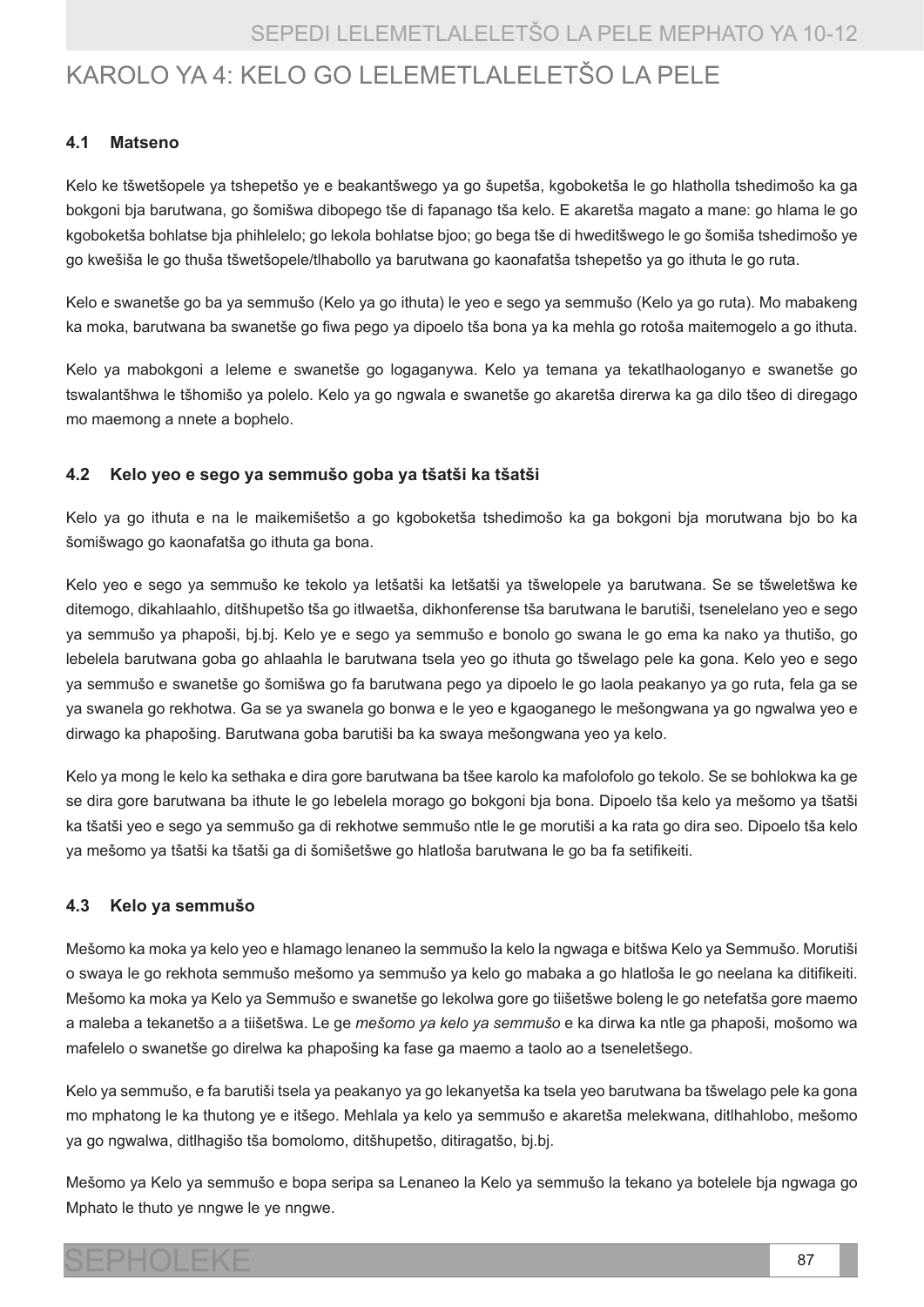Nkatlapana ye e latelago e tšweletša dinyakwa tša kelo ya semmušo tša Malemetlaleletšo a Pele:

### **Nkatlapana ya 1: Kakaret**š**o ya kelo ya semmu**š**o ya Mephato ya 10-11**

| Kelo ya Semmušo                                                                        |                                                                 |                                                                                                              |                                                                                                                     |  |  |
|----------------------------------------------------------------------------------------|-----------------------------------------------------------------|--------------------------------------------------------------------------------------------------------------|---------------------------------------------------------------------------------------------------------------------|--|--|
| Gare ga ngwaga                                                                         |                                                                 |                                                                                                              | Tihahlobo ya Mafelelo a ngwaga                                                                                      |  |  |
| 25%                                                                                    |                                                                 |                                                                                                              | 75%                                                                                                                 |  |  |
| Kelo ye e Theilwego Sekolong (KTS) -                                                   |                                                                 |                                                                                                              | Maphephe a Tihahlobo ya Mafelelo a ngwaga                                                                           |  |  |
| 25%                                                                                    | 62,5%                                                           |                                                                                                              | 12,5%                                                                                                               |  |  |
| • Melekwana ye 2                                                                       | Ditlhahlobo tša go ngwalwa                                      |                                                                                                              | Mešomo ya kelo ya bomolomo:<br>Lephephe la 4                                                                        |  |  |
| • Mešomo ye 7                                                                          | Lephephe la 1 (Diiri tše 2) – Tšhomišo ya polelo<br>go dikamano |                                                                                                              |                                                                                                                     |  |  |
| • Tihahlobo (ya gare ga ngwaga)                                                        |                                                                 |                                                                                                              | Go theeletša                                                                                                        |  |  |
| e 1                                                                                    | Lephephe la 2 (Diiri tše 2) – Dingwalo/Dipuku                   |                                                                                                              | Pelelo ya go itokišetšwa                                                                                            |  |  |
| Lephephe la 3 (Mphato wa 10: diiri tše 2,<br>Mphato wa 11: diiri tše 21/2) - Go ngwala |                                                                 |                                                                                                              | Go balela godimo ga go<br>itokišetšwa/Polelo ya go se<br>itokišetšwe/go bolela go go sego<br>ga semmušo ka sehlopha |  |  |
|                                                                                        |                                                                 | Mešomo ya bomolomo yeo e<br>dirwago mo ngwageng e bopa<br>karolo ya kelo ya ka gare ya<br>mafelelo a ngwaga. |                                                                                                                     |  |  |

### **Nkatlapana ya 2: Kakaretšo ya kelo ya semmušo ya Mphato wa 12**

| Kelo ya Semmušo                       |                                                                 |                                                                                                                     |  |  |
|---------------------------------------|-----------------------------------------------------------------|---------------------------------------------------------------------------------------------------------------------|--|--|
| Gare ga ngwaga                        | Tihahlobo ya Mafelelo a ngwaga                                  |                                                                                                                     |  |  |
| 25%                                   | <b>75%</b>                                                      |                                                                                                                     |  |  |
| Kelo ye e Theilwego Sekolong<br>(KTS) | Maphephe a Tihahlobo ya Mafelelo a ngwaga                       |                                                                                                                     |  |  |
| 25%                                   | 62,5%                                                           | 12.5%                                                                                                               |  |  |
| • Moleko o 1                          | Ditlhahlobo tša go ngwalwa                                      | Mešomo ya kelo ya bomolomo:                                                                                         |  |  |
| • Mešomo ye 7                         | Lephephe la 1 (Diiri tše 2) – Tšhomišo ya polelo<br>go dikamano | Lephephe la 4                                                                                                       |  |  |
| Ditlhahlobo tše 2 (tša gare ga<br>٠   |                                                                 | Go theeletša                                                                                                        |  |  |
| ngwaga le tša boitokišetšo)           | Lephephe la 2 (Diiri tše 2) – Dingwalo                          | Polelo ya go itokišetšwa                                                                                            |  |  |
|                                       | Lephephe la 3 (Diiri tše $2\frac{1}{2}$ ) – Go ngwala           | Go balela godimo ga go<br>itokišetšwa/Polelo ya go se<br>itokišetšwe/go bolela go go sego<br>ga semmušo ka sehlopha |  |  |
|                                       |                                                                 | Mešomo ya bomolomo yeo e<br>dirwago mo ngwageng e bopa<br>karolo ya kelo ya ka gare ya<br>mafelelo a ngwaga.        |  |  |

Mehuta ya kelo ye e šomišitšwego e swanetše go lekana le mengwaga le legato la kgodišo ya morutwana. Tlhamo ya mešomo ye, e swanetšego go akaretša diteng tša thuto le mešomo ya go fapana ye e hlametšwego go fihlelela maikemišetšo a thuto.

Mešomo ya kelo ya semmušo e swanetše go akaretša maemo a kwešišo le bokgoni bja barutwana bjalo ka ge go laeditšwe ka fase: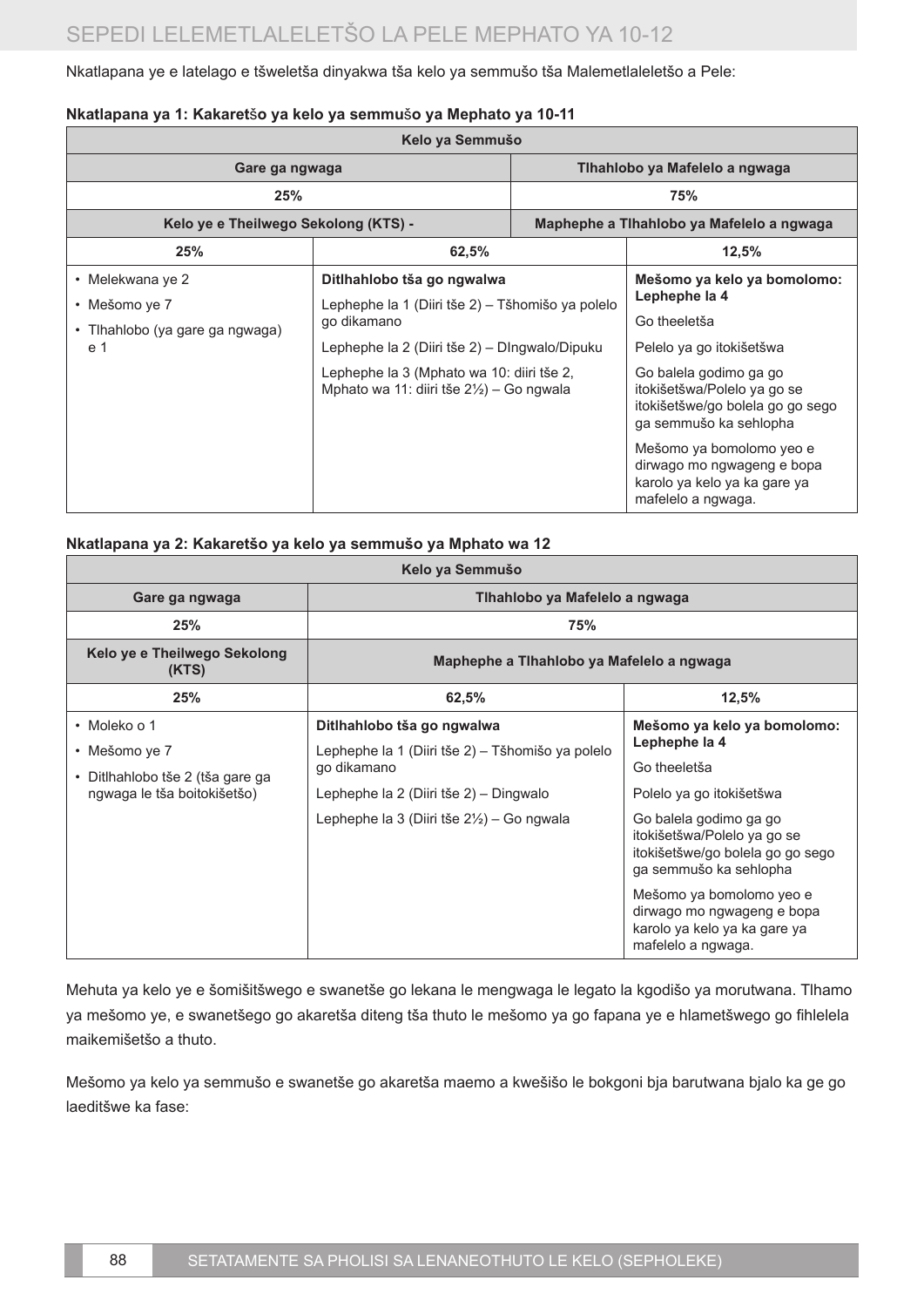### **Nkatlapana ya 3: Kakaret**š**o ya dinyakwa t**š**a lenaneo la kelo**

| Maemo a kwešišo                                                                                                   | Mošongwana                                                                                                                                                                                                                                                              | Phesente ya Mošomo   |
|-------------------------------------------------------------------------------------------------------------------|-------------------------------------------------------------------------------------------------------------------------------------------------------------------------------------------------------------------------------------------------------------------------|----------------------|
| Potšišothwii<br>(Legato la 1)                                                                                     | Dipotšišo tšeo di amanago le tshedimošo ye e begilwego<br>thwii go setšweletšwa                                                                                                                                                                                         |                      |
|                                                                                                                   | · Efa maina a dilo/batho/mafelo/di elemente                                                                                                                                                                                                                             |                      |
|                                                                                                                   | · Efa dintlha/mabaka/dikgopolo                                                                                                                                                                                                                                          |                      |
|                                                                                                                   | · Laetša mabaka/batho/ le tšeo di hlolago                                                                                                                                                                                                                               |                      |
|                                                                                                                   | $\cdot$ Efa dintlha/maina/mabaka                                                                                                                                                                                                                                        |                      |
|                                                                                                                   | · Hlaloša lefelo/motho/moanegwa                                                                                                                                                                                                                                         | Magato a 1 le 2: 40% |
|                                                                                                                   | · Hlaloša tiragalo/karolo/maitemogelo                                                                                                                                                                                                                                   |                      |
| Peakanyoleswa<br>(Legato la 2)                                                                                    | Dipotšišo tša go nyaka tshekatsheko, thulaganyo le<br>peakanyo ya tshedimošo ye e tšweleditšwego thwii go<br>setšweletšwa.                                                                                                                                              |                      |
|                                                                                                                   | · Akaretša dintlhakgolo/dikgopolo/ dikgonagalo                                                                                                                                                                                                                          |                      |
|                                                                                                                   | · Hlopha dielemente tša go swana                                                                                                                                                                                                                                        |                      |
|                                                                                                                   | · Laetša ditshwano le diphapano                                                                                                                                                                                                                                         |                      |
|                                                                                                                   | · Efa tlhalošo ya                                                                                                                                                                                                                                                       |                      |
| Go dira dithumo le go tšea<br>sephetho go ya ka dintlha<br>tše di filwego go thekga ka-<br>kanyo<br>(Legato la 3) | Dipotšišo tša go nyaka gore morutwana a ikamanye le<br>tshedimošo ye e sego kgakala ka go nyalanya tshedimošo<br>ye e tšweleditšwego go dikarolo tša go fapana tša<br>setšweletšwa le tsebo ya bona ya pele goba go ya ka<br>boitemogelo bja gagwe le go tšea sephetho. |                      |
|                                                                                                                   | · Hlaloša ka tsela yeo kgopolokgolo e nyalanago le<br>morero/molaetša                                                                                                                                                                                                   |                      |
|                                                                                                                   | · Bapetša dikgopolo/maikutlo/ditiro                                                                                                                                                                                                                                     |                      |
|                                                                                                                   | · Maikemišetšo/maikutlo/tlhohleletšo/lebaka la mongwadi<br>(goba moanegwa) ke afe                                                                                                                                                                                       | Legato la 3: 40%     |
|                                                                                                                   | · Hlaloša lebaka le phetho la                                                                                                                                                                                                                                           |                      |
|                                                                                                                   | · Na tiragalo/maikutlo/tshwayotshwayo (bj.bj) e re utollela<br>eng mabapi le moanegi/mongwadi/moanegwa                                                                                                                                                                  |                      |
|                                                                                                                   | · Na tshwantšhanyo/tshwantšhišo/tshwantšhokgopolo e<br>ama kwešišo ya gago bjang                                                                                                                                                                                        |                      |
|                                                                                                                   | • Na o gopola gore poelo /phetho (bj.bj) ya tiro/maemo e<br>tla ba efe                                                                                                                                                                                                  |                      |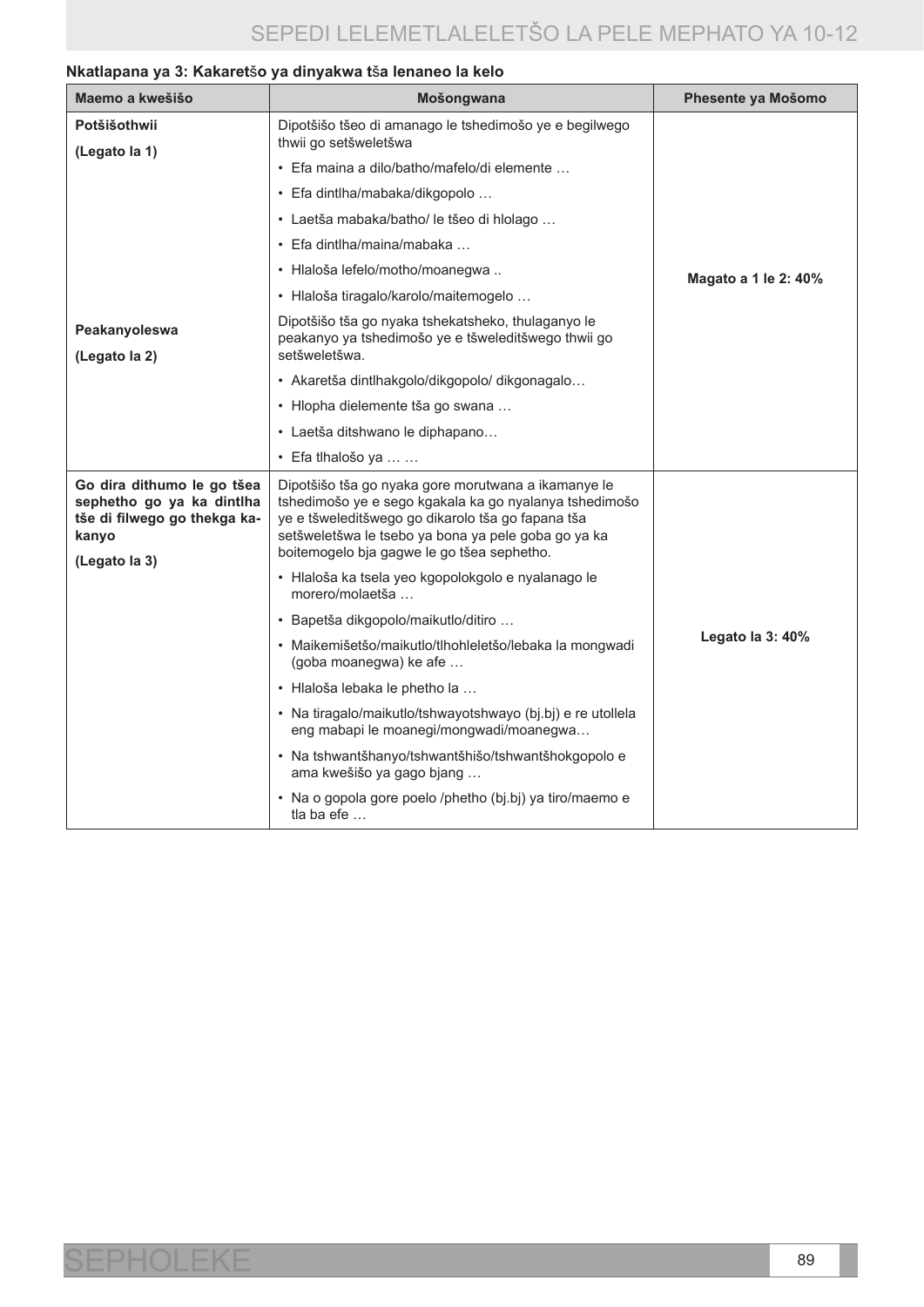| Maemo a kwešišo                | Mošongwana                                                                                                                                                                                                                                                                                                             | Phesente ya Mošomo   |
|--------------------------------|------------------------------------------------------------------------------------------------------------------------------------------------------------------------------------------------------------------------------------------------------------------------------------------------------------------------|----------------------|
| <b>Tekolo</b><br>(Legato la 4) | Dipotšišo tše di šoma ka dikahlolo mabapi le meetlo le<br>mohola. Tšona di akaretša dikahlolo mabapi le nnete, go<br>tshepega, dintlha le dikgopolo, netefatšo, tlhaologanyo le go<br>fahlela ka mabaka, le ditaba tša go swana le kganyogelo ya<br>dikgopolo le ditiro tša maitshwaro a go amogelega                  |                      |
|                                | · O nagana gore se se diragalago se a kgodiša/ke sa<br>nnete/se a kgonagala ?                                                                                                                                                                                                                                          |                      |
|                                | · Na mabaka a mongwadi ke a nnete/ a a kwešisega/ a<br>go rumega• Ahlaahla/ swayaswaya ka tsinkelo ka ga<br>tiragalo/ maikemišetšo / tšhušumetšo/ maikutlo/ tšhišinyo                                                                                                                                                  |                      |
|                                | • Na o dumelelana le tebelelo/ setatamente/ temogo/<br>thathollo?                                                                                                                                                                                                                                                      |                      |
|                                | · Go ya ka tebelelo ya gago, na mongwadi/moanegi/<br>moanegwa o na le maloka a go šišinya gore/bolela gore<br>(Thekga karabo ya gago/Efa mabaka a go fahlela<br>karabo ya gago.)                                                                                                                                       |                      |
|                                | · Na o amogela maikutlo/maitshwaro/ditiro tša<br>moanegwa? Efa mabaka a karabo ya gago.                                                                                                                                                                                                                                |                      |
|                                | · Na ditiro/maikutlo/tšhušumetšo ya moanegwa e laetša<br>eng ka yena ge go lebeletšwe dikamano tša meetlo ya<br>kakaretšo?                                                                                                                                                                                             | Magato a 4 le 5: 20% |
|                                | · Ahlaahla ka tsinkelo/swayaswaya ka dikahlolo tše<br>bohlokwa tše di dirilwego setšweletšwang                                                                                                                                                                                                                         |                      |
| Kgahlego<br>(Legato la 5)      | Dipotšišo tše di nepišitše go ela go amega ga kgopolo le<br>kgahlego ya molekwa go setšweletšwa. Di nepiša dikarabo<br>tše di laetšago maikutlo go diteng, go ikamantšha le<br>baanegwa goba ditiragalo, le go iphetolela go tšhomišo<br>ya polelo ya mongwadi (go swana le kgetho ya mantšu le<br>tshwantšhokgopolo). |                      |
|                                | · Ahlaahla karabo ya gago go setšweletšwa/maemo/<br>thulano/tiragalo                                                                                                                                                                                                                                                   |                      |
|                                | · Na o kwešišana le moanegwa? Ke tiro goba sephetho<br>sefe seo o bego o ka se tšea ge o be o le maemong a<br>bjalo?                                                                                                                                                                                                   |                      |
|                                | · Ahlaahla/Swayaswaya tšhomišo ya polelo ya mongwadi                                                                                                                                                                                                                                                                   |                      |
|                                | · Ahlaahla bohlokwa bja setaele/matseno/thumo/<br>tshwantšhokgopolo/tshwantšhišo/tirišo ya dithekniki tša<br>theto/ditlabakelo tša dingwalo tša mongwadi                                                                                                                                                               |                      |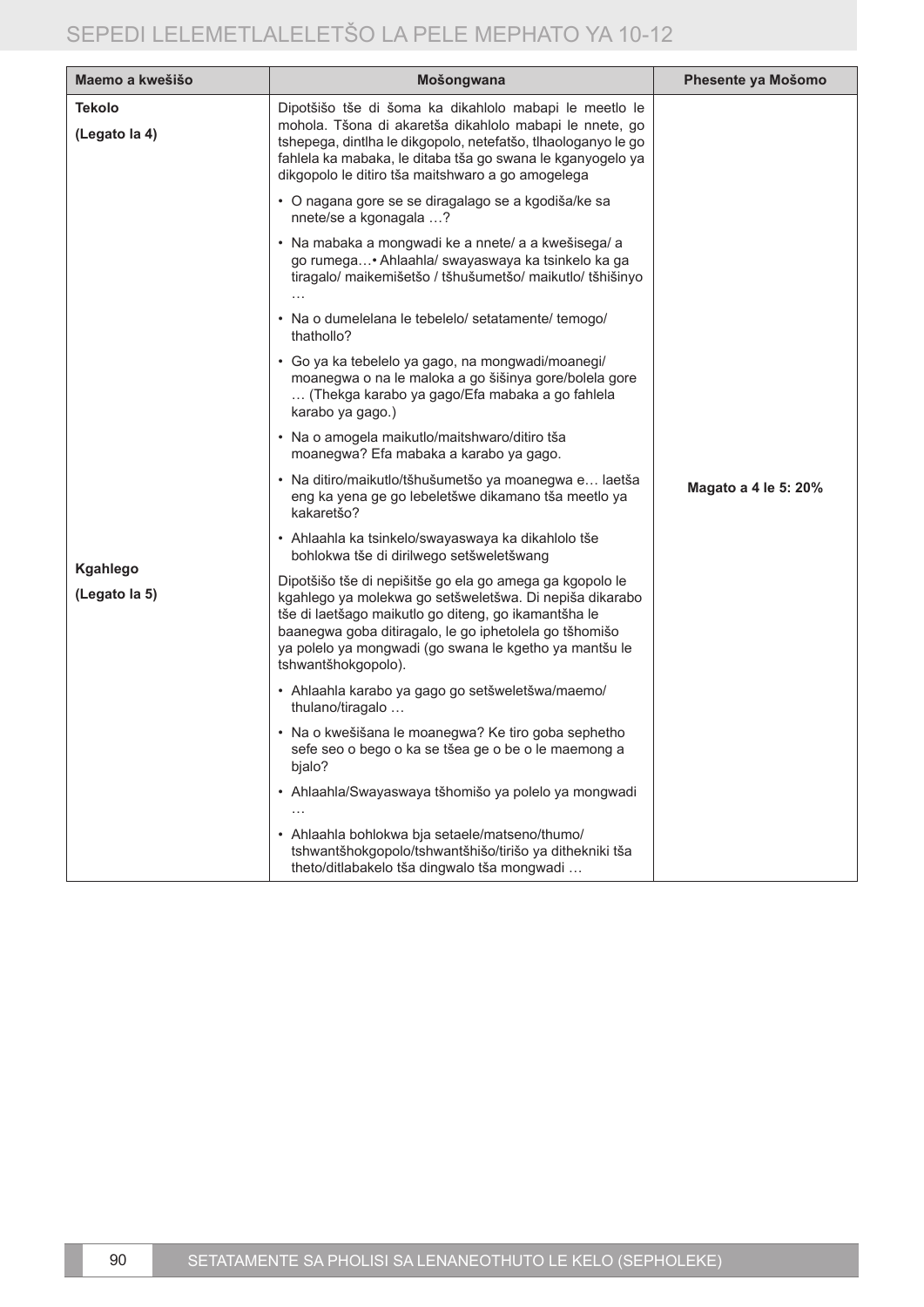# **4.4 Lenaneo la kelo**

Lenaneo la Kelo le hlametšwe go phatlalatša mešomo ya kelo ya semmušo mo dithutong ka moka tša sekolo ko kotara.

## **4.4.1 Kakaretšo ya dinyakwa**

Dinkatlapana tše di latelago di tšweletša kakaretšo ya dinyakwa tša Lenaneo la kelo tša Lelemetlaleletšo la Pele tša kotara ye nngwe le ye nngwe:

|  |  |  |  | Nkatlapana ya 1: Kakaretšo ya dinyakwa tša lenaneo la kelo la Mephato ya 10-11 |  |
|--|--|--|--|--------------------------------------------------------------------------------|--|
|--|--|--|--|--------------------------------------------------------------------------------|--|

| Lenaneo la Kelo                              |                                                                                                                                                                                                                   |                                                         |                                                                                                                                                                                                                                               |  |  |
|----------------------------------------------|-------------------------------------------------------------------------------------------------------------------------------------------------------------------------------------------------------------------|---------------------------------------------------------|-----------------------------------------------------------------------------------------------------------------------------------------------------------------------------------------------------------------------------------------------|--|--|
|                                              | <b>KTS ka Kotara</b>                                                                                                                                                                                              | Ditlhahlobo tša mafelelo a ngwaga                       |                                                                                                                                                                                                                                               |  |  |
| Kotara ya 1:                                 | Kotara ya 2:                                                                                                                                                                                                      | Kotara ya 3:                                            | Kotara ya 4:                                                                                                                                                                                                                                  |  |  |
| Moleko wa go ngwalwa<br>$01+$<br>Mešomo ye 3 | Mešomo ye 2<br>$\ddot{}$<br>Tihahlobo ya gare ga ngwaga<br>e 1 yeo e arotšwego ka:<br>Maphephe a 3:<br>Lephephe la 1 – Tšhomišo ya<br>polelo go dikamano<br>Lephephe la 2 - Dingwalo<br>Lephephe la 3 - Go ngwala | Moleko wa go ngwalwa<br>o 1<br>$\ddot{}$<br>Mešomo ye 2 | Tihahlobo ya ka gare ya mafelelo<br>a ngwaga e 1 yeo e arotšwego<br>ka:<br>Maphephe a 3:<br>Lephephe la 1 - Tšhomišo ya<br>polelo go dikamano<br>Lephephe la 2 - Dingwalo/<br>Dipuku<br>Lephephe la 3 - Go ngwala<br>Lephephe la 4 – Bomolomo |  |  |

#### **Moputso wa Kotara (Dikotara tša 1-3):**

• Kotarareng ye nngwe le ye nngwe hlakantšha meputso e le bjalo le palomoka ya kelotšweledi ya sekolong gomme o fetolele go % go hwetša moputso wa kotara.

#### **Moputso wa Tlhatlošo:**

meputso e le bjalo le

- Hlakantšha palomoka ya meputso ya mešomo ya KTS go tloga go Kotara 1 go fihla go Kotara 3 gomme o fetolele go 25%,
- Fetolela Lephephe 1 go 20%,
- Fetolela Lephephe 2 go 17.5%,
- Fetolela Lephephe 3 go 25%
- Fetolela moputso wa Bomolomo/orale (Lephephe 4) go 12,5%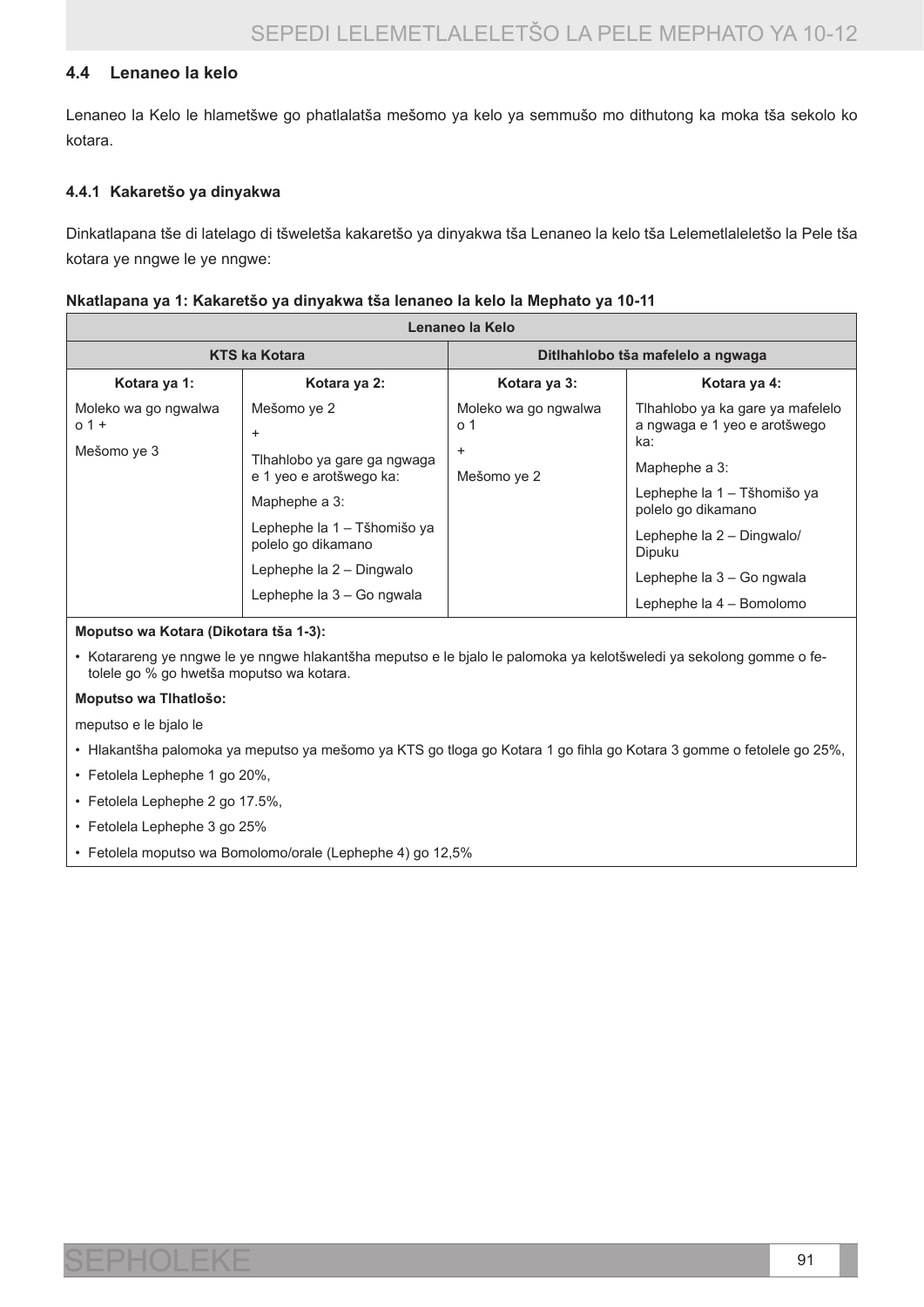### **Nkatlapana ya 2: Lenaneo la Kelo Mephato ya 10-11**

| Mešomo ya kelo ya semmušo go Kotara ya 1                                                                                                                                                                                                              |                                                                                                                                                        |                                                                                                                                                                                                                                                                                                                                                                                                                                                                                                                                                                  |                                                                                                                                                        |  |  |
|-------------------------------------------------------------------------------------------------------------------------------------------------------------------------------------------------------------------------------------------------------|--------------------------------------------------------------------------------------------------------------------------------------------------------|------------------------------------------------------------------------------------------------------------------------------------------------------------------------------------------------------------------------------------------------------------------------------------------------------------------------------------------------------------------------------------------------------------------------------------------------------------------------------------------------------------------------------------------------------------------|--------------------------------------------------------------------------------------------------------------------------------------------------------|--|--|
| Mošomo wa 1                                                                                                                                                                                                                                           | Mošomo wa 2                                                                                                                                            | Mošomo wa 3                                                                                                                                                                                                                                                                                                                                                                                                                                                                                                                                                      | Mošomo wa 4                                                                                                                                            |  |  |
| *Bomolomo:<br>Tekatlhaologanyo ya go<br>theeletšwa (10) / Go bolela<br>ga go itokišetšwa (20)<br>E TEE YA TŠE DI<br>LATELAGO: Go bala ga go<br>itokišetšwa/ Go bolela ga<br>go se itokišetšwe/ Go bolela<br>go go sego ga semmušo ka<br>sehlopha (20) | Go ngwala:<br>(Meputso ye 50)<br>Mphato wa 10: Kanegelo/<br>tlhaloši/kahlaahlo<br>Mphato wa 11: Kanegelo/<br>tlhaloši/kahlaahlo/<br>ngangišano/kgadimo | Go ngwala:<br>(Meputso ye 30)<br>Ditšweletšwa tša tirišano tše<br>telele: Mangwalo a segwera/<br>semmušo (go dira kgopela /<br>pelaelo/ kgopelo ya kgwebo/<br>tebogo/ lebogiša/ matsedišo)<br>mangwalo a semmušo le<br>ao e sego a semmušo go<br>ya kgašong/boitsebišophelo<br>le lengwalo la tiišetšo la<br>kgopelo / tša bophelo bja<br>mohu/ lenaneothero le<br>metsotso ya kopano/ pego<br>ya semmušo le ye e sego ya<br>semmušo/ tshwayotshwayo<br>/athikile ya kuranta/<br>athikile ya kgatišobaka/<br>polelo ye e ngwadilwego<br>ya semmušo le yeo e sego | **Moleko wa 1:<br>(Meputso ye 40)<br>Tšhomiso ya Polelo go<br>dikamano<br>**Tekatlhaologanyo,<br>Kakaretšo, Dibopego le<br>melao ya tšhomišo ya polelo |  |  |
|                                                                                                                                                                                                                                                       |                                                                                                                                                        | ya semmušo / poledišano /<br>potšišotherisano.                                                                                                                                                                                                                                                                                                                                                                                                                                                                                                                   |                                                                                                                                                        |  |  |

| Mešomo ya kelo ya semmušo go Kotara ya 2                                       |                           |                                                                |  |  |  |  |
|--------------------------------------------------------------------------------|---------------------------|----------------------------------------------------------------|--|--|--|--|
| Mošomo wa 5                                                                    | Mošomo wa 6               | Mošomo wa 7                                                    |  |  |  |  |
| *Bomolomo:                                                                     | Dingwalo: (Meputso ye 35) | Tihahlobo ya gare ga ngwaga:                                   |  |  |  |  |
| Go theeleletša kwešišo (10) / Polelo ya                                        | Dipotšišo tša dikamano    | (Meputso ye 250)                                               |  |  |  |  |
| go itokišetšwa (20)                                                            |                           | Lephephe la 1 – Tšhomišo ya polelo go                          |  |  |  |  |
| E TEE YA TŠE DI LATELAGO: Go                                                   |                           | dikamano (80)                                                  |  |  |  |  |
| balela godimo ga go itokišetšwa / Go                                           |                           | Lephephe la 2 – Dingwalo/Dipuku (70)                           |  |  |  |  |
| bolela ga go se itokišetšwe / Polelo ya<br>go sego ga semmušo ka sehlopha (20) |                           | Lephephe la 3 – Go ngwala (Go ka<br>ngwalwa ka Mei/Juni) (100) |  |  |  |  |

| Mešomo ya kelo ya semmušo go Kotara ya 3                                                                                                                                                                         |                                                                                                                                                                                                       |                                                                                                                                                                                            |  |  |  |  |
|------------------------------------------------------------------------------------------------------------------------------------------------------------------------------------------------------------------|-------------------------------------------------------------------------------------------------------------------------------------------------------------------------------------------------------|--------------------------------------------------------------------------------------------------------------------------------------------------------------------------------------------|--|--|--|--|
| Mošomo wa 8                                                                                                                                                                                                      | Mošomo wa 9                                                                                                                                                                                           | Mošomo wa 10                                                                                                                                                                               |  |  |  |  |
| * Bomolomo:                                                                                                                                                                                                      | Go ngwala: Meputso ye 20                                                                                                                                                                              | <b>**Moleko wa 2:</b> (Meputso ye 40)                                                                                                                                                      |  |  |  |  |
| Go theeleletša kwešišo (10) / Polelo ya<br>ga go itokišetšwa (20)<br>E TEE YA TŠE DI LATELAGO: Go<br>bala ga go itokišetšwa/ Polelo ya go se<br>itokišetšwe/ Go bolela go go sego ga<br>semmušo ka sehlopha (20) | Ditšweletšwa sa tirišano tše kopana:<br>Papatšo/ Ditsenywa tša Pukutšatši/<br>Poskarata/ Karata ya taletšo le phetolo/<br>Go tlatša difomo/ Ditšhupetšo/ Ditaelo/<br>Maphephetsebiši/Phoustara/emeile | Tšhomišo ya polelo ya dikamano:<br>Tekatlhaologanyo, Kakaretšo,<br>Dibopego le melao va tšhomišo va<br>polelo<br><b>GOBA</b><br>Dingwalo/dipuku: Dipotšišo tša<br>dikamano (Meputso ye 35) |  |  |  |  |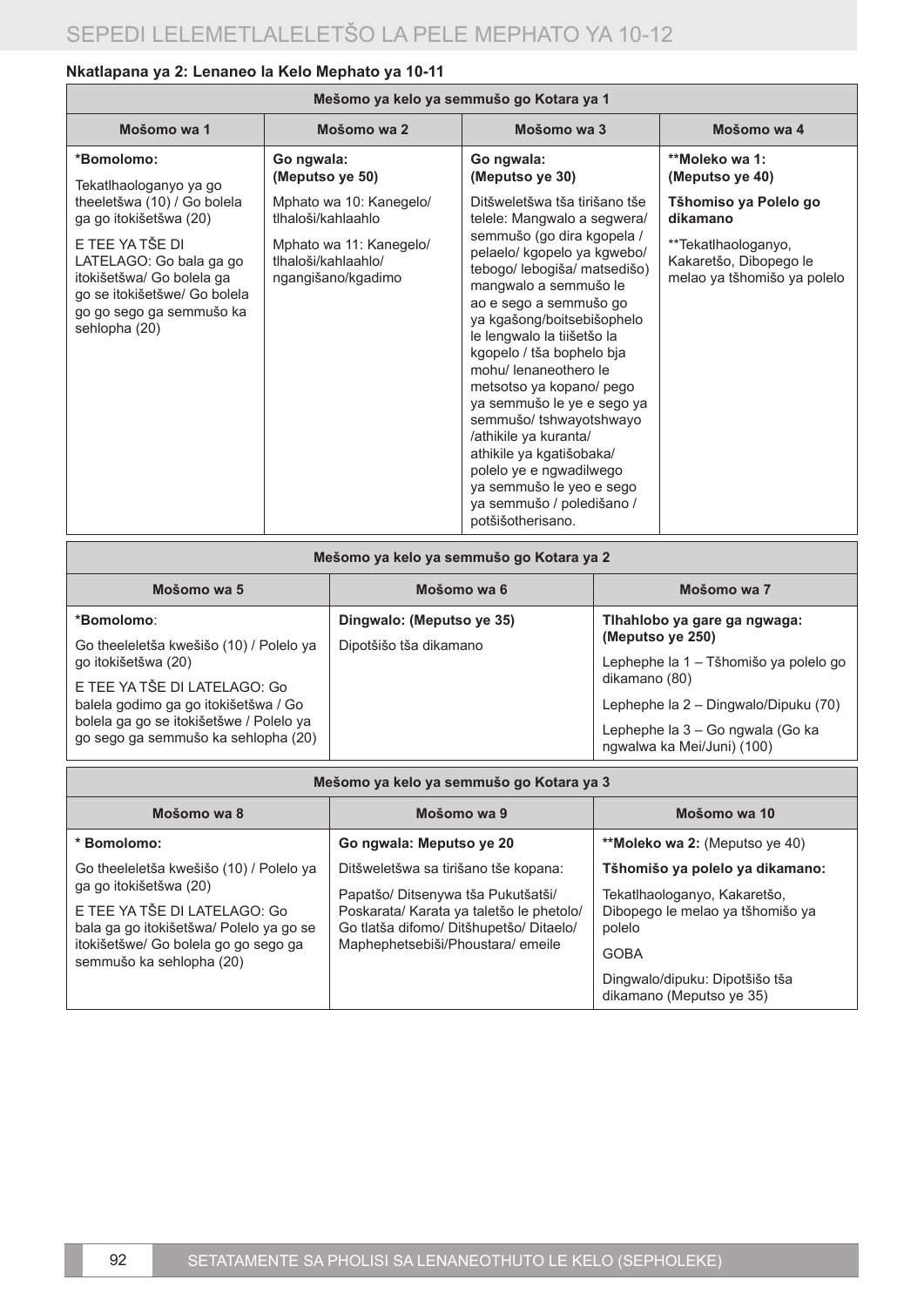#### **Mešomo ya kelo ya semmušo go Kotara ya 4**

#### **Mošomo wa 11**

#### **Tlhahlobo ya mafelelo a ngwaga**

Lephephe la 1 – Tšhomišo ya polelo go dikamano (80)

Lephephe la 2 – Dingwalo/Dipuku (70)

Lephephe la 3 – Go ngwala (100)

Lephephe la 4 – Bomolomo/orale (50)

\*Moputso wa bomolomo wa ngwaga go tšwa go kgoboketšo ya go bolela le go theeletša le/goba go bala. Moputso wa mafelelo o swanetše go akaretša bonnyane mošomo o tee wa polelo ye e itokišeditšwego, o tee wa go theeletša le wo mongwe, mohlala: go bala mo go itokišeditšwego/go bolela mo go sa itokišetšwago/go bolela mo go sego ga semmušo go mošomo wa sehlopha.

**\*\*Moleko wa 1** o ka hlangwa godimo ga **meputso ye 40** goba ge meputso e feta, e **fetolelwe go meputso ye 40.** Go šišintšwe go re *tekatlhaologanyo, kakaretšo le tšhomišo ya polelo go dikamano* di kopanywe, gomme barutiši ba hlohleletšwa go hlama kopantšho ya mahlakore ao a nyalelanago le dinyakwa (peakanyo ya melekwana, nako yeo e filwego,bj.bj) tša sekolo.

Moleko mo go lenaneotekolo ga se wa swanela go bopša ke melekwana ye mmalwa ye mennyane. Molekwana wo mongwe le wo mongwe o swanetše go akaretša karolo ya go tsebalega ya diteng, gomme e hlangwe go ya le ka metsotso e 45 - 60, e laetše magato a go fapana a kwešišo ao a laeditšwego go maphephe a ditlhahlobo.

### **Nkatlapana ya 3: Kakaretšo ya dinyakwa t**š**a Lenaneo la Kelo la Mphato wa 12**

| Lenaneo la Kelo KTS ka Kotara |                           |                               | Tihahlobo ya ka ntle          |
|-------------------------------|---------------------------|-------------------------------|-------------------------------|
| Kotara ya 1:                  | Kotara ya 2:              | Kotara ya 3:                  | Kotara ya 4:                  |
| Moleko wa go ngwalwa o 1 +    | Mešomo ye 3 +             | Tlhahlobo e 1 ya boitokišetšo | Tihahlobo e 1 ya ka ntle ye e |
| Mešomo ye 3                   | Tlhahlobo e 1 ya gare ga  | yeo e akaretšago              | akaretšago                    |
|                               | ngwaga ye e akaretšago    | Maphephe a 3:                 | Maphephe a 3;                 |
|                               | Maphephe a 3:             | Lephephe la 1 - Tšhomišo      | Lephephe la 1 - Tšhomišo      |
|                               | Lephephe la 1 - Tšhomišo  | ya polelo go dikamano         | ya polelo go dikamano         |
|                               | ya polelo go dikamano     | Lephephe la 2 - Dingwalo/     | Lephephe la 2 - Dingwalo/     |
|                               | Lephephe la 2 - Dingwalo/ | Dipuku                        | Dipuku                        |
|                               | Dipuku                    | Lephephe la 3 - Go ngwala     | Lephephe la 3 - Go ngwala     |
|                               | Lephephe la 3 - Go ngwala | <b>GOBA</b>                   | $\pm$                         |
|                               | <b>GOBA</b>               | Moleko +                      | Lephephe la 4 - Bomolomo:     |
|                               | Moleko wa go ngwalwa      | Mošomo o 1                    |                               |

#### **Moputso wa Kotara (Dikotara tša 1-3)**

#### **Meputso e le bjalo le**

• Go kotara ye nngwe le ye nngwe, hlakantšha meputso e le bjalo le palomoka o fetolele go % go hwetša moputso wa kotara.

#### **Moputso wa KTS (Kelo ye e Theilwego Sekolong):**

• Hlakantšha palomoka ya meputso ya mešomo ya kelo ya semmušo go tloga go Kotara ya 1 go fihla go Kotara 3 mme o e fetolele go 25%,

#### **Tlhahlobo ya ka ntle**

- Fetolela Lephephe la 1 go 20%,
- Fetolela Lephephe la 2 go 17.5%,
- Fetolela Lephephe la 3 go 25%
- Fetolela moputso wa Bomolomo/orale (Lephephe la 4) go 12,5%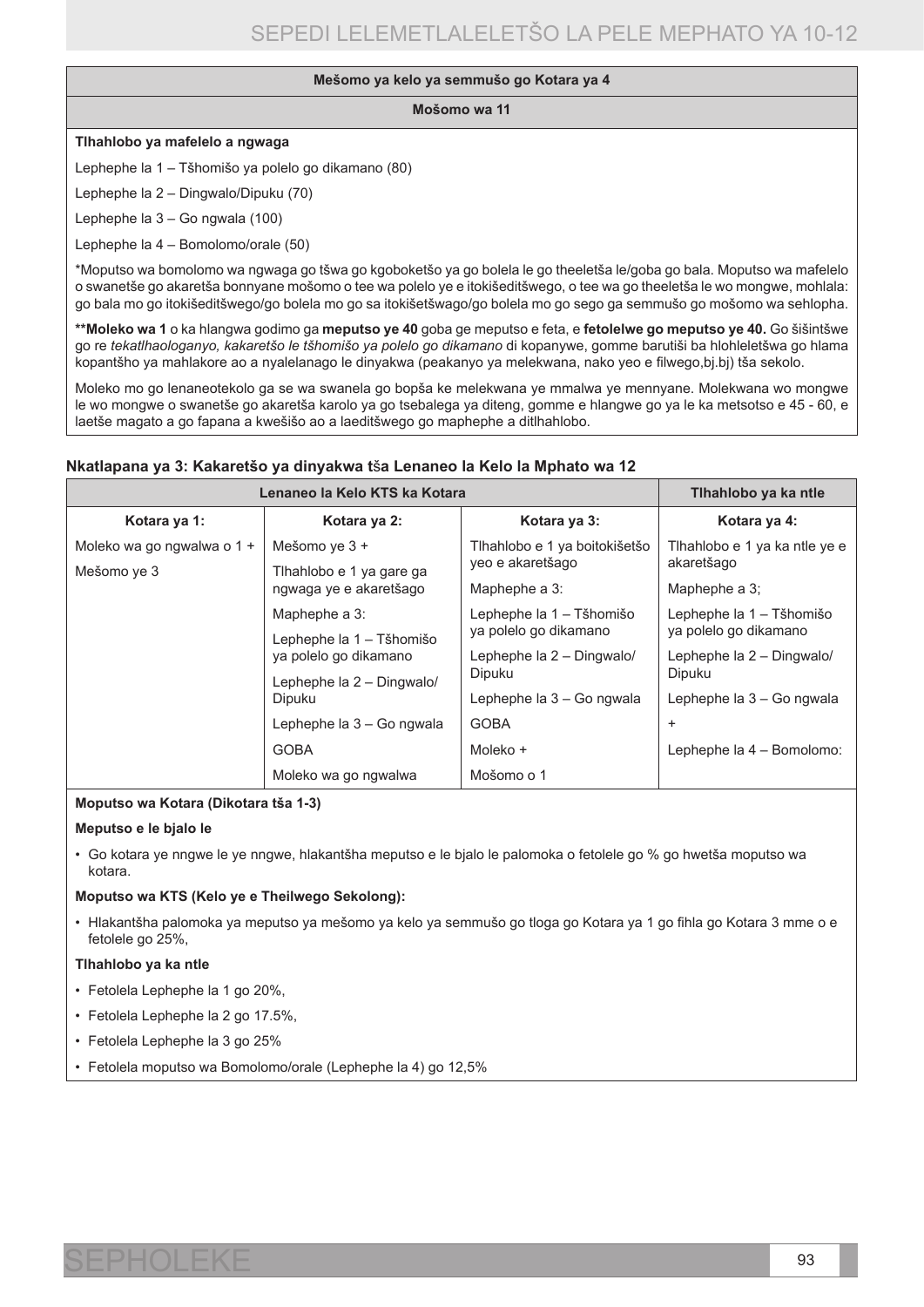### **Nkatlapana ya 4: Lenaneo la kelo la Mphato wa 12**

| Lenaneo la kelo                                                                                                                                                                                                                                        |                                                                                            |                                                                                                                                                                                                                                                                                                                                                                                                                                                                                                                                                  |                                                                                                                 |  |  |
|--------------------------------------------------------------------------------------------------------------------------------------------------------------------------------------------------------------------------------------------------------|--------------------------------------------------------------------------------------------|--------------------------------------------------------------------------------------------------------------------------------------------------------------------------------------------------------------------------------------------------------------------------------------------------------------------------------------------------------------------------------------------------------------------------------------------------------------------------------------------------------------------------------------------------|-----------------------------------------------------------------------------------------------------------------|--|--|
|                                                                                                                                                                                                                                                        |                                                                                            | Mešomo ya kelo ya semmušo go Kotara ya 1                                                                                                                                                                                                                                                                                                                                                                                                                                                                                                         |                                                                                                                 |  |  |
| Mošomo wa 1:<br>Mošomo wa 2<br>Mošomo wa 3<br>Mošomo wa 4                                                                                                                                                                                              |                                                                                            |                                                                                                                                                                                                                                                                                                                                                                                                                                                                                                                                                  |                                                                                                                 |  |  |
| * Bomolomo:<br>Tekatlhaologanyo ya go<br>theeletšwa (10) / Go bolela<br>ga go itokišetšwa (20)<br>E TEE YA TŠE DI<br>LATELAGO: Go bala ga go<br>itokišetšwa/ Go bolela ga<br>go se itokišetšwe/ Go bolela<br>go go sego ga semmušo ka<br>sehlopha (20) | Go ngwala:<br>(Meputso ye 50)<br>Kanegelo/ tlhaloši /<br>kahlaahlo/ ngangišano/<br>kgadimo | Go ngwala:<br>(Meputso ye 30)<br>Ditšweletšwa tša tirivano tše<br>telele: Mangwalo a segwera/<br>semmušo (go dira kgopela<br>/ boipelaetšo/ la kgwebo/<br>mangwalo a semmušo le ao<br>e sego a semmušo go ya<br>kgašong/ boitsebišophelo<br>le lengwalo la go tiišetša la<br>tiišetša kgopelo / tša bophelo<br>bja mohu/ lenaneothero le<br>metsotso ya kopano/ pego/<br>tshwayotshwayo /athikele<br>ya kuranta / athikele ya<br>kgatišobaka/ poledišano/<br>potšišotherišano/ polelo ye e<br>ngwadilwego ya semmušo le<br>yeo e sego ya semmušo | **Moleko wa 1:<br>(Meputso ye 40)<br>Tekatlhaologanyo,<br>Kakaretšo, Dibopego le<br>melao ya tšhomišo ya polelo |  |  |

| Mešomo ya kelo ya semmušo go Kotara ya 2                                                                                                               |                                                                                                                                               |                                     |                                                                      |  |  |  |
|--------------------------------------------------------------------------------------------------------------------------------------------------------|-----------------------------------------------------------------------------------------------------------------------------------------------|-------------------------------------|----------------------------------------------------------------------|--|--|--|
| Mošomo wa 5                                                                                                                                            | Mošomo wa 6                                                                                                                                   | Mošomo wa 7                         | Mošomo wa 8                                                          |  |  |  |
| *Bomolomo:<br>Tekatlhaologanyo ya go                                                                                                                   | *Bomolomo:                                                                                                                                    | Dingwalo/Dipuku:<br>(Meputso ye 35) | ***Ditlhahlobo tša gare ga<br>ngwaga (Meputso ye 250)                |  |  |  |
| theeletšwa (10) / Go bolela<br>ga go itokišetšwa (20)                                                                                                  | Tekatlhaologanyo ya go<br>theeletšwa/ polelo ya go<br>itokišetšwa (20)                                                                        | Dipotšišo tša dikamano              | Lephephe la 1 - Tšhomišo<br>ya polelo go dikamano (80)               |  |  |  |
| E TEE YA TŠE DI LATE-<br>LAGO: Go bala ga go<br>itokišetšwa/ Go bolela ga<br>go se itokišetšwe/ Go bolela<br>go go sego ga semmušo ka<br>sehlopha (20) | F TFF YA TŠF DI LATF-<br>LAGO: Go bala ga go<br>itokišetšwa/polelo ya go se<br>itokišetšwe/polelo ye e sego<br>ya semmušo ka sehlopha<br>(20) |                                     | Lephephe la 2 - Dingwalo<br>(70)                                     |  |  |  |
|                                                                                                                                                        |                                                                                                                                               |                                     | Lephephe la 3 - Go ngwa-<br>la (Le ka ngwalwa ka Mei/<br>June) (100) |  |  |  |
|                                                                                                                                                        |                                                                                                                                               |                                     | <b>GOBA</b>                                                          |  |  |  |
|                                                                                                                                                        |                                                                                                                                               |                                     | Moleko wa go ngwalwa                                                 |  |  |  |

| Mešomo ya kelo ya semmušo go Kotara ya 3                                                                                                                                                                              |                                                                          |  |  |  |
|-----------------------------------------------------------------------------------------------------------------------------------------------------------------------------------------------------------------------|--------------------------------------------------------------------------|--|--|--|
| Mošomo wa 9                                                                                                                                                                                                           | Mošomo wa 10                                                             |  |  |  |
| Go ngwala: (Meputso ye 20)                                                                                                                                                                                            | ***Tlhahlobo ya boitokišetšo: (Meputso ye 250)                           |  |  |  |
| Setšweletšwa sa tirišano sekopana: Dipapatšo/ Ditsenywa<br>tša Pukutšatši/Diposkarata/Dikarata tša taletšo/memo/Go<br>tlatša difomo/Ditšhupetšo/Tša bophelo bja mohu/Ditaelo/<br>Maphephetsebiši/Diphoustara/diemeili | Lephephe la 1 – Tšhomišo ya polelo go dikamano (80)                      |  |  |  |
|                                                                                                                                                                                                                       | Lephephe la 2 – Dingwalo/Dipuku (70)                                     |  |  |  |
|                                                                                                                                                                                                                       | Lephephe la 3 - Go ngwala (Go ka ngwalwa ka Agostose/<br>Setemere) (100) |  |  |  |
|                                                                                                                                                                                                                       | <b>GOBA</b>                                                              |  |  |  |
|                                                                                                                                                                                                                       | Moleko wa go ngwalwa                                                     |  |  |  |

**\*Bomolomo/orale:** Barutwana ba swanetše go dira mošongwana o motee wa go bolela ga go itokišetšwao motee wa go theeletša le o mongwe o motee, mohlala, go bala ga go itokišetšwa/ go bolela ga go se itokišetšwe/ go bolela go go sego ga semmušo ka sehlopha mo ngwageng.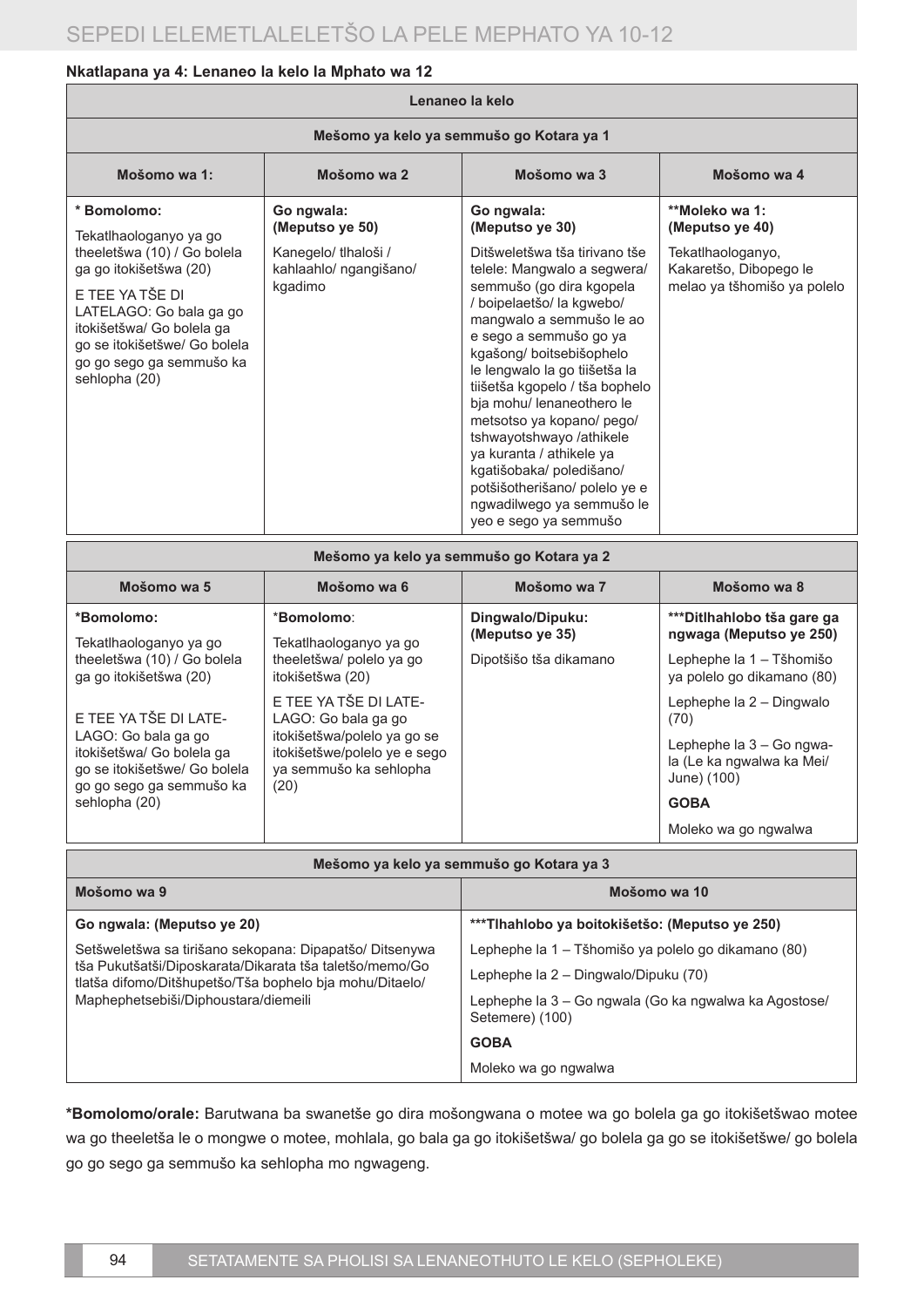**\*\*Molekwana wa 1** o ka hlangwa godimo ga **meputso ye 40** goba ge meputso e feta, e **fetolelwe go meputso ye 40.** Go šišintšwe go re *tekatlhaologanyo, kakaretšo le dibopego le melao ya tšhomišo ya polelo* di kopanywe, gomme barutiši ba hlohleletšwa go hlama kopantšho ya mahlakore ao a nyalelanago le dinyakwa (peakanyo ya melekwana, nako yeo e filwego,bj.bj) tša sekolo.

Molekwana mo go Lenaneo la Kelo ga se o swanele go bopša ke melekwana ye mmalwa ye mennyane. Molekwana wo mongwe le wo mongwe o swanetše go akaretša karolo ya go tsebalega ya diteng, gomme barutwana ba fiwe nako ye e ka bago metsotso ye 45 - 60 ya go ngwala, o be o laetše magato a go fapana a kwešišo (khoknitifi) ao a laeditšwego go maphephe a ditlhahlobo.

**\*\*\*Ditlhahlobo tša Gare ga ngwaga le tša Boitokišetšo: Mo Mphatong wa 12 wo mongwe wa mešomo ya kotara ya 2 le/ goba kotara ya 3 o swanetše go ba tlhahlobo ya ka gare. Sebakeng seo go ngwalwago tlhahlobo ya ka gare e 1 fela go tše 2 mphatong wa 12, tlhahlobo ye nngwe e swanetše go emelwa ke molekwana mafelelong a kotara (mošomo wa 8 le 10)** 

### **4.4.2 Ditlhahlobo**

### **Tlhamego ya Maphephe a Tlhahlobo a 1, 2 le 3**

| <b>LEPHEPHE</b>                   |                                                                                                                                                                                                                             |                                            | <b>KAROLO</b>                      | <b>MEPUTSO</b>   |  | <b>NAKO</b>              |
|-----------------------------------|-----------------------------------------------------------------------------------------------------------------------------------------------------------------------------------------------------------------------------|--------------------------------------------|------------------------------------|------------------|--|--------------------------|
|                                   | A: Tekatlhaologanyo<br>(Ditšweletšwa tša mehuta ya go fapafapana di ka šomišwa go akaretšwa                                                                                                                                 |                                            |                                    |                  |  |                          |
|                                   | tša go bonwa le tša go thalwa)<br>· Barutwana ba swanetše go hlaola ba be hlaloše mohola wa<br>dithekniki tša go swana le tšhomišo ya mohuta wa fonte le bogolo,<br>dihlogo le mantšu ao a hlalošwago ke diswantšho, bj.bj. |                                            |                                    | 30               |  |                          |
|                                   | <b>Mephato</b>                                                                                                                                                                                                              |                                            | Botelele bja setšweletšwa (mantšu) |                  |  |                          |
|                                   | 10                                                                                                                                                                                                                          |                                            | $400 - 500$                        |                  |  |                          |
|                                   | 11                                                                                                                                                                                                                          | $500 - 600$                                |                                    |                  |  |                          |
|                                   | 12                                                                                                                                                                                                                          | 600 - 700                                  |                                    |                  |  |                          |
|                                   | B: Kakaretšo: Temana e se ke ya tšewa go tšwa go tekatlhaologanyo                                                                                                                                                           |                                            |                                    |                  |  | Mephato ya               |
|                                   | <b>Mephato</b>                                                                                                                                                                                                              | Botelele bja<br>setšweletšwa               | Botelele bja kakaretšo (mantšu)    | 80<br>10         |  | $10 - 12$<br>Diiri tše 2 |
| 1. Tšhomišo ya polelo go dikamano | 10                                                                                                                                                                                                                          | Mantšu a e ka<br>bago a 200                | 60-70                              |                  |  |                          |
|                                   | 11                                                                                                                                                                                                                          | Mantšu a e ka<br>bago a 230                |                                    |                  |  |                          |
|                                   | 12                                                                                                                                                                                                                          | Mantšu a e ka<br>bago a 250                |                                    |                  |  |                          |
|                                   | C. Dibopego le melao ya tšhomišo ya polelo (Tekola go dikamano)                                                                                                                                                             |                                            |                                    |                  |  |                          |
|                                   |                                                                                                                                                                                                                             | · Tlotlontšu le tšhomišo ya polelo         |                                    | Meputso<br>ye 40 |  |                          |
|                                   | · Sebopego sa lefoko                                                                                                                                                                                                        |                                            |                                    |                  |  |                          |
|                                   |                                                                                                                                                                                                                             | • Temogo ya tšhomišo ya polelo ka tsinkelo |                                    |                  |  |                          |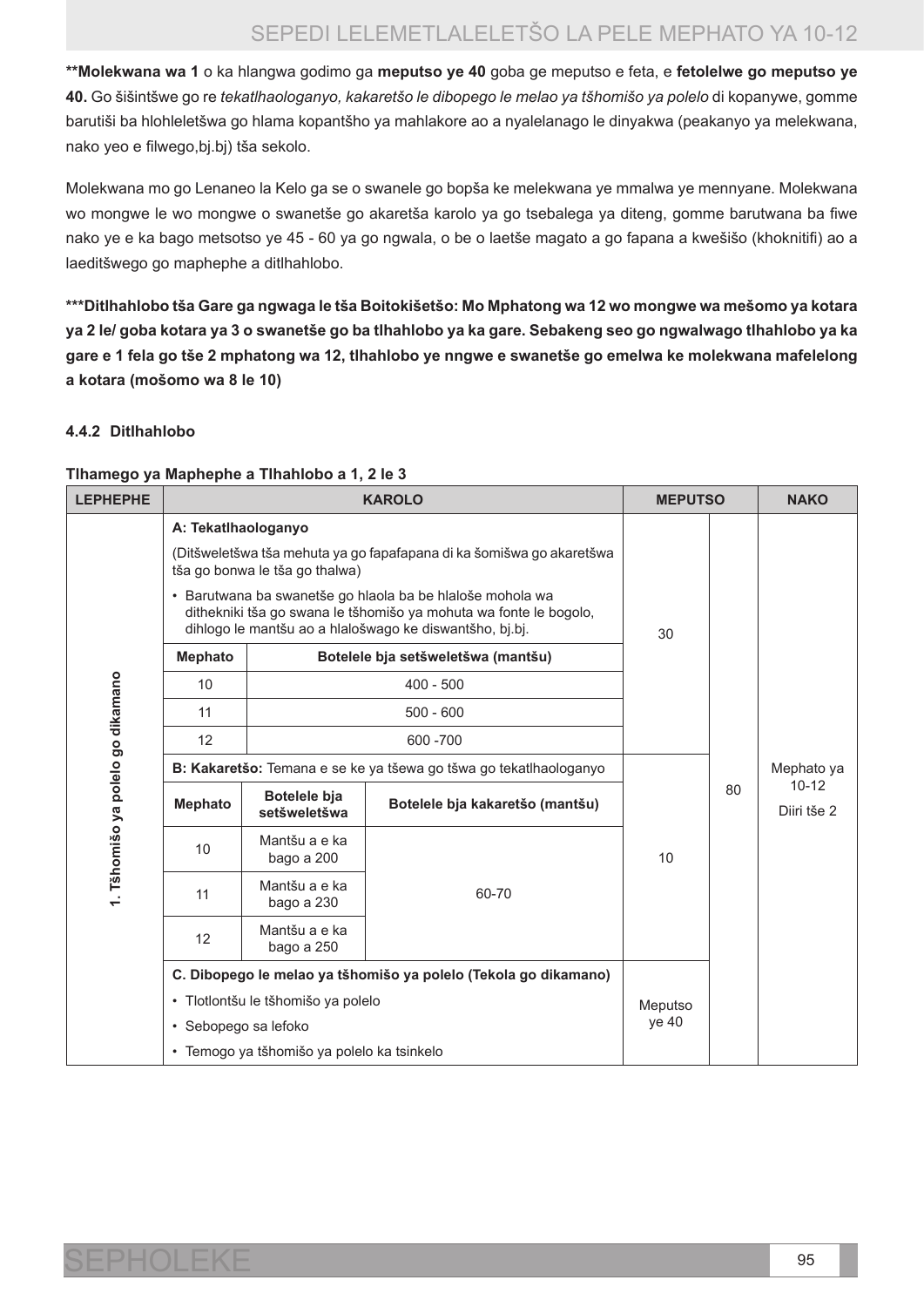| <b>LEPHEPHE</b>     |                                                                                                                                                                                                                                                                                                                                                                                                                                                                                                                                                                                                           | <b>KAROLO</b>                                          | <b>MEPUTSO</b>  |       | <b>NAKO</b>                        |
|---------------------|-----------------------------------------------------------------------------------------------------------------------------------------------------------------------------------------------------------------------------------------------------------------------------------------------------------------------------------------------------------------------------------------------------------------------------------------------------------------------------------------------------------------------------------------------------------------------------------------------------------|--------------------------------------------------------|-----------------|-------|------------------------------------|
| 2. Dingwalo/ Dipuku | Tše pedi go tše di latelago:<br>Padi/papadi/kanegelokopana (taodišo/dipotšišo tša dikamano tša<br>puku) / theto (dipotšišo tša dikamano tša direto tše pedi tšeo di<br>bonwego)                                                                                                                                                                                                                                                                                                                                                                                                                           |                                                        | $2x35=70$<br>70 |       |                                    |
|                     | A: Taodišo - Taodišo e tee                                                                                                                                                                                                                                                                                                                                                                                                                                                                                                                                                                                |                                                        |                 |       |                                    |
|                     |                                                                                                                                                                                                                                                                                                                                                                                                                                                                                                                                                                                                           | Kanegelo / tlhaloši / ngangišano / kgadimo / kahlaahlo |                 |       |                                    |
|                     | <b>Mephato</b>                                                                                                                                                                                                                                                                                                                                                                                                                                                                                                                                                                                            | Botelele bja taodišo                                   |                 |       |                                    |
|                     |                                                                                                                                                                                                                                                                                                                                                                                                                                                                                                                                                                                                           | (Mantšu)                                               |                 |       |                                    |
|                     | 10.                                                                                                                                                                                                                                                                                                                                                                                                                                                                                                                                                                                                       | $150 - 200$                                            |                 |       |                                    |
|                     | 11.                                                                                                                                                                                                                                                                                                                                                                                                                                                                                                                                                                                                       | $200 - 250$                                            | (50)            |       |                                    |
|                     | 12.                                                                                                                                                                                                                                                                                                                                                                                                                                                                                                                                                                                                       | $250 - 300$                                            |                 |       |                                    |
|                     | Lekola tše di latelago:                                                                                                                                                                                                                                                                                                                                                                                                                                                                                                                                                                                   |                                                        |                 | (100) | Mphato 10-12<br>Diiri tše 2<br>100 |
|                     | • Diteng le peakanyo (60%)                                                                                                                                                                                                                                                                                                                                                                                                                                                                                                                                                                                |                                                        |                 |       |                                    |
|                     | · Polelo, setaele le go hlokola (30%)                                                                                                                                                                                                                                                                                                                                                                                                                                                                                                                                                                     |                                                        |                 |       |                                    |
| 3. Go ngwala        | · Sebopego (10%)                                                                                                                                                                                                                                                                                                                                                                                                                                                                                                                                                                                          |                                                        |                 |       |                                    |
|                     | B: Setšweletšwa se 1- Setšweletšwa sa tirišano se setelele<br>Mangwalo a segwera /semmušo (boipelaetšo / kgopelo<br>/ kgwebo/ditebogo/go akela/ kwelobohloko) /mangwalo a<br>semmušo le ao a sego a semmušo a go ya go ba bega ditaba/<br>boitsebišophelo le lengwalo la go tiišetša kgopelo /tša bophelo<br>bja mohu / lenaneothero le metsotso ya kopano(di botšišwe<br>mmogo) /pego (ya semmušo le yeo e sego ya semmušo)/<br>tshwayotshwayo/ athikele ya kuranta/athikele ya makasine/<br>polelo ye e ngwadilwego ya semmušo le yeo e sego ya<br>semmušo/ poledišano / potšišotherišano ya go ngwalwa |                                                        | 30              |       |                                    |
|                     | <b>Mphato</b>                                                                                                                                                                                                                                                                                                                                                                                                                                                                                                                                                                                             | Botelele bja setšweletšwa                              |                 |       |                                    |
|                     | $10 - 12$                                                                                                                                                                                                                                                                                                                                                                                                                                                                                                                                                                                                 | Mantšu a 120 - 150 - Diteng fela                       |                 |       |                                    |
|                     | Lekola tše di latelago:                                                                                                                                                                                                                                                                                                                                                                                                                                                                                                                                                                                   |                                                        |                 |       |                                    |
|                     | · Diteng, peakanyo, le sebopego (60%)                                                                                                                                                                                                                                                                                                                                                                                                                                                                                                                                                                     |                                                        |                 |       |                                    |
|                     |                                                                                                                                                                                                                                                                                                                                                                                                                                                                                                                                                                                                           | · Polelo, setaele le go hlokola (40%)                  |                 |       |                                    |
|                     |                                                                                                                                                                                                                                                                                                                                                                                                                                                                                                                                                                                                           | C: Setšweletšwa se se tee - Setšweletšwa sekopana      |                 |       |                                    |
|                     |                                                                                                                                                                                                                                                                                                                                                                                                                                                                                                                                                                                                           | Tirišano/Tšhupetšo/Tshedimošo:                         |                 |       |                                    |
|                     | Dipapatšo / Ditsenywa tša pukutšatši / Diposkarata /<br>Dikarata tša taletšo / Go tlatša difomo / Ditaelo/Ditšhupetšo /<br>Maphephetsebiši / Diphoustara                                                                                                                                                                                                                                                                                                                                                                                                                                                  |                                                        |                 |       |                                    |
|                     | <b>Mephato</b>                                                                                                                                                                                                                                                                                                                                                                                                                                                                                                                                                                                            | Botelele bja setšweletšwa (mantšu)                     | 20              |       |                                    |
|                     | $10 - 12$                                                                                                                                                                                                                                                                                                                                                                                                                                                                                                                                                                                                 | $80 - 100$                                             |                 |       |                                    |
|                     | Lekola tše di latelago:                                                                                                                                                                                                                                                                                                                                                                                                                                                                                                                                                                                   |                                                        |                 |       |                                    |
|                     |                                                                                                                                                                                                                                                                                                                                                                                                                                                                                                                                                                                                           | · Diteng, peakanyo, le tlhamego (60%)                  |                 |       |                                    |
|                     |                                                                                                                                                                                                                                                                                                                                                                                                                                                                                                                                                                                                           | · Polelo, setaele le go hlokola (40%)                  |                 |       |                                    |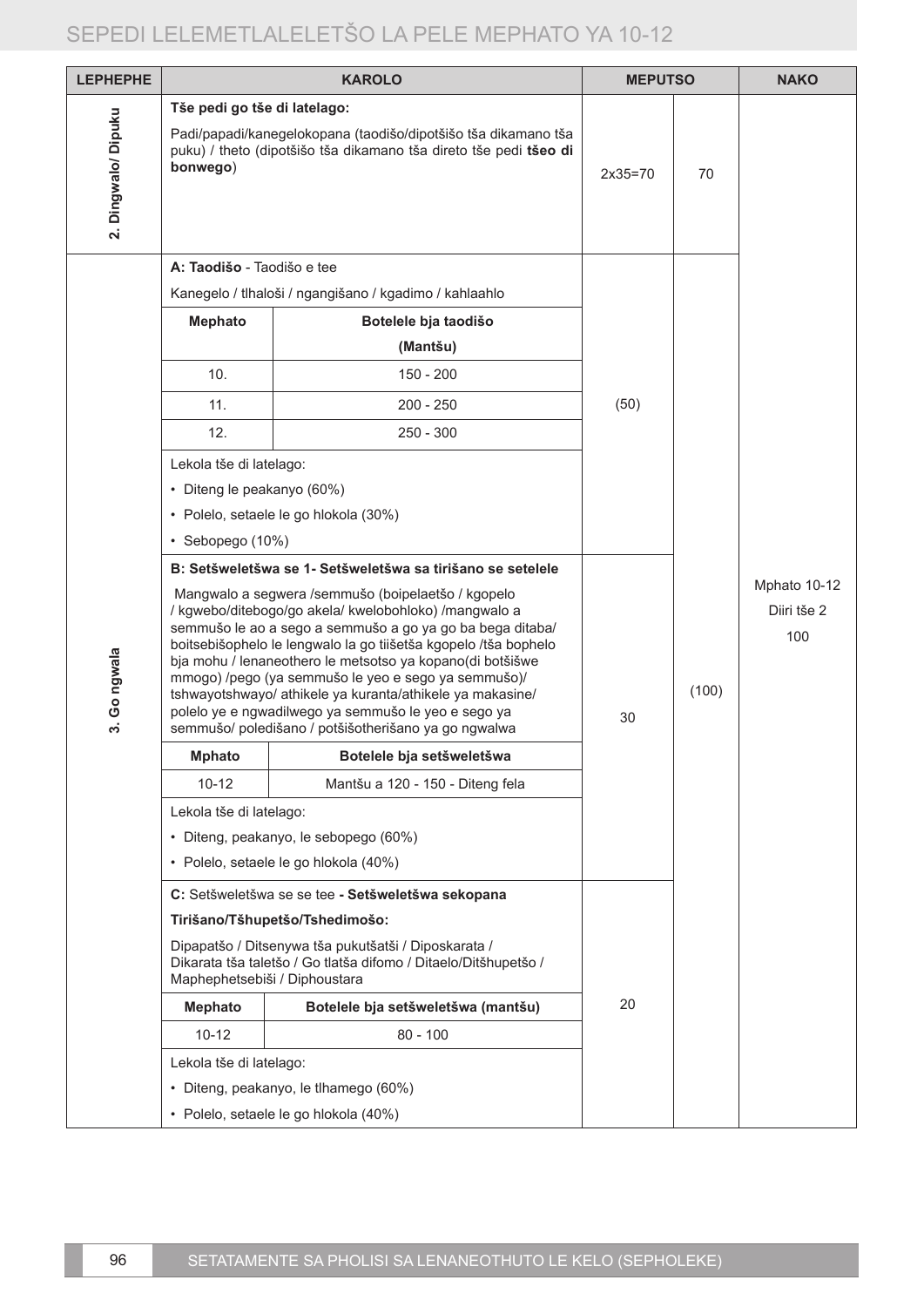### **Diteng tše di tlogo akaretšwa**

Kelo e šetša diteng bjalo ka ge di tšwelela tokomaneng ye. Diteng le mabokgoni go tloga go mephato ya 10-12, di tla elwa maphepheng a ka ntle mafelelong a mphato wa 12 ka lebaka la kgatelo pele ya go gola ga bokgoni ya diteng go kgabaganya mephato,

### **Mešomo ya Kelo ya Bomolomo/orale: Lephephe la 4**

Mešomo ya kelo ya bomolomo/orale yeo e phethagatšwago gare ga ngwaga e hlama karolo ya kelo ya ka ntle ya mafelelong a ngwaga ka go Mphato wa 12. E akararetša meputso ye 50 go ye 300 ya kelo ya ka ntle ya mafelelong a ngwaga. Diteng ka botlalo tša mešomo ya bomolomo, tšeo di rutwago gare ga ngwaga, di ka tsela ye e latelago:

| Lephephe la 4 | <b>DITENG KA BOTLALO</b>                                                                                                                                                                                                                                                          | <b>MEPUTSO</b> |    |    |
|---------------|-----------------------------------------------------------------------------------------------------------------------------------------------------------------------------------------------------------------------------------------------------------------------------------|----------------|----|----|
| Bomolomo      | *Tekolo ya Bomolomo e tla hlangwa ka gare,ya lekolwa ka gare le go lekanetšwa ka<br>ntle.                                                                                                                                                                                         |                | 20 | 50 |
|               | • Go bolela:                                                                                                                                                                                                                                                                      |                |    |    |
|               | Polelo ya go itokišetšwa                                                                                                                                                                                                                                                          |                |    |    |
|               | Lekola: mabokgoni a go nyakišiša, peakanyo le thulaganyo ya diteng, segalo, go<br>bolela, le mabokgoni a go hlagiša,go lemoga šedi ya polelo le tšhomišo ya yona ka<br>tsinkelo, kgetho, tlhamo le tirišo ya dithuši tša go theeletšwa, le tša go theeletšwa e bile<br>di boqelwa |                |    |    |
|               | Go bala ga go itokišetšwa / Go bolela ga go se itokišetšwe/Go bolela go go<br>$\bullet$<br>sego ga semmušo ka sehlopha                                                                                                                                                            |                | 20 |    |
|               | • Lekola: Diteng, segalo, go bolela le mabokgoni a go hlagiša, go lemoga šedi ya<br>polelo le tšhomišo ya yona ka tsinkelo.                                                                                                                                                       |                |    |    |
|               | <b>Go theeletša</b>                                                                                                                                                                                                                                                               |                | 10 |    |
|               | • Lekola: Go theeleletša kwešiša ka tsinkelo, tshedimošo le tekolo                                                                                                                                                                                                                |                |    |    |

\*Moputso wa ngwaga wa bomolomo go tšwa go kgoboketšo ya go bolela le go theeletša. Moputso wa mafelelo o swanetše go akaretša bonnyane mošomo wa go bolela o itokišeditše o tee, o tee wa go theeletša le wo mongwe, mohlala, go bala ga go itokišetšwa/go bolela ga go se itokišetšwe/ go bolela mo go sego ga semmušo ga sehlopha.

# **4.5 Go rekhota le go bega**

Go rekhota ke tshepetšo yeo morutiši a ngwalago le go lota maemo a bokgoni bja moithuti go mošomo wo o itšego wa kelo. Go laetša kgatelopele ya moithuti ya go ikhweletša tsebo bjalo ka ge e hlalošwa ka go Setatamente sa Pholisi sa Lenaneothuto le Kelo. Bokgoni bja moithuti bjo bo begilwego bo swanetše go bontšha bohlatse bja kgatelo pele mphatong le gore o loketše go tšwelapele goba go hlatlošwa go ya mphatong wo o latelago. Direkhoto tša bokgoni bja moithuti di swanetše go šomišwa gape go kgonthišiša kgatelopele ye e dirilwego ke barutiši le barutwana tshepetšong ya go ruta le go ithuta.

Go bega ke magato a go kgokagana le barutwana, batswadi, dikolo le bakgathatema ba bangwe ka ga bokgoni bjoo barutwana ba bo fihleletšego. Bokgoni bja moithuti bo ka begwa ka ditsela tše ntši. Ditsela tšeo di akaretša dikarata tša go bega, dikopano tša batswadi, matšatši a go etela dikolo, dikhonferense tša batswadi le barutiši, diteletšo tša megala, mangwalo, mangwalo a ditaba phapoši goba sekolo, bj.bj. Barutiši ba dikreiti ka moka ba bega dipoelo tša thuto ka diperesente. Maemo a phihlelelo a go fapana le maemo a diphesente ao a nyalelanago le ona a laeditšwe nkatlapaneng ya ka fase: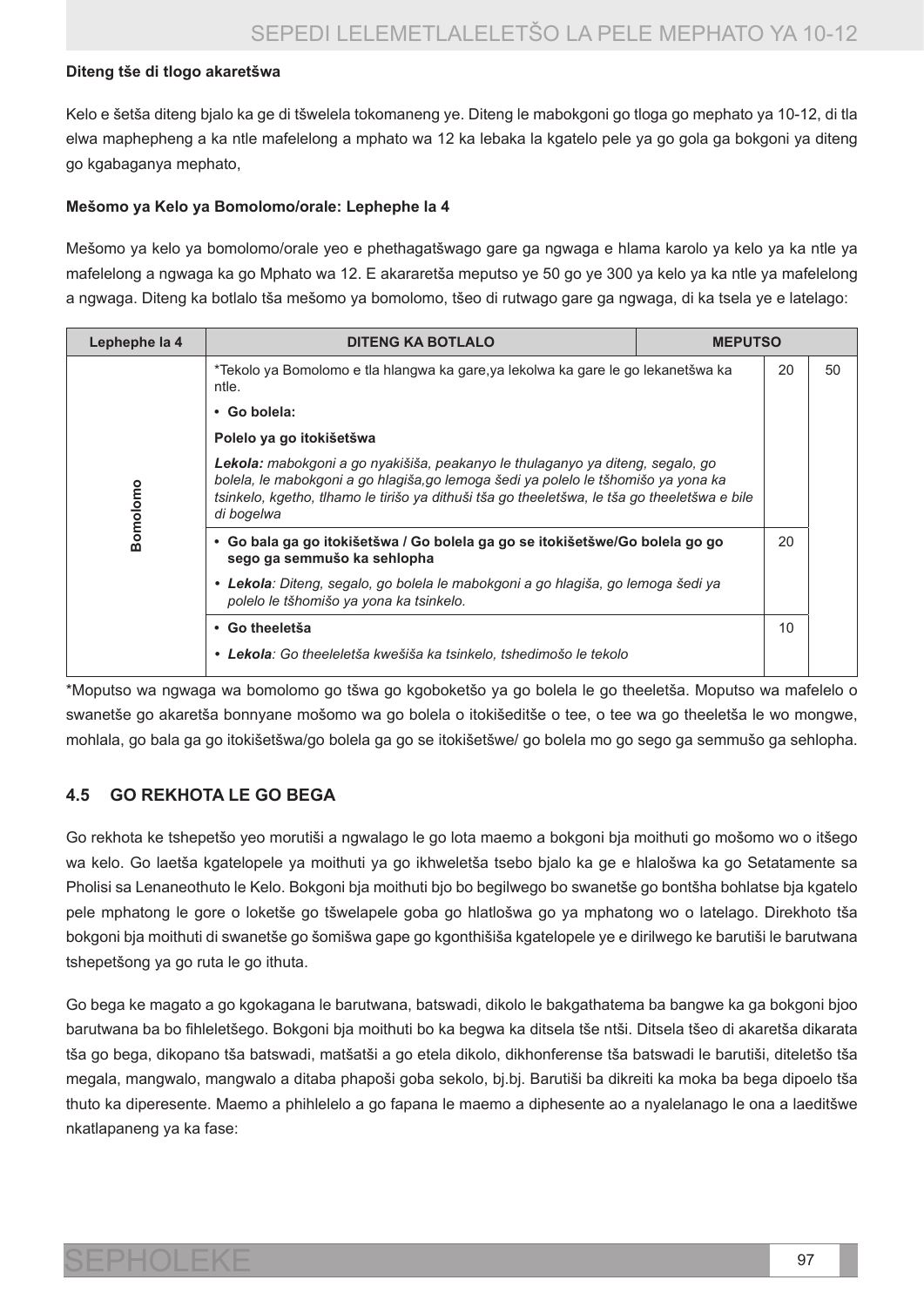# **DIKHOUTU LE DIPERESENTE TŠA GO REKHOTA LE GO BEGA**

| KHOUTU YA TEKANYETŠO | <b>DITLHALOŠI TŠA BOKGONI</b> | <b>PHESENTE</b> |
|----------------------|-------------------------------|-----------------|
|                      | Bokgoni bjo bo botse kudukudu | $80 - 100$      |
| 6                    | Bokgoni bjo bo botse kudu     | $70 - 79$       |
| 5                    | Bokgoni bja go kgotsofatša    | $60 - 69$       |
| 4                    | Bokgoni bjo bo lekanego       | $50 - 59$       |
| 3                    | Bokgoni bja go amogelega      | $40 - 49$       |
| $\overline{2}$       | Bokgoni bja go išega          | $30 - 39$       |
|                      | O hlolegile                   | $0 - 29$        |

Barutiši ba tla rekhota meputso ya nnete malebana le mošomo ka go šomiša lephephe la go rekhota; gomme ba bega diphesente go lebana le thuto ka dikarateng tša barutwana tša pego.

# **4.6 Tekanyetšo ya kelo**

Tekanyetšo e laetša tshepetšo yeo e netefatšago gore kelo ya mešomo e a amogelega, ke ya nnete ebile e a botega. Tekanyetšo e swanetše go phethagatšwa maemong a sekolo, selete, profense le a bosetšhaba. Ditiragatšo tša tekanyetšo ya botlalo ye e nepagetšego di swanetše go šetšwa gore go tle go kgonthišišwe boleng bja kelo ya dithuto.

### **4.6.1 Kelo ya Semmušo (KTS)**

- Meleko le tlhahlobo ya Mephato ya 10 le 11 e lekolwa ka gare. Mohlahli wa thuto o swanetše go lekanyetša sešupo sa mešomo ye a e lekotšego nakong ya ge a etela dikolo go netefatša maemo a tekanyetšo a mešomo ya ka gare.
- Mphatong wa 12 meleko le tlhahlobo di swanetše go lekolwa ke profense. Mošomo wo o laolwa ke Kgoro ya Thuto ya profense.
- Bahlahli ba thuto ba swanetše go lekanyetša dišupo tša maphephe a dipotšišo a meleko le ditlhahlobo pele barutwana ba ka ngwala go netefatša maemo le go hlahla barutiši ka go hlama dipotšišo tša mešomo ye.

### **4.6.2 Mešomo ya Kelo ya Bomolomo/orale**

- **• Mephato ya 10 le 11**: Mošomo wo mongwe le wo mongwe wa bomolomo/orale wo o tlogo šomišwa bjalo ka karolo ya Lenaneo la Kelo o swanetše go lekanyetšwa ke hlogo ya thuto yeo pele barutwana ba ka o phethagatša. Barutiši ba lekola mešomo ya bomolomo/orale mephatong ya 10 le 11. Mohlahli wa thuto o swanetše go lekanyetša sešupo sa mešomo ya bomolomo/orale nakong ya ge a etetše dikolo go netefatša maemo a mešomo le tekanyetšo ya ka gare.
- **• Mphato wa 12**: Mešomo ya bomolomo e swanetše go hlangwa ka gare, e elwe ka gare gomme e lekanyetšwe **ka ntle**. Mošomo wo mongwe le wo mongwe wa bomolomo/orale wo o tlogo šomišwa bjalo ka karolo ya Lenaneo la Kelo o swanetše go lekanyetšwa ke hlogo ya thuto yeo pele barutwana ba ka o phethagatša. Barutiši ba lekola mešomo ya bomolomo/orale. Mohlahli wa thuto o swanetše go lekanyetša sešupo sa mešomo ya bomolomo/orale nakong ya ge a etetše dikolo go netefatša maemo a mešomo le tekanyetšo ya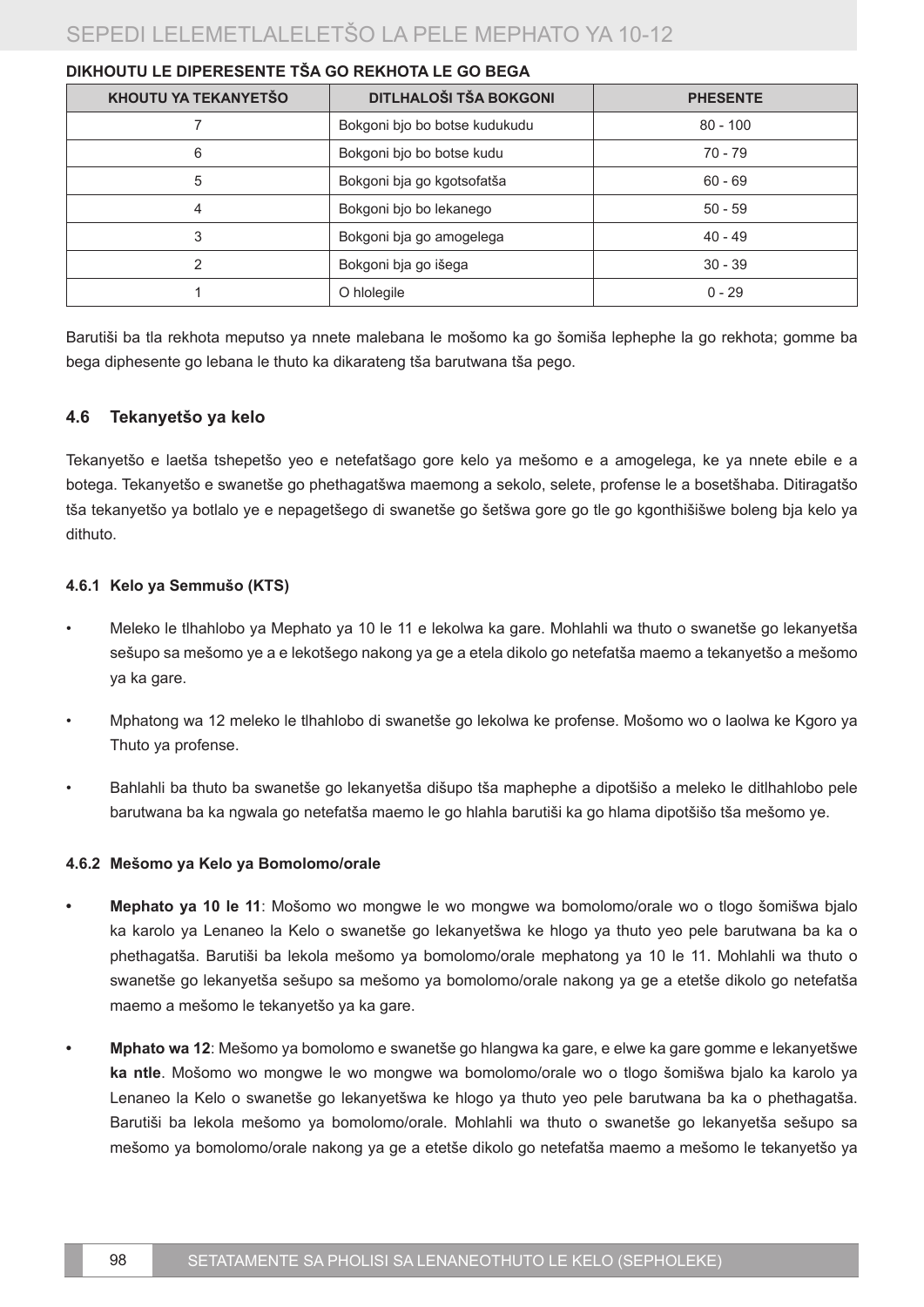ka gare. Sešupo/ sa barutwana go tšwa sekolong se sengwe le se sengwe e swanetše go lekanyetšwa go netefatša maemo a bokgoni bja bona bja bomolomo.

# **4.7 KAKARETŠO**

Tokomane ye e balwe mmogo le:

- **4.7.1 National policy pertaining to the programme and promotion requirements of the National Curriculum Statement Grades R-12; le**
- **4.7.2 Tokomane ya pholisi, National Protocol for Assessment Grades R-12.**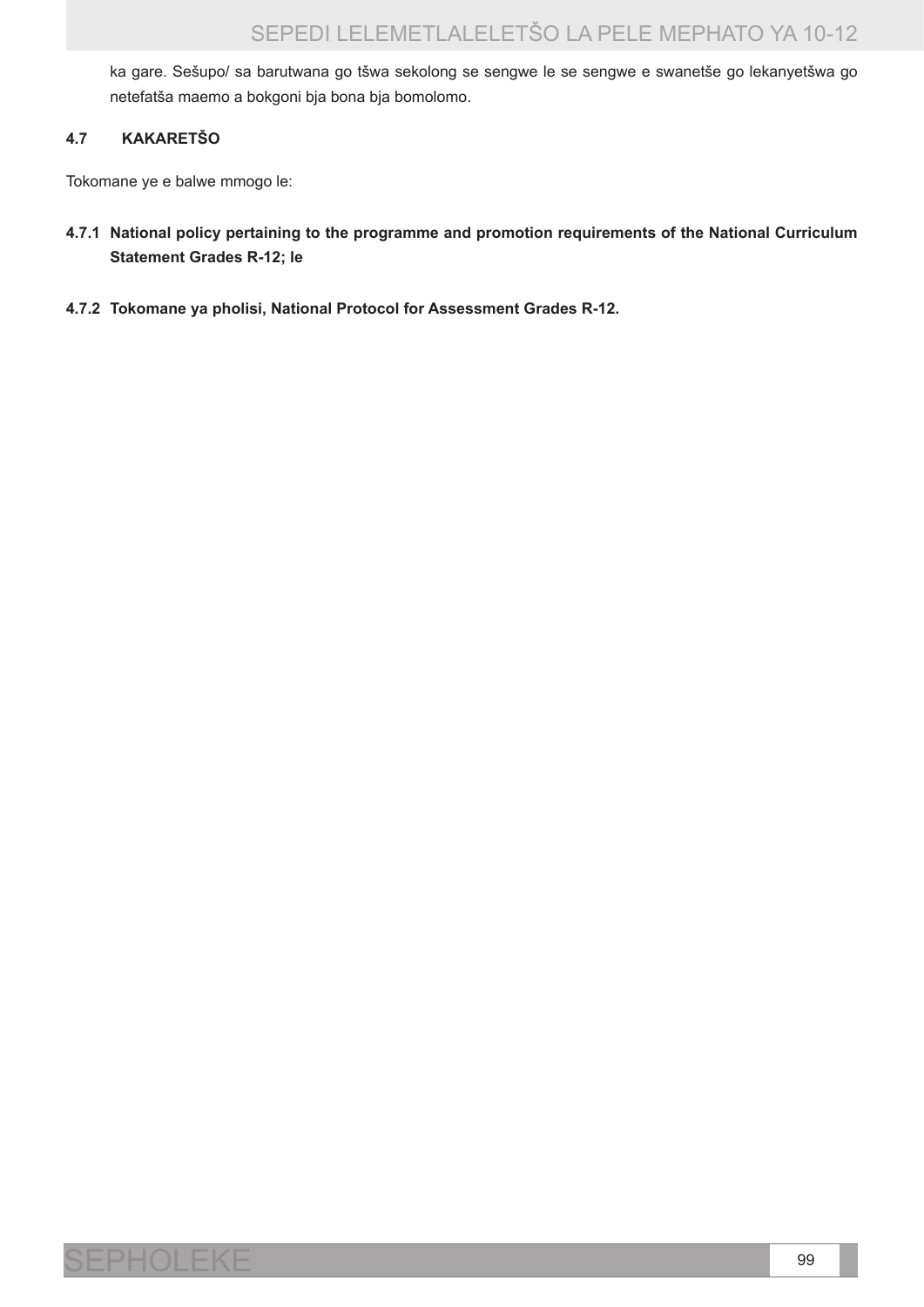# TLHALOŠONTŠU SEPEDI LELEMETLALELETŠO LA PELE MEPHATO YA 10-12

**Aekone** - leswao goba seswantšho se sennyane letlakaleng goba sekirining sa khomphutara la go šomišwa go laetša goba go thoma tiragalo, mohlala, *Go bula faele, kgotla go aekhone yeo.*

**aneketote**-Dikanegelo tša ditiragalo tše nnyane tše di anegwago go fa tshedimošo, boithabišo, tshegišo,goba go utolla moanegwa

**akronimi-** lentšu la go bitšega leo le bopilwego ka tlhaka goba ditlhaka tša mathomo tša sekafoko goba mo go khutšofatšo ya leina

**ditšhupasefala** - taelo ya go ngwalelwa modiragatši gore a dire se sengwe tiragatšong

**elemente** - ke setho sa ponagalo ya peakanyo ka moka, seripa sa mošomo, bj.bj. kudu seo e lego sa motheo goba sa bohlokwa

**Go bona ka leihlokgopolo** - go bopa seswantšho sa motho goba selo ka monaganong

**gopolela** - selo se o naganago gore ke nnete ka baka la tshedimošo ye o nago nayo

**homonimi** - lentšu la go peletwa le go bitšwa go swana le le lengwe fela tlhalošo ya ona e fapana, mohlala, *thaba* e ka ra lethabo goba thaba ya mogoši

**Kelo ye e theilwego sekolong** - (KTS) Mešongwana ya kelo ye e beakantšwego gomme e swanetše go rekhotwa le go šomišetšwa go hlatlošetša morutwana go mphato wa godingwana mafelelong a ngwaga

**kgahlegelo** - lethabo leo le hlalošago ge o lemoga gore selo se lokile, se na le mohola, goba se dirilwe gabotse; kwešišo ya bohlokwa goba bohlokwa bja selo

**kgegeo** - setatamente goba maemo ao a nago le tlhalošo ya go se amogelege ya go fapana le tlhalošothwii

**kgegeophetogi/ mafelelo -** mafelelo a papadi ao a bego a sa lebelelwa goba a akanywa gore papadi e ka rungwa/ fetšwa ka tselayeo.

**kgegeotiragatšo/kgegeoteramatiki** - e direga ge moamogedi/mmadi/mmogedi a tseba kudu ka ga maemo le ditlamorago tša setšweletšwa go feta baanegwa bao ba amegago; e tsoša maikutlo a letšhogo, a lethabo le gore baamogedi ba tšee karolo

**Kgegeotiragatšo - ge babogedi ba papadi ba tseba t**šeo di tlogo diragalela baanegwa mola bona ba sa tseba.

**kgegeotiragatšo/kgegeoteramatiki** - e direga ge moamogedi/mmadi/mmogedi a tseba kudu ka ga maemo le ditlamorago tša ona go feta baanegwa bao ba amegago; e tsoša maikutlo a letšhogo, a lethabo le gore baamogedi ba tšee karolo

**kgethollo** -Go tšea lehlakore; go rata selo, kgopolo, mokgwa goba motho o tee go feta yo mongwe go dira gore go be bothata go dira kelo ya go amogelega

**kgohlagano** - 1. Tswalano ya tatelano ye e kgokagantšhago dikgopolo,gomme ya fa temana botee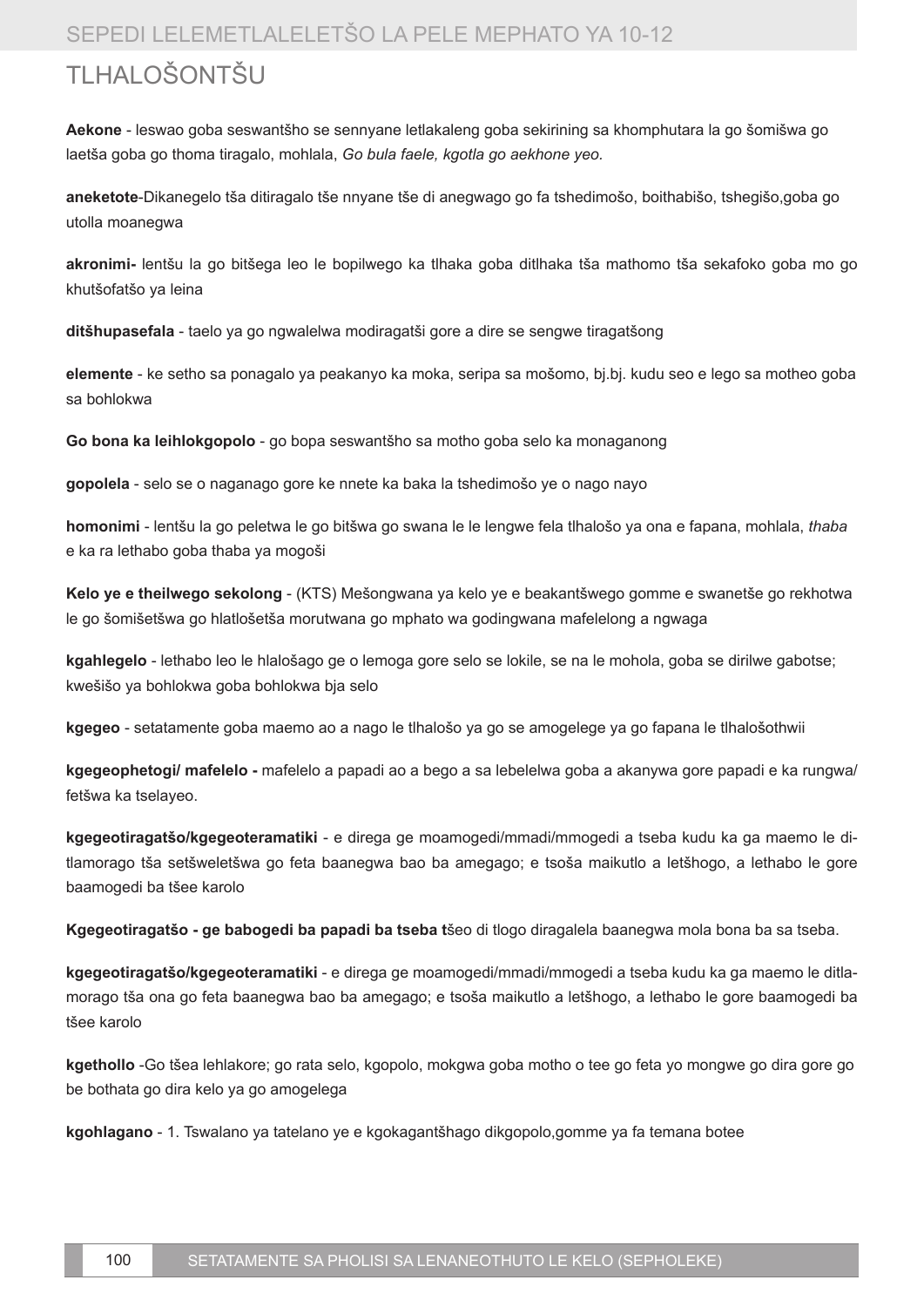2. Koketšo. E ka hlaloša gape popopolelo ya maleba go tliša tlhalošo, goba popafoko ya maswanedi. Popopolelo ya go hlakahlakana e dira gore setatamente se se kgohlagane.

**kgokagano** -kgokagano ya mafoko goba ditemana ka go diriša makopanyi, mašala goba poeletšo*.*

**kgokagano ya motheo le ba bangwe** - mabokgoni a motheo ao a ba thušago go kgokagana ka tsenelelo le ba bangwe **kodutlo** -1. polelo ya kgegeo goba tlhabošo ya lentšu ye e šomišitšwego go laetša go se loke goba go kgahliša ka yo mongwe

2. polelo ya lenyatšo le go hlohla maikutlo a go galefa

**khuetšo** - khuetšo yeo tiragalo e nago nayo mothong goba selong

**lebelo** (mohlala, lebelo la polelo) - lebelo leo mantšu a go bolelwa a tšwago ka lona goba go diragatša sereto

**lehlalošetšagotee** (go fapana le **lelatodi/leganetši**) - lentšu leo le nago le tlhalošo ya go swana le le lengwe polelong e tee. Mahlalošagotee mo *Sesothong sa Leboa a tliša diphapano tše bohlokwa tlhalošong*

**mabokgoni a kgokagano ya tsenelano ya mong** - mabokgoni a polelo ao a go thušago go ithuta le go kgokagana (tsenelelano) le ba bangwe

**mabokgoni a khoknitifi (thutokwe**šišo) - mabokgoni a polelo go ruta go putlaganya lenaneothuto

**mahlakorentši** - setšweletšwa sa go hlangwa gore se šomišwe ka mekgwa ya go fapana mohlala, modumo, pampiri ya go tlanywa, diswantšho le polelo ya dika**tshekamelo ka lehlakoreng le tee** - Go lebelela dilo ka leihlo le letee gomme o tšea lehlakore

**maikutlo** - Kamego ya maikutlo

**makgethepolelo** - potšišo ya go botšišetšwa kgatelelo, ga e nyake karabo, mohlala, *Afa o a tseba gore o mahlatse bjang?*

**mekgwanakgwana** - ditiragalo tše di beakantšwego go fihlelela se sengwe

**Melao ya go šielana** - ditlwaelo tša maitshwaro le mekgwa yeo batho ba e amogelago gore ba kwane le go boledišana

**metara** - go beakanya medumo thetong ka patrone ya mošito, e hlola morethetho

**mohuta wa setšweletšwa**- tlhopho ya go naba ya dingwalotša go hlalošwa go ya ka mohola, sebopego, le diponagalo tša polelo mohlala, tshepetšo, pego ya tshedimošo, kanegelo, tlhathollo, kahlaahlo

**mokgwatirišo (mode)** - mokgwa/tsela ya go hlagiša, ya go boledišana (mohlala, Mokgwatirišo wa go ngwalwa, mokgwatirišo wa bomolomo/orale, mokgwatirišo wa Go bogela (wa go akaretša dithalwa tša go swana le dikaratapapetla)); tshedimošo e ka fetošwa go tšwa go mokgwatirišowo mongwe go ya go wo mongwe (mohlala, Go fetolela kerafo temaneng)

**ntlhatebelelo** - ka fao moanegwa a bonwago ka gona mabapi le ditaba tša *padi goba papadi*

**Papadišantšu (phane)**- papadišo ya mantšu ao swanago goba a nago le modumo wa go swana go hlama tshegišo (mohlala, 'Barwadi ba melora ba lala ba lora ba rwala melora bošego.')*.*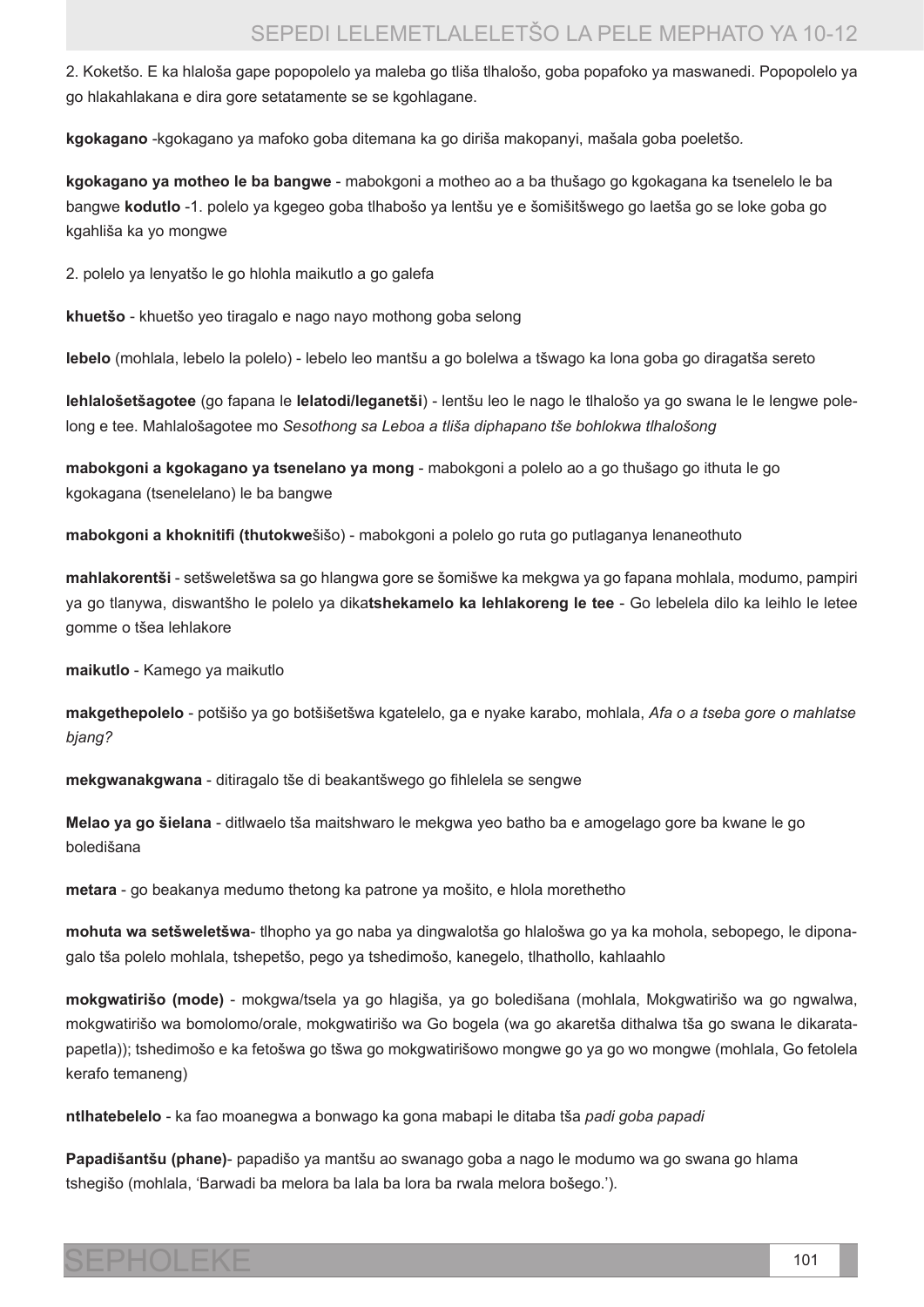**phefolo** - lentšu la go šomišwa go efoga thogako goba seila, mohlala, *Hlokofala sebakeng sa go hwa*

**pheteletšo** - go feteletša, mohlala, go hlaloša selo gore se bonale nke ke se segolo go feta ka fao se lego ka gona, mohlala, o mphile thaba ya dijo.

**phetolamodumo** - go fetola modumo wa lentšu la gago

**Poeletšo** - karolo ya koša goba sereto ye e boeletšwago, kudu mafelelong temana ye nngwe le ye nngwe

**poeletšomodumo-** paterone ya modumo ya go akaretša poeletšo ya ditumammogo. Poeletšo e ka humanwa mathomong a mantšu a go latelelana goba ka gare ga mantšu **mohlala,** Tshwanelo o swanelwa ke roko

**polelo ya go hlalefetša** - polelo yeo maikemišetšo a yona e lego go jabetša goba go ba le khuetšo godimo ga batho ba bangwe mohlala, Dipapatšo, polelo ya go rekiša, polelo ya sepolitiki **Jakone ya polelo** - polelo (goba mareo) a go šomišwa go bolela ka ga polelo, mohlala, *kgegeo, lediri, poeletšomodumo*

**tebelelo** - tsela ya go nagana ka selo, kudu tsela ya go nagana ya go huetšwa ke gore o motho wa mohuta mang

**temogo ya tshekatsheko ya polelo** - tshekatsheko ya ka fao tlhalošo e bopilwego, le kwešišo ya dikamano tša maatla ka gare ga/lemagareng ga maleme; e kgontšha moithuti go gana go hlalefetšwa le go šomišapolelo ka tlhoko

**tharollo ya lehuto** - e ra ditiragalo tše di diregago ka morago ga sehloa

**thulano** - kgakgano ye e tsogago gare ga baanegwa goba batho le mabaka a bona; thulano

dingwalong e ka rotoga go tšwa dikganyogong tša go thulana goba go mekgwa ye e lego monaganong wa moanegwa

**Tiragalo ye e golago** - mathomong a tiragalo, padi, kanegelokopana goba thutofilimi go hlolega thulano e tee goba go feta fao. Ka lebaka la tiragalo ya thulano ye e golago, tiragalo yeo e bolelwa e 'gola' go ya sehlweng.

**retšistara** - go šomiša mantšu, setaele, popopolelo le segalo sa go fapana dikamanong goba maemong a go fapana (mohlala, Ditokomane tša semmušo di ngwadilwe ka retšistara ya semmušo mola mangwalo a segwera a ngwalwa ka retšistara ya go se be ya semmušo)

**segalo** - 1. Paterone ya segalo goba tlhabošo ya medumo yeo e laetšago dibopego tša popopolelo go swana le mantšu le mafoko

2. Koketšo. E tliša phapano gare ga ditatamente le dipotšišo, ya ba ya laetša maikutlo a seboledi

3. boleng bja tšweletšo ya lentšu bja go tliša molaetša wa maikutlo wa setšweletšwa sa go bolelwa. Ditšweletšweng tša go ngwalwa, *se fihlelelwa ka mantšu a go tliša maikutlo a mongwadi*. Ka go filimi, segalo se ka hlolwa ke koša goba diswantšho ge di bogetšwe.

**sekena -** go bala ka tsinkelo go hwetša kgopolokgolo (mohl. direrwa tša kuranta)

**sekima** - go bala ka go kitimiša mahlo go hwetša tshedimošo ya maleba (mohl. pukung ya dinomoro tša mogala, go hwetša tshedimošo ya motho yo a nyakwago)

**simpolo** - selo se se emago sebakeng sa se sengwe. Leeba ke seka sa khutšo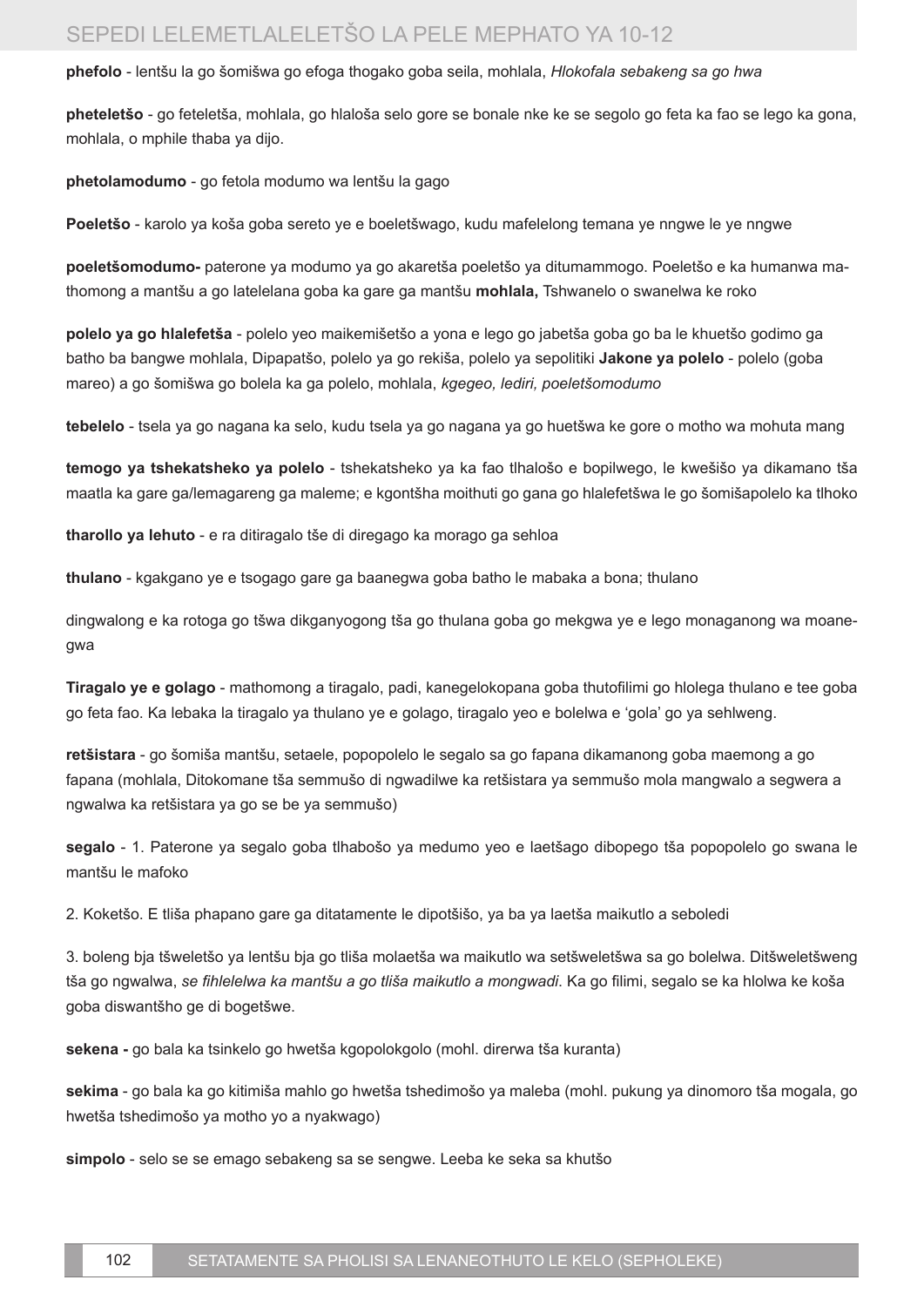# EPHOLEKE 103